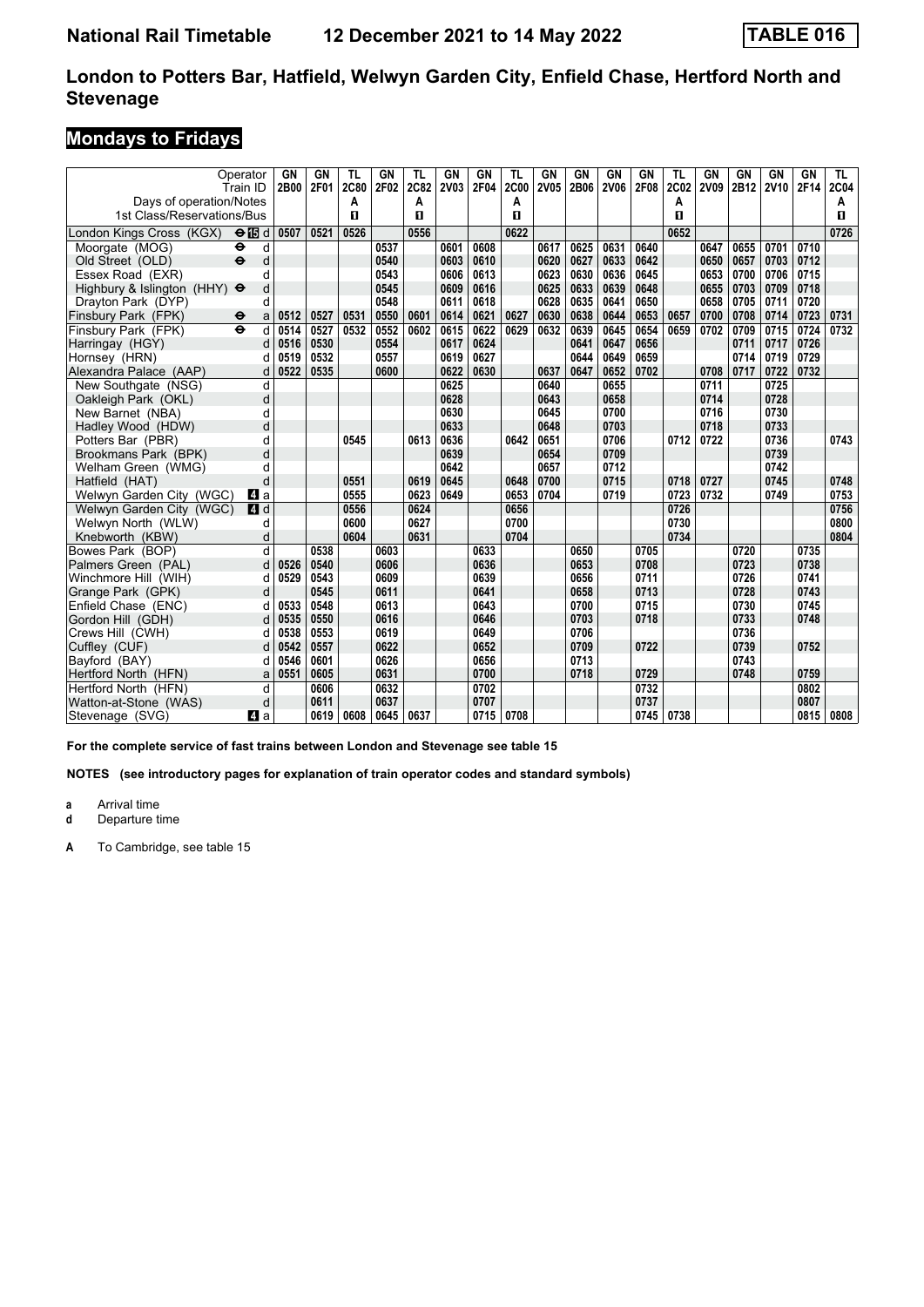# **Mondays to Fridays**

| Operator<br>Train ID<br>Days of operation/Notes |                           | GN<br><b>2V15</b> | GN<br>2B16 | GN<br><b>2V17</b> | GN<br>2F19 | TL<br><b>2C06</b><br>A | GN<br><b>2V21</b> | GN<br>2B23 | GN<br><b>2V23</b> | GN<br>2F25 | TL<br><b>2C08</b><br>A | GN<br><b>2V27</b> | GN<br>2F30 | GN<br><b>2V29</b> | GN<br>2F31 | TL<br>2C10<br>Α | GN<br>2V33 | <b>GN</b><br>2B34 | GN<br>2V35 |
|-------------------------------------------------|---------------------------|-------------------|------------|-------------------|------------|------------------------|-------------------|------------|-------------------|------------|------------------------|-------------------|------------|-------------------|------------|-----------------|------------|-------------------|------------|
| 1st Class/Reservations/Bus                      |                           |                   |            |                   |            | п                      |                   |            |                   |            | п                      |                   |            |                   |            | п               |            |                   |            |
| London Kings Cross (KGX)                        | $\Theta$ $\blacksquare$ d |                   |            |                   |            | 0752                   |                   |            |                   |            | 0826                   |                   |            |                   |            | 0852            |            |                   |            |
| Moorgate (MOG)<br>$\bullet$                     | d                         | 0717              | 0725       | 0731              | 0740       |                        | 0747              | 0755       | 0801              | 0810       |                        | 0817              | 0825       | 0831              | 0840       |                 | 0847       | 0855              | 0901       |
| $\ddot{\mathbf{e}}$<br>Old Street (OLD)         | d                         | 0720              | 0727       | 0733              | 0742       |                        | 0750              | 0757       | 0803              | 0812       |                        | 0820              | 0827       | 0833              | 0842       |                 | 0850       | 0857              | 0903       |
| Essex Road (EXR)                                | d                         | 0723              | 0730       | 0736              | 0745       |                        | 0753              | 0800       | 0806              | 0815       |                        | 0823              | 0830       | 0836              | 0845       |                 | 0853       | 0900              | 0906       |
| Highbury & Islington (HHY) $\Theta$             | d                         | 0725              | 0733       | 0739              | 0748       |                        | 0755              | 0803       | 0809              | 0818       |                        | 0825              | 0833       | 0839              | 0848       |                 | 0855       | 0903              | 0909       |
| Drayton Park (DYP)                              | d                         | 0728              | 0735       | 0741              | 0750       |                        | 0758              | 0805       | 0811              | 0820       |                        | 0828              | 0835       | 0841              | 0850       |                 | 0858       | 0905              | 0911       |
| Finsbury Park (FPK)<br>$\bullet$                | a                         | 0730              | 0738       | 0744              | 0753       | 0758                   | 0800              | 0808       | 0814              | 0823       | 0831                   | 0830              | 0838       | 0844              | 0853       | 0858            | 0900       | 0908              | 0914       |
| Finsbury Park (FPK)<br>$\ddot{\mathbf{e}}$      | d                         | 0732              | 0739       | 0745              | 0754       | 0801                   | 0802              | 0809       | 0815              | 0824       | 0832                   | 0832              | 0839       | 0845              | 0854       | 0901            | 0902       | 0909              | 0915       |
| Harringay (HGY)                                 | d                         |                   | 0741       | 0747              | 0756       |                        |                   | 0811       | 0817              | 0826       |                        |                   | 0841       | 0847              | 0856       |                 |            | 0911              | 0917       |
| Hornsey (HRN)                                   | d                         |                   | 0744       | 0749              | 0759       |                        |                   | 0814       | 0819              | 0829       |                        |                   | 0844       | 0850              | 0859       |                 |            | 0914              | 0920       |
| Alexandra Palace (AAP)                          | d                         | 0738              | 0747       | 0752              | 0802       |                        | 0808              | 0817       | 0822              | 0832       |                        | 0838              | 0847       | 0853              | 0902       |                 | 0908       | 0917              | 0923       |
| New Southgate (NSG)                             | d                         | 0741              |            | 0755              |            |                        | 0811              |            | 0825              |            |                        | 0841              |            | 0856              |            |                 | 0911       |                   | 0926       |
| Oakleigh Park (OKL)                             | d                         | 0744              |            | 0758              |            |                        | 0814              |            | 0828              |            |                        | 0844              |            | 0859              |            |                 | 0914       |                   | 0929       |
| New Barnet (NBA)                                | d                         | 0746              |            | 0800              |            |                        | 0816              |            | 0830              |            |                        | 0846              |            | 0901              |            |                 | 0916       |                   | 0931       |
| Hadley Wood (HDW)                               | d                         | 0748              |            | 0803              |            |                        | 0818              |            | 0833              |            |                        | 0848              |            | 0904              |            |                 | 0918       |                   | 0934       |
| Potters Bar (PBR)                               | d                         | 0751              |            | 0806              |            | 0813                   | 0822              |            | 0836              |            | 0843                   | 0851              |            | 0907              |            | 0913            | 0922       |                   | 0937       |
| Brookmans Park (BPK)                            |                           | 0754              |            | 0809              |            |                        |                   |            | 0839              |            |                        | 0854              |            | 0910              |            |                 |            |                   | 0940       |
| Welham Green (WMG)                              | d                         | 0757              |            | 0812              |            |                        |                   |            | 0842              |            |                        | 0857              |            | 0913              |            |                 |            |                   | 0943       |
| Hatfield (HAT)                                  |                           | 0800              |            | 0815              |            | 0818                   | 0827              |            | 0845              |            | 0848                   | 0900              |            | 0916              |            | 0919            | 0927       |                   | 0946       |
| Welwyn Garden City (WGC)                        | ZI a                      | 0804              |            | 0819              |            | 0823                   | 0832              |            | 0849              |            | 0853                   | 0904              |            | 0920              |            | 0924            | 0932       |                   | 0950       |
| Welwyn Garden City (WGC)                        | 4 d                       |                   |            |                   |            | 0826                   |                   |            |                   |            | 0856                   |                   |            |                   |            | 0926            |            |                   |            |
| Welwyn North (WLW)                              | d                         |                   |            |                   |            | 0830                   |                   |            |                   |            | 0900                   |                   |            |                   |            | 0930            |            |                   |            |
| Knebworth (KBW)                                 | d                         |                   |            |                   |            | 0834                   |                   |            |                   |            | 0904                   |                   |            |                   |            | 0934            |            |                   |            |
| Bowes Park (BOP)                                | d                         |                   | 0750       |                   | 0805       |                        |                   | 0820       |                   | 0835       |                        |                   | 0850       |                   | 0905       |                 |            | 0920              |            |
| Palmers Green (PAL)                             | d                         |                   | 0753       |                   | 0808       |                        |                   | 0823       |                   | 0838       |                        |                   | 0853       |                   | 0908       |                 |            | 0923              |            |
| Winchmore Hill (WIH)                            | d                         |                   | 0756       |                   | 0811       |                        |                   | 0826       |                   | 0841       |                        |                   | 0856       |                   | 0911       |                 |            | 0926              |            |
| Grange Park (GPK)                               | d                         |                   | 0758       |                   | 0813       |                        |                   | 0828       |                   | 0843       |                        |                   | 0858       |                   | 0913       |                 |            | 0928              |            |
| Enfield Chase (ENC)                             | d                         |                   | 0800       |                   | 0815       |                        |                   | 0830       |                   | 0845       |                        |                   | 0900       |                   | 0915       |                 |            | 0930              |            |
| Gordon Hill (GDH)                               | d                         |                   | 0803       |                   | 0818       |                        |                   | 0833       |                   | 0848       |                        |                   | 0903       |                   | 0918       |                 |            | 0933              |            |
| Crews Hill (CWH)                                | d                         |                   | 0806       |                   |            |                        |                   | 0836       |                   |            |                        |                   | 0906       |                   |            |                 |            | 0936              |            |
| Cuffley (CUF)                                   | d                         |                   | 0809       |                   | 0822       |                        |                   | 0839       |                   | 0852       |                        |                   | 0909       |                   | 0922       |                 |            | 0939              |            |
| Bavford (BAY)                                   | d                         |                   | 0813       |                   |            |                        |                   | 0843       |                   |            |                        |                   | 0913       |                   |            |                 |            | 0943              |            |
| Hertford North (HFN)                            | a                         |                   | 0818       |                   | 0829       |                        |                   | 0848       |                   | 0859       |                        |                   | 0918       |                   | 0929       |                 |            | 0948              |            |
| Hertford North (HFN)                            | d                         |                   |            |                   | 0832       |                        |                   |            |                   | 0902       |                        |                   |            |                   | 0932       |                 |            |                   |            |
| Watton-at-Stone (WAS)                           | d                         |                   |            |                   | 0837       |                        |                   |            |                   | 0907       |                        |                   |            |                   | 0937       |                 |            |                   |            |
| Stevenage (SVG)                                 | 41 a                      |                   |            |                   | 0845       | 0838                   |                   |            |                   | 0915       | 0908                   |                   |            |                   | 0945       | 0938            |            |                   |            |

**NOTES (see introductory pages for explanation of train operator codes and standard symbols)**

**a** Arrival time<br>**d** Departure t

**Departure time**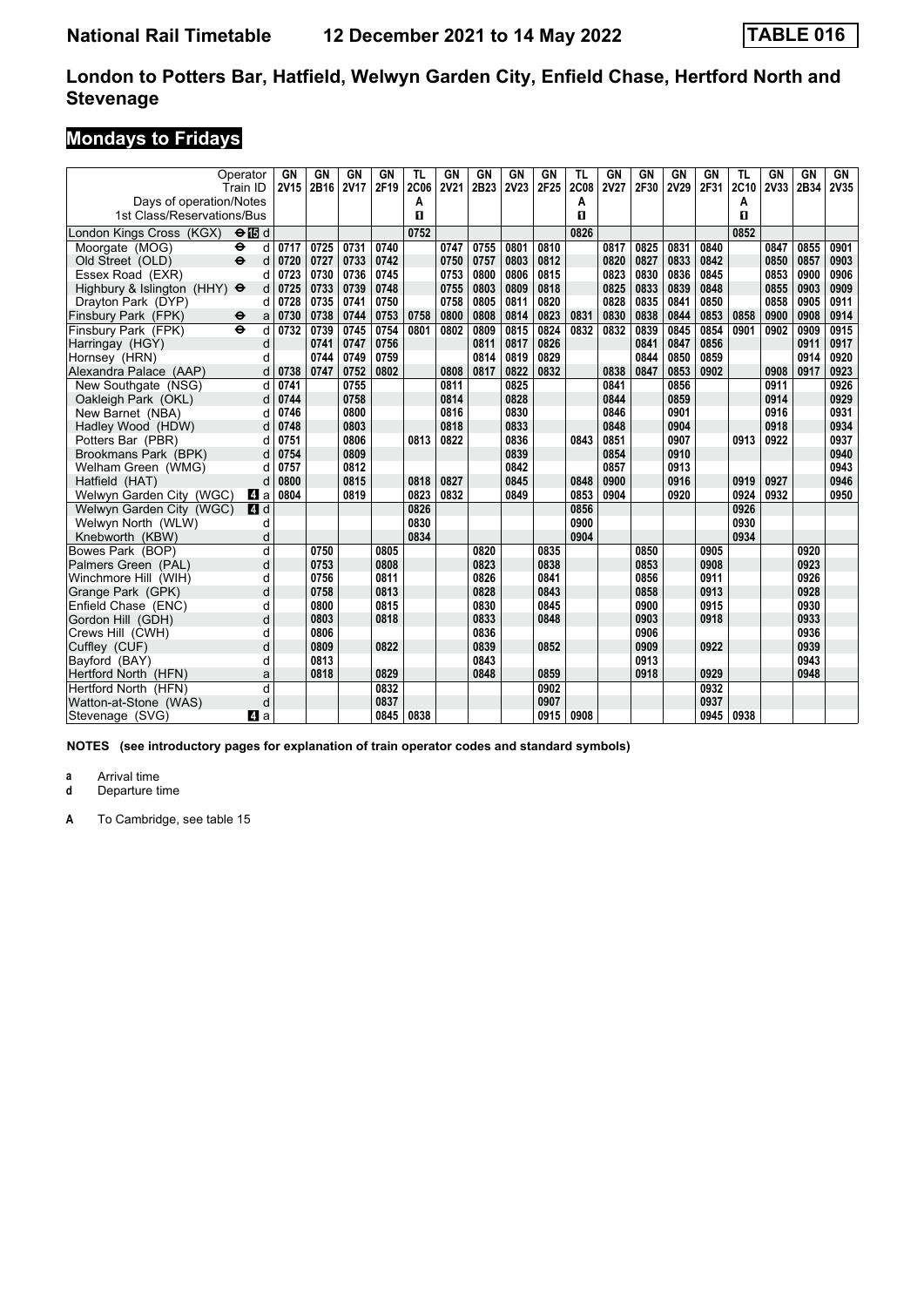# **Mondays to Fridays**

|                                                       | Operator<br>Train ID      | GN<br>2F37 | TL<br>2C12 | GN<br>2V39 | <b>GN</b><br>2F40 | <b>GN</b><br><b>2V41</b> | GN<br>2F43 | TL<br>2C14 | GN<br><b>2V47</b> | GN<br>2F48 | TL<br>2R16 | GN<br><b>2V51</b> | <b>GN</b><br>2F52 | TL<br>2C18 | <b>GN</b><br>2V55 | GN<br>2F56 | TL<br>2C20 | GN<br>2V59 | GN<br>2F60 |
|-------------------------------------------------------|---------------------------|------------|------------|------------|-------------------|--------------------------|------------|------------|-------------------|------------|------------|-------------------|-------------------|------------|-------------------|------------|------------|------------|------------|
| Days of operation/Notes<br>1st Class/Reservations/Bus |                           |            | A<br>п     |            |                   |                          |            | Α<br>п     |                   |            | D<br>п     |                   |                   | A<br>п     |                   |            | A<br>п     |            |            |
| London Kings Cross (KGX)                              | $\Theta$ $\blacksquare$ d |            | 0922       |            |                   |                          |            | 0952       |                   |            | 1022       |                   |                   | 1052       |                   |            | 1122       |            |            |
| Moorgate (MOG)                                        | $\ddot{\phantom{1}}$<br>d | 0910       |            | 0917       | 0925              | 0931                     | 0940       |            | 1001              | 1010       |            | 1031              | 1040              |            | 1101              | 1110       |            | 1131       | 1140       |
| Old Street (OLD)                                      | $\ddot{\mathbf{e}}$<br>d  | 0912       |            | 0920       | 0927              | 0933                     | 0942       |            | 1003              | 1012       |            | 1033              | 1042              |            | 1103              | 1112       |            | 1133       | 1142       |
| Essex Road (EXR)                                      | d                         | 0915       |            | 0923       | 0930              | 0936                     | 0945       |            | 1006              | 1015       |            | 1036              | 1045              |            | 1106              | 1115       |            | 1136       | 1145       |
| Highbury & Islington (HHY) $\Theta$                   | d                         | 0918       |            | 0925       | 0933              | 0939                     | 0948       |            | 1009              | 1018       |            | 1039              | 1048              |            | 1109              | 1118       |            | 1139       | 1148       |
| Drayton Park (DYP)                                    | d                         | 0920       |            | 0928       | 0935              | 0941                     | 0950       |            | 1011              | 1020       |            | 1041              | 1050              |            | 1111              | 1120       |            | 1141       | 1150       |
| Finsbury Park (FPK)                                   | $\bullet$<br>a            | 0923       | 0928       | 0930       | 0938              | 0944                     | 0953       | 0957       | 1014              | 1023       | 1027       | 1044              | 1053              | 1057       | 1114              | 1123       | 1128       | 1144       | 1153       |
| Finsbury Park (FPK)                                   | $\ddot{\mathbf{e}}$<br>d  | 0924       | 0931       | 0932       | 0939              | 0945                     | 0954       | 1001       | 1015              | 1024       | 1031       | 1045              | 1054              | 1101       | 1115              | 1124       | 1131       | 1145       | 1154       |
| Harringay (HGY)                                       | d                         | 0926       |            |            | 0941              | 0947                     | 0956       |            | 1017              | 1026       |            | 1047              | 1056              |            | 1117              | 1126       |            | 1147       | 1156       |
| Hornsey (HRN)                                         | d                         | 0929       |            |            | 0944              | 0950                     | 0959       |            | 1020              | 1029       |            | 1050              | 1059              |            | 1120              | 1129       |            | 1150       | 1159       |
| Alexandra Palace (AAP)                                | d                         | 0932       |            | 0937       | 0947              | 0953                     | 1002       |            | 1023              | 1032       |            | 1053              | 1102              |            | 1123              | 1132       |            | 1153       | 1202       |
| New Southgate (NSG)                                   | d                         |            |            | 0940       |                   | 0956                     |            |            | 1026              |            |            | 1056              |                   |            | 1126              |            |            | 1156       |            |
| Oakleigh Park (OKL)                                   | d                         |            |            | 0943       |                   | 0959                     |            |            | 1029              |            |            | 1059              |                   |            | 1129              |            |            | 1159       |            |
| New Barnet (NBA)                                      | d                         |            |            | 0945       |                   | 1001                     |            |            | 1031              |            |            | 1101              |                   |            | 1131              |            |            | 1201       |            |
| Hadley Wood (HDW)                                     | d                         |            |            | 0948       |                   | 1004                     |            |            | 1034              |            |            | 1104              |                   |            | 1134              |            |            | 1204       |            |
| Potters Bar (PBR)                                     | d                         |            | 0943       | 0951       |                   | 1007                     |            | 1013       | 1037              |            | 1043       | 1107              |                   | 1113       | 1137              |            | 1143       | 1207       |            |
| Brookmans Park (BPK)                                  | d                         |            |            | 0954       |                   | 1010                     |            |            | 1040              |            |            | 1110              |                   |            | 1140              |            |            | 1210       |            |
| Welham Green (WMG)                                    | d                         |            |            | 0957       |                   | 1013                     |            |            | 1043              |            |            | 1113              |                   |            | 1143              |            |            | 1213       |            |
| Hatfield (HAT)                                        | d                         |            | 0949       | 1000       |                   | 1016                     |            | 1019       | 1046              |            | 1049       | 1116              |                   | 1119       | 1146              |            | 1149       | 1216       |            |
| Welwyn Garden City (WGC)                              | ZI a                      |            | 0954       | 1004       |                   | 1020                     |            | 1024       | 1050              |            | 1054       | 1120              |                   | 1124       | 1150              |            | 1154       | 1220       |            |
| Welwyn Garden City (WGC)                              | 4 d                       |            | 0956       |            |                   |                          |            | 1026       |                   |            | 1056       |                   |                   | 1126       |                   |            | 1156       |            |            |
| Welwyn North (WLW)                                    | d                         |            | 1000       |            |                   |                          |            | 1030       |                   |            | 1100       |                   |                   | 1130       |                   |            | 1200       |            |            |
| Knebworth (KBW)                                       | d                         |            | 1004       |            |                   |                          |            | 1034       |                   |            | 1104       |                   |                   | 1134       |                   |            | 1204       |            |            |
| Bowes Park (BOP)                                      | d                         | 0935       |            |            | 0950              |                          | 1005       |            |                   | 1035       |            |                   | 1105              |            |                   | 1135       |            |            | 1205       |
| Palmers Green (PAL)                                   | d                         | 0938       |            |            | 0953              |                          | 1008       |            |                   | 1038       |            |                   | 1108              |            |                   | 1138       |            |            | 1208       |
| Winchmore Hill (WIH)                                  | d                         | 0941       |            |            | 0956              |                          | 1010       |            |                   | 1040       |            |                   | 1110              |            |                   | 1140       |            |            | 1210       |
| Grange Park (GPK)                                     | d                         | 0943       |            |            | 0958              |                          | 1012       |            |                   | 1042       |            |                   | 1112              |            |                   | 1142       |            |            | 1212       |
| Enfield Chase (ENC)                                   | d                         | 0945       |            |            | 1000              |                          | 1015       |            |                   | 1045       |            |                   | 1115              |            |                   | 1145       |            |            | 1215       |
| Gordon Hill (GDH)                                     | d                         | 0948       |            |            | 1003              |                          | 1017       |            |                   | 1047       |            |                   | 1117              |            |                   | 1147       |            |            | 1217       |
| Crews Hill (CWH)                                      | d                         |            |            |            | 1006              |                          | 1020       |            |                   | 1050       |            |                   | 1120              |            |                   | 1150       |            |            | 1220       |
| Cuffley (CUF)                                         | d                         | 0952       |            |            | 1009              |                          | 1023       |            |                   | 1053       |            |                   | 1123              |            |                   | 1153       |            |            | 1223       |
| Bayford (BAY)                                         | d                         |            |            |            | 1013              |                          | 1027       |            |                   | 1057       |            |                   | 1127              |            |                   | 1157       |            |            | 1227       |
| Hertford North (HFN)                                  | a                         | 0959       |            |            | 1018              |                          | 1031       |            |                   | 1101       |            |                   | 1131              |            |                   | 1201       |            |            | 1231       |
| Hertford North (HFN)                                  | d                         | 1002       |            |            |                   |                          | 1032       |            |                   | 1102       |            |                   | 1132              |            |                   | 1202       |            |            | 1232       |
| Watton-at-Stone (WAS)                                 | d                         | 1007       |            |            |                   |                          | 1037       |            |                   | 1107       |            |                   | 1137              |            |                   | 1207       |            |            | 1237       |
| Stevenage (SVG)                                       | 41 a                      | 1015       | 1008       |            |                   |                          | 1045       | 1038       |                   | 1115       | 1108       |                   | 1145              | 1138       |                   | 1215       | 1208       |            | 1245       |

**NOTES (see introductory pages for explanation of train operator codes and standard symbols)**

**a** Arrival time<br>**d** Departure t

**Departure time** 

**A** To Cambridge, see table 15<br>**D** To Letchworth Garden City.

To Letchworth Garden City, see table 15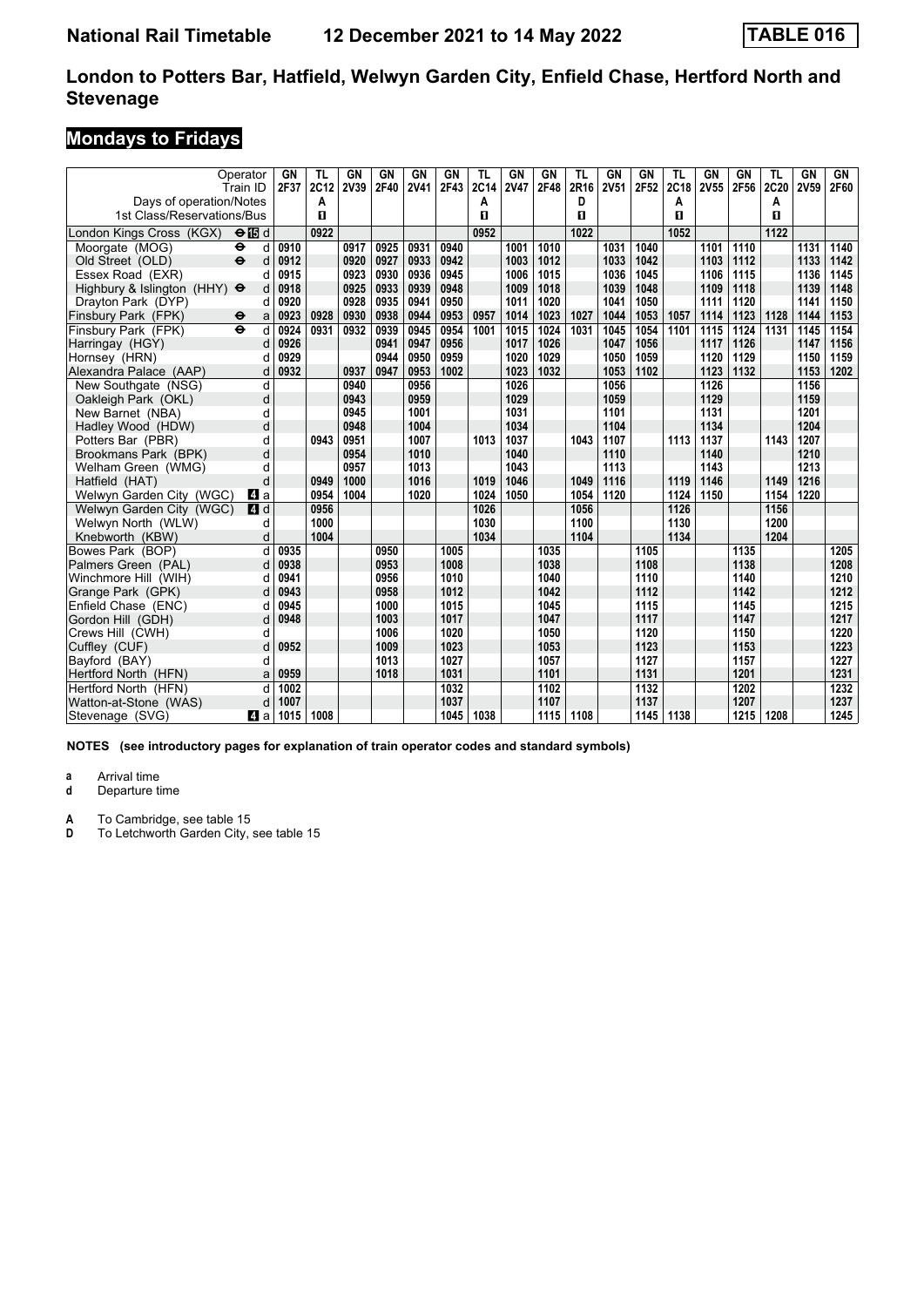# **Mondays to Fridays**

|                                                       | Operator<br>Train ID     | TL<br>2C22 | <b>GN</b><br><b>2V63</b> | <b>GN</b><br>2F64 | TL<br>2C24 | <b>GN</b><br><b>2V67</b> | <b>GN</b><br>2F68 | <b>TL</b><br>2C26 | <b>GN</b><br><b>2V71</b> | <b>GN</b><br>2F72 | <b>TL</b><br>2C28 | GN<br>2V75 | <b>GN</b><br>2F76 | <b>TL</b><br>2C30 | <b>GN</b><br><b>2V79</b> | GN<br>2F80 | TL<br>2C32 | <b>GN</b><br><b>2V83</b> | GN<br>2F84 |
|-------------------------------------------------------|--------------------------|------------|--------------------------|-------------------|------------|--------------------------|-------------------|-------------------|--------------------------|-------------------|-------------------|------------|-------------------|-------------------|--------------------------|------------|------------|--------------------------|------------|
| Days of operation/Notes<br>1st Class/Reservations/Bus |                          | A<br>п     |                          |                   | A<br>П     |                          |                   | Α<br>п            |                          |                   | A<br>п            |            |                   | A<br>$\mathbf{u}$ |                          |            | А<br>п     |                          |            |
| London Kings Cross (KGX)                              | $\Theta$ is d            | 1152       |                          |                   | 1222       |                          |                   | 1252              |                          |                   | 1322              |            |                   | 1352              |                          |            | 1422       |                          |            |
| Moorgate (MOG)                                        | d<br>٠                   |            | 1201                     | 1210              |            | 1231                     | 1240              |                   | 1301                     | 1310              |                   | 1331       | 1340              |                   | 1401                     | 1410       |            | 1431                     | 1440       |
| Old Street (OLD)                                      | $\ddot{\mathbf{e}}$<br>d |            | 1203                     | 1212              |            | 1233                     | 1242              |                   | 1303                     | 1312              |                   | 1333       | 1342              |                   | 1403                     | 1412       |            | 1433                     | 1442       |
| Essex Road (EXR)                                      | d                        |            | 1206                     | 1215              |            | 1236                     | 1245              |                   | 1306                     | 1315              |                   | 1336       | 1345              |                   | 1406                     | 1415       |            | 1436                     | 1445       |
| Highbury & Islington (HHY) $\Theta$                   | d                        |            | 1209                     | 1218              |            | 1239                     | 1248              |                   | 1309                     | 1318              |                   | 1339       | 1348              |                   | 1409                     | 1418       |            | 1439                     | 1448       |
| Drayton Park (DYP)                                    | d                        |            | 1211                     | 1220              |            | 1241                     | 1250              |                   | 1311                     | 1320              |                   | 1341       | 1350              |                   | 1411                     | 1420       |            | 1441                     | 1450       |
| Finsbury Park (FPK)                                   | $\bullet$<br>a           | 1157       | 1214                     | 1223              | 1227       | 1244                     | 1253              | 1257              | 1314                     | 1323              | 1327              | 1344       | 1353              | 1357              | 1414                     | 1423       | 1427       | 1444                     | 1453       |
| Finsbury Park (FPK)                                   | $\ddot{\mathbf{e}}$<br>d | 1201       | 1215                     | 1224              | 1231       | 1245                     | 1254              | 1301              | 1315                     | 1324              | 1331              | 1345       | 1354              | 1401              | 1415                     | 1424       | 1431       | 1445                     | 1454       |
| Harringay (HGY)                                       | d                        |            | 1217                     | 1226              |            | 1247                     | 1256              |                   | 1317                     | 1326              |                   | 1347       | 1356              |                   | 1417                     | 1426       |            | 1447                     | 1456       |
| Hornsey (HRN)                                         | d                        |            | 1220                     | 1229              |            | 1250                     | 1259              |                   | 1320                     | 1329              |                   | 1350       | 1359              |                   | 1420                     | 1429       |            | 1450                     | 1459       |
| Alexandra Palace (AAP)                                | d                        |            | 1223                     | 1232              |            | 1253                     | 1302              |                   | 1323                     | 1332              |                   | 1353       | 1402              |                   | 1423                     | 1432       |            | 1453                     | 1502       |
| New Southgate (NSG)                                   | d                        |            | 1226                     |                   |            | 1256                     |                   |                   | 1326                     |                   |                   | 1356       |                   |                   | 1426                     |            |            | 1456                     |            |
| Oakleigh Park (OKL)                                   | d                        |            | 1229                     |                   |            | 1259                     |                   |                   | 1329                     |                   |                   | 1359       |                   |                   | 1429                     |            |            | 1459                     |            |
| New Barnet (NBA)                                      | d                        |            | 1231                     |                   |            | 1301                     |                   |                   | 1331                     |                   |                   | 1401       |                   |                   | 1431                     |            |            | 1501                     |            |
| Hadley Wood (HDW)                                     | d                        |            | 1234                     |                   |            | 1304                     |                   |                   | 1334                     |                   |                   | 1404       |                   |                   | 1434                     |            |            | 1504                     |            |
| Potters Bar (PBR)                                     | d                        | 1213       | 1237                     |                   | 1243       | 1307                     |                   | 1313              | 1337                     |                   | 1343              | 1407       |                   | 1413              | 1437                     |            | 1443       | 1507                     |            |
| Brookmans Park (BPK)                                  | d                        |            | 1240                     |                   |            | 1310                     |                   |                   | 1340                     |                   |                   | 1410       |                   |                   | 1440                     |            |            | 1510                     |            |
| Welham Green (WMG)                                    | d                        |            | 1243                     |                   |            | 1313                     |                   |                   | 1343                     |                   |                   | 1413       |                   |                   | 1443                     |            |            | 1513                     |            |
| Hatfield (HAT)                                        | d                        | 1219       | 1246                     |                   | 1249       | 1316                     |                   | 1319              | 1346                     |                   | 1349              | 1416       |                   | 1419              | 1446                     |            | 1449       | 1516                     |            |
| Welwyn Garden City (WGC)                              | ZI a                     | 1224       | 1250                     |                   | 1254       | 1320                     |                   | 1324              | 1350                     |                   | 1354              | 1420       |                   | 1424              | 1450                     |            | 1454       | 1520                     |            |
| Welwyn Garden City (WGC)                              | ZI d                     | 1226       |                          |                   | 1256       |                          |                   | 1326              |                          |                   | 1356              |            |                   | 1426              |                          |            | 1456       |                          |            |
| Welwyn North (WLW)                                    | d                        | 1230       |                          |                   | 1300       |                          |                   | 1330              |                          |                   | 1400              |            |                   | 1430              |                          |            | 1500       |                          |            |
| Knebworth (KBW)                                       | d                        | 1234       |                          |                   | 1304       |                          |                   | 1334              |                          |                   | 1404              |            |                   | 1434              |                          |            | 1504       |                          |            |
| Bowes Park (BOP)                                      | d                        |            |                          | 1235              |            |                          | 1305              |                   |                          | 1335              |                   |            | 1405              |                   |                          | 1435       |            |                          | 1505       |
| Palmers Green (PAL)                                   | d                        |            |                          | 1238              |            |                          | 1308              |                   |                          | 1338              |                   |            | 1408              |                   |                          | 1438       |            |                          | 1508       |
| Winchmore Hill (WIH)                                  | d                        |            |                          | 1240              |            |                          | 1310              |                   |                          | 1340              |                   |            | 1410              |                   |                          | 1440       |            |                          | 1510       |
| Grange Park (GPK)                                     | d                        |            |                          | 1242              |            |                          | 1312              |                   |                          | 1342              |                   |            | 1412              |                   |                          | 1442       |            |                          | 1512       |
| Enfield Chase (ENC)                                   | d                        |            |                          | 1245              |            |                          | 1315              |                   |                          | 1345              |                   |            | 1415              |                   |                          | 1445       |            |                          | 1515       |
| Gordon Hill (GDH)                                     | d                        |            |                          | 1247              |            |                          | 1317              |                   |                          | 1347              |                   |            | 1417              |                   |                          | 1447       |            |                          | 1517       |
| Crews Hill (CWH)                                      | d                        |            |                          | 1250              |            |                          | 1320              |                   |                          | 1350              |                   |            | 1420              |                   |                          | 1450       |            |                          | 1520       |
| Cuffley (CUF)                                         | d                        |            |                          | 1253              |            |                          | 1323              |                   |                          | 1353              |                   |            | 1423              |                   |                          | 1453       |            |                          | 1523       |
| Bayford (BAY)                                         | d                        |            |                          | 1257              |            |                          | 1327              |                   |                          | 1357              |                   |            | 1427              |                   |                          | 1457       |            |                          | 1527       |
| Hertford North (HFN)                                  | a                        |            |                          | 1301              |            |                          | 1331              |                   |                          | 1401              |                   |            | 1431              |                   |                          | 1501       |            |                          | 1531       |
| Hertford North (HFN)                                  | d                        |            |                          | 1302              |            |                          | 1332              |                   |                          | 1402              |                   |            | 1432              |                   |                          | 1502       |            |                          | 1532       |
| Watton-at-Stone (WAS)                                 | d                        |            |                          | 1307              |            |                          | 1337              |                   |                          | 1407              |                   |            | 1437              |                   |                          | 1507       |            |                          | 1537       |
| Stevenage (SVG)                                       | 41 a                     | 1238       |                          | 1315              | 1308       |                          | 1345              | 1338              |                          | 1415              | 1409              |            | 1445              | 1438              |                          | 1515       | 1508       |                          | 1545       |

**NOTES (see introductory pages for explanation of train operator codes and standard symbols)**

**a** Arrival time<br>**d** Departure t

**Departure time**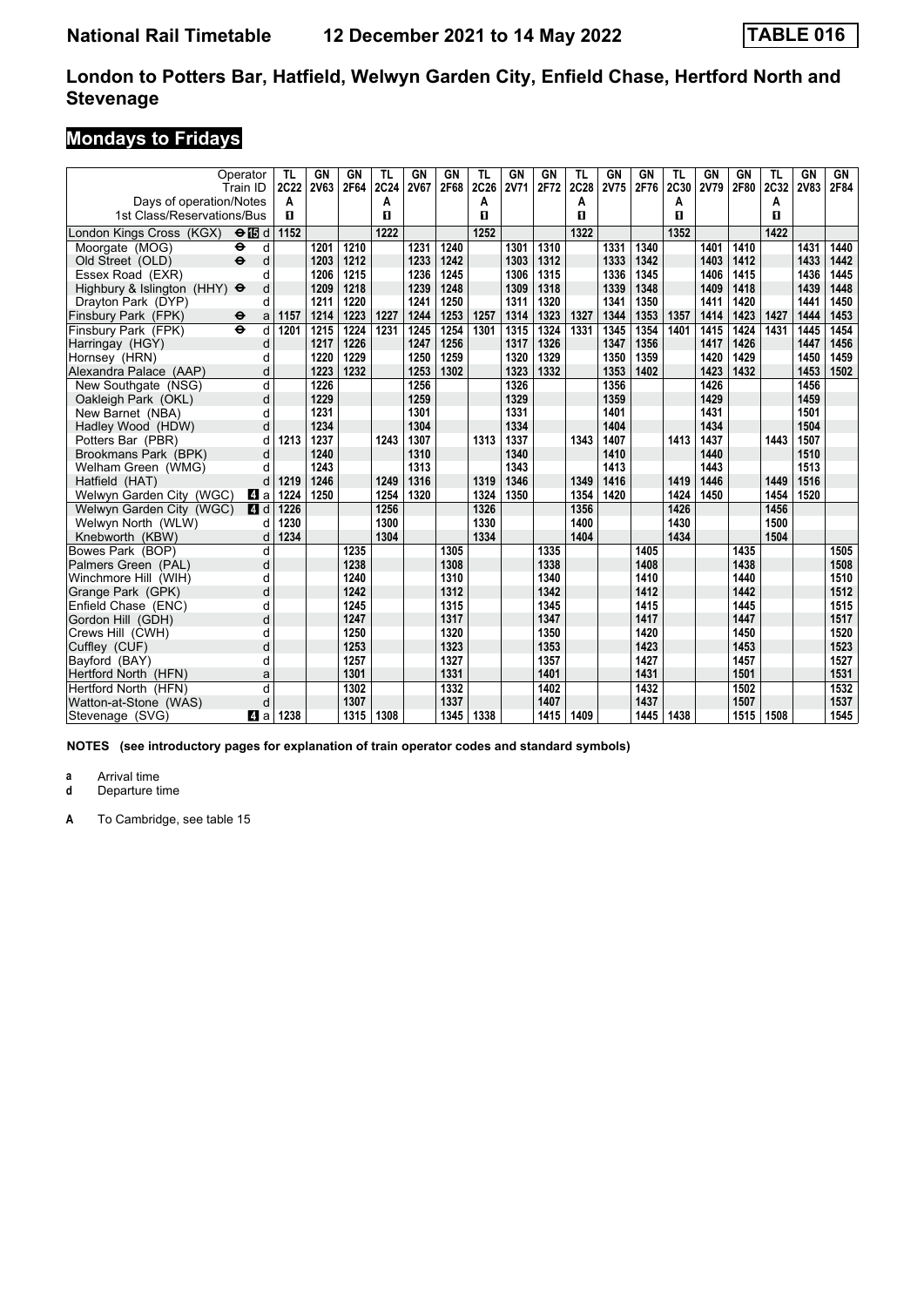# **Mondays to Fridays**

|                                     | Operator<br>Train ID      | TL<br>2C34 | GN<br><b>2V87</b> | GN<br>2F88 | TL<br>2C36 | <b>GN</b><br><b>2V01</b> | GN<br>2F02 | TL<br>2C38 | GN<br><b>2V05</b> | <b>GN</b><br>2F08 | TL<br>2C40 | GN<br>2V09 | <b>GN</b><br>2B10 | GN<br><b>2V10</b> | <b>GN</b><br>2F13 | TL<br>2C42 | GN<br><b>2V15</b> | GN<br>2B17 | GN<br><b>2V16</b> |
|-------------------------------------|---------------------------|------------|-------------------|------------|------------|--------------------------|------------|------------|-------------------|-------------------|------------|------------|-------------------|-------------------|-------------------|------------|-------------------|------------|-------------------|
| Days of operation/Notes             |                           | A          |                   |            | A          |                          |            | Α          |                   |                   | А          |            |                   |                   |                   | А          |                   |            |                   |
| 1st Class/Reservations/Bus          |                           | п          |                   |            | п          |                          |            | п          |                   |                   | п          |            |                   |                   |                   | п          |                   |            |                   |
| London Kings Cross (KGX)            | $\Theta$ is d             | 1452       |                   |            | 1522       |                          |            | 1552       |                   |                   | 1622       |            |                   |                   |                   | 1652       |                   |            |                   |
| Moorgate (MOG)                      | $\ddot{\bullet}$<br>d     |            | 1501              | 1510       |            | 1531                     | 1540       |            | 1601              | 1610              |            | 1617       | 1625              | 1631              | 1640              |            | 1647              | 1655       | 1701              |
| Old Street (OLD)                    | $\ddot{\mathbf{e}}$<br>d  |            | 1503              | 1512       |            | 1533                     | 1542       |            | 1603              | 1612              |            | 1620       | 1627              | 1633              | 1642              |            | 1650              | 1657       | 1703              |
| Essex Road (EXR)                    | d                         |            | 1506              | 1515       |            | 1536                     | 1545       |            | 1606              | 1615              |            | 1623       | 1630              | 1636              | 1645              |            | 1653              | 1700       | 1706              |
| Highbury & Islington (HHY) $\Theta$ | d                         |            | 1509              | 1518       |            | 1539                     | 1548       |            | 1609              | 1618              |            | 1625       | 1633              | 1639              | 1648              |            | 1655              | 1703       | 1709              |
| Dravton Park (DYP)                  | d                         |            | 1511              | 1520       |            | 1541                     | 1550       |            | 1611              | 1620              |            | 1628       | 1635              | 1641              | 1650              |            | 1658              | 1705       | 1711              |
| Finsbury Park (FPK)                 | $\ddot{\phantom{1}}$<br>a | 1457       | 1514              | 1523       | 1527       | 1544                     | 1553       | 1557       | 1614              | 1623              | 1628       | 1630       | 1638              | 1644              | 1653              | 1657       | 1700              | 1708       | 1714              |
| Finsbury Park (FPK)                 | d<br>$\ddot{\mathbf{e}}$  | 1501       | 1515              | 1524       | 1531       | 1545                     | 1554       | 1601       | 1615              | 1624              | 1631       | 1632       | 1639              | 1645              | 1654              | 1701       | 1702              | 1709       | 1715              |
| Harringay (HGY)                     | d                         |            | 1517              | 1526       |            | 1547                     | 1556       |            | 1617              | 1626              |            |            | 1641              | 1647              | 1656              |            |                   | 1711       | 1717              |
| Hornsey (HRN)                       | d                         |            | 1520              | 1529       |            | 1550                     | 1559       |            | 1620              | 1629              |            |            | 1644              | 1650              | 1659              |            |                   | 1714       | 1720              |
| Alexandra Palace (AAP)              | d                         |            | 1523              | 1532       |            | 1553                     | 1602       |            | 1623              | 1632              |            | 1637       | 1647              | 1653              | 1702              |            | 1707              | 1717       | 1723              |
| New Southgate (NSG)                 | d                         |            | 1526              |            |            | 1556                     |            |            | 1626              |                   |            | 1640       |                   | 1656              |                   |            | 1710              |            | 1726              |
| Oakleigh Park (OKL)                 | d                         |            | 1529              |            |            | 1559                     |            |            | 1629              |                   |            | 1643       |                   | 1659              |                   |            | 1713              |            | 1729              |
| New Barnet (NBA)                    | d                         |            | 1531              |            |            | 1601                     |            |            | 1631              |                   |            | 1645       |                   | 1701              |                   |            | 1715              |            | 1731              |
| Hadley Wood (HDW)                   | d                         |            | 1534              |            |            | 1604                     |            |            | 1634              |                   |            | 1648       |                   | 1704              |                   |            | 1718              |            | 1734              |
| Potters Bar (PBR)                   | d                         | 1513       | 1537              |            | 1543       | 1607                     |            | 1613       | 1637              |                   | 1643       | 1651       |                   | 1707              |                   | 1713       | 1721              |            | 1737              |
| Brookmans Park (BPK)                | d                         |            | 1540              |            |            | 1610                     |            |            | 1640              |                   |            | 1654       |                   | 1710              |                   |            | 1724              |            | 1740              |
| Welham Green (WMG)                  | d                         |            | 1543              |            |            | 1613                     |            |            | 1643              |                   |            | 1657       |                   | 1713              |                   |            | 1727              |            | 1743              |
| Hatfield (HAT)                      | d                         | 1519       | 1546              |            | 1549       | 1616                     |            | 1619       | 1646              |                   | 1650       | 1700       |                   | 1716              |                   | 1720       | 1730              |            | 1746              |
| Welwyn Garden City (WGC)            | ZI a                      | 1524       | 1550              |            | 1554       | 1620                     |            | 1624       | 1650              |                   | 1654       | 1704       |                   | 1720              |                   | 1724       | 1734              |            | 1750              |
| Welwyn Garden City (WGC)            | 4 d                       | 1526       |                   |            | 1556       |                          |            | 1626       |                   |                   | 1656       |            |                   |                   |                   | 1726       |                   |            |                   |
| Welwyn North (WLW)                  | d                         | 1530       |                   |            | 1600       |                          |            | 1630       |                   |                   | 1700       |            |                   |                   |                   | 1730       |                   |            |                   |
| Knebworth (KBW)                     | d                         | 1534       |                   |            | 1604       |                          |            | 1634       |                   |                   | 1704       |            |                   |                   |                   | 1734       |                   |            |                   |
| Bowes Park (BOP)                    | d                         |            |                   | 1535       |            |                          | 1605       |            |                   | 1635              |            |            | 1650              |                   | 1705              |            |                   | 1720       |                   |
| Palmers Green (PAL)                 | d                         |            |                   | 1538       |            |                          | 1608       |            |                   | 1638              |            |            | 1653              |                   | 1708              |            |                   | 1723       |                   |
| Winchmore Hill (WIH)                | d                         |            |                   | 1540       |            |                          | 1610       |            |                   | 1640              |            |            | 1656              |                   | 1711              |            |                   | 1726       |                   |
| Grange Park (GPK)                   | d                         |            |                   | 1542       |            |                          | 1612       |            |                   | 1642              |            |            | 1658              |                   | 1713              |            |                   | 1728       |                   |
| Enfield Chase (ENC)                 | d                         |            |                   | 1545       |            |                          | 1615       |            |                   | 1645              |            |            | 1700              |                   | 1715              |            |                   | 1730       |                   |
| Gordon Hill (GDH)                   | d                         |            |                   | 1547       |            |                          | 1617       |            |                   | 1647              |            |            | 1703              |                   | 1718              |            |                   | 1733       |                   |
| Crews Hill (CWH)                    | d                         |            |                   | 1550       |            |                          | 1620       |            |                   | 1650              |            |            | 1706              |                   |                   |            |                   | 1736       |                   |
| Cuffley (CUF)                       | d                         |            |                   | 1553       |            |                          | 1623       |            |                   | 1653              |            |            | 1709              |                   | 1722              |            |                   | 1739       |                   |
| Bayford (BAY)                       | d                         |            |                   | 1557       |            |                          | 1627       |            |                   | 1657              |            |            | 1713              |                   |                   |            |                   | 1743       |                   |
| Hertford North (HFN)                | a                         |            |                   | 1601       |            |                          | 1631       |            |                   | 1701              |            |            | 1718              |                   | 1729              |            |                   | 1748       |                   |
| Hertford North (HFN)                | d                         |            |                   | 1602       |            |                          | 1632       |            |                   | 1702              |            |            |                   |                   | 1732              |            |                   |            |                   |
| Watton-at-Stone (WAS)               | d                         |            |                   | 1607       |            |                          | 1637       |            |                   | 1707              |            |            |                   |                   | 1737              |            |                   |            |                   |
| Stevenage (SVG)                     | L4 a l                    | 1538       |                   | 1615       | 1608       |                          | 1645       | 1638       |                   | 1715              | 1709       |            |                   |                   | 1745              | 1739       |                   |            |                   |

**NOTES (see introductory pages for explanation of train operator codes and standard symbols)**

**a** Arrival time<br>**d** Departure t

**Departure time**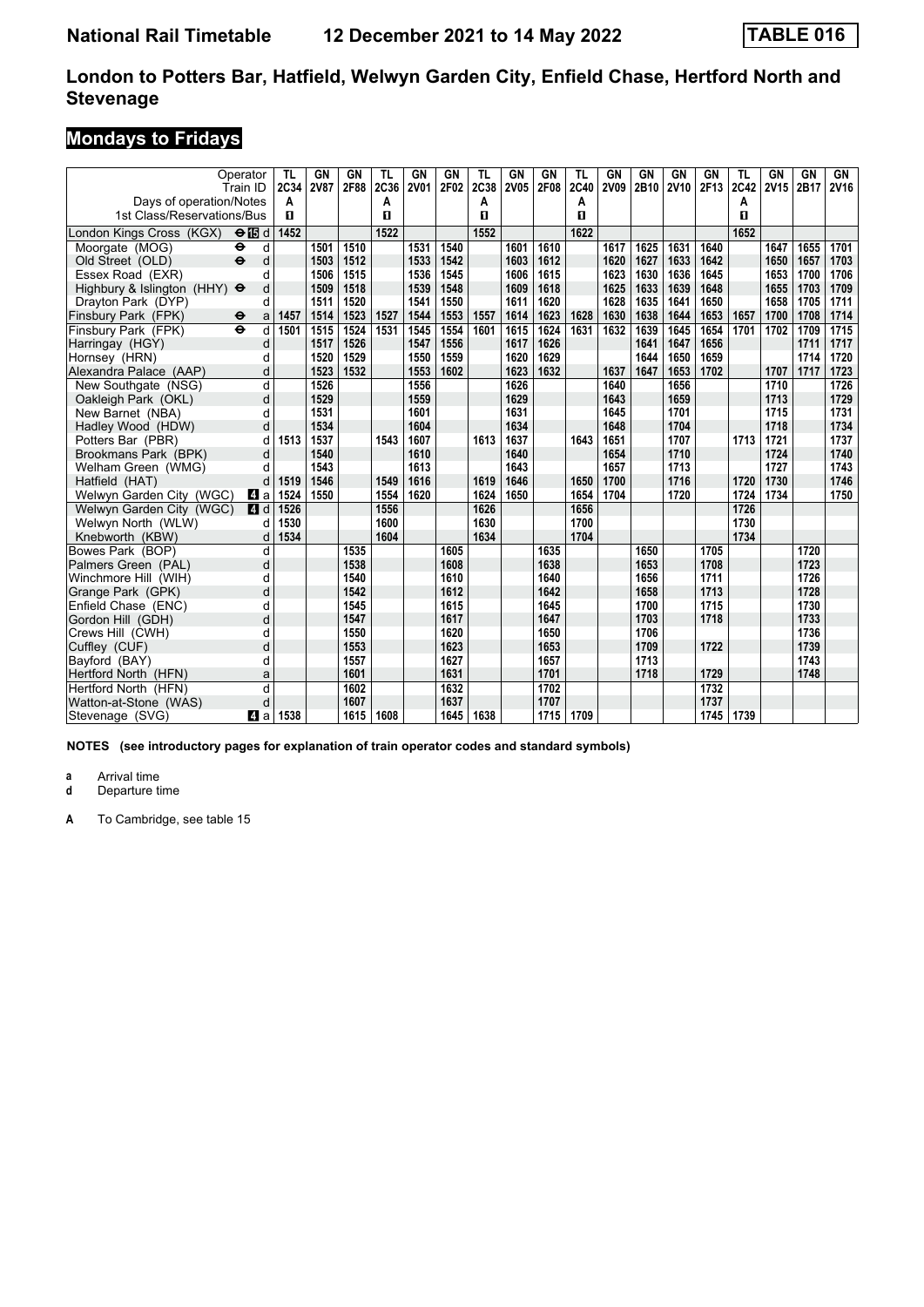# **Mondays to Fridays**

|                                                       | Operator<br>Train ID              | GN<br>2F20 | TL<br>2C44 | GN<br><b>2V21</b> | GN<br>2B24 | <b>GN</b><br><b>2V22</b> | GN<br>2F26 | TL<br>2C46 | GN<br><b>2V27</b> | GN<br>2B29 | <b>GN</b><br>2V28 | GN<br>2F32 | TL<br>2C48 | GN<br>2V33 | GN<br>2B35 | GN<br>2V36 | GN<br>2F37 | TL<br>2C50 | GN<br>2V38 |
|-------------------------------------------------------|-----------------------------------|------------|------------|-------------------|------------|--------------------------|------------|------------|-------------------|------------|-------------------|------------|------------|------------|------------|------------|------------|------------|------------|
| Days of operation/Notes<br>1st Class/Reservations/Bus |                                   |            | А<br>п     |                   |            |                          |            | Α<br>п     |                   |            |                   |            | A<br>п     |            |            |            |            | A<br>п     |            |
| London Kings Cross (KGX)                              | $\Theta$ is d                     |            | 1722       |                   |            |                          |            | 1752       |                   |            |                   |            | 1822       |            |            |            |            | 1852       |            |
| Moorgate (MOG)                                        | $\ddot{\boldsymbol{\Theta}}$<br>d | 1710       |            | 1717              | 1725       | 1731                     | 1740       |            | 1747              | 1755       | 1801              | 1810       |            | 1817       | 1825       | 1831       | 1840       |            | 1847       |
| Old Street (OLD)                                      | $\ddot{\mathbf{e}}$<br>d          | 1712       |            | 1720              | 1727       | 1733                     | 1742       |            | 1750              | 1757       | 1803              | 1812       |            | 1820       | 1827       | 1833       | 1842       |            | 1850       |
| Essex Road (EXR)                                      |                                   | 1715       |            | 1723              | 1730       | 1736                     | 1745       |            | 1753              | 1800       | 1806              | 1815       |            | 1823       | 1830       | 1836       | 1845       |            | 1853       |
| Highbury & Islington (HHY) $\Theta$                   |                                   | 1718       |            | 1725              | 1733       | 1739                     | 1748       |            | 1755              | 1803       | 1809              | 1818       |            | 1825       | 1833       | 1839       | 1848       |            | 1855       |
| Drayton Park (DYP)                                    |                                   | 1720       |            | 1728              | 1735       | 1741                     | 1750       |            | 1758              | 1805       | 1811              | 1820       |            | 1828       | 1835       | 1841       | 1850       |            | 1858       |
| Finsbury Park (FPK)                                   | $\bullet$<br>a                    | 1723       | 1727       | 1730              | 1738       | 1744                     | 1753       | 1757       | 1800              | 1808       | 1814              | 1823       | 1827       | 1830       | 1838       | 1844       | 1853       | 1857       | 1900       |
| Finsbury Park (FPK)                                   | $\ddot{\mathbf{e}}$<br>d          | 1724       | 1731       | 1732              | 1739       | 1745                     | 1754       | 1801       | 1802              | 1809       | 1815              | 1824       | 1831       | 1832       | 1839       | 1845       | 1854       | 1901       | 1902       |
| Harringay (HGY)                                       | d                                 | 1726       |            |                   | 1741       | 1747                     | 1756       |            |                   | 1811       | 1817              | 1826       |            |            | 1841       | 1847       | 1856       |            |            |
| Hornsey (HRN)                                         |                                   | 1729       |            |                   | 1744       | 1750                     | 1759       |            |                   | 1814       | 1820              | 1829       |            |            | 1844       | 1850       | 1859       |            |            |
| Alexandra Palace (AAP)                                | d                                 | 1732       |            | 1737              | 1747       | 1753                     | 1802       |            | 1807              | 1817       | 1823              | 1832       |            | 1837       | 1847       | 1853       | 1902       |            | 1907       |
| New Southgate (NSG)                                   | d                                 |            |            | 1740              |            | 1756                     |            |            | 1810              |            | 1826              |            |            | 1840       |            | 1856       |            |            | 1910       |
| Oakleigh Park (OKL)                                   | d                                 |            |            | 1743              |            | 1759                     |            |            | 1813              |            | 1829              |            |            | 1843       |            | 1859       |            |            | 1913       |
| New Barnet (NBA)                                      | d                                 |            |            | 1745              |            | 1801                     |            |            | 1815              |            | 1831              |            |            | 1845       |            | 1901       |            |            | 1915       |
| Hadley Wood (HDW)                                     | d                                 |            |            | 1748              |            | 1804                     |            |            | 1818              |            | 1834              |            |            | 1848       |            | 1904       |            |            | 1918       |
| Potters Bar (PBR)                                     | d                                 |            | 1743       | 1751              |            | 1807                     |            | 1813       | 1821              |            | 1837              |            | 1843       | 1851       |            | 1907       |            | 1913       | 1921       |
| Brookmans Park (BPK)                                  | d                                 |            |            | 1754              |            | 1810                     |            |            | 1824              |            | 1840              |            |            | 1854       |            | 1910       |            |            | 1924       |
| Welham Green (WMG)                                    | d                                 |            |            | 1757              |            | 1813                     |            |            | 1827              |            | 1843              |            |            | 1857       |            | 1913       |            |            | 1927       |
| Hatfield (HAT)                                        | d                                 |            | 1750       | 1800              |            | 1816                     |            | 1820       | 1830              |            | 1846              |            | 1850       | 1900       |            | 1916       |            | 1920       | 1930       |
| Welwyn Garden City (WGC)                              | ZI a                              |            | 1754       | 1804              |            | 1820                     |            | 1824       | 1834              |            | 1850              |            | 1854       | 1904       |            | 1920       |            | 1924       | 1934       |
| Welwyn Garden City (WGC)                              | 4d                                |            | 1756       |                   |            |                          |            | 1826       |                   |            |                   |            | 1856       |            |            |            |            | 1926       |            |
| Welwyn North (WLW)                                    | d                                 |            | 1800       |                   |            |                          |            | 1830       |                   |            |                   |            | 1900       |            |            |            |            | 1930       |            |
| Knebworth (KBW)                                       | d                                 |            | 1804       |                   |            |                          |            | 1834       |                   |            |                   |            | 1904       |            |            |            |            | 1934       |            |
| Bowes Park (BOP)                                      | d                                 | 1735       |            |                   | 1750       |                          | 1805       |            |                   | 1820       |                   | 1835       |            |            | 1850       |            | 1905       |            |            |
| Palmers Green (PAL)                                   | d                                 | 1738       |            |                   | 1753       |                          | 1808       |            |                   | 1823       |                   | 1838       |            |            | 1853       |            | 1908       |            |            |
| Winchmore Hill (WIH)                                  |                                   | 1741       |            |                   | 1756       |                          | 1811       |            |                   | 1826       |                   | 1841       |            |            | 1856       |            | 1911       |            |            |
| Grange Park (GPK)                                     |                                   | 1743       |            |                   | 1758       |                          | 1813       |            |                   | 1828       |                   | 1843       |            |            | 1858       |            | 1913       |            |            |
| Enfield Chase (ENC)                                   | d                                 | 1745       |            |                   | 1800       |                          | 1815       |            |                   | 1830       |                   | 1845       |            |            | 1900       |            | 1915       |            |            |
| Gordon Hill (GDH)                                     | d                                 | 1748       |            |                   | 1803       |                          | 1818       |            |                   | 1833       |                   | 1848       |            |            | 1903       |            | 1918       |            |            |
| Crews Hill (CWH)                                      | d                                 |            |            |                   | 1806       |                          |            |            |                   | 1836       |                   |            |            |            | 1906       |            |            |            |            |
| Cuffley (CUF)                                         | d                                 | 1752       |            |                   | 1809       |                          | 1822       |            |                   | 1839       |                   | 1852       |            |            | 1909       |            | 1922       |            |            |
| Bayford (BAY)                                         | d                                 |            |            |                   | 1813       |                          |            |            |                   | 1843       |                   |            |            |            | 1913       |            |            |            |            |
| Hertford North (HFN)                                  | a                                 | 1759       |            |                   | 1818       |                          | 1829       |            |                   | 1848       |                   | 1859       |            |            | 1918       |            | 1929       |            |            |
| Hertford North (HFN)                                  |                                   | 1802       |            |                   |            |                          | 1832       |            |                   |            |                   | 1902       |            |            |            |            | 1932       |            |            |
| Watton-at-Stone (WAS)                                 | d                                 | 1807       |            |                   |            |                          | 1837       |            |                   |            |                   | 1907       |            |            |            |            | 1937       |            |            |
| Stevenage (SVG)                                       | ZI a                              | 1815       | 1809       |                   |            |                          | 1845       | 1839       |                   |            |                   | 1915       | 1909       |            |            |            | 1945       | 1938       |            |

**NOTES (see introductory pages for explanation of train operator codes and standard symbols)**

**a** Arrival time<br>**d** Departure t

**Departure time**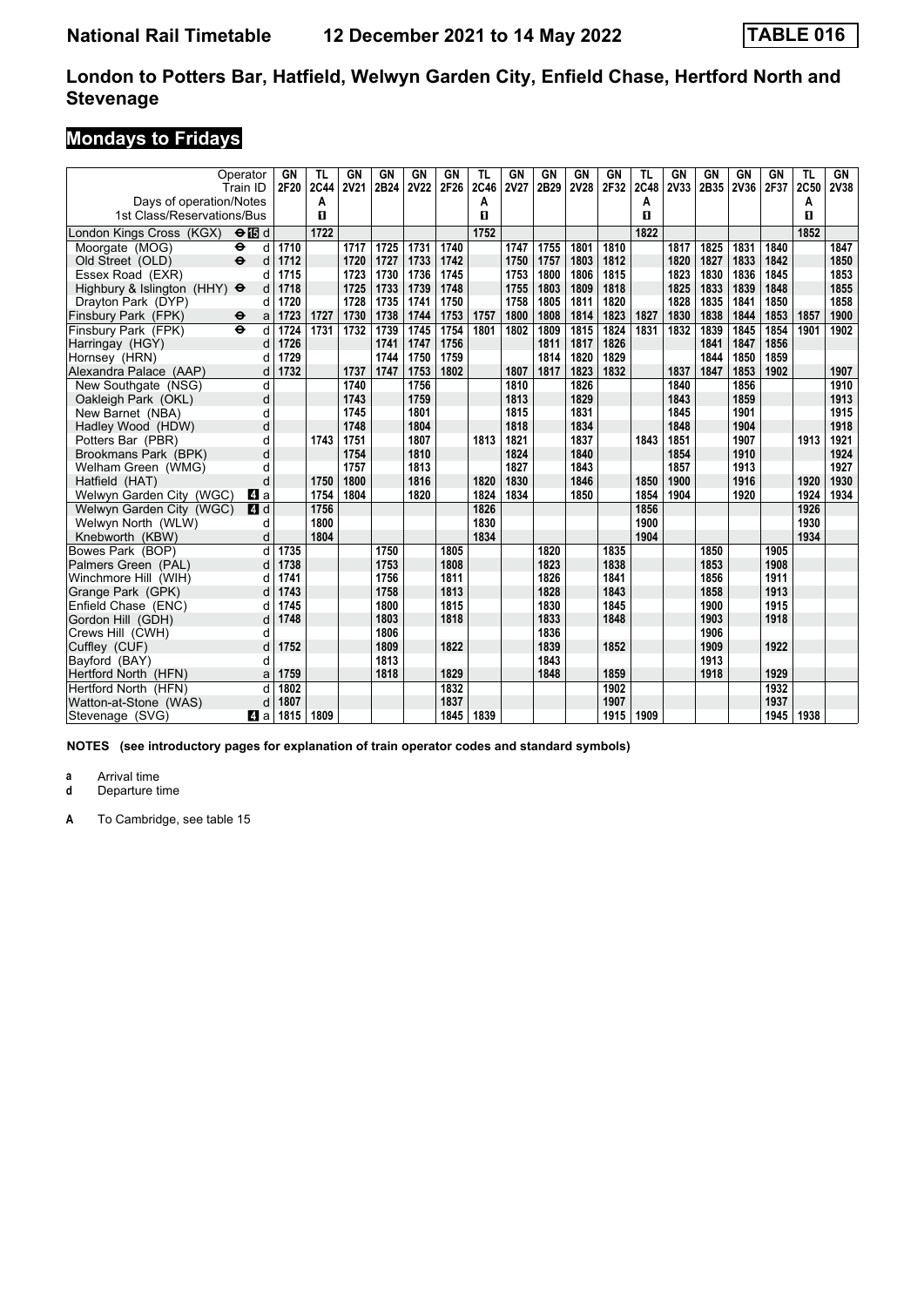# **Mondays to Fridays**

| Operator<br>Train ID                                  |      | GN<br>2B40 | GN<br><b>2V41</b> | GN<br>2F42 | TL<br>2C52 | GN<br>2V43 | GN<br>2B45 | GN<br><b>2V44</b> | GN<br>2F46 | TL<br>2C54 | GN<br><b>2V49</b> | GN<br>2F50 | TL<br>2C56 | GN<br>2V53 | <b>GN</b><br>2F54 | TL<br>2C58 | GN<br><b>2V57</b> | <b>GN</b><br>2F58 | TL<br><b>2C60</b> |
|-------------------------------------------------------|------|------------|-------------------|------------|------------|------------|------------|-------------------|------------|------------|-------------------|------------|------------|------------|-------------------|------------|-------------------|-------------------|-------------------|
| Days of operation/Notes<br>1st Class/Reservations/Bus |      |            |                   |            | A<br>п     |            |            |                   |            | Α<br>п     |                   |            | A<br>п     |            |                   | А<br>п     |                   |                   | А<br>п            |
| London Kings Cross (KGX)<br>$\Theta$ is d             |      |            |                   |            | 1922       |            |            |                   |            | 1952       |                   |            | 2022       |            |                   | 2052       |                   |                   | 2122              |
| Moorgate (MOG)<br>$\bullet$                           | d    | 1855       | 1901              | 1910       |            | 1917       | 1925       | 1931              | 1937       |            | 1957              | 2007       |            | 2027       | 2037              |            | 2057              | 2107              |                   |
| $\ddot{\mathbf{e}}$<br>Old Street (OLD)               | d    | 1857       | 1903              | 1912       |            | 1920       | 1927       | 1933              | 1940       |            | 2000              | 2010       |            | 2030       | 2040              |            | 2100              | 2110              |                   |
| Essex Road (EXR)                                      | d    | 1900       | 1906              | 1915       |            | 1923       | 1930       | 1936              | 1943       |            | 2003              | 2013       |            | 2033       | 2043              |            | 2103              | 2113              |                   |
| Highbury & Islington (HHY) $\Theta$                   | d    | 1903       | 1909              | 1918       |            | 1925       | 1933       | 1939              | 1945       |            | 2005              | 2015       |            | 2035       | 2045              |            | 2105              | 2115              |                   |
| Dravton Park (DYP)                                    | d    | 1905       | 1911              | 1920       |            | 1928       | 1935       | 1941              | 1948       |            | 2008              | 2018       |            | 2038       | 2048              |            | 2108              | 2118              |                   |
| Finsbury Park (FPK)<br>$\ddot{\phantom{1}}$           | a    | 1908       | 1914              | 1923       | 1927       | 1930       | 1938       | 1944              | 1950       | 1957       | 2010              | 2020       | 2027       | 2040       | 2050              | 2057       | 2110              | 2120              | 2127              |
| Finsbury Park (FPK)<br>$\ddot{\mathbf{e}}$            | d    | 1909       | 1915              | 1924       | 1931       | 1932       | 1939       | 1945              | 1951       | 2001       | 2011              | 2021       | 2031       | 2041       | 2051              | 2101       | 2111              | 2121              | 2131              |
| Harringay (HGY)                                       | d    | 1911       | 1917              | 1926       |            |            | 1941       | 1947              | 1954       |            | 2014              | 2024       |            | 2044       | 2054              |            | 2114              | 2124              |                   |
| Hornsey (HRN)                                         | d    | 1914       | 1920              | 1928       |            |            | 1944       | 1950              | 1957       |            | 2017              | 2027       |            | 2047       | 2057              |            | 2117              | 2127              |                   |
| Alexandra Palace (AAP)                                | d    | 1917       | 1923              | 1932       |            | 1937       | 1947       | 1953              | 2000       |            | 2020              | 2030       |            | 2050       | 2100              |            | 2120              | 2130              |                   |
| New Southgate (NSG)                                   | d    |            | 1926              |            |            | 1940       |            | 1956              |            |            | 2023              |            |            | 2053       |                   |            | 2123              |                   |                   |
| Oakleigh Park (OKL)                                   | d    |            | 1929              |            |            | 1943       |            | 1959              |            |            | 2026              |            |            | 2056       |                   |            | 2126              |                   |                   |
| New Barnet (NBA)                                      | d    |            | 1931              |            |            | 1945       |            | 2001              |            |            | 2028              |            |            | 2058       |                   |            | 2128              |                   |                   |
| Hadley Wood (HDW)                                     | d    |            | 1934              |            |            | 1948       |            | 2004              |            |            | 2031              |            |            | 2101       |                   |            | 2131              |                   |                   |
| Potters Bar (PBR)                                     | d    |            | 1937              |            | 1943       | 1951       |            | 2007              |            | 2013       | 2034              |            | 2043       | 2104       |                   | 2113       | 2134              |                   | 2143              |
| Brookmans Park (BPK)                                  | d    |            | 1940              |            |            | 1954       |            | 2010              |            |            | 2037              |            |            | 2107       |                   |            | 2137              |                   |                   |
| Welham Green (WMG)                                    | d    |            | 1943              |            |            | 1957       |            | 2013              |            |            | 2040              |            |            | 2110       |                   |            | 2140              |                   |                   |
| Hatfield (HAT)                                        | d    |            | 1946              |            | 1950       | 2000       |            | 2016              |            | 2019       | 2043              |            | 2048       | 2113       |                   | 2118       | 2143              |                   | 2148              |
| Welwyn Garden City (WGC)                              | L4 a |            | 1950              |            | 1954       | 2004       |            | 2020              |            | 2024       | 2048              |            | 2053       | 2118       |                   | 2123       | 2148              |                   | 2153              |
| Welwyn Garden City (WGC)                              | 4d   |            |                   |            | 1956       |            |            |                   |            | 2026       |                   |            | 2056       |            |                   | 2126       |                   |                   | 2156              |
| Welwyn North (WLW)                                    | d    |            |                   |            | 2000       |            |            |                   |            | 2030       |                   |            | 2100       |            |                   | 2130       |                   |                   | 2200              |
| Knebworth (KBW)                                       | d    |            |                   |            | 2004       |            |            |                   |            | 2034       |                   |            | 2104       |            |                   | 2134       |                   |                   | 2204              |
| Bowes Park (BOP)                                      | d    | 1920       |                   | 1935       |            |            | 1950       |                   | 2003       |            |                   | 2033       |            |            | 2103              |            |                   | 2133              |                   |
| Palmers Green (PAL)                                   | d    | 1923       |                   | 1938       |            |            | 1953       |                   | 2006       |            |                   | 2036       |            |            | 2106              |            |                   | 2136              |                   |
| Winchmore Hill (WIH)                                  | d    | 1926       |                   | 1941       |            |            | 1956       |                   | 2009       |            |                   | 2039       |            |            | 2109              |            |                   | 2139              |                   |
| Grange Park (GPK)                                     | d    | 1928       |                   | 1943       |            |            | 1958       |                   | 2011       |            |                   | 2041       |            |            | 2111              |            |                   | 2141              |                   |
| Enfield Chase (ENC)                                   | d    | 1930       |                   | 1945       |            |            | 2000       |                   | 2013       |            |                   | 2043       |            |            | 2113              |            |                   | 2143              |                   |
| Gordon Hill (GDH)                                     | d    | 1933       |                   | 1948       |            |            | 2003       |                   | 2016       |            |                   | 2046       |            |            | 2116              |            |                   | 2146              |                   |
| Crews Hill (CWH)                                      | d    | 1936       |                   |            |            |            | 2006       |                   | 2019       |            |                   | 2049       |            |            | 2119              |            |                   | 2149              |                   |
| Cuffley (CUF)                                         | d    | 1939       |                   | 1952       |            |            | 2009       |                   | 2022       |            |                   | 2052       |            |            | 2122              |            |                   | 2152              |                   |
| Bayford (BAY)                                         | d    | 1943       |                   |            |            |            | 2013       |                   | 2026       |            |                   | 2056       |            |            | 2126              |            |                   | 2156              |                   |
| Hertford North (HFN)                                  | a    | 1948       |                   | 1959       |            |            | 2018       |                   | 2030       |            |                   | 2100       |            |            | 2130              |            |                   | 2200              |                   |
| Hertford North (HFN)                                  | d    |            |                   | 2002       |            |            |            |                   | 2032       |            |                   | 2102       |            |            | 2132              |            |                   | 2202              |                   |
| Watton-at-Stone (WAS)                                 | d    |            |                   | 2007       |            |            |            |                   | 2037       |            |                   | 2107       |            |            | 2137              |            |                   | 2207              |                   |
| Stevenage (SVG)                                       | ZI a |            |                   | 2015       | 2008       |            |            |                   | 2045       | 2038       |                   | 2115       | 2108       |            | 2145              | 2138       |                   | 2215              | 2208              |

**NOTES (see introductory pages for explanation of train operator codes and standard symbols)**

**a** Arrival time<br>**d** Departure t

**Departure time**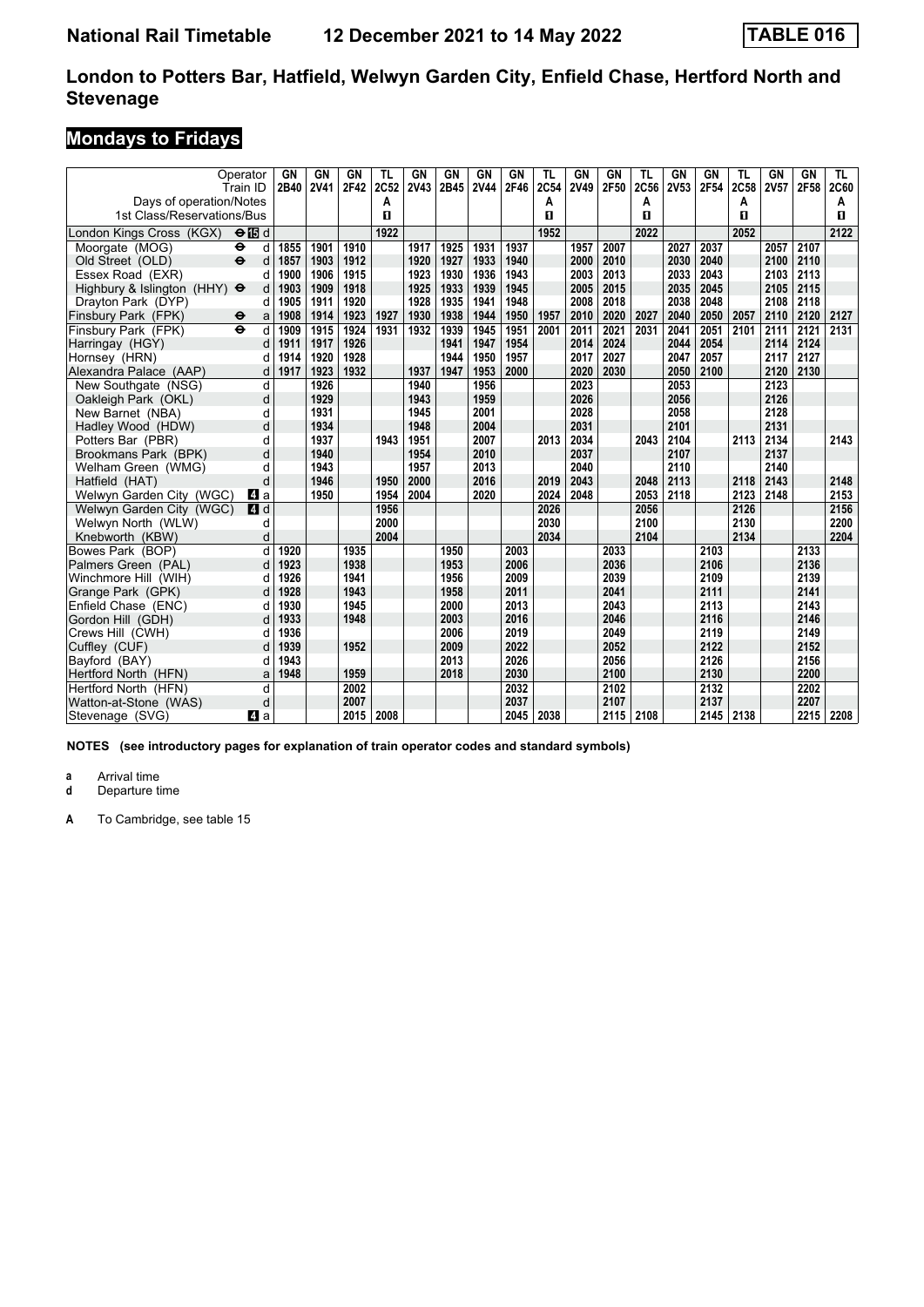# **Mondays to Fridays**

|                                                       | Operator<br>Train ID     | GN<br><b>2V61</b> | GN<br>2F62 | TL<br>2C62 | GN<br>2V65 | <b>GN</b><br>2F66 | TL<br>2C64 | GN<br><b>2V69</b> | GN<br>2F70 | TL<br>2R66 | GN<br>2V73 | GN<br>2F76 | <b>TL</b><br><b>2C68</b> | GN<br><b>2V77</b> | <b>GN</b><br>2F78 | TL<br>2C70 | GN<br>2V79 | TL<br>2R72 | GN<br>2F84 |
|-------------------------------------------------------|--------------------------|-------------------|------------|------------|------------|-------------------|------------|-------------------|------------|------------|------------|------------|--------------------------|-------------------|-------------------|------------|------------|------------|------------|
| Days of operation/Notes<br>1st Class/Reservations/Bus |                          |                   |            | A<br>п     |            |                   | Α<br>п     |                   |            | в<br>п     |            |            | A<br>п                   |                   |                   | A<br>п     |            | в<br>п     |            |
| London Kings Cross (KGX)                              | $\Theta$ is d            |                   |            | 2152       |            |                   | 2222       |                   |            | 2252       |            |            | 2324                     |                   |                   | 2352       |            | 0024       |            |
| Moorgate (MOG)                                        | $\ddot{\bullet}$<br>d    | 2127              | 2137       |            | 2157       | 2207              |            | 2227              | 2237       |            | 2257       | 2307       |                          | 2327              | 2337              |            | 2357       |            | 0017       |
| Old Street (OLD)                                      | $\ddot{\mathbf{e}}$<br>d | 2130              | 2140       |            | 2200       | 2210              |            | 2230              | 2240       |            | 2300       | 2310       |                          | 2330              | 2340              |            | 2359       |            | 0020       |
| Essex Road (EXR)                                      | d                        | 2133              | 2143       |            | 2203       | 2213              |            | 2233              | 2243       |            | 2303       | 2313       |                          | 2333              | 2343              |            | 0003       |            | 0023       |
| Highbury & Islington (HHY) $\Theta$                   | d                        | 2135              | 2145       |            | 2205       | 2215              |            | 2235              | 2245       |            | 2305       | 2315       |                          | 2335              | 2345              |            | 0005       |            | 0025       |
| Dravton Park (DYP)                                    | d                        | 2138              | 2148       |            | 2208       | 2218              |            | 2238              | 2248       |            | 2308       | 2318       |                          | 2338              | 2348              |            | 0008       |            | 0028       |
| Finsbury Park (FPK)                                   | $\bullet$<br>a           | 2140              | 2150       | 2157       | 2210       | 2220              | 2227       | 2240              | 2250       | 2257       | 2310       | 2320       | 2329                     | 2340              | 2350              | 2357       | 0010       | 0029       | 0030       |
| Finsbury Park (FPK)                                   | d<br>$\ddot{\mathbf{e}}$ | 2141              | 2151       | 2201       | 2211       | 2221              | 2231       | 2241              | 2251       | 2301       | 2311       | 2322       | 2331                     | 2341              | 2354              | 0001       | 0011       | 0031       | 0032       |
| Harringay (HGY)                                       | d                        | 2144              | 2154       |            | 2214       | 2224              |            | 2244              | 2254       |            | 2314       | 2324       |                          | 2344              | 2357              |            | 0014       |            | 0035       |
| Hornsey (HRN)                                         | d                        | 2147              | 2157       |            | 2217       | 2227              |            | 2247              | 2257       |            | 2317       | 2327       |                          | 2347              | 2359              |            | 0017       |            | 0037       |
| Alexandra Palace (AAP)                                | d                        | 2150              | 2200       |            | 2220       | 2230              |            | 2250              | 2300       |            | 2320       | 2330       |                          | 2350              | 0002              |            | 0020       |            | 0040       |
| New Southgate (NSG)                                   | d                        | 2153              |            |            | 2223       |                   |            | 2253              |            |            | 2323       |            |                          | 2353              |                   |            | 0023       |            |            |
| Oakleigh Park (OKL)                                   | d                        | 2156              |            |            | 2226       |                   |            | 2256              |            |            | 2326       |            |                          | 2356              |                   |            | 0026       |            |            |
| New Barnet (NBA)                                      | d                        | 2158              |            |            | 2228       |                   |            | 2258              |            |            | 2328       |            |                          | 2358              |                   |            | 0028       |            |            |
| Hadley Wood (HDW)                                     | d                        | 2201              |            |            | 2231       |                   |            | 2301              |            |            | 2331       |            |                          | 0001              |                   |            | 0031       |            |            |
| Potters Bar (PBR)                                     | d                        | 2204              |            | 2213       | 2234       |                   | 2243       | 2304              |            | 2313       | 2334       |            | 2343                     | 0004              |                   | 0013       | 0034       | 0043       |            |
| Brookmans Park (BPK)                                  | d                        | 2207              |            |            | 2237       |                   |            | 2307              |            |            | 2337       |            |                          | 0007              |                   |            | 0037       |            |            |
| Welham Green (WMG)                                    | d                        | 2210              |            |            | 2240       |                   |            | 2310              |            |            | 2340       |            |                          | 0010              |                   |            | 0040       |            |            |
| Hatfield (HAT)                                        | d                        | 2213              |            | 2218       | 2243       |                   | 2248       | 2313              |            | 2318       | 2343       |            | 2350                     | 0013              |                   | 0018       | 0043       | 0048       |            |
| Welwyn Garden City (WGC)                              | ZI a                     | 2218              |            | 2223       | 2248       |                   | 2253       | 2318              |            | 2323       | 2348       |            | 2354                     | 0018              |                   | 0023       | 0048       | 0053       |            |
| Welwyn Garden City (WGC)                              | 4d                       |                   |            | 2226       |            |                   | 2256       |                   |            | 2328       |            |            | 2356                     |                   |                   | 0028       |            | 0058       |            |
| Welwyn North (WLW)                                    | d                        |                   |            | 2230       |            |                   | 2300       |                   |            | 2331       |            |            | 0001                     |                   |                   | 0031       |            | 0101       |            |
| Knebworth (KBW)                                       | d                        |                   |            | 2234       |            |                   | 2304       |                   |            | 2335       |            |            | 0005                     |                   |                   | 0035       |            | 0105       |            |
| Bowes Park (BOP)                                      | d                        |                   | 2203       |            |            | 2233              |            |                   | 2303       |            |            | 2333       |                          |                   | 0005              |            |            |            | 0043       |
| Palmers Green (PAL)                                   | d                        |                   | 2206       |            |            | 2236              |            |                   | 2306       |            |            | 2336       |                          |                   | 0008              |            |            |            | 0046       |
| Winchmore Hill (WIH)                                  | d                        |                   | 2209       |            |            | 2239              |            |                   | 2309       |            |            | 2339       |                          |                   | 0011              |            |            |            | 0049       |
| Grange Park (GPK)                                     | d                        |                   | 2211       |            |            | 2241              |            |                   | 2311       |            |            | 2341       |                          |                   | 0013              |            |            |            | 0051       |
| Enfield Chase (ENC)                                   | d                        |                   | 2213       |            |            | 2243              |            |                   | 2313       |            |            | 2343       |                          |                   | 0015              |            |            |            | 0053       |
| Gordon Hill (GDH)                                     | d                        |                   | 2216       |            |            | 2246              |            |                   | 2316       |            |            | 2346       |                          |                   | 0018              |            |            |            | 0056       |
| Crews Hill (CWH)                                      | d                        |                   | 2219       |            |            | 2249              |            |                   | 2319       |            |            | 2349       |                          |                   | 0021              |            |            |            | 0059       |
| Cuffley (CUF)                                         | d                        |                   | 2222       |            |            | 2252              |            |                   | 2322       |            |            | 2352       |                          |                   | 0024              |            |            |            | 0102       |
| Bayford (BAY)                                         | d                        |                   | 2226       |            |            | 2256              |            |                   | 2326       |            |            | 2356       |                          |                   | 0028              |            |            |            | 0106       |
| Hertford North (HFN)                                  | a                        |                   | 2230       |            |            | 2300              |            |                   | 2330       |            |            | 0001       |                          |                   | 0032              |            |            |            | 0110       |
| Hertford North (HFN)                                  | d                        |                   | 2232       |            |            | 2302              |            |                   | 2332       |            |            | 0003       |                          |                   | 0033              |            |            |            | 0113       |
| Watton-at-Stone (WAS)                                 | d                        |                   | 2237       |            |            | 2307              |            |                   | 2337       |            |            | 0008       |                          |                   | 0038              |            |            |            | 0118       |
| Stevenage (SVG)                                       | ZI a                     |                   | 2245       | 2238       |            | 2315              | 2310       |                   | 2345       | 2339       |            | 0018       | 0009                     |                   | 0046              | 0039       |            | 0109       | 0126       |

**NOTES (see introductory pages for explanation of train operator codes and standard symbols)**

**a** Arrival time<br>**d** Departure time

**Departure time** 

**A** To Cambridge, see table 15<br>**B** To Rovston, see table 15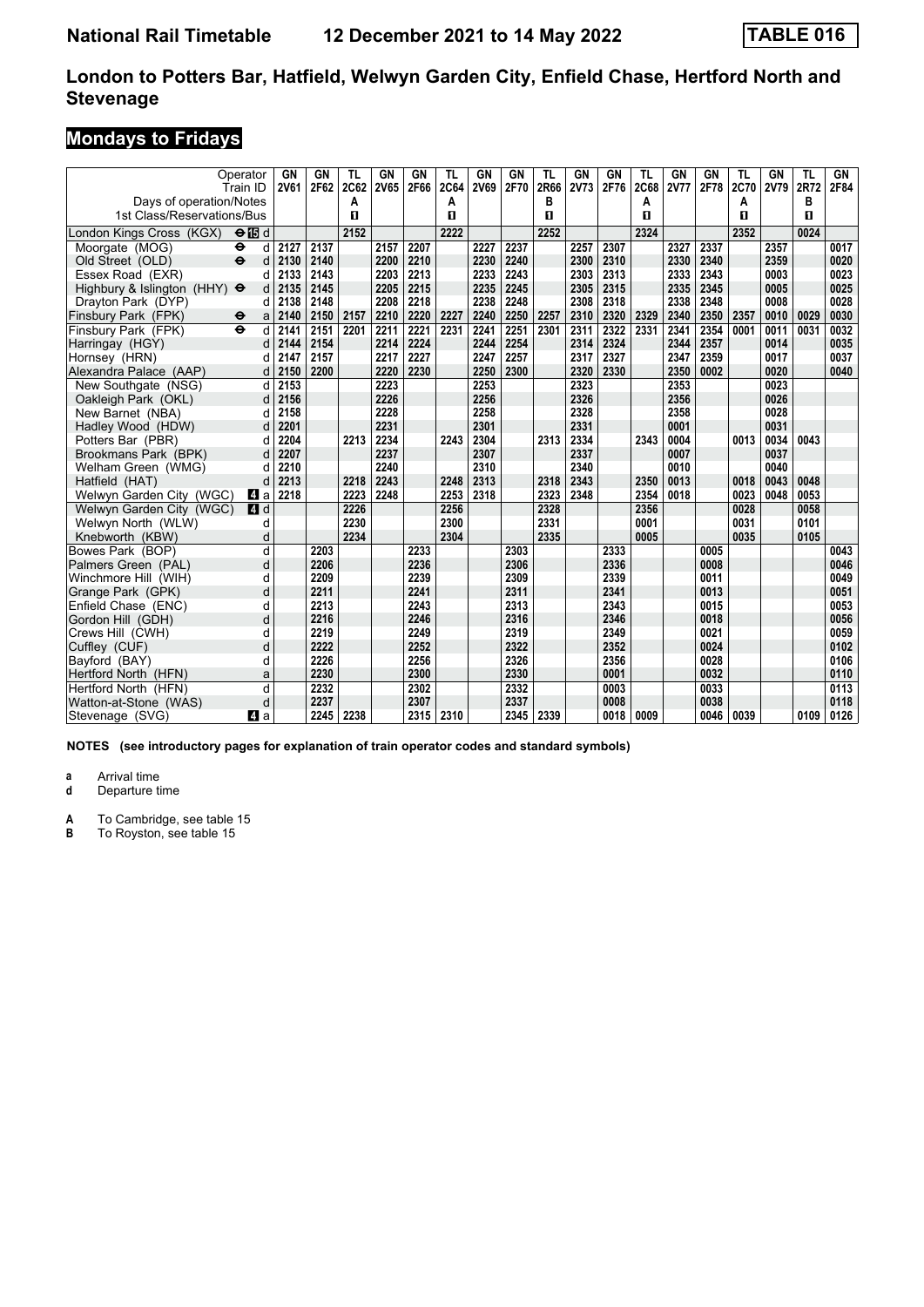### **Mondays to Fridays**

|                            | Operator            |                       | GN   | <b>TL</b> | TL   | GN   | <b>TL</b> |
|----------------------------|---------------------|-----------------------|------|-----------|------|------|-----------|
|                            | Train ID            |                       | 2V85 | 9W90      | 2R74 | 2B88 | 2Y98      |
| Days of operation/Notes    |                     |                       |      | C         | в    |      |           |
| 1st Class/Reservations/Bus |                     |                       |      | п         | п    |      |           |
| London Kings Cross (KGX)   |                     | $\Theta$ is d         |      |           | 0106 | 0110 | 0140      |
| Moorgate (MOG)             | $\ddot{\mathbf{e}}$ | d                     | 0027 |           |      |      |           |
| Old Street (OLD)           | $\ddot{\mathbf{e}}$ | $d \mid$              | 0030 |           |      |      |           |
| Essex Road (EXR)           |                     | d                     | 0033 |           |      |      |           |
| Highbury & Islington (HHY) | $\ddot{\mathbf{e}}$ | d                     | 0035 |           |      |      |           |
| Drayton Park (DYP)         |                     | d                     | 0038 |           |      |      |           |
| Finsbury Park (FPK)        | θ                   | a                     | 0040 |           | 0111 | 0116 | 0147      |
| Finsbury Park (FPK)        | $\ddot{\mathbf{e}}$ | d                     | 0042 | 0054      | 0112 | 0116 | 0148      |
| Harringay (HGY)            |                     | d                     |      |           |      | 0119 |           |
| Hornsey (HRN)              |                     | d                     |      |           |      | 0121 |           |
| Alexandra Palace (AAP)     |                     | d                     | 0047 |           |      | 0124 | 0153      |
| New Southgate (NSG)        |                     | d                     |      |           |      |      | 0156      |
| Oakleigh Park (OKL)        |                     | d                     |      |           |      |      | 0159      |
| New Barnet (NBA)           |                     | d                     | 0053 |           |      |      | 0202      |
| Hadley Wood (HDW)          |                     | d                     | 0055 |           |      |      | 0204      |
| Potters Bar (PBR)          |                     | d                     | 0059 |           | 0123 |      | 0208      |
| Brookmans Park (BPK)       |                     | d                     |      |           |      |      |           |
| Welham Green (WMG)         |                     | d                     |      |           |      |      |           |
| Hatfield (HAT)             |                     | d                     | 0105 |           | 0128 |      | 0214      |
| Welwyn Garden City (WGC)   |                     | $\boldsymbol{A}$<br>a | 0109 | 0112      | 0133 |      | 0220      |
| Welwyn Garden City (WGC)   |                     | <b>4</b> d            |      | 0113      | 0134 |      |           |
| Welwyn North (WLW)         |                     | d                     |      |           | 0137 |      |           |
| Knebworth (KBW)            |                     | d                     |      |           | 0141 |      |           |
| Bowes Park (BOP)           |                     | d                     |      |           |      | 0127 |           |
| Palmers Green (PAL)        |                     | d                     |      |           |      | 0129 |           |
| Winchmore Hill (WIH)       |                     | d                     |      |           |      | 0132 |           |
| Grange Park (GPK)          |                     | d                     |      |           |      | 0134 |           |
| Enfield Chase (ENC)        |                     | d                     |      |           |      | 0137 |           |
| Gordon Hill (GDH)          |                     | d                     |      |           |      | 0139 |           |
| Crews Hill (CWH)           |                     | d                     |      |           |      |      |           |
| Cuffley (CUF)              |                     | d                     |      |           |      | 0144 |           |
| Bayford (BAY)              |                     | d                     |      |           |      |      |           |
| Hertford North (HFN)       |                     | a                     |      |           |      | 0152 |           |
| Hertford North (HFN)       |                     | d                     |      |           |      |      |           |
| Watton-at-Stone (WAS)      |                     | d                     |      |           |      |      |           |
| Stevenage (SVG)            |                     | ZI a                  |      | 0121      | 0145 |      |           |

**NOTES (see introductory pages for explanation of train operator codes and standard symbols)**

**a** Arrival time<br>**d** Departure t

Departure time

**B** To Royston, see table 15<br>**C** From Horsham to Peterbo

From Horsham to Peterborough, see table 15. Calls at Blackfriars 0037, Farringdon 0041 and St Pancras International 0046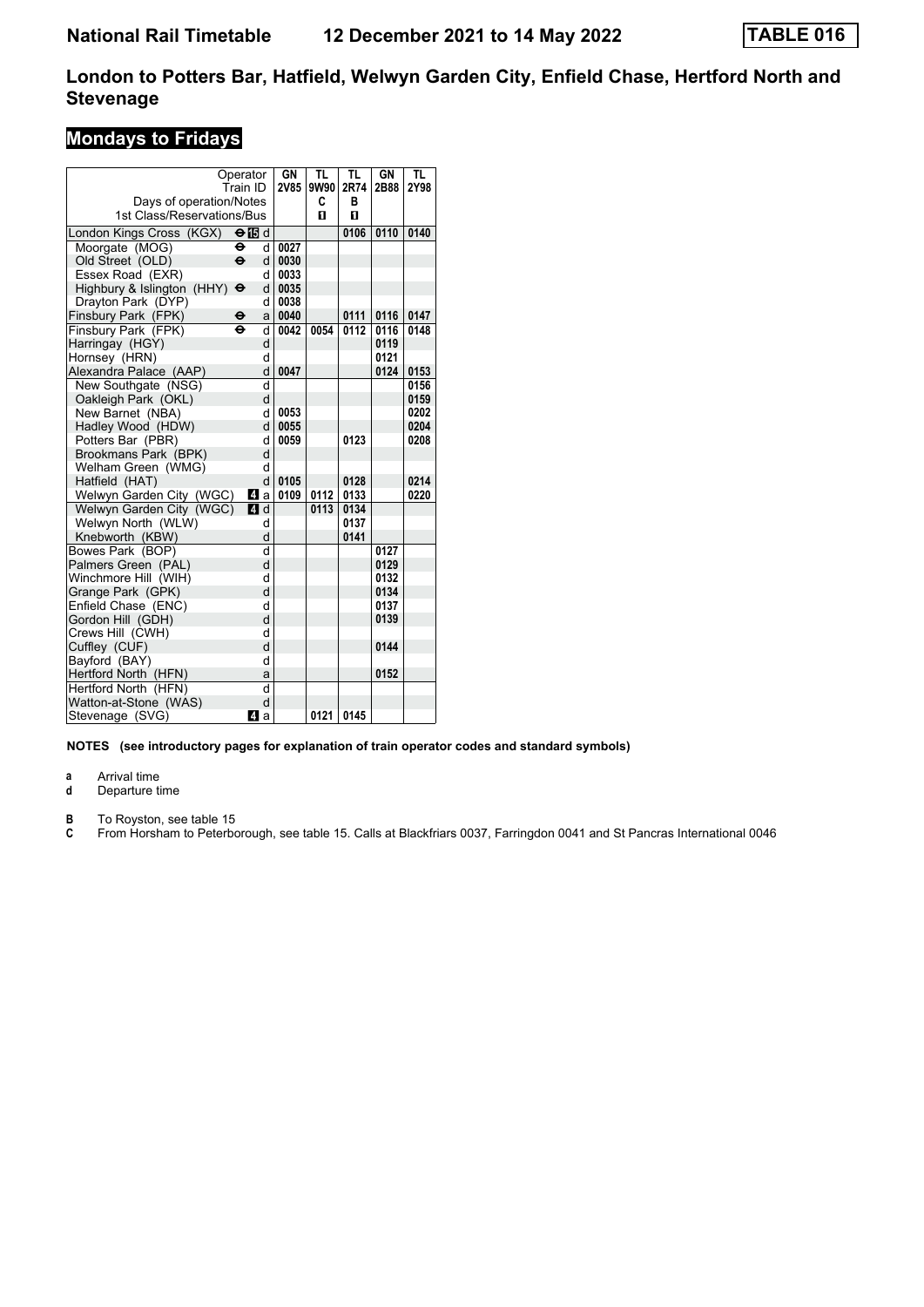# **Saturdays**

| Days of operation/Notes    | Operator<br>Train ID     | GN<br>2B80 | <b>GN</b><br>2F02 | TL<br><b>2C80</b><br>А | GN<br>2F04 | TL<br>2R82<br>в | GN<br><b>2V00</b> | GN<br>2F06 | TL<br><b>2C00</b><br>A | GN<br><b>2V02</b> | <b>GN</b><br>2F08 | TL<br>2R02<br>в | GN<br><b>2V04</b> | GN<br>2F10 | TL<br><b>2C04</b><br>А | GN<br><b>2V06</b> | GN<br>2F12 | TL<br>2R06<br>в | GN<br><b>2V08</b> |
|----------------------------|--------------------------|------------|-------------------|------------------------|------------|-----------------|-------------------|------------|------------------------|-------------------|-------------------|-----------------|-------------------|------------|------------------------|-------------------|------------|-----------------|-------------------|
| 1st Class/Reservations/Bus |                          |            |                   | п                      |            | п               |                   |            | п                      |                   |                   | п               |                   |            | п                      |                   |            | п               |                   |
| London Kings Cross (KGX)   | $\Theta$ is d            | 0507       | 0521              | 0528                   |            | 0558            |                   |            | 0628                   |                   |                   | 0658            |                   |            | 0728                   |                   |            | 0758            |                   |
| Moorgate (MOG)             | θ<br>d                   |            |                   |                        | 0543       |                 | 0603              | 0613       |                        | 0633              | 0643              |                 | 0703              | 0713       |                        | 0733              | 0743       |                 | 0803              |
| Old Street (OLD)           | $\ddot{\mathbf{e}}$<br>d |            |                   |                        | 0545       |                 | 0605              | 0615       |                        | 0635              | 0645              |                 | 0705              | 0715       |                        | 0735              | 0745       |                 | 0805              |
| Essex Road (EXR)           | d                        |            |                   |                        | 0548       |                 | 0608              | 0618       |                        | 0638              | 0648              |                 | 0708              | 0718       |                        | 0738              | 0748       |                 | 0808              |
| Highbury & Islington (HHY) | d<br>$\bullet$           |            |                   |                        | 0551       |                 | 0611              | 0621       |                        | 0641              | 0651              |                 | 0711              | 0721       |                        | 0741              | 0751       |                 | 0811              |
| Dravton Park (DYP)         | d                        |            |                   |                        | 0553       |                 | 0613              | 0623       |                        | 0643              | 0653              |                 | 0713              | 0723       |                        | 0743              | 0753       |                 | 0813              |
| Finsbury Park (FPK)        | θ<br>a                   | 0512       | 0527              | 0533                   | 0556       | 0603            | 0616              | 0626       | 0633                   | 0646              | 0656              | 0703            | 0716              | 0726       | 0733                   | 0746              | 0756       | 0803            | 0816              |
| Finsbury Park (FPK)        | $\ddot{\mathbf{e}}$<br>d | 0514       | 0527              | 0534                   | 0557       | 0604            | 0617              | 0627       | 0634                   | 0647              | 0657              | 0704            | 0717              | 0727       | 0734                   | 0747              | 0757       | 0804            | 0817              |
| Harringay (HGY)            | d                        | 0517       | 0530              |                        | 0559       |                 | 0619              | 0629       |                        | 0649              | 0659              |                 | 0720              | 0729       |                        | 0749              | 0759       |                 | 0819              |
| Hornsey (HRN)              |                          | 0519       | 0532              |                        | 0601       |                 | 0621              | 0631       |                        | 0651              | 0701              |                 | 0722              | 0731       |                        | 0751              | 0801       |                 | 0821              |
| Alexandra Palace (AAP)     | d                        | 0522       | 0535              |                        | 0605       |                 | 0624              | 0635       |                        | 0654              | 0705              |                 | 0725              | 0735       |                        | 0754              | 0805       |                 | 0824              |
| New Southgate (NSG)        | d                        |            |                   |                        |            |                 | 0627              |            |                        | 0657              |                   |                 | 0728              |            |                        | 0757              |            |                 | 0827              |
| Oakleigh Park (OKL)        | d                        |            |                   |                        |            |                 | 0630              |            |                        | 0700              |                   |                 | 0731              |            |                        | 0800              |            |                 | 0830              |
| New Barnet (NBA)           | d                        |            |                   |                        |            |                 | 0633              |            |                        | 0703              |                   |                 | 0733              |            |                        | 0803              |            |                 | 0833              |
| Hadley Wood (HDW)          | d                        |            |                   |                        |            |                 | 0635              |            |                        | 0705              |                   |                 | 0736              |            |                        | 0805              |            |                 | 0835              |
| Potters Bar (PBR)          | d                        |            |                   | 0545                   |            | 0615            | 0639              |            | 0645                   | 0709              |                   | 0715            | 0739              |            | 0745                   | 0809              |            | 0815            | 0839              |
| Brookmans Park (BPK)       | d                        |            |                   |                        |            |                 | 0642              |            |                        | 0712              |                   |                 | 0742              |            |                        | 0812              |            |                 | 0842              |
| Welham Green (WMG)         | d                        |            |                   |                        |            |                 | 0644              |            |                        | 0714              |                   |                 | 0745              |            |                        | 0814              |            |                 | 0844              |
| Hatfield (HAT)             | d                        |            |                   | 0551                   |            | 0621            | 0647              |            | 0651                   | 0717              |                   | 0721            | 0748              |            | 0751                   | 0817              |            | 0821            | 0847              |
| Welwyn Garden City (WGC)   | l 4 a                    |            |                   | 0555                   |            | 0624            | 0652              |            | 0655                   | 0722              |                   | 0725            | 0752              |            | 0755                   | 0822              |            | 0825            | 0852              |
| Welwyn Garden City (WGC)   | 4d                       |            |                   | 0556                   |            | 0625            |                   |            | 0656                   |                   |                   | 0726            |                   |            | 0756                   |                   |            | 0826            |                   |
| Welwyn North (WLW)         | d                        |            |                   | 0600                   |            | 0628            |                   |            | 0700                   |                   |                   | 0730            |                   |            | 0800                   |                   |            | 0830            |                   |
| Knebworth (KBW)            | d                        |            |                   | 0604                   |            | 0632            |                   |            | 0704                   |                   |                   | 0734            |                   |            | 0804                   |                   |            | 0834            |                   |
| Bowes Park (BOP)           | d                        |            | 0538              |                        | 0608       |                 |                   | 0638       |                        |                   | 0708              |                 |                   | 0738       |                        |                   | 0808       |                 |                   |
| Palmers Green (PAL)        | d                        | 0526       | 0541              |                        | 0611       |                 |                   | 0641       |                        |                   | 0711              |                 |                   | 0741       |                        |                   | 0811       |                 |                   |
| Winchmore Hill (WIH)       | d                        | 0529       | 0544              |                        | 0614       |                 |                   | 0644       |                        |                   | 0714              |                 |                   | 0744       |                        |                   | 0814       |                 |                   |
| Grange Park (GPK)          | d                        |            | 0546              |                        | 0616       |                 |                   | 0646       |                        |                   | 0716              |                 |                   | 0746       |                        |                   | 0816       |                 |                   |
| Enfield Chase (ENC)        | d                        | 0533       | 0548              |                        | 0618       |                 |                   | 0648       |                        |                   | 0718              |                 |                   | 0748       |                        |                   | 0818       |                 |                   |
| Gordon Hill (GDH)          |                          | 0535       | 0551              |                        | 0621       |                 |                   | 0651       |                        |                   | 0721              |                 |                   | 0751       |                        |                   | 0821       |                 |                   |
| Crews Hill (CWH)           | d                        | 0538       | 0554              |                        | 0624       |                 |                   | 0654       |                        |                   | 0724              |                 |                   | 0754       |                        |                   | 0824       |                 |                   |
| Cuffley (CUF)              | d                        | 0542       | 0557              |                        | 0627       |                 |                   | 0657       |                        |                   | 0727              |                 |                   | 0757       |                        |                   | 0827       |                 |                   |
| Bayford (BAY)              | d                        | 0546       | 0601              |                        | 0631       |                 |                   | 0701       |                        |                   | 0731              |                 |                   | 0801       |                        |                   | 0831       |                 |                   |
| Hertford North (HFN)       | a                        | 0551       | 0605              |                        | 0635       |                 |                   | 0705       |                        |                   | 0735              |                 |                   | 0805       |                        |                   | 0835       |                 |                   |
| Hertford North (HFN)       | d                        |            | 0606              |                        | 0636       |                 |                   | 0706       |                        |                   | 0736              |                 |                   | 0806       |                        |                   | 0836       |                 |                   |
| Watton-at-Stone (WAS)      | d                        |            | 0612              |                        | 0642       |                 |                   | 0712       |                        |                   | 0742              |                 |                   | 0812       |                        |                   | 0842       |                 |                   |
| Stevenage (SVG)            | ZI a                     |            | 0620              | 0608                   | 0650       | 0637            |                   | 0720       | 0708                   |                   | 0750              | 0738            |                   | 0820       | 0808                   |                   | 0850       | 0838            |                   |

**NOTES (see introductory pages for explanation of train operator codes and standard symbols)**

**a** Arrival time<br>**d** Departure time

**Departure time** 

**A** To Cambridge, see table 15<br>**B** To Royston, see table 15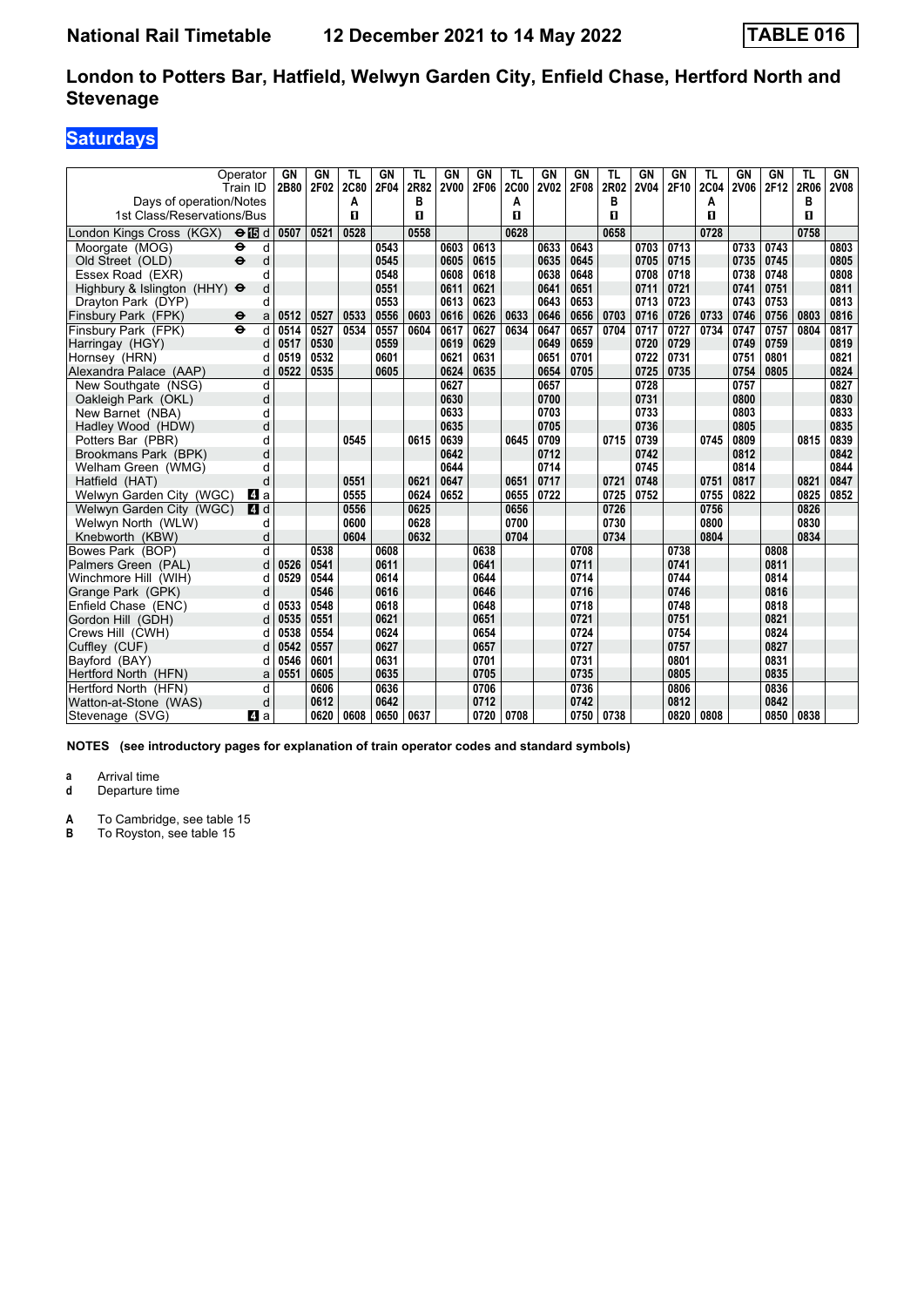# **Saturdays**

|                                     | Operator<br>Train ID     | GΝ<br>2F14 | TL<br><b>2C08</b> | GN<br><b>2V10</b> | GN<br>2F16 | TL<br>2R10 | <b>GN</b><br><b>2V12</b> | GN<br>2F18 | TL<br>2C12 | GN<br><b>2V14</b> | <b>GN</b><br>2F20 | TL<br>2R14 | GN<br>2V16 | GN<br>2F22 | TL<br>2C16 | <b>GN</b><br><b>2V18</b> | GN<br>2F24 | TL<br>2R18 | GN<br><b>2V20</b> |
|-------------------------------------|--------------------------|------------|-------------------|-------------------|------------|------------|--------------------------|------------|------------|-------------------|-------------------|------------|------------|------------|------------|--------------------------|------------|------------|-------------------|
| Days of operation/Notes             |                          |            | A                 |                   |            | в          |                          |            | Α          |                   |                   | в          |            |            | Α          |                          |            | в          |                   |
| 1st Class/Reservations/Bus          |                          |            | п                 |                   |            | п          |                          |            | п          |                   |                   | п          |            |            | п          |                          |            | п          |                   |
| ondon Kings Cross (KGX)             | ⊖個d                      |            | 0828              |                   |            | 0858       |                          |            | 0928       |                   |                   | 0958       |            |            | 1028       |                          |            | 1058       |                   |
| Moorgate (MOG)                      | $\bullet$<br>d           | 0813       |                   | 0833              | 0843       |            | 0903                     | 0913       |            | 0933              | 0943              |            | 1003       | 1013       |            | 1033                     | 1043       |            | 1103              |
| Old Street (OLD)                    | $\ddot{\mathbf{e}}$<br>d | 0815       |                   | 0835              | 0845       |            | 0905                     | 0915       |            | 0935              | 0945              |            | 1005       | 1015       |            | 1035                     | 1045       |            | 1105              |
| Essex Road (EXR)                    | d                        | 0818       |                   | 0838              | 0848       |            | 0908                     | 0918       |            | 0938              | 0948              |            | 1008       | 1018       |            | 1038                     | 1048       |            | 1108              |
| Highbury & Islington (HHY) $\Theta$ | d                        | 0821       |                   | 0841              | 0851       |            | 0911                     | 0921       |            | 0941              | 0951              |            | 1011       | 1021       |            | 1041                     | 1051       |            | 1111              |
| Dravton Park (DYP)                  | d                        | 0823       |                   | 0843              | 0853       |            | 0913                     | 0923       |            | 0943              | 0953              |            | 1013       | 1023       |            | 1043                     | 1053       |            | 1113              |
| Finsbury Park (FPK)                 | $\ddot{\mathbf{e}}$<br>a | 0826       | 0833              | 0846              | 0856       | 0903       | 0916                     | 0926       | 0933       | 0946              | 0956              | 1003       | 1016       | 1026       | 1033       | 1046                     | 1056       | 1103       | 1116              |
| Finsbury Park (FPK)                 | $\ddot{\mathbf{e}}$<br>d | 0827       | 0834              | 0847              | 0857       | 0904       | 0917                     | 0927       | 0934       | 0947              | 0957              | 1004       | 1017       | 1027       | 1034       | 1047                     | 1057       | 1104       | 1117              |
| Harringay (HGY)                     | d                        | 0829       |                   | 0849              | 0859       |            | 0919                     | 0929       |            | 0949              | 0959              |            | 1019       | 1029       |            | 1049                     | 1059       |            | 1119              |
| Hornsey (HRN)                       |                          | 0831       |                   | 0851              | 0901       |            | 0921                     | 0931       |            | 0951              | 1001              |            | 1021       | 1031       |            | 1051                     | 1101       |            | 1121              |
| Alexandra Palace (AAP)              | d                        | 0835       |                   | 0854              | 0905       |            | 0924                     | 0935       |            | 0954              | 1005              |            | 1024       | 1035       |            | 1054                     | 1105       |            | 1124              |
| New Southgate (NSG)                 | d                        |            |                   | 0857              |            |            | 0927                     |            |            | 0957              |                   |            | 1027       |            |            | 1057                     |            |            | 1127              |
| Oakleigh Park (OKL)                 | d                        |            |                   | 0900              |            |            | 0930                     |            |            | 1000              |                   |            | 1030       |            |            | 1100                     |            |            | 1130              |
| New Barnet (NBA)                    | d                        |            |                   | 0903              |            |            | 0933                     |            |            | 1003              |                   |            | 1033       |            |            | 1103                     |            |            | 1133              |
| Hadley Wood (HDW)                   | d                        |            |                   | 0905              |            |            | 0935                     |            |            | 1005              |                   |            | 1035       |            |            | 1105                     |            |            | 1135              |
| Potters Bar (PBR)                   | d                        |            | 0845              | 0909              |            | 0915       | 0939                     |            | 0945       | 1009              |                   | 1015       | 1039       |            | 1045       | 1109                     |            | 1115       | 1139              |
| Brookmans Park (BPK)                | d                        |            |                   | 0912              |            |            | 0942                     |            |            | 1012              |                   |            | 1042       |            |            | 1112                     |            |            | 1142              |
| Welham Green (WMG)                  | d                        |            |                   | 0914              |            |            | 0944                     |            |            | 1014              |                   |            | 1044       |            |            | 1114                     |            |            | 1144              |
| Hatfield (HAT)                      | d                        |            | 0851              | 0917              |            | 0921       | 0947                     |            | 0951       | 1017              |                   | 1021       | 1047       |            | 1051       | 1117                     |            | 1121       | 1147              |
| Welwyn Garden City (WGC)            | ZI a                     |            | 0855              | 0922              |            | 0925       | 0952                     |            | 0955       | 1022              |                   | 1025       | 1052       |            | 1055       | 1122                     |            | 1125       | 1152              |
| Welwyn Garden City (WGC)            | $\blacksquare$ d         |            | 0856              |                   |            | 0926       |                          |            | 0956       |                   |                   | 1026       |            |            | 1056       |                          |            | 1127       |                   |
| Welwyn North (WLW)                  | d                        |            | 0900              |                   |            | 0930       |                          |            | 1000       |                   |                   | 1030       |            |            | 1100       |                          |            | 1131       |                   |
| Knebworth (KBW)                     | d                        |            | 0904              |                   |            | 0934       |                          |            | 1004       |                   |                   | 1034       |            |            | 1104       |                          |            | 1135       |                   |
| Bowes Park (BOP)                    | d                        | 0838       |                   |                   | 0908       |            |                          | 0938       |            |                   | 1008              |            |            | 1038       |            |                          | 1108       |            |                   |
| Palmers Green (PAL)                 | d                        | 0841       |                   |                   | 0911       |            |                          | 0941       |            |                   | 1011              |            |            | 1041       |            |                          | 1111       |            |                   |
| Winchmore Hill (WIH)                | d                        | 0844       |                   |                   | 0914       |            |                          | 0944       |            |                   | 1014              |            |            | 1044       |            |                          | 1114       |            |                   |
| Grange Park (GPK)                   | d                        | 0846       |                   |                   | 0916       |            |                          | 0946       |            |                   | 1016              |            |            | 1046       |            |                          | 1116       |            |                   |
| Enfield Chase (ENC)                 | d                        | 0848       |                   |                   | 0918       |            |                          | 0948       |            |                   | 1018              |            |            | 1048       |            |                          | 1118       |            |                   |
| Gordon Hill (GDH)                   |                          | 0851       |                   |                   | 0921       |            |                          | 0951       |            |                   | 1021              |            |            | 1051       |            |                          | 1121       |            |                   |
| Crews Hill (CWH)                    | d                        | 0854       |                   |                   | 0924       |            |                          | 0954       |            |                   | 1024              |            |            | 1054       |            |                          | 1124       |            |                   |
| Cuffley (CUF)                       | d                        | 0857       |                   |                   | 0927       |            |                          | 0957       |            |                   | 1027              |            |            | 1057       |            |                          | 1127       |            |                   |
| Bayford (BAY)                       | d                        | 0901       |                   |                   | 0931       |            |                          | 1001       |            |                   | 1031              |            |            | 1101       |            |                          | 1131       |            |                   |
| Hertford North (HFN)                | a                        | 0905       |                   |                   | 0935       |            |                          | 1005       |            |                   | 1035              |            |            | 1105       |            |                          | 1135       |            |                   |
| Hertford North (HFN)                | d                        | 0906       |                   |                   | 0936       |            |                          | 1006       |            |                   | 1036              |            |            | 1106       |            |                          | 1136       |            |                   |
| Watton-at-Stone (WAS)               | d                        | 0912       |                   |                   | 0942       |            |                          | 1012       |            |                   | 1042              |            |            | 1112       |            |                          | 1142       |            |                   |
| Stevenage (SVG)                     | 41 a                     | 0920       | 0908              |                   | 0950       | 0938       |                          | 1020       | 1008       |                   | 1050              | 1038       |            | 1120       | 1108       |                          | 1150       | 1138       |                   |

**NOTES (see introductory pages for explanation of train operator codes and standard symbols)**

**a** Arrival time<br>**d** Departure time

**Departure time** 

**A** To Cambridge, see table 15<br>**B** To Royston, see table 15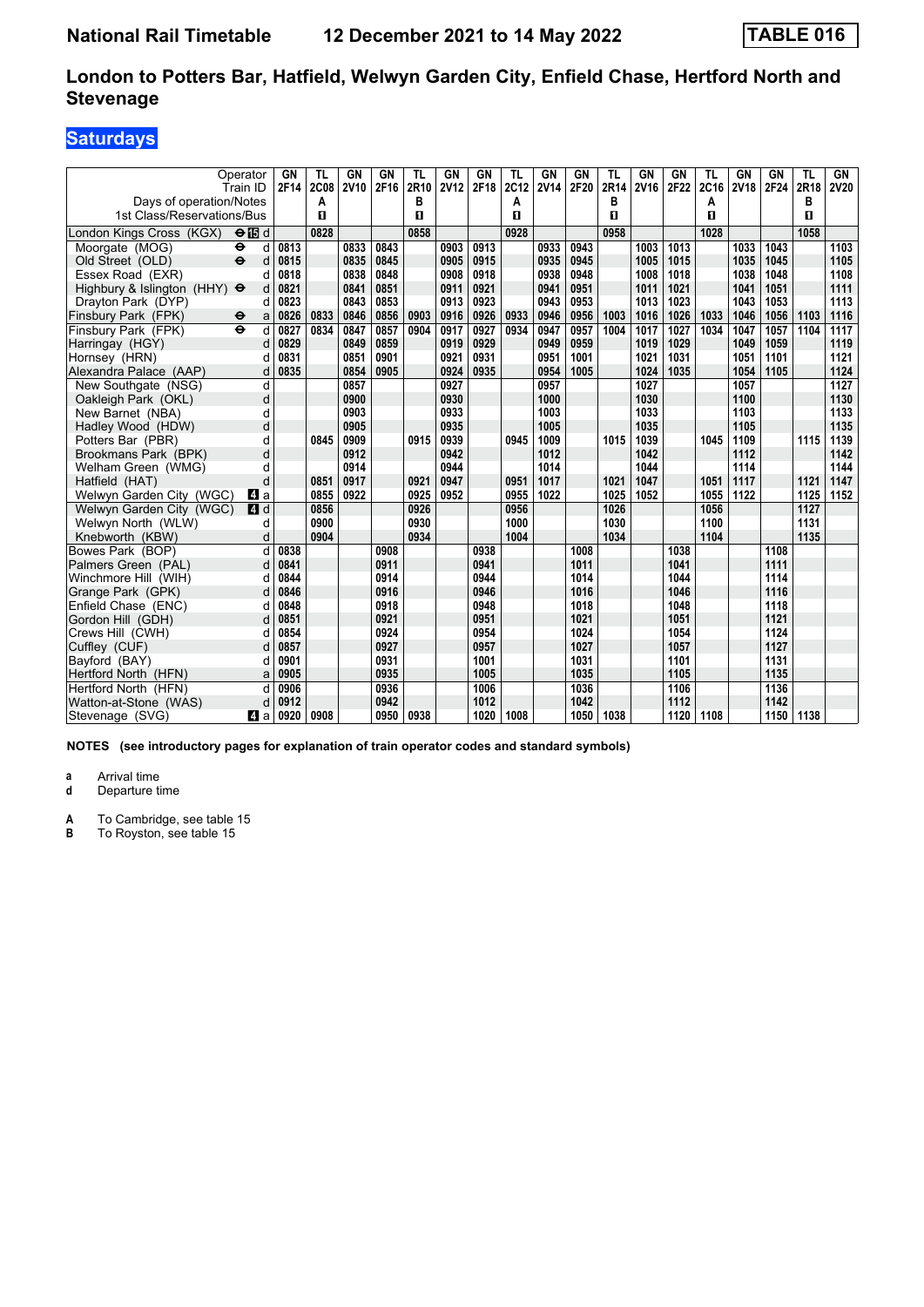# **Saturdays**

| Days of operation/Notes             | Operator<br>Train ID      | GN<br>2F26 | TL<br>2C20 | GN<br><b>2V22</b> | GN<br>2F28 | TL<br>2R22<br>в | <b>GN</b><br><b>2V24</b> | GN<br>2F30 | <b>TL</b><br>2C24 | GN<br><b>2V26</b> | <b>GN</b><br>2F32 | <b>TL</b><br>2R26<br>в | GN<br><b>2V28</b> | GN<br>2F34 | TL<br>2C28 | GN<br><b>2V30</b> | GN<br>2F36 | TL<br>2R30<br>в | GN<br><b>2V32</b> |
|-------------------------------------|---------------------------|------------|------------|-------------------|------------|-----------------|--------------------------|------------|-------------------|-------------------|-------------------|------------------------|-------------------|------------|------------|-------------------|------------|-----------------|-------------------|
| 1st Class/Reservations/Bus          |                           |            | Α<br>п     |                   |            | п               |                          |            | A<br>п            |                   |                   | п                      |                   |            | А<br>п     |                   |            | п               |                   |
| London Kings Cross (KGX)            | $\Theta$ is d             |            | 1128       |                   |            | 1158            |                          |            | 1228              |                   |                   | 1258                   |                   |            | 1328       |                   |            | 1358            |                   |
| Moorgate (MOG)                      | $\bullet$<br>d            | 1113       |            | 1133              | 1143       |                 | 1203                     | 1213       |                   | 1233              | 1243              |                        | 1303              | 1313       |            | 1333              | 1343       |                 | 1403              |
| Old Street (OLD)                    | $\ddot{\mathbf{e}}$<br>d  | 1115       |            | 1135              | 1145       |                 | 1205                     | 1215       |                   | 1235              | 1245              |                        | 1305              | 1316       |            | 1335              | 1345       |                 | 1405              |
| Essex Road (EXR)                    |                           | 1118       |            | 1138              | 1148       |                 | 1208                     | 1218       |                   | 1238              | 1248              |                        | 1308              | 1319       |            | 1338              | 1348       |                 | 1408              |
| Highbury & Islington (HHY) $\Theta$ |                           | 1121       |            | 1141              | 1151       |                 | 1211                     | 1221       |                   | 1241              | 1251              |                        | 1311              | 1321       |            | 1341              | 1351       |                 | 1411              |
| Drayton Park (DYP)                  | d                         | 1123       |            | 1143              | 1153       |                 | 1213                     | 1223       |                   | 1243              | 1253              |                        | 1313              | 1324       |            | 1343              | 1353       |                 | 1413              |
| Finsbury Park (FPK)                 | $\ddot{\phantom{1}}$<br>a | 1126       | 1133       | 1146              | 1156       | 1203            | 1216                     | 1226       | 1233              | 1246              | 1256              | 1303                   | 1316              | 1326       | 1333       | 1346              | 1356       | 1403            | 1416              |
| Finsbury Park (FPK)                 | $\ddot{\mathbf{e}}$<br>d  | 1127       | 1134       | 1147              | 1157       | 1204            | 1217                     | 1227       | 1234              | 1247              | 1257              | 1304                   | 1317              | 1327       | 1334       | 1347              | 1357       | 1404            | 1417              |
| Harringay (HGY)                     | d                         | 1129       |            | 1149              | 1159       |                 | 1219                     | 1229       |                   | 1249              | 1259              |                        | 1319              | 1329       |            | 1349              | 1359       |                 | 1419              |
| Hornsey (HRN)                       |                           | 1131       |            | 1151              | 1201       |                 | 1221                     | 1231       |                   | 1251              | 1301              |                        | 1321              | 1331       |            | 1351              | 1401       |                 | 1421              |
| Alexandra Palace (AAP)              | d                         | 1135       |            | 1154              | 1205       |                 | 1224                     | 1235       |                   | 1254              | 1305              |                        | 1324              | 1335       |            | 1354              | 1405       |                 | 1424              |
| New Southgate (NSG)                 | d                         |            |            | 1157              |            |                 | 1227                     |            |                   | 1257              |                   |                        | 1327              |            |            | 1357              |            |                 | 1427              |
| Oakleigh Park (OKL)                 | d                         |            |            | 1200              |            |                 | 1230                     |            |                   | 1300              |                   |                        | 1330              |            |            | 1400              |            |                 | 1430              |
| New Barnet (NBA)                    | d                         |            |            | 1203              |            |                 | 1233                     |            |                   | 1303              |                   |                        | 1333              |            |            | 1403              |            |                 | 1433              |
| Hadley Wood (HDW)                   | d                         |            |            | 1205              |            |                 | 1235                     |            |                   | 1305              |                   |                        | 1335              |            |            | 1405              |            |                 | 1435              |
| Potters Bar (PBR)                   | d                         |            | 1145       | 1209              |            | 1215            | 1239                     |            | 1245              | 1309              |                   | 1315                   | 1339              |            | 1345       | 1409              |            | 1415            | 1439              |
| Brookmans Park (BPK)                | d                         |            |            | 1212              |            |                 | 1242                     |            |                   | 1312              |                   |                        | 1342              |            |            | 1412              |            |                 | 1442              |
| Welham Green (WMG)                  | d                         |            |            | 1214              |            |                 | 1244                     |            |                   | 1314              |                   |                        | 1344              |            |            | 1414              |            |                 | 1444              |
| Hatfield (HAT)                      | d                         |            | 1151       | 1217              |            | 1221            | 1247                     |            | 1251              | 1317              |                   | 1321                   | 1347              |            | 1351       | 1417              |            | 1421            | 1447              |
| Welwyn Garden City (WGC)            | ZI a                      |            | 1155       | 1222              |            | 1225            | 1252                     |            | 1255              | 1322              |                   | 1325                   | 1352              |            | 1355       | 1422              |            | 1425            | 1452              |
| Welwyn Garden City (WGC)            | 4d                        |            | 1156       |                   |            | 1227            |                          |            | 1256              |                   |                   | 1326                   |                   |            | 1356       |                   |            | 1427            |                   |
| Welwyn North (WLW)                  | d                         |            | 1200       |                   |            | 1231            |                          |            | 1300              |                   |                   | 1330                   |                   |            | 1400       |                   |            | 1431            |                   |
| Knebworth (KBW)                     | d                         |            | 1204       |                   |            | 1235            |                          |            | 1304              |                   |                   | 1334                   |                   |            | 1404       |                   |            | 1435            |                   |
| Bowes Park (BOP)                    | d                         | 1138       |            |                   | 1208       |                 |                          | 1238       |                   |                   | 1308              |                        |                   | 1338       |            |                   | 1408       |                 |                   |
| Palmers Green (PAL)                 | d                         | 1141       |            |                   | 1211       |                 |                          | 1241       |                   |                   | 1311              |                        |                   | 1341       |            |                   | 1411       |                 |                   |
| Winchmore Hill (WIH)                | d                         | 1144       |            |                   | 1214       |                 |                          | 1244       |                   |                   | 1314              |                        |                   | 1344       |            |                   | 1414       |                 |                   |
| Grange Park (GPK)                   | d                         | 1146       |            |                   | 1216       |                 |                          | 1246       |                   |                   | 1316              |                        |                   | 1346       |            |                   | 1416       |                 |                   |
| Enfield Chase (ENC)                 | d                         | 1148       |            |                   | 1218       |                 |                          | 1248       |                   |                   | 1318              |                        |                   | 1348       |            |                   | 1418       |                 |                   |
| Gordon Hill (GDH)                   | d                         | 1151       |            |                   | 1221       |                 |                          | 1251       |                   |                   | 1321              |                        |                   | 1351       |            |                   | 1421       |                 |                   |
| Crews Hill (CWH)                    | d                         | 1154       |            |                   | 1224       |                 |                          | 1254       |                   |                   | 1324              |                        |                   | 1354       |            |                   | 1424       |                 |                   |
| Cuffley (CUF)                       | d                         | 1157       |            |                   | 1227       |                 |                          | 1257       |                   |                   | 1327              |                        |                   | 1357       |            |                   | 1427       |                 |                   |
| Bavford (BAY)                       | d                         | 1201       |            |                   | 1231       |                 |                          | 1301       |                   |                   | 1331              |                        |                   | 1401       |            |                   | 1431       |                 |                   |
| Hertford North (HFN)                | a                         | 1205       |            |                   | 1235       |                 |                          | 1305       |                   |                   | 1335              |                        |                   | 1405       |            |                   | 1435       |                 |                   |
| Hertford North (HFN)                | d                         | 1206       |            |                   | 1236       |                 |                          | 1306       |                   |                   | 1336              |                        |                   | 1406       |            |                   | 1436       |                 |                   |
| Watton-at-Stone (WAS)               | d                         | 1212       |            |                   | 1242       |                 |                          | 1312       |                   |                   | 1342              |                        |                   | 1412       |            |                   | 1442       |                 |                   |
| Stevenage (SVG)                     | ZI a                      | 1220       | 1208       |                   | 1250       | 1238            |                          | 1320       | 1308              |                   | 1350              | 1338                   |                   | 1420       | 1408       |                   | 1450       | 1438            |                   |

**NOTES (see introductory pages for explanation of train operator codes and standard symbols)**

**a** Arrival time<br>**d** Departure time

**Departure time** 

**A** To Cambridge, see table 15<br>**B** To Royston, see table 15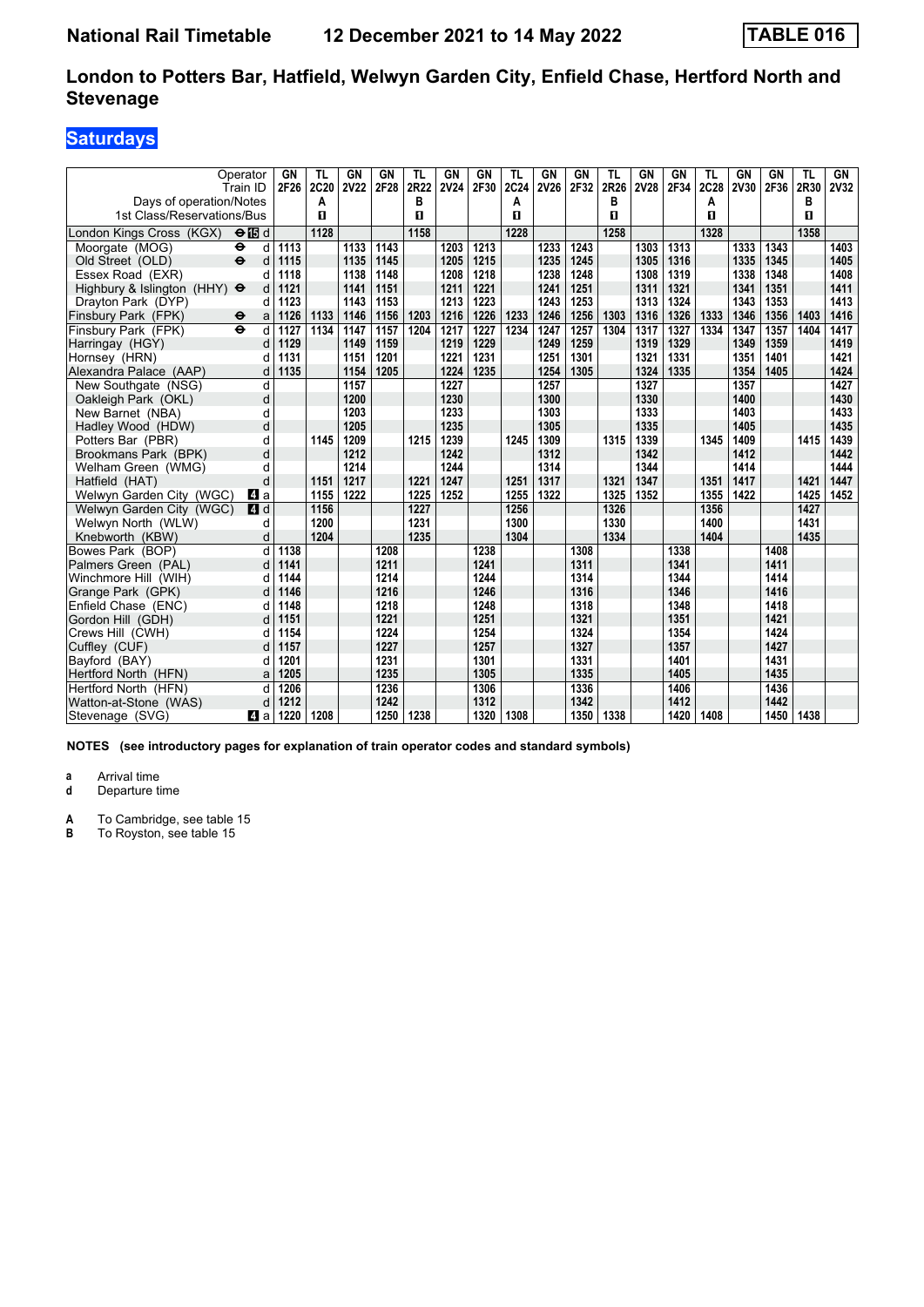# **Saturdays**

| Days of operation/Notes             | Operator<br>Train ID      | GN<br>2F38 | TL<br>2C32<br>Α | GN<br><b>2V34</b> | GN<br>2F40 | TL<br>2R34<br>в | <b>GN</b><br>2V36 | GN<br>2F42 | <b>TL</b><br>2C36<br>A | GN<br>2V38 | <b>GN</b><br>2F44 | <b>TL</b><br>2R38<br>в | GN<br><b>2V40</b> | GN<br>2F46 | TL<br>2C40<br>А | GN<br><b>2V42</b> | GN<br>2F48 | TL<br>2R42<br>в | GN<br><b>2V44</b> |
|-------------------------------------|---------------------------|------------|-----------------|-------------------|------------|-----------------|-------------------|------------|------------------------|------------|-------------------|------------------------|-------------------|------------|-----------------|-------------------|------------|-----------------|-------------------|
| 1st Class/Reservations/Bus          |                           |            | п               |                   |            | п               |                   |            | п                      |            |                   | п                      |                   |            | п               |                   |            | п               |                   |
| London Kings Cross (KGX)            | $\Theta$ is d             |            | 1428            |                   |            | 1458            |                   |            | 1528                   |            |                   | 1558                   |                   |            | 1628            |                   |            | 1658            |                   |
| Moorgate (MOG)                      | $\ddot{\phantom{1}}$<br>d | 1413       |                 | 1433              | 1443       |                 | 1503              | 1513       |                        | 1533       | 1543              |                        | 1603              | 1613       |                 | 1633              | 1643       |                 | 1703              |
| Old Street (OLD)                    | $\ddot{\mathbf{e}}$<br>d  | 1415       |                 | 1435              | 1445       |                 | 1505              | 1515       |                        | 1535       | 1545              |                        | 1605              | 1615       |                 | 1635              | 1645       |                 | 1705              |
| Essex Road (EXR)                    |                           | 1418       |                 | 1438              | 1448       |                 | 1508              | 1518       |                        | 1538       | 1548              |                        | 1608              | 1618       |                 | 1638              | 1648       |                 | 1708              |
| Highbury & Islington (HHY) $\Theta$ | d                         | 1421       |                 | 1441              | 1451       |                 | 1511              | 1521       |                        | 1541       | 1551              |                        | 1611              | 1621       |                 | 1641              | 1651       |                 | 1711              |
| Dravton Park (DYP)                  | d                         | 1423       |                 | 1443              | 1453       |                 | 1513              | 1523       |                        | 1543       | 1553              |                        | 1613              | 1623       |                 | 1643              | 1653       |                 | 1713              |
| Finsbury Park (FPK)                 | $\ddot{\phantom{1}}$<br>a | 1426       | 1433            | 1446              | 1456       | 1503            | 1516              | 1526       | 1533                   | 1546       | 1556              | 1603                   | 1616              | 1626       | 1633            | 1646              | 1656       | 1703            | 1716              |
| Finsbury Park (FPK)                 | $\ddot{\bullet}$<br>d     | 1427       | 1434            | 1447              | 1457       | 1504            | 1517              | 1527       | 1534                   | 1547       | 1557              | 1604                   | 1617              | 1627       | 1634            | 1647              | 1657       | 1704            | 1717              |
| Harringay (HGY)                     | d                         | 1429       |                 | 1449              | 1459       |                 | 1519              | 1529       |                        | 1549       | 1559              |                        | 1619              | 1629       |                 | 1649              | 1659       |                 | 1719              |
| Hornsey (HRN)                       | d                         | 1431       |                 | 1451              | 1501       |                 | 1521              | 1531       |                        | 1551       | 1601              |                        | 1621              | 1631       |                 | 1651              | 1701       |                 | 1721              |
| Alexandra Palace (AAP)              | d                         | 1435       |                 | 1454              | 1505       |                 | 1524              | 1535       |                        | 1554       | 1605              |                        | 1624              | 1635       |                 | 1654              | 1705       |                 | 1724              |
| New Southgate (NSG)                 | d                         |            |                 | 1457              |            |                 | 1527              |            |                        | 1557       |                   |                        | 1627              |            |                 | 1657              |            |                 | 1727              |
| Oakleigh Park (OKL)                 | d                         |            |                 | 1500              |            |                 | 1530              |            |                        | 1600       |                   |                        | 1630              |            |                 | 1700              |            |                 | 1730              |
| New Barnet (NBA)                    | d                         |            |                 | 1503              |            |                 | 1533              |            |                        | 1603       |                   |                        | 1633              |            |                 | 1703              |            |                 | 1733              |
| Hadley Wood (HDW)                   | d                         |            |                 | 1505              |            |                 | 1535              |            |                        | 1605       |                   |                        | 1635              |            |                 | 1705              |            |                 | 1735              |
| Potters Bar (PBR)                   | d                         |            | 1445            | 1509              |            | 1515            | 1539              |            | 1545                   | 1609       |                   | 1615                   | 1639              |            | 1645            | 1709              |            | 1715            | 1739              |
| Brookmans Park (BPK)                | d                         |            |                 | 1512              |            |                 | 1542              |            |                        | 1612       |                   |                        | 1642              |            |                 | 1712              |            |                 | 1742              |
| Welham Green (WMG)                  | d                         |            |                 | 1514              |            |                 | 1544              |            |                        | 1614       |                   |                        | 1644              |            |                 | 1714              |            |                 | 1744              |
| Hatfield (HAT)                      | d                         |            | 1451            | 1517              |            | 1521            | 1547              |            | 1551                   | 1617       |                   | 1621                   | 1647              |            | 1651            | 1717              |            | 1721            | 1747              |
| Welwyn Garden City (WGC)            | ZI a                      |            | 1455            | 1522              |            | 1525            | 1552              |            | 1555                   | 1622       |                   | 1625                   | 1652              |            | 1655            | 1722              |            | 1725            | 1752              |
| Welwyn Garden City (WGC)            | 4d                        |            | 1456            |                   |            | 1526            |                   |            | 1556                   |            |                   | 1626                   |                   |            | 1656            |                   |            | 1726            |                   |
| Welwyn North (WLW)                  | d                         |            | 1500            |                   |            | 1530            |                   |            | 1600                   |            |                   | 1630                   |                   |            | 1700            |                   |            | 1730            |                   |
| Knebworth (KBW)                     | d                         |            | 1504            |                   |            | 1534            |                   |            | 1604                   |            |                   | 1634                   |                   |            | 1704            |                   |            | 1734            |                   |
| Bowes Park (BOP)                    | d                         | 1438       |                 |                   | 1508       |                 |                   | 1538       |                        |            | 1608              |                        |                   | 1638       |                 |                   | 1708       |                 |                   |
| Palmers Green (PAL)                 | d                         | 1441       |                 |                   | 1511       |                 |                   | 1541       |                        |            | 1611              |                        |                   | 1641       |                 |                   | 1711       |                 |                   |
| Winchmore Hill (WIH)                | d                         | 1444       |                 |                   | 1514       |                 |                   | 1544       |                        |            | 1614              |                        |                   | 1644       |                 |                   | 1714       |                 |                   |
| Grange Park (GPK)                   | d                         | 1446       |                 |                   | 1516       |                 |                   | 1546       |                        |            | 1616              |                        |                   | 1646       |                 |                   | 1716       |                 |                   |
| Enfield Chase (ENC)                 | d                         | 1448       |                 |                   | 1518       |                 |                   | 1548       |                        |            | 1618              |                        |                   | 1648       |                 |                   | 1718       |                 |                   |
| Gordon Hill (GDH)                   | d                         | 1451       |                 |                   | 1521       |                 |                   | 1551       |                        |            | 1621              |                        |                   | 1651       |                 |                   | 1721       |                 |                   |
| Crews Hill (CWH)                    | d                         | 1454       |                 |                   | 1524       |                 |                   | 1554       |                        |            | 1624              |                        |                   | 1654       |                 |                   | 1724       |                 |                   |
| Cuffley (CUF)                       | d                         | 1457       |                 |                   | 1527       |                 |                   | 1557       |                        |            | 1627              |                        |                   | 1657       |                 |                   | 1727       |                 |                   |
| Bayford (BAY)                       | d                         | 1501       |                 |                   | 1531       |                 |                   | 1601       |                        |            | 1631              |                        |                   | 1701       |                 |                   | 1731       |                 |                   |
| Hertford North (HFN)                | a                         | 1505       |                 |                   | 1535       |                 |                   | 1605       |                        |            | 1635              |                        |                   | 1705       |                 |                   | 1735       |                 |                   |
| Hertford North (HFN)                | d                         | 1506       |                 |                   | 1536       |                 |                   | 1606       |                        |            | 1636              |                        |                   | 1706       |                 |                   | 1736       |                 |                   |
| Watton-at-Stone (WAS)               | d                         | 1512       |                 |                   | 1542       |                 |                   | 1612       |                        |            | 1642              |                        |                   | 1712       |                 |                   | 1742       |                 |                   |
| Stevenage (SVG)                     | ZI a                      | 1520       | 1508            |                   | 1550       | 1538            |                   | 1620       | 1608                   |            | 1650              | 1638                   |                   | 1720       | 1708            |                   | 1750       | 1738            |                   |

**NOTES (see introductory pages for explanation of train operator codes and standard symbols)**

**a** Arrival time<br>**d** Departure time

**Departure time** 

**A** To Cambridge, see table 15<br>**B** To Royston, see table 15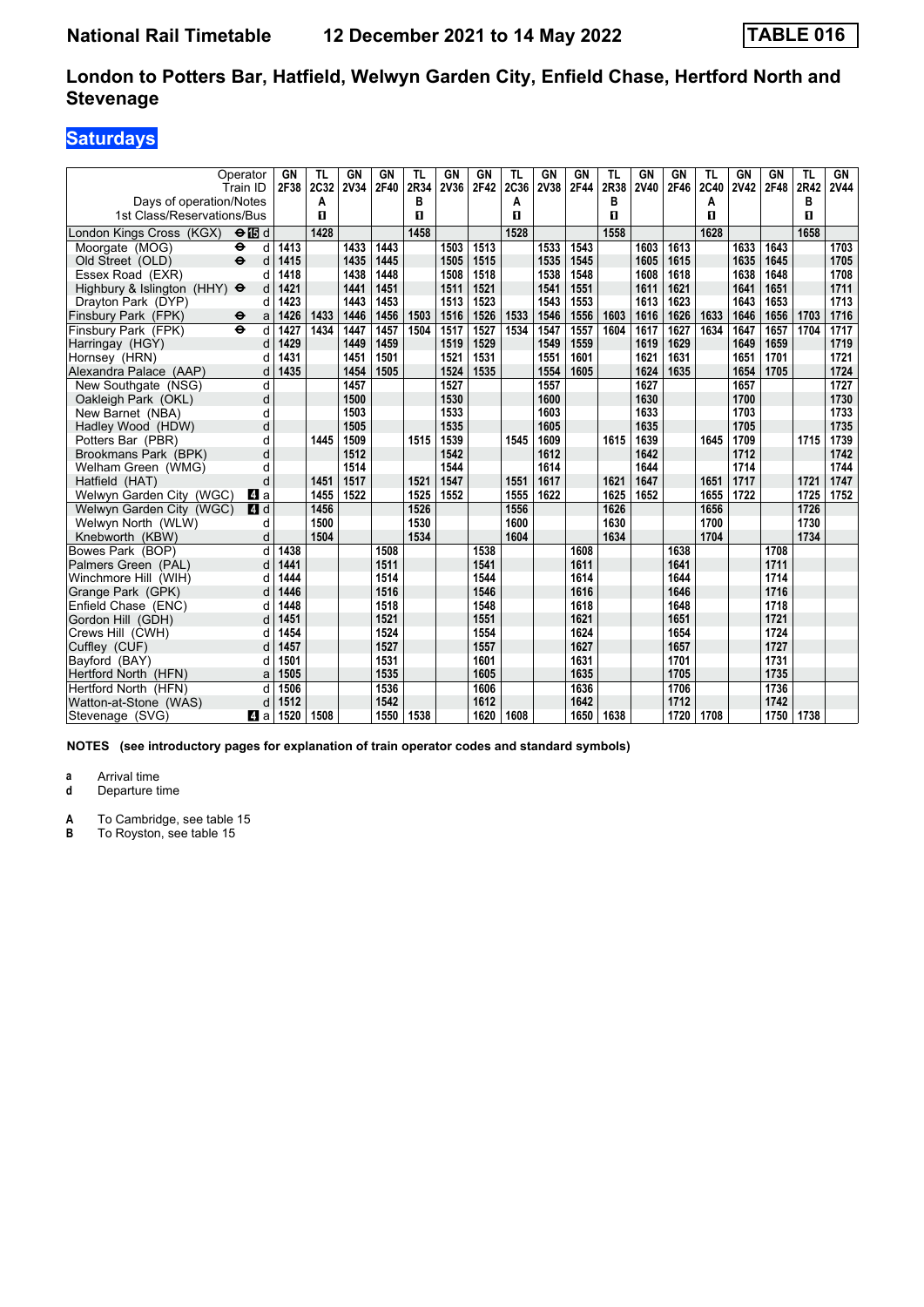# **Saturdays**

|                                                       | Operator<br>Train ID      | GN<br>2F50 | TL<br>2C44 | GN<br><b>2V46</b> | GN<br>2F52 | TL<br>2R46 | GN<br><b>2V48</b> | GN<br>2F54 | TL<br>2C48 | GN<br><b>2V50</b> | <b>GN</b><br>2F56 | TL<br>2R50 | GN<br><b>2V52</b> | GN<br>2F58 | TL<br>2C52 | GN<br><b>2V54</b> | GN<br>2F60 | TL<br>2R54 | GN<br><b>2V56</b> |
|-------------------------------------------------------|---------------------------|------------|------------|-------------------|------------|------------|-------------------|------------|------------|-------------------|-------------------|------------|-------------------|------------|------------|-------------------|------------|------------|-------------------|
| Days of operation/Notes<br>1st Class/Reservations/Bus |                           |            | Α<br>п     |                   |            | в<br>п     |                   |            | A<br>п     |                   |                   | в<br>п     |                   |            | А<br>п     |                   |            | в<br>п     |                   |
| London Kings Cross (KGX)                              | $\Theta$ is d             |            | 1728       |                   |            | 1758       |                   |            | 1828       |                   |                   | 1858       |                   |            | 1928       |                   |            | 1958       |                   |
| Moorgate (MOG)                                        | $\bullet$<br>d            | 1713       |            | 1733              | 1743       |            | 1803              | 1813       |            | 1833              | 1843              |            | 1903              | 1913       |            | 1933              | 1943       |            | 2003              |
| Old Street (OLD)                                      | $\ddot{\mathbf{e}}$<br>d  | 1715       |            | 1735              | 1745       |            | 1805              | 1815       |            | 1835              | 1845              |            | 1905              | 1915       |            | 1935              | 1945       |            | 2005              |
| Essex Road (EXR)                                      | d                         | 1718       |            | 1738              | 1748       |            | 1808              | 1818       |            | 1838              | 1848              |            | 1908              | 1918       |            | 1938              | 1948       |            | 2008              |
| Highbury & Islington (HHY) $\Theta$                   | d                         | 1721       |            | 1741              | 1751       |            | 1811              | 1821       |            | 1841              | 1851              |            | 1911              | 1921       |            | 1941              | 1951       |            | 2011              |
| Dravton Park (DYP)                                    | d                         | 1723       |            | 1743              | 1753       |            | 1813              | 1823       |            | 1843              | 1853              |            | 1913              | 1923       |            | 1943              | 1953       |            | 2013              |
| Finsbury Park (FPK)                                   | $\ddot{\bm{\Theta}}$<br>a | 1726       | 1733       | 1746              | 1756       | 1803       | 1816              | 1826       | 1833       | 1846              | 1856              | 1903       | 1916              | 1926       | 1933       | 1946              | 1956       | 2003       | 2016              |
| Finsbury Park (FPK)                                   | $\ddot{\mathbf{e}}$<br>d  | 1727       | 1734       | 1747              | 1757       | 1804       | 1817              | 1827       | 1834       | 1847              | 1857              | 1904       | 1917              | 1927       | 1934       | 1947              | 1957       | 2004       | 2017              |
| Harringay (HGY)                                       | d                         | 1729       |            | 1749              | 1759       |            | 1819              | 1829       |            | 1849              | 1859              |            | 1919              | 1929       |            | 1949              | 1959       |            | 2019              |
| Hornsey (HRN)                                         |                           | 1731       |            | 1751              | 1801       |            | 1821              | 1831       |            | 1851              | 1901              |            | 1921              | 1931       |            | 1951              | 2001       |            | 2021              |
| Alexandra Palace (AAP)                                | d                         | 1735       |            | 1754              | 1805       |            | 1824              | 1835       |            | 1854              | 1905              |            | 1924              | 1935       |            | 1954              | 2005       |            | 2024              |
| New Southgate (NSG)                                   | d                         |            |            | 1757              |            |            | 1827              |            |            | 1857              |                   |            | 1927              |            |            | 1957              |            |            | 2027              |
| Oakleigh Park (OKL)                                   | d                         |            |            | 1800              |            |            | 1830              |            |            | 1900              |                   |            | 1930              |            |            | 2000              |            |            | 2030              |
| New Barnet (NBA)                                      | d                         |            |            | 1803              |            |            | 1833              |            |            | 1903              |                   |            | 1933              |            |            | 2003              |            |            | 2033              |
| Hadley Wood (HDW)                                     | d                         |            |            | 1805              |            |            | 1835              |            |            | 1905              |                   |            | 1935              |            |            | 2005              |            |            | 2035              |
| Potters Bar (PBR)                                     | d                         |            | 1745       | 1809              |            | 1815       | 1839              |            | 1845       | 1909              |                   | 1915       | 1939              |            | 1945       | 2009              |            | 2015       | 2039              |
| Brookmans Park (BPK)                                  | d                         |            |            | 1812              |            |            | 1842              |            |            | 1912              |                   |            | 1942              |            |            | 2012              |            |            | 2042              |
| Welham Green (WMG)                                    | d                         |            |            | 1814              |            |            | 1844              |            |            | 1914              |                   |            | 1944              |            |            | 2014              |            |            | 2044              |
| Hatfield (HAT)                                        | d                         |            | 1751       | 1817              |            | 1821       | 1847              |            | 1851       | 1917              |                   | 1921       | 1947              |            | 1951       | 2017              |            | 2021       | 2047              |
| Welwyn Garden City (WGC)                              | l 4 a                     |            | 1755       | 1822              |            | 1825       | 1852              |            | 1855       | 1922              |                   | 1925       | 1952              |            | 1955       | 2022              |            | 2025       | 2052              |
| Welwyn Garden City (WGC)                              | 4d                        |            | 1756       |                   |            | 1826       |                   |            | 1856       |                   |                   | 1926       |                   |            | 1956       |                   |            | 2026       |                   |
| Welwyn North (WLW)                                    | d                         |            | 1800       |                   |            | 1830       |                   |            | 1900       |                   |                   | 1930       |                   |            | 2000       |                   |            | 2030       |                   |
| Knebworth (KBW)                                       | d                         |            | 1804       |                   |            | 1834       |                   |            | 1904       |                   |                   | 1934       |                   |            | 2004       |                   |            | 2034       |                   |
| Bowes Park (BOP)                                      | d                         | 1738       |            |                   | 1808       |            |                   | 1838       |            |                   | 1908              |            |                   | 1938       |            |                   | 2008       |            |                   |
| Palmers Green (PAL)                                   | d                         | 1741       |            |                   | 1811       |            |                   | 1841       |            |                   | 1911              |            |                   | 1941       |            |                   | 2011       |            |                   |
| Winchmore Hill (WIH)                                  | d                         | 1744       |            |                   | 1814       |            |                   | 1844       |            |                   | 1914              |            |                   | 1944       |            |                   | 2014       |            |                   |
| Grange Park (GPK)                                     | d                         | 1746       |            |                   | 1816       |            |                   | 1846       |            |                   | 1916              |            |                   | 1946       |            |                   | 2016       |            |                   |
| Enfield Chase (ENC)                                   |                           | 1748       |            |                   | 1818       |            |                   | 1848       |            |                   | 1918              |            |                   | 1948       |            |                   | 2018       |            |                   |
| Gordon Hill (GDH)                                     |                           | 1751       |            |                   | 1821       |            |                   | 1851       |            |                   | 1921              |            |                   | 1951       |            |                   | 2021       |            |                   |
| Crews Hill (CWH)                                      | d                         | 1754       |            |                   | 1824       |            |                   | 1854       |            |                   | 1924              |            |                   | 1954       |            |                   | 2024       |            |                   |
| Cuffley (CUF)                                         | d                         | 1757       |            |                   | 1827       |            |                   | 1857       |            |                   | 1927              |            |                   | 1957       |            |                   | 2027       |            |                   |
| Bayford (BAY)                                         |                           | 1801       |            |                   | 1831       |            |                   | 1901       |            |                   | 1931              |            |                   | 2001       |            |                   | 2031       |            |                   |
| Hertford North (HFN)                                  | a                         | 1805       |            |                   | 1835       |            |                   | 1905       |            |                   | 1935              |            |                   | 2005       |            |                   | 2035       |            |                   |
| Hertford North (HFN)                                  | d                         | 1806       |            |                   | 1836       |            |                   | 1906       |            |                   | 1936              |            |                   | 2006       |            |                   | 2036       |            |                   |
| Watton-at-Stone (WAS)                                 | d                         | 1812       |            |                   | 1842       |            |                   | 1912       |            |                   | 1942              |            |                   | 2012       |            |                   | 2042       |            |                   |
| Stevenage (SVG)                                       | ZI a                      | 1820       | 1808       |                   | 1850       | 1838       |                   | 1920       | 1908       |                   | 1950              | 1938       |                   | 2020       | 2008       |                   | 2050       | 2038       |                   |

**NOTES (see introductory pages for explanation of train operator codes and standard symbols)**

**a** Arrival time<br>**d** Departure time

**Departure time** 

**A** To Cambridge, see table 15<br>**B** To Royston, see table 15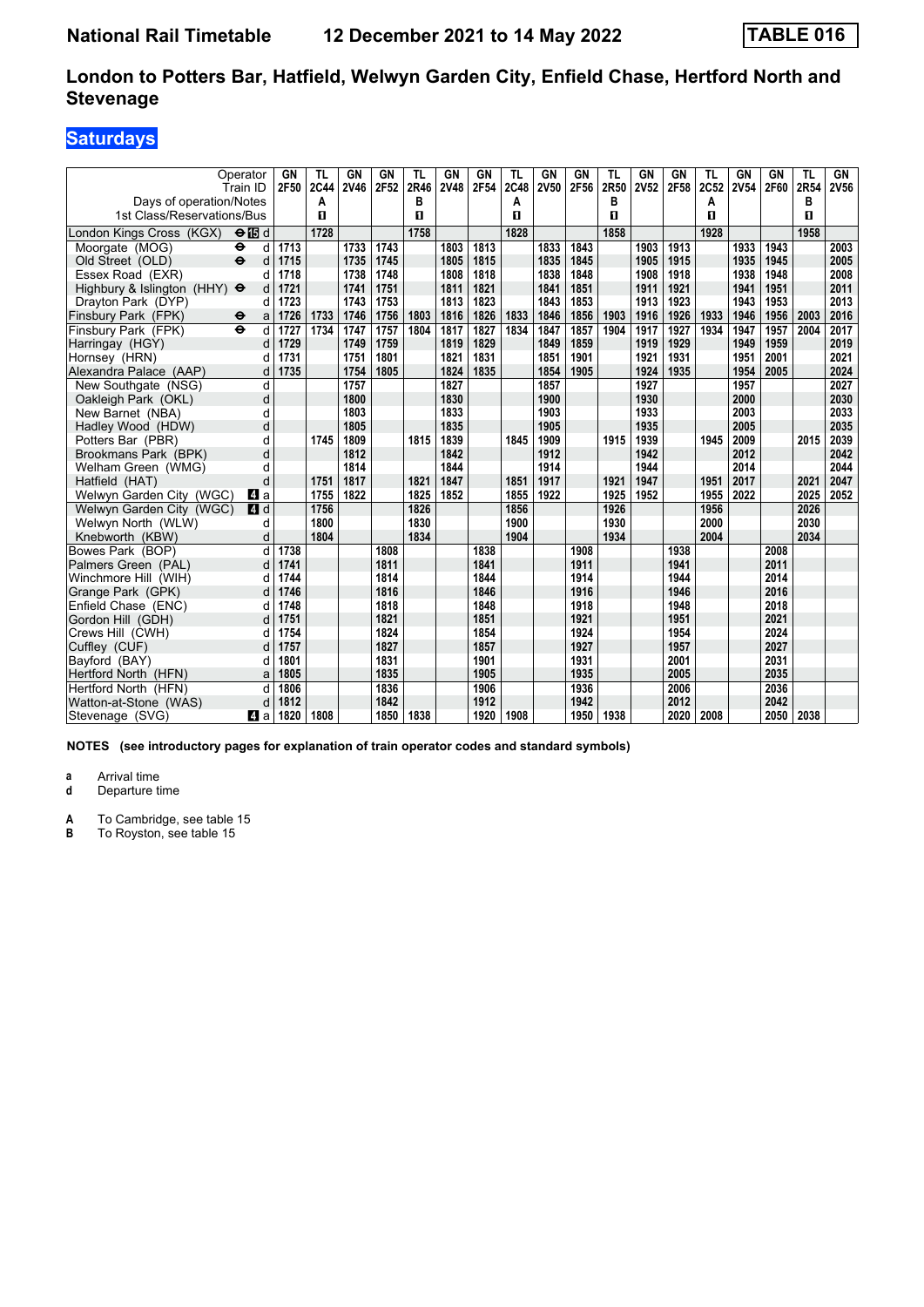# **Saturdays**

| Days of operation/Notes             | Operator<br>Train ID     | GN<br>2F62 | TL<br>2C56<br>Α | GN<br><b>2V58</b> | GN<br>2F64 | TL<br>2R58<br>в | GN<br><b>2V60</b> | GN<br>2F66 | TL<br><b>2C60</b><br>A | GN<br><b>2V62</b> | <b>GN</b><br>2F68 | TL<br>2R62<br>в | GN<br><b>2V64</b> | GN<br>2F70 | TL<br><b>2C64</b><br>А | GN<br>2V66 | GN<br>2F72 | TL<br>2R66<br>в | GN<br><b>2V68</b> |
|-------------------------------------|--------------------------|------------|-----------------|-------------------|------------|-----------------|-------------------|------------|------------------------|-------------------|-------------------|-----------------|-------------------|------------|------------------------|------------|------------|-----------------|-------------------|
| 1st Class/Reservations/Bus          |                          |            | п               |                   |            | п               |                   |            | п                      |                   |                   | п               |                   |            | п                      |            |            | п               |                   |
| London Kings Cross (KGX)            | $\Theta$ is d            |            | 2028            |                   |            | 2058            |                   |            | 2128                   |                   |                   | 2158            |                   |            | 2228                   |            |            | 2258            |                   |
| Moorgate (MOG)                      | ⊖<br>d                   | 2013       |                 | 2033              | 2043       |                 | 2103              | 2113       |                        | 2133              | 2143              |                 | 2203              | 2213       |                        | 2233       | 2243       |                 | 2303              |
| Old Street (OLD)                    | $\ddot{\mathbf{e}}$<br>d | 2015       |                 | 2035              | 2045       |                 | 2105              | 2115       |                        | 2135              | 2145              |                 | 2205              | 2215       |                        | 2235       | 2245       |                 | 2305              |
| Essex Road (EXR)                    |                          | 2018       |                 | 2038              | 2048       |                 | 2108              | 2118       |                        | 2138              | 2148              |                 | 2208              | 2218       |                        | 2238       | 2248       |                 | 2308              |
| Highbury & Islington (HHY) $\Theta$ | d                        | 2021       |                 | 2041              | 2051       |                 | 2111              | 2121       |                        | 2141              | 2151              |                 | 2211              | 2221       |                        | 2241       | 2251       |                 | 2311              |
| Drayton Park (DYP)                  | d                        | 2023       |                 | 2043              | 2053       |                 | 2113              | 2123       |                        | 2143              | 2153              |                 | 2213              | 2223       |                        | 2243       | 2253       |                 | 2313              |
| Finsbury Park (FPK)                 | θ<br>a                   | 2026       | 2033            | 2046              | 2056       | 2103            | 2116              | 2126       | 2133                   | 2146              | 2156              | 2203            | 2216              | 2226       | 2233                   | 2246       | 2256       | 2303            | 2316              |
| Finsbury Park (FPK)                 | $\ddot{\mathbf{e}}$<br>d | 2027       | 2034            | 2047              | 2057       | 2104            | 2117              | 2127       | 2134                   | 2147              | 2157              | 2204            | 2217              | 2227       | 2234                   | 2247       | 2257       | 2304            | 2317              |
| Harringay (HGY)                     | d                        | 2029       |                 | 2049              | 2059       |                 | 2119              | 2129       |                        | 2149              | 2159              |                 | 2219              | 2229       |                        | 2249       | 2259       |                 | 2319              |
| Hornsey (HRN)                       |                          | 2031       |                 | 2051              | 2101       |                 | 2121              | 2131       |                        | 2151              | 2201              |                 | 2221              | 2231       |                        | 2251       | 2301       |                 | 2321              |
| Alexandra Palace (AAP)              | d                        | 2035       |                 | 2054              | 2105       |                 | 2124              | 2135       |                        | 2154              | 2205              |                 | 2224              | 2235       |                        | 2254       | 2305       |                 | 2324              |
| New Southgate (NSG)                 | d                        |            |                 | 2057              |            |                 | 2127              |            |                        | 2157              |                   |                 | 2227              |            |                        | 2257       |            |                 | 2327              |
| Oakleigh Park (OKL)                 | d                        |            |                 | 2100              |            |                 | 2130              |            |                        | 2200              |                   |                 | 2230              |            |                        | 2300       |            |                 | 2330              |
| New Barnet (NBA)                    | d                        |            |                 | 2103              |            |                 | 2133              |            |                        | 2203              |                   |                 | 2233              |            |                        | 2303       |            |                 | 2333              |
| Hadley Wood (HDW)                   | d                        |            |                 | 2105              |            |                 | 2135              |            |                        | 2205              |                   |                 | 2235              |            |                        | 2305       |            |                 | 2335              |
| Potters Bar (PBR)                   | d                        |            | 2045            | 2109              |            | 2115            | 2139              |            | 2145                   | 2209              |                   | 2215            | 2239              |            | 2245                   | 2309       |            | 2315            | 2339              |
| Brookmans Park (BPK)                | d                        |            |                 | 2112              |            |                 | 2142              |            |                        | 2212              |                   |                 | 2242              |            |                        | 2312       |            |                 | 2342              |
| Welham Green (WMG)                  | d                        |            |                 | 2114              |            |                 | 2144              |            |                        | 2214              |                   |                 | 2244              |            |                        | 2314       |            |                 | 2344              |
| Hatfield (HAT)                      | d                        |            | 2051            | 2117              |            | 2121            | 2147              |            | 2151                   | 2217              |                   | 2221            | 2247              |            | 2251                   | 2317       |            | 2321            | 2347              |
| Welwyn Garden City (WGC)            | ZI a                     |            | 2055            | 2122              |            | 2125            | 2152              |            | 2155                   | 2222              |                   | 2225            | 2252              |            | 2255                   | 2322       |            | 2325            | 2352              |
| Welwyn Garden City (WGC)            | 4d                       |            | 2056            |                   |            | 2126            |                   |            | 2156                   |                   |                   | 2226            |                   |            | 2256                   |            |            | 2326            |                   |
| Welwyn North (WLW)                  | d                        |            | 2100            |                   |            | 2130            |                   |            | 2200                   |                   |                   | 2230            |                   |            | 2300                   |            |            | 2330            |                   |
| Knebworth (KBW)                     | d                        |            | 2104            |                   |            | 2134            |                   |            | 2204                   |                   |                   | 2234            |                   |            | 2304                   |            |            | 2334            |                   |
| Bowes Park (BOP)                    | d                        | 2038       |                 |                   | 2108       |                 |                   | 2138       |                        |                   | 2208              |                 |                   | 2238       |                        |            | 2308       |                 |                   |
| Palmers Green (PAL)                 | d                        | 2041       |                 |                   | 2111       |                 |                   | 2141       |                        |                   | 2211              |                 |                   | 2241       |                        |            | 2311       |                 |                   |
| Winchmore Hill (WIH)                | d                        | 2044       |                 |                   | 2114       |                 |                   | 2144       |                        |                   | 2214              |                 |                   | 2244       |                        |            | 2314       |                 |                   |
| Grange Park (GPK)                   | d                        | 2046       |                 |                   | 2116       |                 |                   | 2146       |                        |                   | 2216              |                 |                   | 2246       |                        |            | 2316       |                 |                   |
| Enfield Chase (ENC)                 | d                        | 2048       |                 |                   | 2118       |                 |                   | 2148       |                        |                   | 2218              |                 |                   | 2248       |                        |            | 2318       |                 |                   |
| Gordon Hill (GDH)                   | d                        | 2051       |                 |                   | 2121       |                 |                   | 2151       |                        |                   | 2221              |                 |                   | 2251       |                        |            | 2321       |                 |                   |
| Crews Hill (CWH)                    | d                        | 2054       |                 |                   | 2124       |                 |                   | 2154       |                        |                   | 2224              |                 |                   | 2254       |                        |            | 2324       |                 |                   |
| Cuffley (CUF)                       | d                        | 2057       |                 |                   | 2127       |                 |                   | 2157       |                        |                   | 2227              |                 |                   | 2257       |                        |            | 2327       |                 |                   |
| Bayford (BAY)                       | d                        | 2101       |                 |                   | 2131       |                 |                   | 2201       |                        |                   | 2231              |                 |                   | 2301       |                        |            | 2331       |                 |                   |
| Hertford North (HFN)                | a                        | 2105       |                 |                   | 2135       |                 |                   | 2205       |                        |                   | 2235              |                 |                   | 2305       |                        |            | 2335       |                 |                   |
| Hertford North (HFN)                | d                        | 2106       |                 |                   | 2136       |                 |                   | 2206       |                        |                   | 2236              |                 |                   | 2306       |                        |            | 2336       |                 |                   |
| Watton-at-Stone (WAS)               | d                        | 2112       |                 |                   | 2142       |                 |                   | 2212       |                        |                   | 2242              |                 |                   | 2312       |                        |            | 2342       |                 |                   |
| Stevenage (SVG)                     | ZI a                     | 2120       | 2108            |                   | 2150       | 2138            |                   | 2220       | 2208                   |                   | 2250              | 2238            |                   | 2320       | 2308                   |            | 2350       | 2338            |                   |

**NOTES (see introductory pages for explanation of train operator codes and standard symbols)**

**a** Arrival time<br>**d** Departure time

**Departure time** 

**A** To Cambridge, see table 15<br>**B** To Royston, see table 15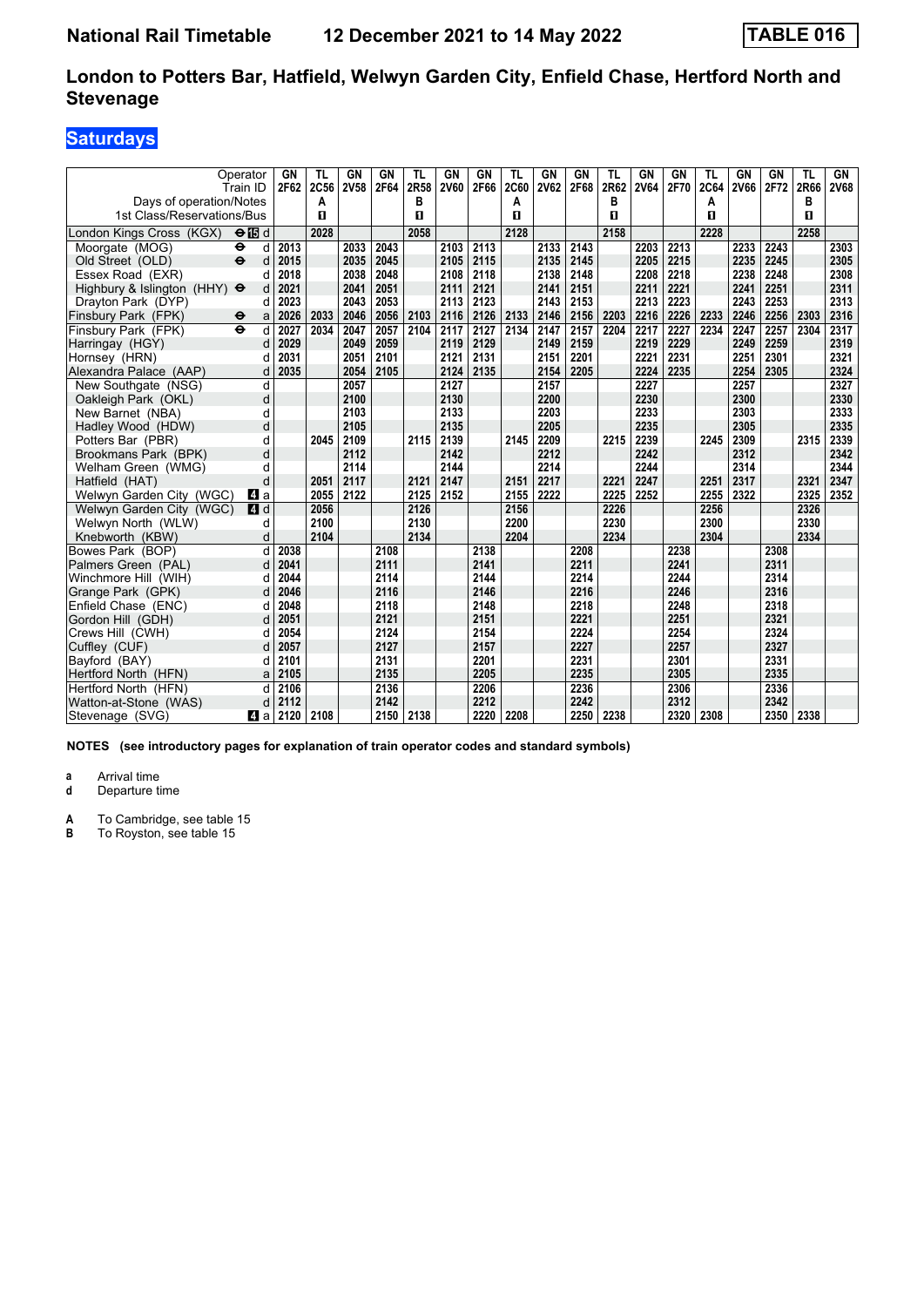### **Saturdays**

|                                                | Operator      | <b>GN</b>    | <b>TL</b>    | GN          | <b>GN</b>    | <b>TL</b>    | GN          | <b>TL</b> | <b>GN</b>    | GN          | <b>TL</b>    | <b>TL</b>    | GN           | <b>GN</b> |
|------------------------------------------------|---------------|--------------|--------------|-------------|--------------|--------------|-------------|-----------|--------------|-------------|--------------|--------------|--------------|-----------|
|                                                | Train ID      | 2B74         | <b>2C68</b>  | <b>2V70</b> | 2D76         | 2C70         | <b>2V72</b> | 2R72      | 2D78         | <b>2V74</b> | 9W90         | 2R74         | 2B88         | 2Y98      |
| Days of operation/Notes                        |               |              | A            |             |              | A            |             | D         |              |             | C            | D            |              |           |
| 1st Class/Reservations/Bus                     |               |              | $\mathbf{u}$ |             |              | $\mathbf{u}$ |             | п         |              |             | $\mathbf{u}$ | $\mathbf{u}$ |              |           |
| London Kings Cross (KGX)                       | $\Theta$ is d |              | 2328         |             |              | 2359         |             | 0024      |              |             |              | 0106         | 0110         | 0140      |
| Moorgate (MOG)<br>$\ddot{\boldsymbol{\Theta}}$ | d             | 2313         |              | 2333        | 2343         |              | 2358        |           | 0017         | 0028        |              |              |              |           |
| $\ddot{\mathbf{e}}$<br>Old Street (OLD)        | d             | 2315         |              | 2335        | 2345         |              | 0001        |           | 0020         | 0030        |              |              |              |           |
| Essex Road (EXR)                               | d             | 2318         |              | 2338        | 2348         |              | 0004        |           | 0023         | 0033        |              |              |              |           |
| Highbury & Islington (HHY) $\Theta$            | d             | 2321         |              | 2341        | 2351         |              | 0007        |           | 0025         | 0036        |              |              |              |           |
| Drayton Park (DYP)                             | d             | 2323         |              | 2343        | 2353         |              | 0009        |           | 0028         | 0038        |              |              |              |           |
| Finsbury Park (FPK)<br>$\ddot{\phantom{1}}$    | a             | 2326         | 2333         | 2346        | 2356         | 0004         | 0012        | 0029      | 0030         | 0041        |              | 0111         | 0116         | 0145      |
| Finsbury Park (FPK)<br>$\ddot{\mathbf{e}}$     | d             | 2327         | 2334         | 2347        | 2357         | 0005         | 0012        | 0030      | 0032         | 0042        | 0054         | 0112         | 0116         | 0148      |
| Harringay (HGY)                                | d             | 2329         |              | 2349        | 2359         |              | 0015        |           | 0035         |             |              |              | 0119         |           |
| Hornsey (HRN)                                  | d             | 2331         |              | 2351        | 0001         |              | 0017        |           | 0037         |             |              |              | 0121         |           |
| Alexandra Palace (AAP)                         | d             | 2335         |              | 2354        | 0005         |              | 0020        |           | 0040         | 0047        |              |              | 0124         | 0153      |
| New Southgate (NSG)                            | d             |              |              | 2357        |              |              | 0023        |           |              |             |              |              |              | 0156      |
| Oakleigh Park (OKL)                            | d             |              |              | 0001        |              |              | 0026        |           |              |             |              |              |              | 0159      |
| New Barnet (NBA)                               | d             |              |              | 0003        |              |              | 0028        |           |              | 0053        |              |              |              | 0202      |
| Hadlev Wood (HDW)                              | d             |              |              | 0006        |              |              | 0031        |           |              | 0055        |              |              |              | 0204      |
| Potters Bar (PBR)                              | d             |              | 2345         | 0009        |              | 0016         | 0034        | 0042      |              | 0059        |              | 0123         |              | 0208      |
| Brookmans Park (BPK)                           | d             |              |              | 0012        |              |              | 0037        |           |              |             |              |              |              |           |
| Welham Green (WMG)                             | d             |              |              | 0015        |              |              | 0040        |           |              |             |              |              |              |           |
| Hatfield (HAT)                                 | d             |              | 2351         | 0018        |              | 0022         | 0043        | 0048      |              | 0105        |              | 0128         |              | 0214      |
| Welwyn Garden City (WGC)                       | 41 a          |              | 2355         | 0022        |              | 0026         | 0048        | 0053      |              | 0109        | 0112         | 0133         |              | 0220      |
| Welwyn Garden City (WGC)                       | 4d            |              | 2356         |             |              | 0028         |             | 0058      |              |             | 0113         | 0134         |              |           |
| Welwyn North (WLW)                             | d             |              | 0001         |             |              | 0031         |             | 0102      |              |             |              | 0137         |              |           |
| Knebworth (KBW)                                | d             |              | 0005         |             |              | 0035         |             | 0106      |              |             |              | 0141         |              |           |
| Bowes Park (BOP)                               | d             | 2338         |              |             | 0008         |              |             |           | 0043         |             |              |              | 0127         |           |
| Palmers Green (PAL)                            | d             | 2341         |              |             | 0011         |              |             |           | 0046         |             |              |              | 0129         |           |
| Winchmore Hill (WIH)                           | d             | 2344<br>2346 |              |             | 0014         |              |             |           | 0049<br>0051 |             |              |              | 0132<br>0134 |           |
| Grange Park (GPK)                              | d             |              |              |             | 0016         |              |             |           |              |             |              |              |              |           |
| Enfield Chase (ENC)                            | d<br>d        | 2348<br>2351 |              |             | 0018<br>0021 |              |             |           | 0053<br>0056 |             |              |              | 0137<br>0139 |           |
| Gordon Hill (GDH)<br>Crews Hill (CWH)          | d             | 2354         |              |             | 0024         |              |             |           | 0059         |             |              |              |              |           |
|                                                | d             | 2357         |              |             | 0027         |              |             |           | 0102         |             |              |              | 0144         |           |
| Cuffley (CUF)<br>Bavford (BAY)                 | d             | 0001         |              |             | 0031         |              |             |           | 0106         |             |              |              |              |           |
| Hertford North (HFN)                           | a             | 0006         |              |             | 0035         |              |             |           | 0110         |             |              |              | 0152         |           |
| Hertford North (HFN)                           | d             |              |              |             | 0036         |              |             |           | 0113         |             |              |              |              |           |
| Watton-at-Stone (WAS)                          | d             |              |              |             | 0042         |              |             |           | 0118         |             |              |              |              |           |
| Stevenage (SVG)                                | ZI a          |              | 0009         |             | 0050         | 0039         |             | 0109      | 0126         |             | 0121         | 0145         |              |           |
|                                                |               |              |              |             |              |              |             |           |              |             |              |              |              |           |

**NOTES (see introductory pages for explanation of train operator codes and standard symbols)**

**a** Arrival time<br>**d** Departure t

**Departure time** 

**A** To Cambridge, see table 15<br> **C** From Horsham to Peterboro<br> **D** To Letchworth Garden City,

**C** From Horsham to Peterborough, see table 15. Calls at Blackfriars 0037, Farringdon 0041 and St Pancras International 0046

**D** To Letchworth Garden City, see table 15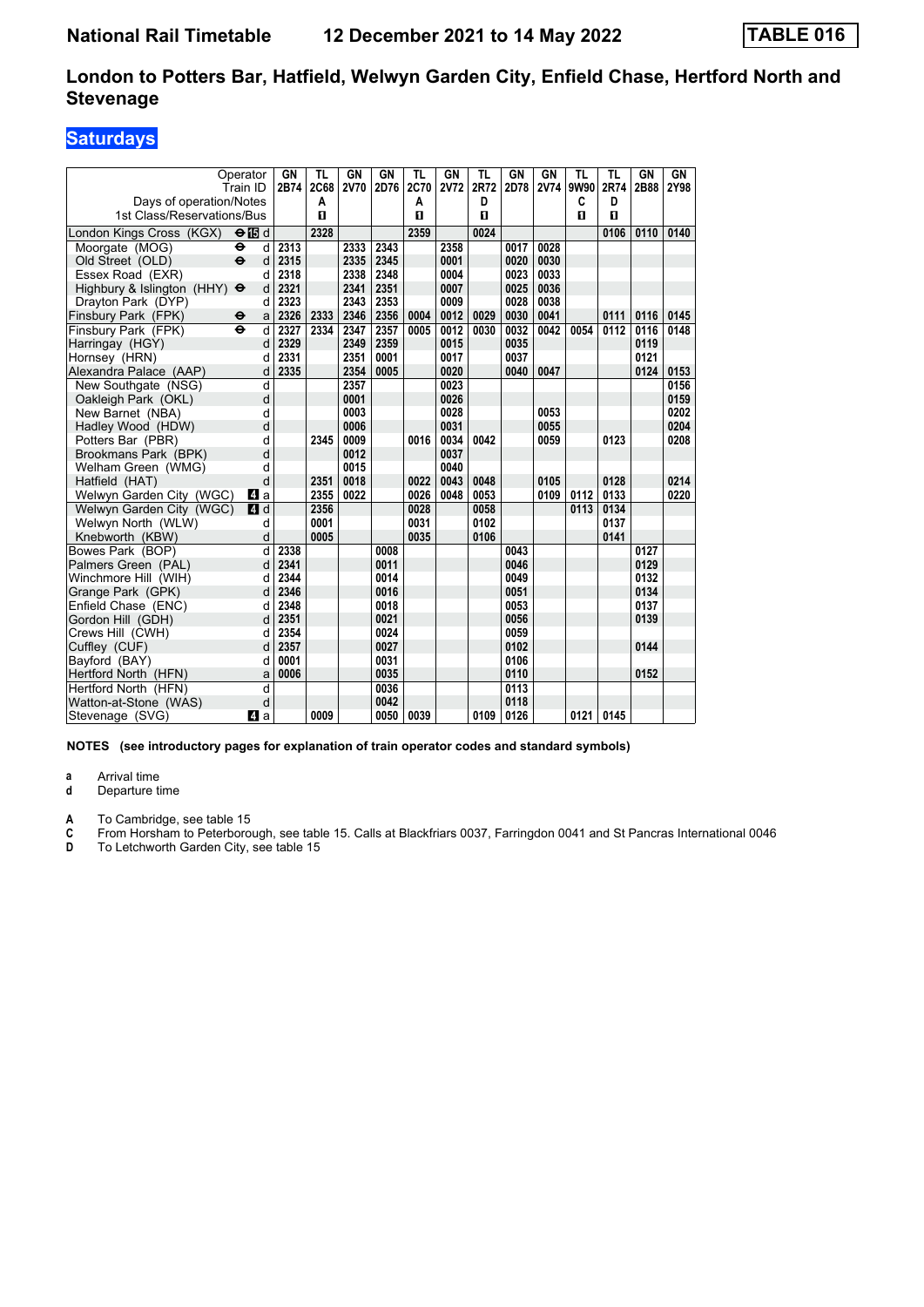# **Sundays**

| Days of operation/Notes<br>1st Class/Reservations/Bus | Operator<br>Train ID     | GN<br>2B02 | GN<br>2F06 | GN<br>1C40<br>A<br>п | GN<br><b>2V02</b> | <b>GN</b><br>2F08 | <b>TL</b><br><b>2C04</b><br>A<br>п | <b>GN</b><br><b>2V04</b> | GN<br>2F10 | GN<br><b>2V06</b> | GN<br>2F12 | <b>TL</b><br><b>2C08</b><br>А<br>п | <b>GN</b><br><b>2V08</b> | GN<br>2F14 | <b>GN</b><br><b>2V10</b> | GN<br>2F16 | TL<br>2C12<br>А<br>п | GN<br><b>2V12</b> | GN<br>2F18 |
|-------------------------------------------------------|--------------------------|------------|------------|----------------------|-------------------|-------------------|------------------------------------|--------------------------|------------|-------------------|------------|------------------------------------|--------------------------|------------|--------------------------|------------|----------------------|-------------------|------------|
| London Kings Cross (KGX)                              | $\Theta$ is d            | 0550       | 0620       | 0633                 | 0636              | 0650              | 0703                               |                          |            |                   |            | 0803                               |                          |            |                          |            | 0903                 |                   |            |
| Moorgate (MOG)                                        | d<br>⊖                   |            |            |                      |                   |                   |                                    | 0700                     | 0715       | 0728              | 0745       |                                    | 0758                     | 0813       | 0828                     | 0843       |                      | 0858              | 0913       |
| Old Street (OLD)                                      | $\ddot{\mathbf{e}}$<br>d |            |            |                      |                   |                   |                                    | 0702                     | 0717       | 0730              | 0747       |                                    | 0800                     | 0815       | 0830                     | 0845       |                      | 0900              | 0915       |
| Essex Road (EXR)                                      | d                        |            |            |                      |                   |                   |                                    | 0705                     | 0720       | 0733              | 0750       |                                    | 0803                     | 0818       | 0833                     | 0848       |                      | 0903              | 0918       |
| Highbury & Islington (HHY) $\Theta$                   | d                        |            |            |                      |                   |                   |                                    | 0708                     | 0723       | 0736              | 0753       |                                    | 0806                     | 0821       | 0836                     | 0851       |                      | 0906              | 0921       |
| Drayton Park (DYP)                                    | d                        |            |            |                      |                   |                   |                                    | 0710                     | 0725       | 0738              | 0755       |                                    | 0808                     | 0823       | 0838                     | 0853       |                      | 0908              | 0923       |
| Finsbury Park (FPK)                                   | a<br>⊖                   | 0555       | 0625       | 0638                 | 0641              | 0655              | 0708                               | 0713                     | 0728       | 0741              | 0758       | 0808                               | 0811                     | 0826       | 0841                     | 0856       | 0908                 | 0911              | 0926       |
| Finsbury Park (FPK)                                   | $\ddot{\mathbf{e}}$<br>d | 0557       | 0627       | 0639                 | 0642              | 0657              | 0709                               | 0714                     | 0729       | 0742              | 0759       | 0809                               | 0812                     | 0827       | 0842                     | 0857       | 0909                 | 0912              | 0927       |
| Harringay (HGY)                                       | d                        | 0600       | 0630       |                      | 0645              | 0700              |                                    | 0717                     | 0732       | 0745              | 0802       |                                    | 0815                     | 0830       | 0845                     | 0900       |                      | 0915              | 0930       |
| Hornsey (HRN)                                         | d                        | 0602       | 0632       |                      | 0647              | 0702              |                                    | 0719                     | 0734       | 0747              | 0804       |                                    | 0817                     | 0832       | 0847                     | 0902       |                      | 0917              | 0932       |
| Alexandra Palace (AAP)                                | d                        | 0605       | 0635       |                      | 0650              | 0705              |                                    | 0722                     | 0737       | 0750              | 0807       |                                    | 0820                     | 0835       | 0850                     | 0905       |                      | 0920              | 0935       |
| New Southgate (NSG)                                   | d                        |            |            |                      | 0653              |                   |                                    | 0725                     |            | 0753              |            |                                    | 0823                     |            | 0853                     |            |                      | 0923              |            |
| Oakleigh Park (OKL)                                   | d                        |            |            |                      | 0656              |                   |                                    | 0728                     |            | 0756              |            |                                    | 0826                     |            | 0856                     |            |                      | 0926              |            |
| New Barnet (NBA)                                      | d                        |            |            |                      | 0658              |                   |                                    | 0730                     |            | 0758              |            |                                    | 0828                     |            | 0858                     |            |                      | 0928              |            |
| Hadley Wood (HDW)                                     | d                        |            |            |                      | 0701              |                   |                                    | 0733                     |            | 0801              |            |                                    | 0831                     |            | 0901                     |            |                      | 0931              |            |
| Potters Bar (PBR)                                     | d                        |            |            |                      | 0704              |                   | 0720                               | 0736                     |            | 0804              |            | 0820                               | 0834                     |            | 0904                     |            | 0920                 | 0934              |            |
| Brookmans Park (BPK)                                  | d                        |            |            |                      | 0707              |                   |                                    | 0739                     |            | 0807              |            |                                    | 0837                     |            | 0907                     |            |                      | 0937              |            |
| Welham Green (WMG)                                    | d                        |            |            |                      | 0710              |                   |                                    | 0742                     |            | 0810              |            |                                    | 0840                     |            | 0910                     |            |                      | 0940              |            |
| Hatfield (HAT)                                        | d                        |            |            |                      | 0713              |                   | 0726                               | 0745                     |            | 0813              |            | 0826                               | 0843                     |            | 0913                     |            | 0926                 | 0943              |            |
| Welwyn Garden City (WGC)                              | ZI a                     |            |            | 0655                 | 0720              |                   | 0730                               | 0752                     |            | 0820              |            | 0830                               | 0848                     |            | 0918                     |            | 0930                 | 0948              |            |
| Welwyn Garden City (WGC)                              | $\overline{A}$<br>d      |            |            | 0656                 |                   |                   | 0731                               |                          |            |                   |            | 0831                               |                          |            |                          |            | 0931                 |                   |            |
| Welwyn North (WLW)                                    | d                        |            |            |                      |                   |                   | 0735                               |                          |            |                   |            | 0835                               |                          |            |                          |            | 0935                 |                   |            |
| Knebworth (KBW)                                       | d                        |            |            |                      |                   |                   | 0739                               |                          |            |                   |            | 0839                               |                          |            |                          |            | 0939                 |                   |            |
| Bowes Park (BOP)                                      | d                        | 0608       | 0638       |                      |                   | 0708              |                                    |                          | 0740       |                   | 0810       |                                    |                          | 0838       |                          | 0908       |                      |                   | 0938       |
| Palmers Green (PAL)                                   | d                        | 0610       | 0640       |                      |                   | 0710              |                                    |                          | 0742       |                   | 0812       |                                    |                          | 0840       |                          | 0910       |                      |                   | 0940       |
| Winchmore Hill (WIH)                                  | d                        | 0613       | 0643       |                      |                   | 0713              |                                    |                          | 0745       |                   | 0815       |                                    |                          | 0843       |                          | 0913       |                      |                   | 0943       |
| Grange Park (GPK)                                     | d                        | 0615       | 0645       |                      |                   | 0715              |                                    |                          | 0747       |                   | 0817       |                                    |                          | 0845       |                          | 0915       |                      |                   | 0945       |
| Enfield Chase (ENC)                                   | d                        | 0618       | 0648       |                      |                   | 0718              |                                    |                          | 0750       |                   | 0820       |                                    |                          | 0848       |                          | 0918       |                      |                   | 0948       |
| Gordon Hill (GDH)                                     | d                        | 0620       | 0650       |                      |                   | 0720              |                                    |                          | 0752       |                   | 0822       |                                    |                          | 0850       |                          | 0920       |                      |                   | 0950       |
| Crews Hill (CWH)                                      | d                        | 0623       | 0653       |                      |                   | 0723              |                                    |                          | 0755       |                   | 0825       |                                    |                          | 0853       |                          | 0923       |                      |                   | 0953       |
| Cuffley (CUF)                                         | d                        | 0626       | 0656       |                      |                   | 0726              |                                    |                          | 0758       |                   | 0828       |                                    |                          | 0856       |                          | 0926       |                      |                   | 0956       |
| Bavford (BAY)                                         | d                        | 0630       | 0700       |                      |                   | 0730              |                                    |                          | 0802       |                   | 0832       |                                    |                          | 0900       |                          | 0930       |                      |                   | 1000       |
| Hertford North (HFN)                                  | a                        | 0636       | 0704       |                      |                   | 0734              |                                    |                          | 0806       |                   | 0836       |                                    |                          | 0904       |                          | 0934       |                      |                   | 1004       |
| Hertford North (HFN)                                  | d                        |            | 0706       |                      |                   | 0736              |                                    |                          | 0808       |                   | 0838       |                                    |                          | 0906       |                          | 0936       |                      |                   | 1006       |
| Watton-at-Stone (WAS)                                 | d                        |            | 0711       |                      |                   | 0741              |                                    |                          | 0813       |                   | 0843       |                                    |                          | 0911       |                          | 0941       |                      |                   | 1011       |
| Stevenage (SVG)                                       | ZI a                     |            | 0719       | 0704                 |                   | 0749              | 0742                               |                          | 0821       |                   | 0851       | 0842                               |                          | 0919       |                          | 0949       | 0942                 |                   | 1019       |

**NOTES (see introductory pages for explanation of train operator codes and standard symbols)**

**a** Arrival time<br>**d** Departure t

**Departure time**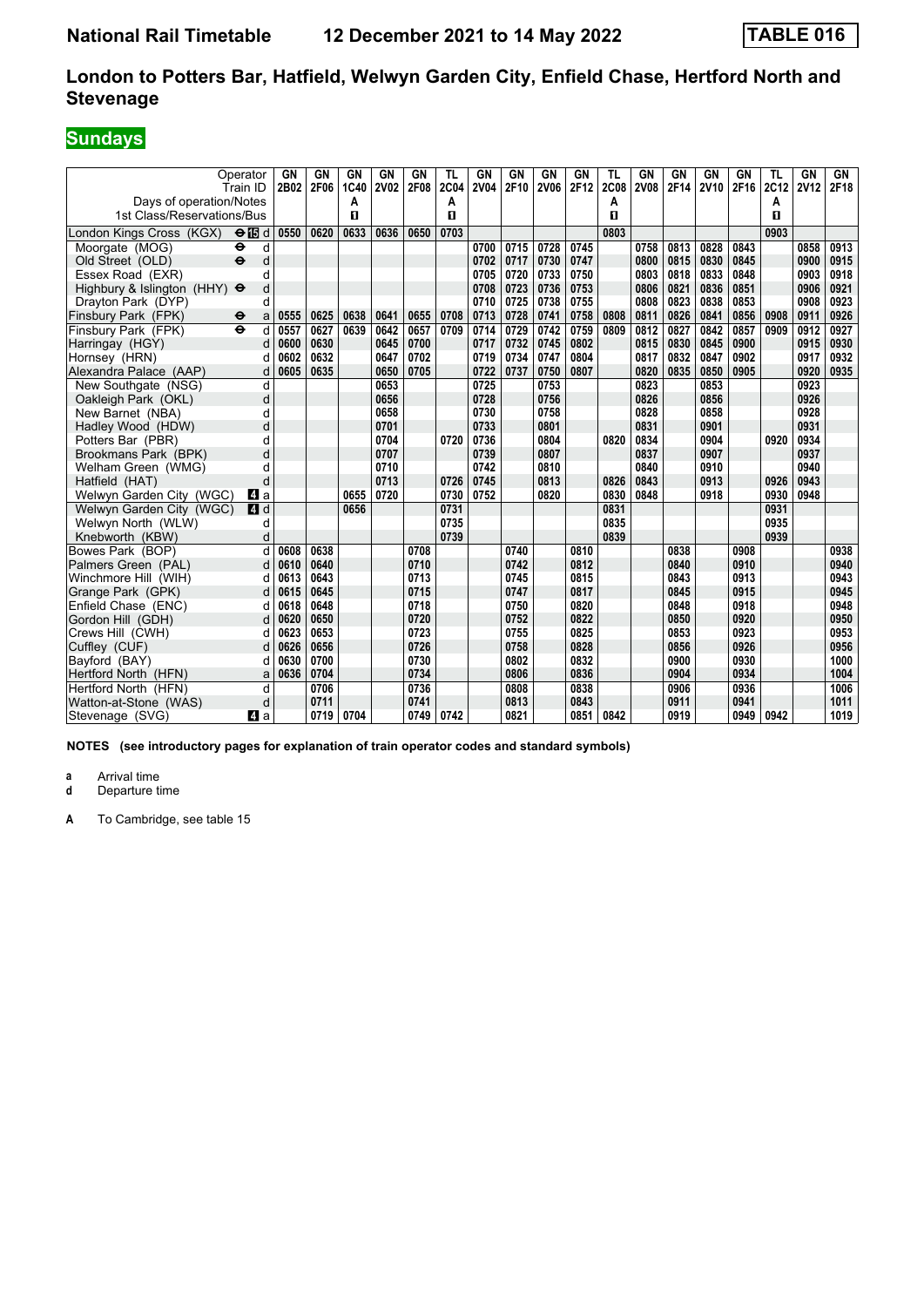# **Sundays**

| Days of operation/Notes<br>1st Class/Reservations/Bus | Operator<br>Train ID     | <b>GN</b><br><b>2V14</b> | <b>GN</b><br>2F20 | <b>TL</b><br>2C16<br>A<br>п | <b>GN</b><br><b>2V16</b> | <b>GN</b><br>2F22 | <b>GN</b><br><b>2V18</b> | GN<br>2F24 | <b>TL</b><br><b>2C20</b><br>Α<br>п | <b>GN</b><br><b>2V20</b> | GN<br>2F26 | GN<br><b>2V22</b> | <b>GN</b><br>2F28 | <b>TL</b><br>2C24<br>А<br>$\mathbf{u}$ | <b>GN</b><br><b>2V24</b> | GN<br>2F30 | GN<br><b>2V26</b> | <b>GN</b><br>2F32 | TL.<br>2C28<br>Α<br>п |
|-------------------------------------------------------|--------------------------|--------------------------|-------------------|-----------------------------|--------------------------|-------------------|--------------------------|------------|------------------------------------|--------------------------|------------|-------------------|-------------------|----------------------------------------|--------------------------|------------|-------------------|-------------------|-----------------------|
| London Kings Cross (KGX)                              | $\Theta$ is d            |                          |                   | 1003                        |                          |                   |                          |            | 1103                               |                          |            |                   |                   | 1203                                   |                          |            |                   |                   | 1303                  |
| Moorgate (MOG)                                        | ٠<br>d                   | 0928                     | 0943              |                             | 0958                     | 1013              | 1028                     | 1043       |                                    | 1058                     | 1113       | 1128              | 1143              |                                        | 1158                     | 1213       | 1228              | 1243              |                       |
| Old Street (OLD)                                      | $\ddot{\mathbf{e}}$<br>d | 0930                     | 0945              |                             | 1000                     | 1015              | 1030                     | 1045       |                                    | 1100                     | 1115       | 1130              | 1145              |                                        | 1200                     | 1215       | 1230              | 1245              |                       |
| Essex Road (EXR)                                      | d                        | 0933                     | 0948              |                             | 1003                     | 1018              | 1033                     | 1048       |                                    | 1103                     | 1118       | 1133              | 1148              |                                        | 1203                     | 1218       | 1233              | 1248              |                       |
| Highbury & Islington (HHY) $\Theta$                   | d                        | 0936                     | 0951              |                             | 1006                     | 1021              | 1036                     | 1051       |                                    | 1106                     | 1121       | 1136              | 1151              |                                        | 1206                     | 1221       | 1236              | 1251              |                       |
| Drayton Park (DYP)                                    | d                        | 0938                     | 0953              |                             | 1008                     | 1023              | 1038                     | 1053       |                                    | 1108                     | 1123       | 1138              | 1153              |                                        | 1208                     | 1223       | 1238              | 1253              |                       |
| Finsbury Park (FPK)                                   | a<br>$\bullet$           | 0941                     | 0956              | 1008                        | 1011                     | 1026              | 1041                     | 1056       | 1108                               | 1111                     | 1126       | 1141              | 1156              | 1208                                   | 1211                     | 1226       | 1241              | 1256              | 1308                  |
| Finsbury Park (FPK)                                   | $\ddot{\mathbf{e}}$<br>d | 0942                     | 0957              | 1009                        | 1012                     | 1027              | 1042                     | 1057       | 1109                               | 1112                     | 1127       | 1142              | 1157              | 1209                                   | 1212                     | 1227       | 1242              | 1257              | 1309                  |
| Harringay (HGY)                                       | d                        | 0945                     | 1000              |                             | 1015                     | 1030              | 1045                     | 1100       |                                    | 1115                     | 1130       | 1145              | 1200              |                                        | 1215                     | 1230       | 1245              | 1300              |                       |
| Hornsey (HRN)                                         | d                        | 0947                     | 1002              |                             | 1017                     | 1032              | 1047                     | 1102       |                                    | 1117                     | 1132       | 1147              | 1202              |                                        | 1217                     | 1232       | 1247              | 1302              |                       |
| Alexandra Palace (AAP)                                | d                        | 0950                     | 1005              |                             | 1020                     | 1035              | 1050                     | 1105       |                                    | 1120                     | 1135       | 1150              | 1205              |                                        | 1220                     | 1235       | 1250              | 1305              |                       |
| New Southgate (NSG)                                   | d                        | 0953                     |                   |                             | 1023                     |                   | 1053                     |            |                                    | 1123                     |            | 1153              |                   |                                        | 1223                     |            | 1253              |                   |                       |
| Oakleigh Park (OKL)                                   | d                        | 0956                     |                   |                             | 1026                     |                   | 1056                     |            |                                    | 1126                     |            | 1156              |                   |                                        | 1226                     |            | 1256              |                   |                       |
| New Barnet (NBA)                                      | d                        | 0958                     |                   |                             | 1028                     |                   | 1058                     |            |                                    | 1128                     |            | 1158              |                   |                                        | 1228                     |            | 1258              |                   |                       |
| Hadley Wood (HDW)                                     | d                        | 1001                     |                   |                             | 1031                     |                   | 1101                     |            |                                    | 1131                     |            | 1201              |                   |                                        | 1231                     |            | 1301              |                   |                       |
| Potters Bar (PBR)                                     | d                        | 1004                     |                   | 1020                        | 1034                     |                   | 1104                     |            | 1120                               | 1134                     |            | 1204              |                   | 1220                                   | 1234                     |            | 1304              |                   | 1320                  |
| Brookmans Park (BPK)                                  | d                        | 1007                     |                   |                             | 1037                     |                   | 1107                     |            |                                    | 1137                     |            | 1207              |                   |                                        | 1237                     |            | 1307              |                   |                       |
| Welham Green (WMG)                                    | d                        | 1010                     |                   |                             | 1040                     |                   | 1110                     |            |                                    | 1140                     |            | 1210              |                   |                                        | 1240                     |            | 1310              |                   |                       |
| Hatfield (HAT)                                        | d                        | 1013                     |                   | 1026                        | 1043                     |                   | 1113                     |            | 1126                               | 1143                     |            | 1213              |                   | 1226                                   | 1243                     |            | 1313              |                   | 1326                  |
| Welwyn Garden City (WGC)                              | ZI a                     | 1018                     |                   | 1030                        | 1048                     |                   | 1118                     |            | 1130                               | 1148                     |            | 1218              |                   | 1230                                   | 1248                     |            | 1318              |                   | 1330                  |
| Welwyn Garden City (WGC)                              | 4d                       |                          |                   | 1031                        |                          |                   |                          |            | 1131                               |                          |            |                   |                   | 1231                                   |                          |            |                   |                   | 1331                  |
| Welwyn North (WLW)                                    | d                        |                          |                   | 1035                        |                          |                   |                          |            | 1135                               |                          |            |                   |                   | 1235                                   |                          |            |                   |                   | 1335                  |
| Knebworth (KBW)                                       | d                        |                          |                   | 1039                        |                          |                   |                          |            | 1139                               |                          |            |                   |                   | 1239                                   |                          |            |                   |                   | 1339                  |
| Bowes Park (BOP)                                      | d                        |                          | 1008              |                             |                          | 1038              |                          | 1108       |                                    |                          | 1138       |                   | 1208              |                                        |                          | 1238       |                   | 1308              |                       |
| Palmers Green (PAL)                                   | d                        |                          | 1010              |                             |                          | 1040              |                          | 1110       |                                    |                          | 1140       |                   | 1210              |                                        |                          | 1240       |                   | 1310              |                       |
| Winchmore Hill (WIH)                                  | d                        |                          | 1013              |                             |                          | 1043              |                          | 1113       |                                    |                          | 1143       |                   | 1213              |                                        |                          | 1243       |                   | 1313              |                       |
| Grange Park (GPK)                                     | d                        |                          | 1015              |                             |                          | 1045              |                          | 1115       |                                    |                          | 1145       |                   | 1215              |                                        |                          | 1245       |                   | 1315              |                       |
| Enfield Chase (ENC)                                   | d                        |                          | 1018              |                             |                          | 1048              |                          | 1118       |                                    |                          | 1148       |                   | 1218              |                                        |                          | 1248       |                   | 1318              |                       |
| Gordon Hill (GDH)                                     | d                        |                          | 1020              |                             |                          | 1050              |                          | 1120       |                                    |                          | 1150       |                   | 1220              |                                        |                          | 1250       |                   | 1320              |                       |
| Crews Hill (CWH)                                      | d                        |                          | 1023              |                             |                          | 1053              |                          | 1123       |                                    |                          | 1153       |                   | 1223              |                                        |                          | 1253       |                   | 1323              |                       |
| Cuffley (CUF)                                         | d                        |                          | 1026              |                             |                          | 1056              |                          | 1126       |                                    |                          | 1156       |                   | 1226              |                                        |                          | 1256       |                   | 1326              |                       |
| Bayford (BAY)                                         | d                        |                          | 1030              |                             |                          | 1100              |                          | 1130       |                                    |                          | 1200       |                   | 1230              |                                        |                          | 1300       |                   | 1330              |                       |
| Hertford North (HFN)                                  | a                        |                          | 1034              |                             |                          | 1104              |                          | 1134       |                                    |                          | 1204       |                   | 1234              |                                        |                          | 1304       |                   | 1334              |                       |
| Hertford North (HFN)                                  | d                        |                          | 1036              |                             |                          | 1106              |                          | 1136       |                                    |                          | 1206       |                   | 1236              |                                        |                          | 1306       |                   | 1336              |                       |
| Watton-at-Stone (WAS)                                 | d                        |                          | 1041              |                             |                          | 1111              |                          | 1141       |                                    |                          | 1211       |                   | 1241              |                                        |                          | 1311       |                   | 1341              |                       |
| Stevenage (SVG)                                       | ZI a                     |                          | 1049              | 1042                        |                          | 1119              |                          | 1149       | 1142                               |                          | 1219       |                   | 1249              | 1242                                   |                          | 1319       |                   | 1349              | 1342                  |

**NOTES (see introductory pages for explanation of train operator codes and standard symbols)**

**a** Arrival time<br>**d** Departure t

**Departure time**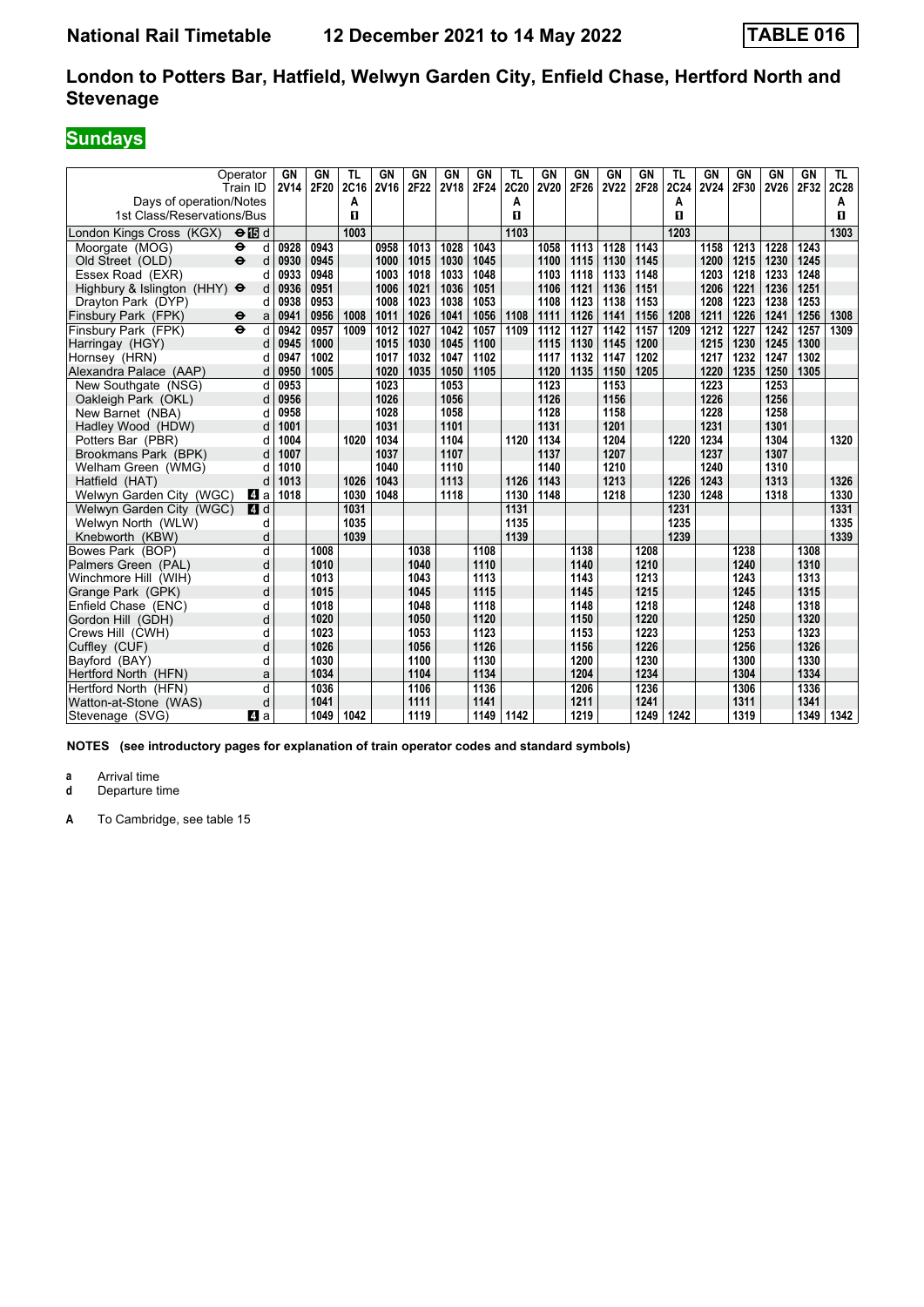# **Sundays**

| Operator<br>Train ID<br>Days of operation/Notes        |               | GN<br><b>2V28</b> | <b>GN</b><br>2F34 | <b>GN</b><br>2V30 | <b>GN</b><br>2F36 | TL<br>2C32<br>А      | <b>GN</b><br><b>2V32</b> | GN<br>2F38 | <b>GN</b><br><b>2V34</b> | <b>GN</b><br>2F40 | <b>TL</b><br>2C36<br>A | GN<br><b>2V36</b> | <b>GN</b><br>2F42 | <b>GN</b><br>2V38 | <b>GN</b><br>2F44 | TL<br>2C40<br>А | GN<br><b>2V40</b> | <b>GN</b><br>2F46 | TL.<br>2R42<br>D |
|--------------------------------------------------------|---------------|-------------------|-------------------|-------------------|-------------------|----------------------|--------------------------|------------|--------------------------|-------------------|------------------------|-------------------|-------------------|-------------------|-------------------|-----------------|-------------------|-------------------|------------------|
| 1st Class/Reservations/Bus<br>London Kings Cross (KGX) | $\Theta$ is d |                   |                   |                   |                   | $\mathbf{u}$<br>1403 |                          |            |                          |                   | п<br>1503              |                   |                   |                   |                   | п<br>1603       |                   |                   | п<br>1633        |
| Moorgate (MOG)<br>٠                                    | d             | 1258              | 1313              | 1328              | 1343              |                      | 1358                     | 1413       | 1428                     | 1443              |                        | 1458              | 1513              | 1528              | 1543              |                 | 1558              | 1613              |                  |
| $\ddot{\mathbf{e}}$<br>Old Street (OLD)                | d             | 1300              | 1315              | 1330              | 1345              |                      | 1400                     | 1415       | 1430                     | 1445              |                        | 1500              | 1515              | 1530              | 1545              |                 | 1600              | 1615              |                  |
| Essex Road (EXR)                                       | d             | 1303              | 1318              | 1333              | 1348              |                      | 1403                     | 1418       | 1433                     | 1448              |                        | 1503              | 1518              | 1533              | 1548              |                 | 1603              | 1618              |                  |
| Highbury & Islington (HHY) $\Theta$                    | d             | 1306              | 1321              | 1336              | 1351              |                      | 1406                     | 1421       | 1436                     | 1451              |                        | 1506              | 1521              | 1536              | 1551              |                 | 1606              | 1621              |                  |
| Drayton Park (DYP)                                     | d             | 1308              | 1323              | 1338              | 1353              |                      | 1408                     | 1423       | 1438                     | 1453              |                        | 1508              | 1523              | 1538              | 1553              |                 | 1608              | 1623              |                  |
| Finsbury Park (FPK)<br>$\bullet$                       | a             | 1311              | 1326              | 1341              | 1356              | 1408                 | 1411                     | 1426       | 1441                     | 1456              | 1508                   | 1511              | 1526              | 1541              | 1556              | 1608            | 1611              | 1626              | 1638             |
| Finsbury Park (FPK)<br>$\ddot{\mathbf{e}}$             | d             | 1312              | 1327              | 1342              | 1357              | 1409                 | 1412                     | 1427       | 1442                     | 1457              | 1509                   | 1512              | 1527              | 1542              | 1557              | 1609            | 1612              | 1627              | 1639             |
| Harringay (HGY)                                        | d             | 1315              | 1330              | 1345              | 1400              |                      | 1415                     | 1430       | 1445                     | 1500              |                        | 1515              | 1530              | 1545              | 1600              |                 | 1615              | 1630              |                  |
| Hornsey (HRN)                                          | d             | 1317              | 1332              | 1347              | 1402              |                      | 1417                     | 1432       | 1447                     | 1502              |                        | 1517              | 1532              | 1547              | 1602              |                 | 1617              | 1632              |                  |
| Alexandra Palace (AAP)                                 | d             | 1320              | 1335              | 1350              | 1405              |                      | 1420                     | 1435       | 1450                     | 1505              |                        | 1520              | 1535              | 1550              | 1605              |                 | 1620              | 1635              |                  |
| New Southgate (NSG)                                    | d             | 1323              |                   | 1353              |                   |                      | 1423                     |            | 1453                     |                   |                        | 1523              |                   | 1553              |                   |                 | 1623              |                   |                  |
| Oakleigh Park (OKL)                                    | d             | 1326              |                   | 1356              |                   |                      | 1426                     |            | 1456                     |                   |                        | 1526              |                   | 1556              |                   |                 | 1626              |                   |                  |
| New Barnet (NBA)                                       | d             | 1328              |                   | 1358              |                   |                      | 1428                     |            | 1458                     |                   |                        | 1528              |                   | 1558              |                   |                 | 1628              |                   |                  |
| Hadley Wood (HDW)                                      | d             | 1331              |                   | 1401              |                   |                      | 1431                     |            | 1501                     |                   |                        | 1531              |                   | 1601              |                   |                 | 1631              |                   |                  |
| Potters Bar (PBR)                                      | d             | 1334              |                   | 1404              |                   | 1420                 | 1434                     |            | 1504                     |                   | 1520                   | 1534              |                   | 1604              |                   | 1620            | 1634              |                   | 1650             |
| Brookmans Park (BPK)                                   | d             | 1337              |                   | 1407              |                   |                      | 1437                     |            | 1507                     |                   |                        | 1537              |                   | 1607              |                   |                 | 1637              |                   |                  |
| Welham Green (WMG)                                     | d             | 1340              |                   | 1410              |                   |                      | 1440                     |            | 1510                     |                   |                        | 1540              |                   | 1610              |                   |                 | 1640              |                   |                  |
| Hatfield (HAT)                                         | d             | 1343              |                   | 1413              |                   | 1426                 | 1443                     |            | 1513                     |                   | 1526                   | 1543              |                   | 1613              |                   | 1626            | 1643              |                   | 1656             |
| Welwyn Garden City (WGC)                               | ZI a          | 1348              |                   | 1418              |                   | 1430                 | 1448                     |            | 1518                     |                   | 1530                   | 1548              |                   | 1618              |                   | 1630            | 1648              |                   | 1700             |
| Welwyn Garden City (WGC)                               | 4d            |                   |                   |                   |                   | 1431                 |                          |            |                          |                   | 1531                   |                   |                   |                   |                   | 1631            |                   |                   | 1701             |
| Welwyn North (WLW)                                     | d             |                   |                   |                   |                   | 1435                 |                          |            |                          |                   | 1535                   |                   |                   |                   |                   | 1635            |                   |                   | 1705             |
| Knebworth (KBW)                                        | d             |                   |                   |                   |                   | 1439                 |                          |            |                          |                   | 1539                   |                   |                   |                   |                   | 1639            |                   |                   | 1709             |
| Bowes Park (BOP)                                       | d             |                   | 1338              |                   | 1408              |                      |                          | 1438       |                          | 1508              |                        |                   | 1538              |                   | 1608              |                 |                   | 1638              |                  |
| Palmers Green (PAL)                                    | d             |                   | 1340              |                   | 1410              |                      |                          | 1440       |                          | 1510              |                        |                   | 1540              |                   | 1610              |                 |                   | 1640              |                  |
| Winchmore Hill (WIH)                                   | d             |                   | 1343              |                   | 1413              |                      |                          | 1443       |                          | 1513              |                        |                   | 1543              |                   | 1613              |                 |                   | 1643              |                  |
| Grange Park (GPK)                                      | d             |                   | 1345              |                   | 1415              |                      |                          | 1445       |                          | 1515              |                        |                   | 1545              |                   | 1615              |                 |                   | 1645              |                  |
| Enfield Chase (ENC)                                    | d             |                   | 1348              |                   | 1418              |                      |                          | 1448       |                          | 1518              |                        |                   | 1548              |                   | 1618              |                 |                   | 1648              |                  |
| Gordon Hill (GDH)                                      | d             |                   | 1350              |                   | 1420              |                      |                          | 1450       |                          | 1520              |                        |                   | 1550              |                   | 1620              |                 |                   | 1650              |                  |
| Crews Hill (CWH)                                       | d             |                   | 1353              |                   | 1423              |                      |                          | 1453       |                          | 1523              |                        |                   | 1553              |                   | 1623              |                 |                   | 1653              |                  |
| Cuffley (CUF)                                          | d             |                   | 1356              |                   | 1426              |                      |                          | 1456       |                          | 1526              |                        |                   | 1556              |                   | 1626              |                 |                   | 1656              |                  |
| Bayford (BAY)                                          | d             |                   | 1400              |                   | 1430              |                      |                          | 1500       |                          | 1530              |                        |                   | 1600              |                   | 1630              |                 |                   | 1700              |                  |
| Hertford North (HFN)                                   | a             |                   | 1404              |                   | 1434              |                      |                          | 1504       |                          | 1534              |                        |                   | 1604              |                   | 1634              |                 |                   | 1704              |                  |
| Hertford North (HFN)                                   | d             |                   | 1406              |                   | 1436              |                      |                          | 1506       |                          | 1536              |                        |                   | 1606              |                   | 1636              |                 |                   | 1706              |                  |
| Watton-at-Stone (WAS)                                  | d             |                   | 1411              |                   | 1441              |                      |                          | 1511       |                          | 1541              |                        |                   | 1611              |                   | 1641              |                 |                   | 1711              |                  |
| Stevenage (SVG)                                        | ZI a          |                   | 1419              |                   | 1449              | 1442                 |                          | 1519       |                          | 1549              | 1542                   |                   | 1619              |                   | 1649              | 1642            |                   | 1719              | 1712             |

**NOTES (see introductory pages for explanation of train operator codes and standard symbols)**

**a** Arrival time<br>**d** Departure time

**Departure time** 

**A** To Cambridge, see table 15<br>**D** To Letchworth Garden City.

To Letchworth Garden City, see table 15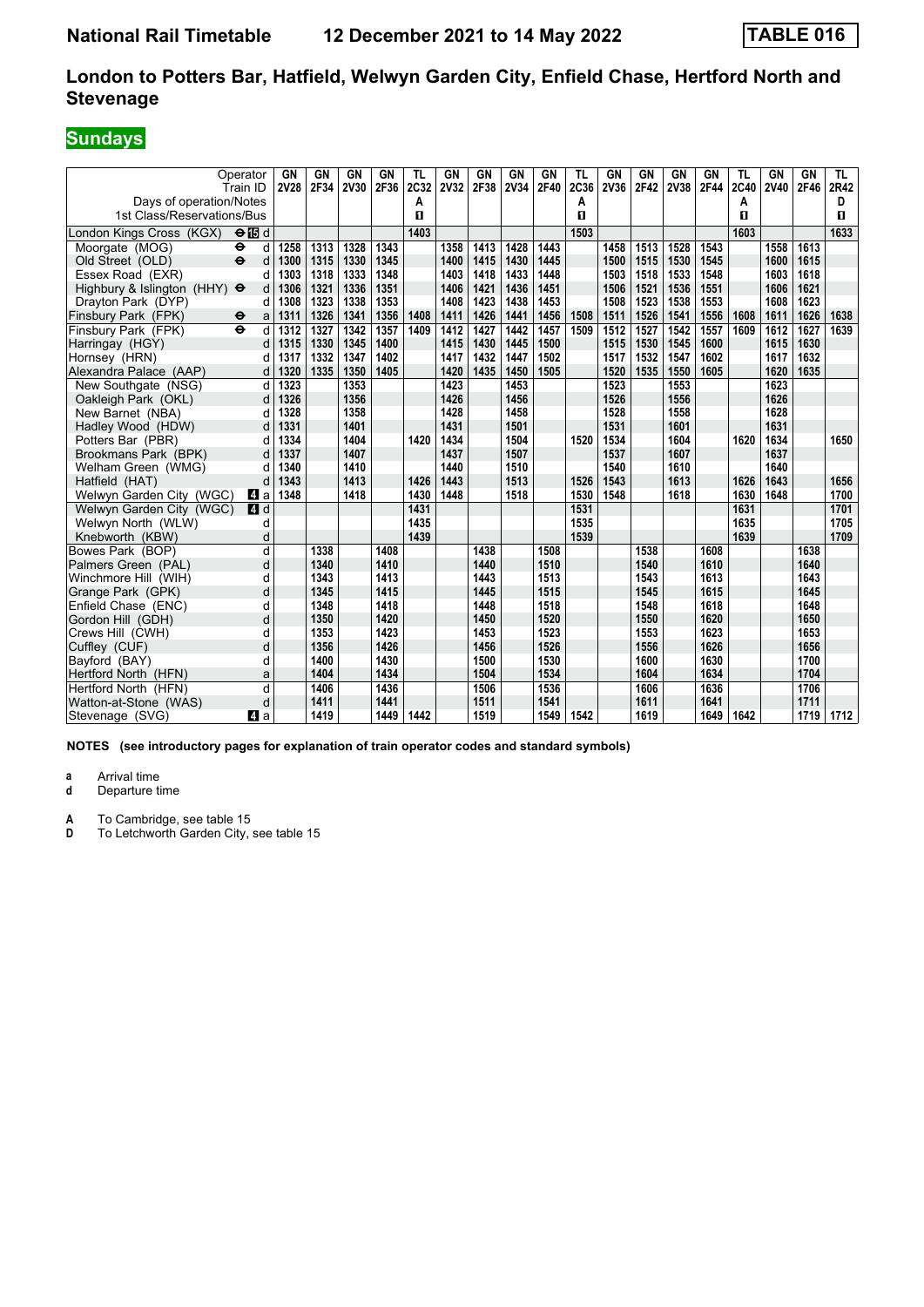# **Sundays**

| Operator<br>Train ID<br>Days of operation/Notes         |        | GN<br><b>2V42</b> | <b>GN</b><br>2F48 | <b>TL</b><br><b>2C44</b><br>A | <b>GN</b><br><b>2V44</b> | <b>GN</b><br>2F50 | <b>TL</b><br>2R46<br>D | GN<br>2V46   | <b>GN</b><br>2F52 | <b>TL</b><br><b>2C48</b><br>A | GN<br><b>2V48</b> | GN<br>2F54   | <b>TL</b><br>2R50<br>D | <b>GN</b><br><b>2V50</b> | <b>GN</b><br>2F56 | <b>TL</b><br>2C52<br>А | GN<br><b>2V52</b> | <b>GN</b><br>2F58 | GN<br>2V54   |
|---------------------------------------------------------|--------|-------------------|-------------------|-------------------------------|--------------------------|-------------------|------------------------|--------------|-------------------|-------------------------------|-------------------|--------------|------------------------|--------------------------|-------------------|------------------------|-------------------|-------------------|--------------|
| 1st Class/Reservations/Bus                              |        |                   |                   | п                             |                          |                   | п                      |              |                   | п                             |                   |              | п                      |                          |                   | п                      |                   |                   |              |
| London Kings Cross (KGX)<br>$\Theta$ is d               |        |                   |                   | 1703                          |                          |                   | 1733                   |              |                   | 1803                          |                   |              | 1833                   |                          |                   | 1903                   |                   |                   |              |
| Moorgate (MOG)<br>⊖                                     | d      | 1628              | 1643              |                               | 1658                     | 1713              |                        | 1728         | 1743              |                               | 1758              | 1813         |                        | 1828                     | 1843              |                        | 1858              | 1913              | 1928         |
| $\ddot{\mathbf{e}}$<br>Old Street (OLD)                 | d      | 1630              | 1645              |                               | 1700                     | 1715              |                        | 1730         | 1745              |                               | 1800              | 1815         |                        | 1830                     | 1845              |                        | 1900              | 1915              | 1930         |
| Essex Road (EXR)                                        | d      | 1633              | 1648              |                               | 1703                     | 1718              |                        | 1733         | 1748              |                               | 1803              | 1818         |                        | 1833                     | 1848              |                        | 1903              | 1918              | 1933         |
| Highbury & Islington (HHY) $\Theta$                     | d      | 1636              | 1651              |                               | 1706                     | 1721              |                        | 1736         | 1751              |                               | 1806              | 1821         |                        | 1836                     | 1851              |                        | 1906              | 1921              | 1936         |
| Drayton Park (DYP)                                      | d      | 1638              | 1653              |                               | 1708                     | 1723              |                        | 1738         | 1753              |                               | 1808              | 1823         |                        | 1838                     | 1853              |                        | 1908              | 1923              | 1938         |
| Finsbury Park (FPK)<br>$\bullet$<br>$\ddot{\mathbf{e}}$ | a      | 1641              | 1656              | 1708<br>1709                  | 1711                     | 1726              | 1738                   | 1741         | 1756              | 1808<br>1809                  | 1811              | 1826         | 1838<br>1839           | 1841                     | 1856              | 1908                   | 1911              | 1926              | 1941<br>1942 |
| Finsbury Park (FPK)                                     | d      | 1642              | 1657              |                               | 1712                     | 1727              | 1739                   | 1742         | 1757              |                               | 1812<br>1815      | 1827         |                        | 1842                     | 1857              | 1909                   | 1912              | 1927              |              |
| Harringay (HGY)                                         | d      | 1645              | 1700              |                               | 1715                     | 1730              |                        | 1745<br>1747 | 1800<br>1802      |                               | 1817              | 1830         |                        | 1845<br>1847             | 1900              |                        | 1915              | 1930              | 1945         |
| Hornsey (HRN)                                           | d      | 1647<br>1650      | 1702<br>1705      |                               | 1717<br>1720             | 1732<br>1735      |                        | 1750         | 1805              |                               | 1820              | 1832<br>1835 |                        | 1850                     | 1902<br>1905      |                        | 1917<br>1920      | 1932<br>1935      | 1947<br>1950 |
| Alexandra Palace (AAP)                                  | d      |                   |                   |                               |                          |                   |                        |              |                   |                               |                   |              |                        |                          |                   |                        |                   |                   |              |
| New Southgate (NSG)                                     | d      | 1653<br>1656      |                   |                               | 1723<br>1726             |                   |                        | 1753<br>1756 |                   |                               | 1823<br>1826      |              |                        | 1853<br>1856             |                   |                        | 1923<br>1926      |                   | 1953<br>1956 |
| Oakleigh Park (OKL)                                     | d<br>d | 1658              |                   |                               | 1728                     |                   |                        | 1758         |                   |                               | 1828              |              |                        | 1858                     |                   |                        | 1928              |                   | 1958         |
| New Barnet (NBA)<br>Hadley Wood (HDW)                   | d      | 1701              |                   |                               | 1731                     |                   |                        | 1801         |                   |                               | 1831              |              |                        | 1901                     |                   |                        | 1931              |                   | 2001         |
| Potters Bar (PBR)                                       | d      | 1704              |                   | 1720                          | 1734                     |                   | 1750                   | 1804         |                   | 1820                          | 1834              |              | 1850                   | 1904                     |                   | 1920                   | 1934              |                   | 2004         |
| Brookmans Park (BPK)                                    | d      | 1707              |                   |                               | 1737                     |                   |                        | 1807         |                   |                               | 1837              |              |                        | 1907                     |                   |                        | 1937              |                   | 2007         |
| Welham Green (WMG)                                      | d      | 1710              |                   |                               | 1740                     |                   |                        | 1810         |                   |                               | 1840              |              |                        | 1910                     |                   |                        | 1940              |                   | 2010         |
| Hatfield (HAT)                                          | d      | 1713              |                   | 1726                          | 1743                     |                   | 1756                   | 1813         |                   | 1826                          | 1843              |              | 1856                   | 1913                     |                   | 1926                   | 1943              |                   | 2013         |
| Welwyn Garden City (WGC)                                | ZI a   | 1718              |                   | 1730                          | 1748                     |                   | 1800                   | 1818         |                   | 1830                          | 1848              |              | 1900                   | 1918                     |                   | 1930                   | 1948              |                   | 2018         |
| Welwyn Garden City (WGC)                                | 4 d    |                   |                   | 1731                          |                          |                   | 1801                   |              |                   | 1831                          |                   |              | 1901                   |                          |                   | 1931                   |                   |                   |              |
| Welwyn North (WLW)                                      | d      |                   |                   | 1735                          |                          |                   | 1805                   |              |                   | 1835                          |                   |              | 1905                   |                          |                   | 1935                   |                   |                   |              |
| Knebworth (KBW)                                         | d      |                   |                   | 1739                          |                          |                   | 1809                   |              |                   | 1839                          |                   |              | 1909                   |                          |                   | 1939                   |                   |                   |              |
| Bowes Park (BOP)                                        | d      |                   | 1708              |                               |                          | 1738              |                        |              | 1808              |                               |                   | 1838         |                        |                          | 1908              |                        |                   | 1938              |              |
| Palmers Green (PAL)                                     | d      |                   | 1710              |                               |                          | 1740              |                        |              | 1810              |                               |                   | 1840         |                        |                          | 1910              |                        |                   | 1940              |              |
| Winchmore Hill (WIH)                                    | d      |                   | 1713              |                               |                          | 1743              |                        |              | 1813              |                               |                   | 1843         |                        |                          | 1913              |                        |                   | 1943              |              |
| Grange Park (GPK)                                       | d      |                   | 1715              |                               |                          | 1745              |                        |              | 1815              |                               |                   | 1845         |                        |                          | 1915              |                        |                   | 1945              |              |
| Enfield Chase (ENC)                                     | d      |                   | 1718              |                               |                          | 1748              |                        |              | 1818              |                               |                   | 1848         |                        |                          | 1918              |                        |                   | 1948              |              |
| Gordon Hill (GDH)                                       | d      |                   | 1720              |                               |                          | 1750              |                        |              | 1820              |                               |                   | 1850         |                        |                          | 1920              |                        |                   | 1950              |              |
| Crews Hill (CWH)                                        | d      |                   | 1723              |                               |                          | 1753              |                        |              | 1823              |                               |                   | 1853         |                        |                          | 1923              |                        |                   | 1953              |              |
| Cuffley (CUF)                                           | d      |                   | 1726              |                               |                          | 1756              |                        |              | 1826              |                               |                   | 1856         |                        |                          | 1926              |                        |                   | 1956              |              |
| Bayford (BAY)                                           | d      |                   | 1730              |                               |                          | 1800              |                        |              | 1830              |                               |                   | 1900         |                        |                          | 1930              |                        |                   | 2000              |              |
| Hertford North (HFN)                                    | a      |                   | 1734              |                               |                          | 1804              |                        |              | 1834              |                               |                   | 1904         |                        |                          | 1934              |                        |                   | 2004              |              |
| Hertford North (HFN)                                    | d      |                   | 1736              |                               |                          | 1806              |                        |              | 1836              |                               |                   | 1906         |                        |                          | 1936              |                        |                   | 2006              |              |
| Watton-at-Stone (WAS)                                   | d      |                   | 1741              |                               |                          | 1811              |                        |              | 1841              |                               |                   | 1911         |                        |                          | 1941              |                        |                   | 2011              |              |
| Stevenage (SVG)                                         | ZI a   |                   | 1749              | 1742                          |                          | 1819              | 1812                   |              | 1849              | 1842                          |                   | 1919         | 1912                   |                          | 1949              | 1942                   |                   | 2019              |              |

**NOTES (see introductory pages for explanation of train operator codes and standard symbols)**

**a** Arrival time<br>**d** Departure time

**Departure time** 

**A** To Cambridge, see table 15<br>**D** To Letchworth Garden City.

To Letchworth Garden City, see table 15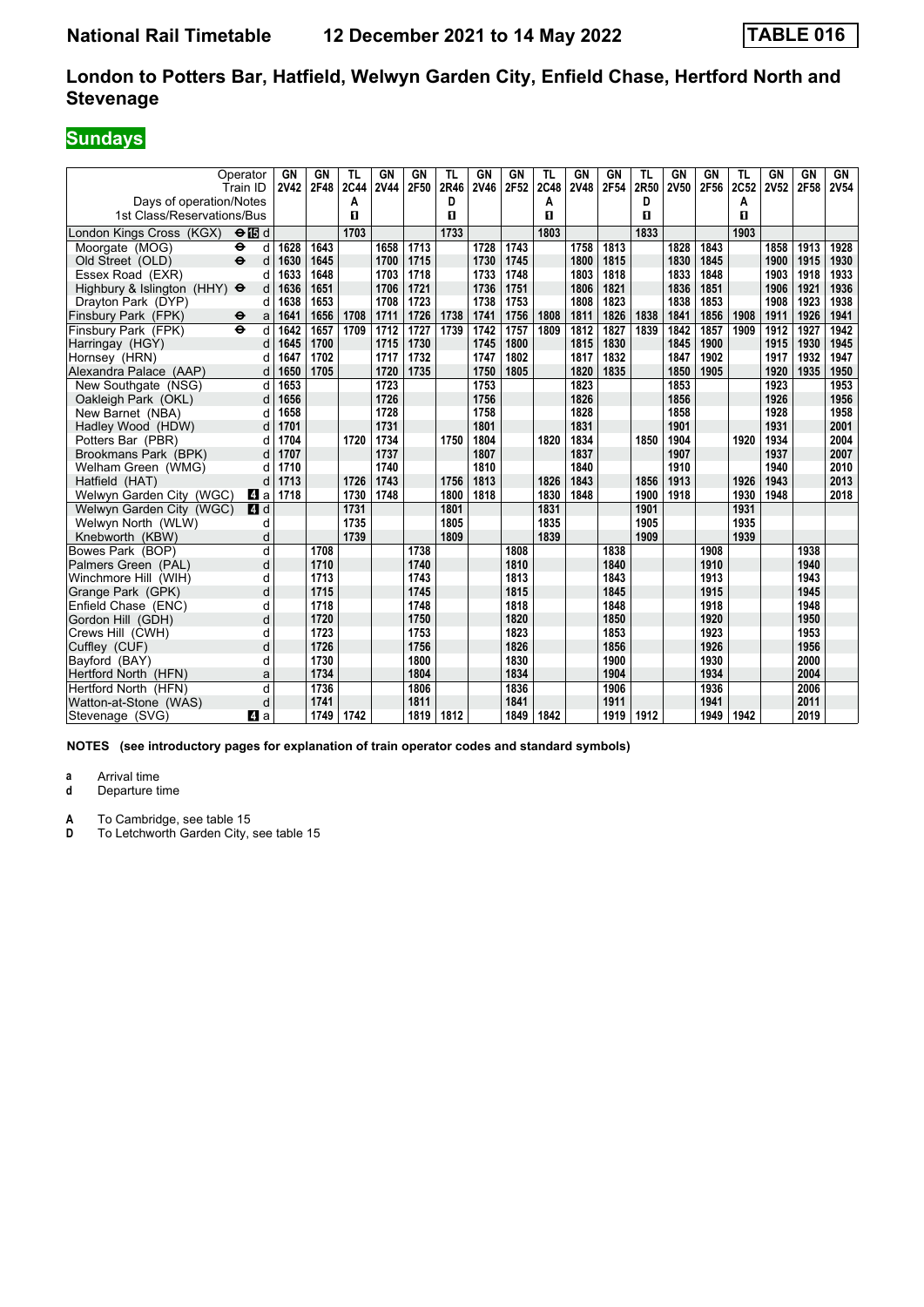# **Sundays**

| Operator<br>Train ID<br>Days of operation/Notes<br>1st Class/Reservations/Bus | GN<br>2F60 | <b>TL</b><br>2C56<br>А<br>п | <b>GN</b><br><b>2V56</b> | <b>GN</b><br>2F62 | <b>GN</b><br>2V58 | <b>GN</b><br>2F64 | <b>TL</b><br><b>2C60</b><br>Α<br>п | GN<br><b>2V60</b> | <b>GN</b><br>2F66 | GN<br><b>2V62</b> | GN<br>2F68 | <b>TL</b><br>2C64<br>A<br>п | <b>GN</b><br><b>2V64</b> | GN<br>2F70 | GN<br><b>2V66</b> | GN<br>2F72 | TL<br><b>2C68</b><br>A<br>п | GN<br><b>2V68</b> |
|-------------------------------------------------------------------------------|------------|-----------------------------|--------------------------|-------------------|-------------------|-------------------|------------------------------------|-------------------|-------------------|-------------------|------------|-----------------------------|--------------------------|------------|-------------------|------------|-----------------------------|-------------------|
| London Kings Cross (KGX)<br>$\Theta$ is d                                     |            | 2003                        |                          |                   |                   |                   | 2103                               |                   |                   |                   |            | 2203                        |                          |            |                   |            | 2303                        |                   |
| Moorgate (MOG)<br>d<br>⊖                                                      | 1943       |                             | 1958                     | 2013              | 2028              | 2043              |                                    | 2058              | 2113              | 2128              | 2143       |                             | 2158                     | 2213       | 2228              | 2243       |                             | 2258              |
| d<br>Old Street (OLD)<br>$\ddot{\mathbf{e}}$                                  | 1945       |                             | 2000                     | 2015              | 2030              | 2045              |                                    | 2100              | 2115              | 2130              | 2145       |                             | 2200                     | 2215       | 2230              | 2245       |                             | 2300              |
| d<br>Essex Road (EXR)                                                         | 1948       |                             | 2003                     | 2018              | 2033              | 2048              |                                    | 2103              | 2118              | 2133              | 2148       |                             | 2203                     | 2218       | 2233              | 2248       |                             | 2303              |
| Highbury & Islington (HHY) $\Theta$<br>d                                      | 1951       |                             | 2006                     | 2021              | 2036              | 2051              |                                    | 2106              | 2121              | 2136              | 2151       |                             | 2206                     | 2221       | 2236              | 2251       |                             | 2306              |
| Drayton Park (DYP)<br>q                                                       | 1953       |                             | 2008                     | 2023              | 2038              | 2053              |                                    | 2108              | 2123              | 2138              | 2153       |                             | 2208                     | 2223       | 2238              | 2253       |                             | 2308              |
| Finsbury Park (FPK)<br>a<br>⊖                                                 | 1956       | 2008                        | 2011                     | 2026              | 2041              | 2056              | 2108                               | 2111              | 2126              | 2141              | 2156       | 2208                        | 2211                     | 2226       | 2241              | 2256       | 2308                        | 2311              |
| Finsbury Park (FPK)<br>$\ddot{\mathbf{e}}$<br>d                               | 1957       | 2009                        | 2012                     | 2027              | 2042              | 2057              | 2109                               | 2112              | 2127              | 2142              | 2157       | 2209                        | 2212                     | 2227       | 2242              | 2257       | 2309                        | 2312              |
| d<br>Harringay (HGY)                                                          | 2000       |                             | 2015                     | 2030              | 2045              | 2100              |                                    | 2115              | 2130              | 2145              | 2200       |                             | 2215                     | 2230       | 2245              | 2300       |                             | 2315              |
| Hornsey (HRN)<br>d                                                            | 2002       |                             | 2017                     | 2032              | 2047              | 2102              |                                    | 2117              | 2132              | 2147              | 2202       |                             | 2217                     | 2232       | 2247              | 2302       |                             | 2317              |
| Alexandra Palace (AAP)<br>d                                                   | 2005       |                             | 2020                     | 2035              | 2050              | 2105              |                                    | 2120              | 2135              | 2150              | 2205       |                             | 2220                     | 2235       | 2250              | 2305       |                             | 2320              |
| d<br>New Southgate (NSG)                                                      |            |                             | 2023                     |                   | 2053              |                   |                                    | 2123              |                   | 2153              |            |                             | 2223                     |            | 2253              |            |                             | 2323              |
| d<br>Oakleigh Park (OKL)                                                      |            |                             | 2026                     |                   | 2056              |                   |                                    | 2126              |                   | 2156              |            |                             | 2226                     |            | 2256              |            |                             | 2326              |
| New Barnet (NBA)<br>d                                                         |            |                             | 2028                     |                   | 2058              |                   |                                    | 2128              |                   | 2158              |            |                             | 2228                     |            | 2258              |            |                             | 2328              |
| d<br>Hadley Wood (HDW)                                                        |            |                             | 2031                     |                   | 2101              |                   |                                    | 2131              |                   | 2201              |            |                             | 2231                     |            | 2301              |            |                             | 2331              |
| Potters Bar (PBR)<br>d                                                        |            | 2020                        | 2034                     |                   | 2104              |                   | 2120                               | 2134              |                   | 2204              |            | 2220                        | 2234                     |            | 2304              |            | 2320                        | 2334              |
| Brookmans Park (BPK)<br>d                                                     |            |                             | 2037                     |                   | 2107              |                   |                                    | 2137              |                   | 2207              |            |                             | 2237                     |            | 2307              |            |                             | 2337              |
| Welham Green (WMG)<br>d                                                       |            |                             | 2040                     |                   | 2110              |                   |                                    | 2140              |                   | 2210              |            |                             | 2240                     |            | 2310              |            |                             | 2340              |
| d<br>Hatfield (HAT)                                                           |            | 2026                        | 2043                     |                   | 2113              |                   | 2126                               | 2143              |                   | 2213              |            | 2226                        | 2243                     |            | 2313              |            | 2326                        | 2343              |
| Welwyn Garden City (WGC)<br>ZI a                                              |            | 2030                        | 2048                     |                   | 2118              |                   | 2130                               | 2148              |                   | 2218              |            | 2230                        | 2248                     |            | 2318              |            | 2330                        | 2348              |
| Welwyn Garden City (WGC)<br>ZI d                                              |            | 2031                        |                          |                   |                   |                   | 2131                               |                   |                   |                   |            | 2231                        |                          |            |                   |            | 2331                        |                   |
| Welwyn North (WLW)<br>d                                                       |            | 2035                        |                          |                   |                   |                   | 2135                               |                   |                   |                   |            | 2235                        |                          |            |                   |            | 2335                        |                   |
| d<br>Knebworth (KBW)                                                          |            | 2039                        |                          |                   |                   |                   | 2139                               |                   |                   |                   |            | 2239                        |                          |            |                   |            | 2339                        |                   |
| Bowes Park (BOP)<br>d                                                         | 2008       |                             |                          | 2038              |                   | 2108              |                                    |                   | 2138              |                   | 2208       |                             |                          | 2238       |                   | 2308       |                             |                   |
| Palmers Green (PAL)<br>d                                                      | 2010       |                             |                          | 2040              |                   | 2110              |                                    |                   | 2140              |                   | 2210       |                             |                          | 2240       |                   | 2310       |                             |                   |
| Winchmore Hill (WIH)<br>d                                                     | 2013       |                             |                          | 2043              |                   | 2113              |                                    |                   | 2143              |                   | 2213       |                             |                          | 2243       |                   | 2313       |                             |                   |
| d<br>Grange Park (GPK)                                                        | 2015       |                             |                          | 2045              |                   | 2115              |                                    |                   | 2145              |                   | 2215       |                             |                          | 2245       |                   | 2315       |                             |                   |
| Enfield Chase (ENC)<br>d                                                      | 2018       |                             |                          | 2048              |                   | 2118              |                                    |                   | 2148              |                   | 2218       |                             |                          | 2248       |                   | 2318       |                             |                   |
| Gordon Hill (GDH)<br>d                                                        | 2020       |                             |                          | 2050              |                   | 2120              |                                    |                   | 2150              |                   | 2220       |                             |                          | 2250       |                   | 2320       |                             |                   |
| Crews Hill (CWH)<br>d                                                         | 2023       |                             |                          | 2053              |                   | 2123              |                                    |                   | 2153              |                   | 2223       |                             |                          | 2253       |                   | 2323       |                             |                   |
| Cuffley (CUF)<br>d                                                            | 2026       |                             |                          | 2056              |                   | 2126              |                                    |                   | 2156              |                   | 2226       |                             |                          | 2256       |                   | 2326       |                             |                   |
| Bayford (BAY)<br>d                                                            | 2030       |                             |                          | 2100              |                   | 2130              |                                    |                   | 2200              |                   | 2230       |                             |                          | 2300       |                   | 2330       |                             |                   |
| Hertford North (HFN)<br>a                                                     | 2034       |                             |                          | 2104              |                   | 2134              |                                    |                   | 2204              |                   | 2234       |                             |                          | 2304       |                   | 2334       |                             |                   |
| Hertford North (HFN)<br>d                                                     | 2036       |                             |                          | 2106              |                   | 2136              |                                    |                   | 2206              |                   | 2236       |                             |                          | 2306       |                   | 2336       |                             |                   |
| Watton-at-Stone (WAS)<br>d                                                    | 2041       |                             |                          | 2111              |                   | 2141              |                                    |                   | 2211              |                   | 2241       |                             |                          | 2311       |                   | 2341       |                             |                   |
| Stevenage (SVG)<br>4 a                                                        | 2049       | 2042                        |                          | 2119              |                   | 2149              | 2142                               |                   | 2219              |                   | 2249       | 2242                        |                          | 2319       |                   | 2349       | 2342                        |                   |

**NOTES (see introductory pages for explanation of train operator codes and standard symbols)**

**a** Arrival time<br>**d** Departure t

**Departure time**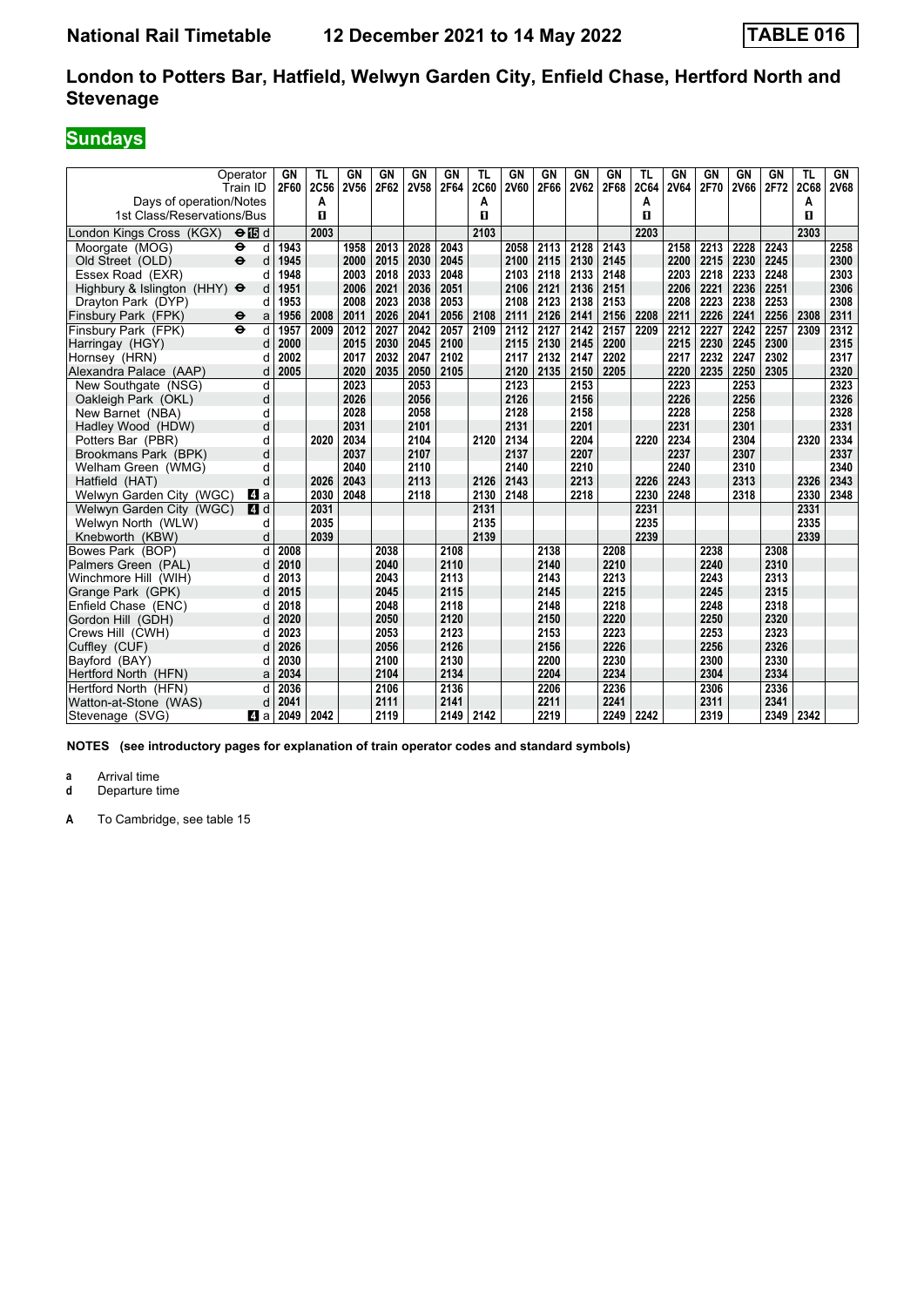# **Sundays**

|                            | Operator<br>Train ID     | <b>GN</b><br>2B74 | GN<br><b>2V70</b> | GN<br>2D76 | TL<br>2C72 | <b>GN</b><br><b>2V72</b> | GN<br>2B78 | TL<br>2P74 | GN<br><b>2V74</b> | GN<br>2D96 | TL<br>2P78   |
|----------------------------|--------------------------|-------------------|-------------------|------------|------------|--------------------------|------------|------------|-------------------|------------|--------------|
| Days of operation/Notes    |                          |                   |                   |            | A          |                          |            | E          |                   | B          | E            |
| 1st Class/Reservations/Bus |                          |                   |                   |            | п          |                          |            | п          |                   | п          | $\mathbf{u}$ |
| London Kings Cross (KGX)   | $\Theta$ is d            |                   |                   |            | 0003       |                          |            | 0032       |                   | 0103       | 0132         |
| Moorgate (MOG)             | $\bullet$<br>d           | 2313              | 2328              | 2343       |            | 2358                     | 0017       |            | 0028              |            |              |
| Old Street (OLD)           | $\ddot{\mathbf{e}}$<br>d | 2315              | 2330              | 2345       |            | 0001                     | 0020       |            | 0030              |            |              |
| Essex Road (EXR)           | d                        | 2318              | 2333              | 2348       |            | 0004                     | 0023       |            | 0033              |            |              |
| Highbury & Islington (HHY) | d<br>$\ddot{\mathbf{e}}$ | 2321              | 2336              | 2351       |            | 0007                     | 0025       |            | 0036              |            |              |
| Drayton Park (DYP)         | d                        | 2323              | 2338              | 2353       |            | 0009                     | 0028       |            | 0038              |            |              |
| Finsbury Park (FPK)        | $\mathbf e$<br>a         | 2326              | 2341              | 2356       | 0008       | 0012                     | 0030       | 0037       | 0041              | 0108       | 0137         |
| Finsbury Park (FPK)        | d<br>$\ddot{\mathbf{e}}$ | 2327              | 2342              | 2357       | 0009       | 0012                     | 0032       | 0039       | 0042              | 0109       | 0139         |
| Harringay (HGY)            | d                        | 2330              | 2345              | 2359       |            | 0015                     | 0034       |            | 0045              |            |              |
| Hornsey (HRN)              | d                        | 2332              | 2347              | 0001       |            | 0017                     | 0036       |            | 0047              |            |              |
| Alexandra Palace (AAP)     | d                        | 2335              | 2350              | 0005       |            | 0020                     | 0040       |            | 0050              | 0114       | 0143         |
| New Southgate (NSG)        | d                        |                   | 2353              |            |            | 0023                     |            |            | 0053              |            | 0146         |
| Oakleigh Park (OKL)        | d                        |                   | 2356              |            |            | 0026                     |            |            | 0056              |            | 0149         |
| New Barnet (NBA)           | d                        |                   | 2358              |            |            | 0028                     |            |            | 0058              |            | 0151         |
| Hadley Wood (HDW)          | d                        |                   | 0001              |            |            | 0031                     |            |            | 0101              |            | 0154         |
| Potters Bar (PBR)          | d                        |                   | 0004              |            | 0020       | 0034                     |            | 0051       | 0104              |            | 0158         |
| Brookmans Park (BPK)       | d                        |                   | 0007              |            |            | 0037                     |            |            | 0107              |            |              |
| Welham Green (WMG)         | d                        |                   | 0010              |            |            | 0040                     |            |            | 0110              |            |              |
| Hatfield (HAT)             | d                        |                   | 0013              |            | 0026       | 0043                     |            | 0057       | 0113              |            | 0204         |
| Welwyn Garden City (WGC)   | 41 a                     |                   | 0020              |            | 0030       | 0050                     |            | 0101       | 0120              |            | 0208         |
| Welwyn Garden City (WGC)   | 4 d                      |                   |                   |            | 0031       |                          |            | 0101       |                   |            | 0209         |
| Welwyn North (WLW)         | d                        |                   |                   |            | 0035       |                          |            | 0104s      |                   |            | 0212s        |
| Knebworth (KBW)            | d                        |                   |                   |            | 0039       |                          |            | 0108s      |                   |            | 0216s        |
| Bowes Park (BOP)           | d                        | 2338              |                   | 0008       |            |                          | 0043       |            |                   |            |              |
| Palmers Green (PAL)        | d                        | 2340              |                   | 0010       |            |                          | 0046       |            |                   | 0117       |              |
| Winchmore Hill (WIH)       | d                        | 2343              |                   | 0013       |            |                          | 0049       |            |                   | 0119       |              |
| Grange Park (GPK)          | d                        | 2345              |                   | 0015       |            |                          | 0051       |            |                   |            |              |
| Enfield Chase (ENC)        | d                        | 2348              |                   | 0018       |            |                          | 0053       |            |                   | 0122       |              |
| Gordon Hill (GDH)          | d                        | 2350              |                   | 0020       |            |                          | 0056       |            |                   | 0124       |              |
| Crews Hill (CWH)           | d                        | 2353              |                   | 0023       |            |                          | 0059       |            |                   |            |              |
| Cuffley (CUF)              | d                        | 2356              |                   | 0026       |            |                          | 0102       |            |                   | 0128       |              |
| Bayford (BAY)              | d                        | 0001              |                   | 0030       |            |                          | 0106       |            |                   |            |              |
| Hertford North (HFN)       | a                        | 0006              |                   | 0034       |            |                          | 0111       |            |                   | 0135       |              |
| Hertford North (HFN)       | d                        |                   |                   | 0036       |            |                          |            |            |                   | 0135       |              |
| Watton-at-Stone (WAS)      | d                        |                   |                   | 0041       |            |                          |            |            |                   |            |              |
| Stevenage (SVG)            | ZI a                     |                   |                   | 0049       | 0042       |                          |            | 0113       |                   | 0147       | 0220         |

**NOTES (see introductory pages for explanation of train operator codes and standard symbols)**

**a** Arrival time<br>**d** Departure t

**d** Departure time<br>**s** Stops to set dow

Stops to set down only

**A** To Cambridge, see table 15

**B** To Royston, see table 15

**E** To Peterborough, see table 15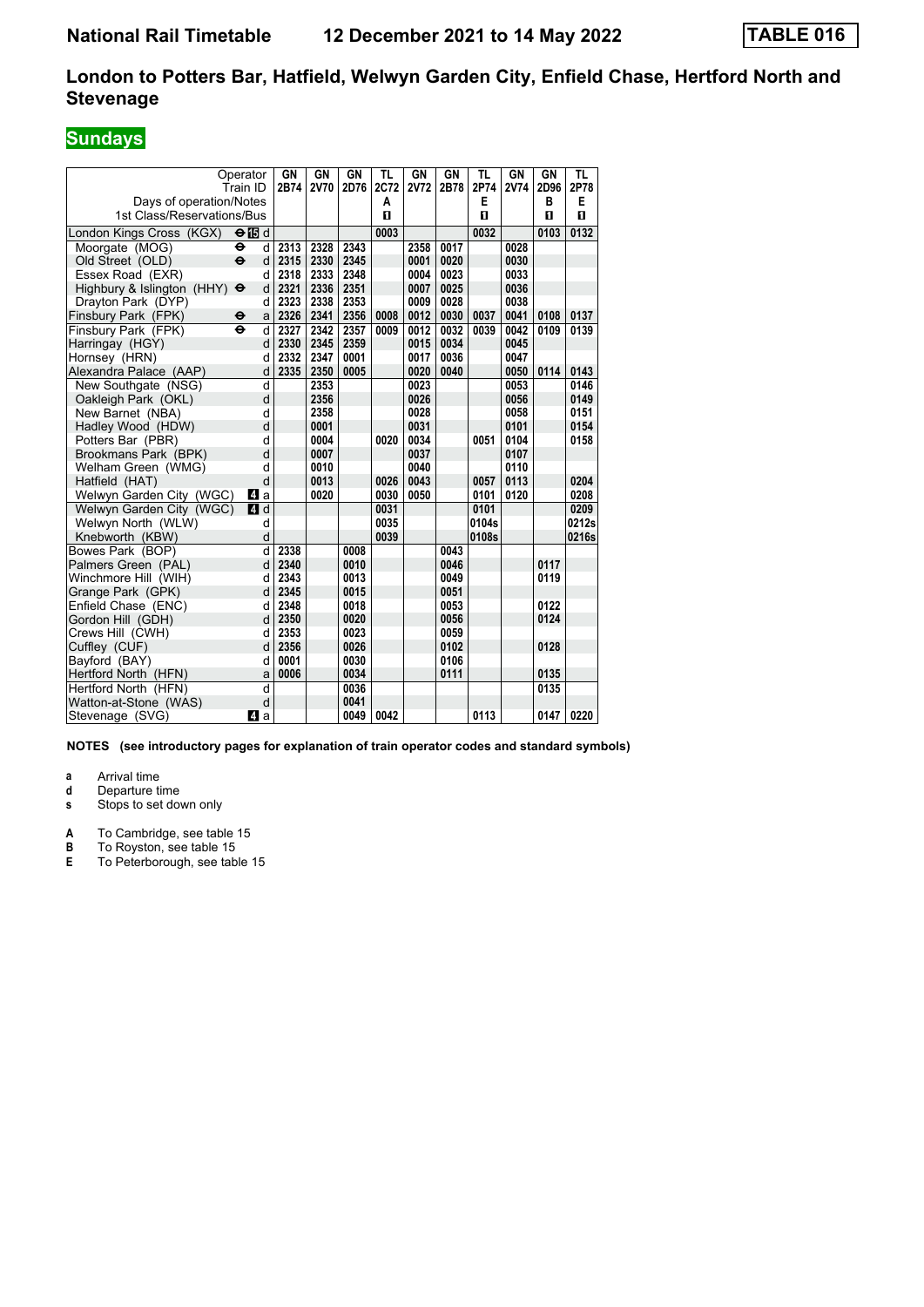# **Mondays to Fridays**

| Operator<br>Train ID<br>Days of operation/Notes |                       | GN<br>2Y90 | <b>GN</b><br><b>2J01</b> | GN<br>2Y03 | <b>TL</b><br>2R01<br>C | TL<br>9J01<br>в | GN<br>2J03 | <b>GN</b><br>2K04 | <b>GN</b><br>2J05 | <b>GN</b><br>2K06 | <b>TL</b><br>2R03<br>D | <b>GN</b><br>2J07 | <b>GN</b><br>2K08 | <b>GN</b><br>2J09 | <b>GN</b><br>2K10 | TL<br>2C05<br>А | GN<br>2J12 | <b>GN</b><br>2K13 | GN<br>2J15 |
|-------------------------------------------------|-----------------------|------------|--------------------------|------------|------------------------|-----------------|------------|-------------------|-------------------|-------------------|------------------------|-------------------|-------------------|-------------------|-------------------|-----------------|------------|-------------------|------------|
| 1st Class/Reservations/Bus                      |                       |            |                          |            | п                      | $\mathbf{u}$    |            |                   |                   |                   | п                      |                   |                   |                   |                   | п               |            |                   |            |
| Stevenage (SVG)                                 | ZI d                  |            | 0422                     |            | 0506                   | 0513            | 0502       |                   |                   |                   | 0540                   | 0532              |                   |                   |                   | 0610            | 0606       |                   |            |
| Watton-at-Stone (WAS)                           | d                     |            |                          |            |                        |                 | 0508       |                   |                   |                   |                        | 0538              |                   |                   |                   |                 | 0612       |                   |            |
| Hertford North (HFN)                            | a                     |            | 0432                     |            |                        |                 | 0514       |                   |                   |                   |                        | 0544              |                   |                   |                   |                 | 0618       |                   |            |
| Hertford North (HFN)                            | d                     |            | 0433                     |            |                        |                 | 0515       |                   | 0531              |                   |                        | 0548              |                   | 0601              |                   |                 | 0619       |                   | 0631       |
| Bayford (BAY)                                   | d                     |            |                          |            |                        |                 | 0519       |                   | 0535              |                   |                        |                   |                   | 0605              |                   |                 |            |                   | 0635       |
| Cuffley (CUF)                                   | d                     |            | 0440                     |            |                        |                 | 0523       |                   | 0539              |                   |                        | 0555              |                   | 0609              |                   |                 | 0626       |                   | 0639       |
| Crews Hill (CWH)                                | d                     |            |                          |            |                        |                 | 0526       |                   | 0542              |                   |                        |                   |                   | 0612              |                   |                 |            |                   | 0642       |
| Gordon Hill (GDH)                               | d                     |            | 0444                     |            |                        |                 | 0530       |                   | 0546              |                   |                        | 0559              |                   | 0616              |                   |                 | 0630       |                   | 0646       |
| Enfield Chase (ENC)                             | d                     |            | 0447                     |            |                        |                 | 0533       |                   | 0548              |                   |                        | 0602              |                   | 0618              |                   |                 | 0633       |                   | 0648       |
| Grange Park (GPK)                               | d                     |            |                          |            |                        |                 | 0535       |                   | 0550              |                   |                        | 0604              |                   | 0620              |                   |                 | 0635       |                   | 0650       |
| Winchmore Hill (WIH)                            | d                     |            | 0450                     |            |                        |                 | 0537       |                   | 0552              |                   |                        | 0606              |                   | 0622              |                   |                 | 0637       |                   | 0652       |
| Palmers Green (PAL)                             | d                     |            | 0453                     |            |                        |                 | 0540       |                   | 0555              |                   |                        | 0609              |                   | 0625              |                   |                 | 0640       |                   | 0655       |
| Bowes Park (BOP)                                | d                     |            |                          |            |                        |                 | 0542       |                   | 0558              |                   |                        | 0612              |                   | 0628              |                   |                 | 0643       |                   | 0658       |
| Knebworth (KBW)                                 | d                     |            |                          |            | 0509                   |                 |            |                   |                   |                   | 0543                   |                   |                   |                   |                   | 0613            |            |                   |            |
| Welwyn North (WLW)                              | d                     |            |                          |            | 0513                   |                 |            |                   |                   |                   | 0547                   |                   |                   |                   |                   | 0617            |            |                   |            |
| Welwyn Garden City (WGC)                        | L4 a                  |            |                          |            | 0517                   | 0521            |            |                   |                   |                   | 0551                   |                   |                   |                   |                   | 0621            |            |                   |            |
| Welwyn Garden City (WGC)                        | <b>4</b> d            | 0400       |                          | 0500       | 0518                   | 0522            |            | 0525              |                   | 0540              | 0552                   |                   | 0555              |                   | 0610              | 0622            |            | 0625              |            |
| Hatfield (HAT)                                  | C                     | 0404       |                          | 0505       | 0521                   |                 |            | 0530              |                   | 0545              | 0556                   |                   | 0600              |                   | 0615              | 0626            |            | 0630              |            |
| Welham Green (WMG)                              | d                     | 0407       |                          |            |                        |                 |            | 0533              |                   | 0548              |                        |                   | 0603              |                   | 0618              |                 |            | 0633              |            |
| Brookmans Park (BPK)                            | d                     | 0409       |                          |            |                        |                 |            | 0535              |                   | 0550              |                        |                   | 0605              |                   | 0620              |                 |            | 0635              |            |
| Potters Bar (PBR)                               | d                     | 0413       |                          | 0511       | 0528                   |                 |            | 0539              |                   | 0554              | 0602                   |                   | 0609              |                   | 0624              | 0632            |            | 0639              |            |
| Hadley Wood (HDW)                               | d                     | 0416       |                          |            |                        |                 |            | 0542              |                   | 0557              |                        |                   | 0612              |                   | 0627              |                 |            | 0642              |            |
| New Barnet (NBA)                                |                       | 0420       |                          | 0516       |                        |                 |            | 0545              |                   | 0600              |                        |                   | 0615              |                   | 0630              |                 |            | 0645              |            |
| Oakleigh Park (OKL)                             | d                     | 0422       |                          | 0518       |                        |                 |            | 0547              |                   | 0602              |                        |                   | 0617              |                   | 0632              |                 |            | 0647              |            |
| New Southgate (NSG)                             | d                     | 0425       |                          | 0521       |                        |                 |            | 0550              |                   | 0605              |                        |                   | 0620              |                   | 0635              |                 |            | 0650              |            |
| Alexandra Palace (AAP)                          | d                     | 0430       | 0456                     |            |                        |                 | 0544       | 0553              | 0600              | 0608              |                        | 0616              | 0623              | 0630              | 0638              |                 | 0645       | 0653              | 0700       |
| Hornsey (HRN)                                   | d                     | 0432       | 0500                     |            |                        |                 | 0548       | 0556              | 0603              |                   |                        | 0619              | 0626              | 0633              |                   |                 | 0648       | 0656              | 0703       |
| Harringay (HGY)                                 |                       | 0434       | 0502                     |            |                        |                 | 0550       | 0558              | 0605              |                   |                        | 0621              | 0628              | 0635              |                   |                 | 0650       | 0658              | 0705       |
| Finsbury Park (FPK)<br>θ                        | a                     | 0439       | 0504                     | 0529       | 0541                   | 0535            | 0552       | 0601              | 0607              | 0612              | 0614                   | 0624              | 0631              | 0637              | 0642              | 0644            | 0653       | 0701              | 0707       |
| Finsbury Park (FPK)<br>$\ddot{\mathbf{e}}$      | d                     | 0440       | 0505                     | 0530       | 0542                   |                 | 0553       | 0602              | 0608              | 0613              | 0615                   | 0624              | 0632              | 0638              | 0643              | 0645            | 0654       | 0702              | 0708       |
| Drayton Park (DYP)                              | d                     |            |                          |            |                        |                 | 0556       | 0605              | 0611              | 0616              |                        | 0627              | 0635              | 0641              | 0646              |                 | 0657       | 0705              | 0711       |
| Highbury & Islington (HHY) $\Theta$             | d                     |            |                          |            |                        |                 | 0558       | 0607              | 0613              | 0618              |                        | 0629              | 0637              | 0643              | 0648              |                 | 0659       | 0707              | 0713       |
| Essex Road (EXR)                                | d                     |            |                          |            |                        |                 | 0600       | 0609              | 0615              | 0620              |                        | 0631              | 0639              | 0645              | 0650              |                 | 0701       | 0709              | 0715       |
| Old Street (OLD)<br>⊖                           | d                     |            |                          |            |                        |                 | 0603       | 0612              | 0618              | 0624              |                        | 0634              | 0642              | 0648              | 0654              |                 | 0704       | 0712              | 0718       |
| Moorgate (MOG)<br>$\ddot{\mathbf{e}}$           | a                     |            |                          |            |                        |                 | 0607       | 0616              | 0622              | 0628              |                        | 0638              | 0646              | 0652              | 0658              |                 | 0708       | 0716              | 0722       |
| London Kings Cross (KGX)                        | $\Theta$ <b>i</b> s a | 0446       | 0513                     | 0537       | 0550                   |                 |            |                   |                   |                   | 0621                   |                   |                   |                   |                   | 0651            |            |                   |            |

**NOTES (see introductory pages for explanation of train operator codes and standard symbols)**

**a** Arrival time<br>**d** Departure t

**d** Departure time

**A** From Cambridge, see table 15<br> **B** From Peterborough to Horshan<br> **C** From Letchworth Garden City,<br> **D** From Rovston. see table 15 **B** From Peterborough to Horsham, see table 15. Calls at St Pancras International 0544 and stations via Blackfriars and London Bridge

**C** From Letchworth Garden City, see table 15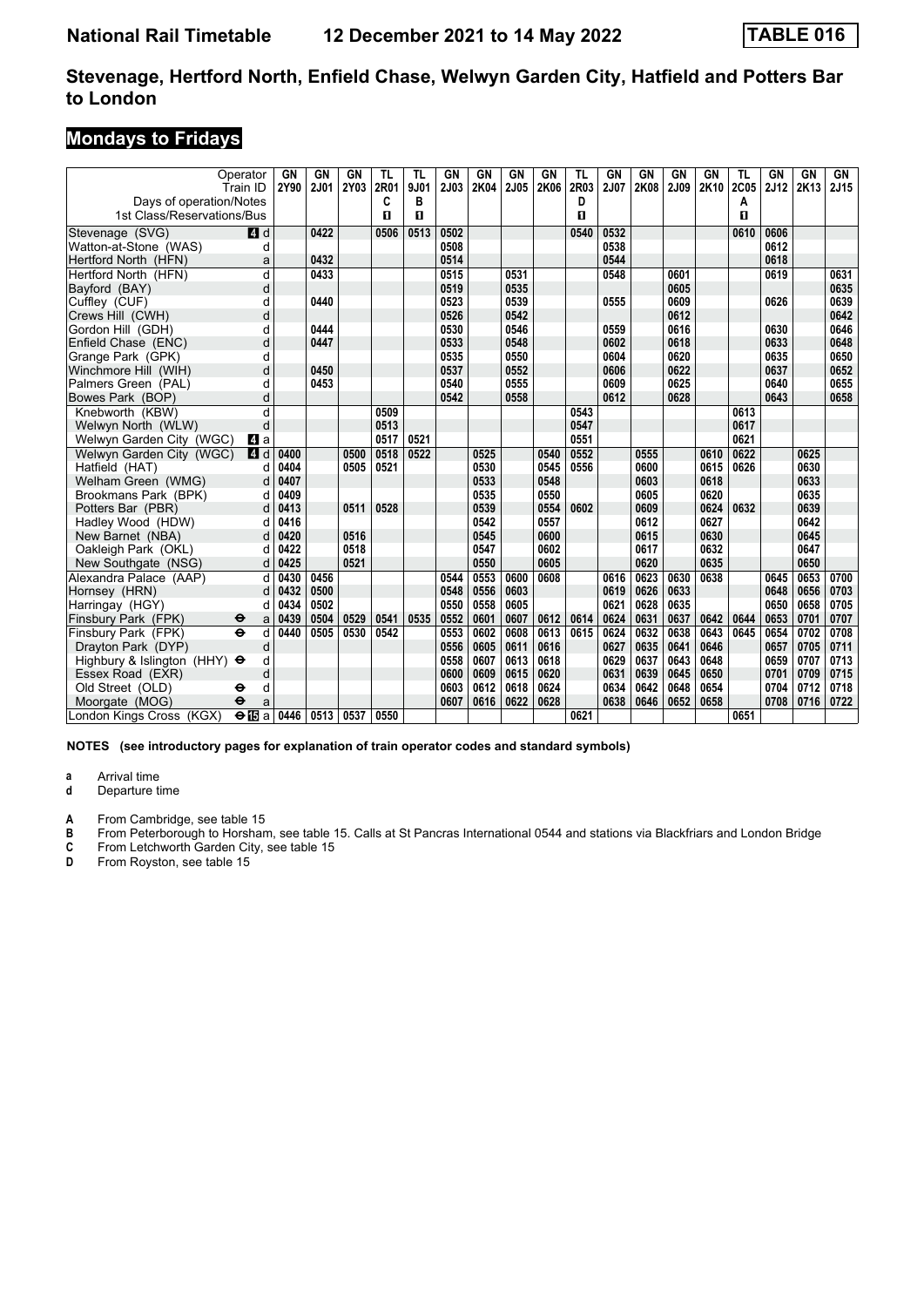# **Mondays to Fridays**

| Days of operation/Notes             | Operator<br>Train ID     | GN<br>2K16 | TL<br>2C07<br>Α | GN<br>2J17 | GN<br>2K19 | <b>GN</b><br>2J21 | GN<br>2K22 | TL<br><b>2C09</b><br>A | GN<br>2J24 | <b>GN</b><br>2K25 | GN<br>2J27 | GN<br>2K28 | TL<br>2C11<br>Α | GN<br>2J30 | GN<br>2K31 | GN<br>2J33 | GN<br>2K34 | TL<br>2C13<br>Α | GN<br>2J35 |
|-------------------------------------|--------------------------|------------|-----------------|------------|------------|-------------------|------------|------------------------|------------|-------------------|------------|------------|-----------------|------------|------------|------------|------------|-----------------|------------|
| 1st Class/Reservations/Bus          |                          |            | п               |            |            |                   |            | п                      |            |                   |            |            | п               |            |            |            |            | $\mathbf{u}$    |            |
| Stevenage (SVG)                     | $\blacksquare$ d         |            | 0640            | 0632       |            |                   |            | 0710                   | 0702       |                   |            |            | 0740            | 0732       |            |            |            | 0810            | 0802       |
| Watton-at-Stone (WAS)               | d                        |            |                 | 0639       |            |                   |            |                        | 0709       |                   |            |            |                 | 0739       |            |            |            |                 | 0809       |
| Hertford North (HFN)                | a                        |            |                 | 0645       |            |                   |            |                        | 0714       |                   |            |            |                 | 0745       |            |            |            |                 | 0814       |
| Hertford North (HFN)                | d                        |            |                 | 0649       |            | 0701              |            |                        | 0719       |                   | 0731       |            |                 | 0749       |            | 0801       |            |                 | 0815       |
| Bayford (BAY)                       | d                        |            |                 |            |            | 0705              |            |                        |            |                   | 0735       |            |                 |            |            | 0805       |            |                 |            |
| Cuffley (CUF)                       | d                        |            |                 | 0656       |            | 0709              |            |                        | 0726       |                   | 0739       |            |                 | 0756       |            | 0809       |            |                 | 0822       |
| Crews Hill (CWH)                    | d                        |            |                 |            |            | 0712              |            |                        |            |                   | 0742       |            |                 |            |            | 0812       |            |                 |            |
| Gordon Hill (GDH)                   | d                        |            |                 | 0700       |            | 0716              |            |                        | 0730       |                   | 0746       |            |                 | 0800       |            | 0816       |            |                 | 0826       |
| Enfield Chase (ENC)                 | d                        |            |                 | 0703       |            | 0718              |            |                        | 0733       |                   | 0748       |            |                 | 0803       |            | 0818       |            |                 | 0829       |
| Grange Park (GPK)                   | d                        |            |                 | 0705       |            | 0720              |            |                        | 0735       |                   | 0750       |            |                 | 0805       |            | 0820       |            |                 | 0831       |
| Winchmore Hill (WIH)                | d                        |            |                 | 0707       |            | 0722              |            |                        | 0737       |                   | 0752       |            |                 | 0807       |            | 0822       |            |                 | 0833       |
| Palmers Green (PAL)                 | d                        |            |                 | 0710       |            | 0725              |            |                        | 0740       |                   | 0755       |            |                 | 0810       |            | 0825       |            |                 | 0836       |
| Bowes Park (BOP)                    | d                        |            |                 | 0713       |            | 0728              |            |                        | 0743       |                   | 0758       |            |                 | 0813       |            | 0828       |            |                 | 0839       |
| Knebworth (KBW)                     | d                        |            | 0643            |            |            |                   |            | 0713                   |            |                   |            |            | 0743            |            |            |            |            | 0813            |            |
| Welwyn North (WLW)                  | d                        |            | 0647            |            |            |                   |            | 0717                   |            |                   |            |            | 0747            |            |            |            |            | 0817            |            |
| Welwyn Garden City (WGC)            | L4 a                     |            | 0651            |            |            |                   |            | 0721                   |            |                   |            |            | 0751            |            |            |            |            | 0821            |            |
| Welwyn Garden City (WGC)            | 4 d                      | 0640       | 0652            |            | 0655       |                   | 0710       | 0722                   |            | 0725              |            | 0740       | 0752            |            | 0755       |            | 0810       | 0822            |            |
| Hatfield (HAT)                      | d                        | 0645       | 0656            |            | 0700       |                   | 0715       | 0726                   |            | 0730              |            | 0745       | 0756            |            | 0800       |            | 0815       | 0826            |            |
| Welham Green (WMG)                  | d                        | 0648       |                 |            | 0703       |                   | 0718       |                        |            | 0733              |            | 0748       |                 |            | 0803       |            | 0818       |                 |            |
| Brookmans Park (BPK)                | d                        | 0650       |                 |            | 0705       |                   | 0720       |                        |            | 0735              |            | 0750       |                 |            | 0805       |            | 0820       |                 |            |
| Potters Bar (PBR)                   | d                        | 0654       | 0702            |            | 0709       |                   | 0724       | 0732                   |            | 0739              |            | 0754       | 0802            |            | 0809       |            | 0824       | 0832            |            |
| Hadley Wood (HDW)                   | d                        | 0657       |                 |            | 0712       |                   | 0727       |                        |            | 0742              |            | 0757       |                 |            | 0812       |            | 0827       |                 |            |
| New Barnet (NBA)                    | d                        | 0700       |                 |            | 0715       |                   | 0730       |                        |            | 0745              |            | 0800       |                 |            | 0815       |            | 0830       |                 |            |
| Oakleigh Park (OKL)                 | d                        | 0702       |                 |            | 0717       |                   | 0732       |                        |            | 0747              |            | 0802       |                 |            | 0817       |            | 0832       |                 |            |
| New Southgate (NSG)                 | d                        | 0705       |                 |            | 0720       |                   | 0735       |                        |            | 0750              |            | 0805       |                 |            | 0820       |            | 0835       |                 |            |
| Alexandra Palace (AAP)              | d                        | 0708       |                 | 0715       | 0723       | 0730              | 0738       |                        | 0745       | 0753              | 0800       | 0808       |                 | 0815       | 0823       | 0830       | 0838       |                 | 0842       |
| Hornsey (HRN)                       | d                        |            |                 | 0718       | 0726       | 0733              |            |                        | 0748       | 0756              | 0803       |            |                 | 0818       | 0826       | 0833       |            |                 | 0845       |
| Harringay (HGY)                     | d                        |            |                 | 0720       | 0728       | 0735              |            |                        | 0750       | 0758              | 0805       |            |                 | 0820       | 0828       | 0835       |            |                 | 0847       |
| Finsbury Park (FPK)                 | $\bullet$<br>a           | 0712       | 0714            | 0723       | 0731       | 0737              | 0742       | 0744                   | 0753       | 0801              | 0807       | 0812       | 0814            | 0823       | 0831       | 0837       | 0842       | 0844            | 0850       |
| Finsbury Park (FPK)                 | $\ddot{\mathbf{e}}$<br>d | 0713       | 0715            | 0724       | 0732       | 0738              | 0743       | 0745                   | 0754       | 0802              | 0808       | 0813       | 0815            | 0824       | 0832       | 0838       | 0843       | 0845            | 0851       |
| Drayton Park (DYP)                  | d                        | 0716       |                 | 0727       | 0735       | 0741              | 0746       |                        | 0757       | 0805              | 0811       | 0816       |                 | 0827       | 0835       | 0841       | 0846       |                 | 0854       |
| Highbury & Islington (HHY) $\Theta$ | d                        | 0718       |                 | 0729       | 0737       | 0743              | 0748       |                        | 0759       | 0807              | 0813       | 0818       |                 | 0829       | 0837       | 0843       | 0848       |                 | 0856       |
| Essex Road (EXR)                    | d                        | 0720       |                 | 0731       | 0739       | 0745              | 0750       |                        | 0801       | 0809              | 0815       | 0820       |                 | 0831       | 0839       | 0845       | 0850       |                 | 0858       |
| Old Street (OLD)                    | d<br>⊖                   | 0724       |                 | 0734       | 0742       | 0748              | 0754       |                        | 0804       | 0812              | 0818       | 0824       |                 | 0834       | 0842       | 0848       | 0854       |                 | 0901       |
| Moorgate (MOG)                      | $\ddot{\mathbf{e}}$<br>a | 0728       |                 | 0738       | 0746       | 0752              | 0758       |                        | 0808       | 0816              | 0822       | 0828       |                 | 0838       | 0846       | 0852       | 0858       |                 | 0905       |
| London Kings Cross (KGX)            | $\Theta$ is a            |            | 0721            |            |            |                   |            | 0751                   |            |                   |            |            | 0822            |            |            |            |            | 0851            |            |

**NOTES (see introductory pages for explanation of train operator codes and standard symbols)**

**a** Arrival time<br>**d** Departure t

**Departure time**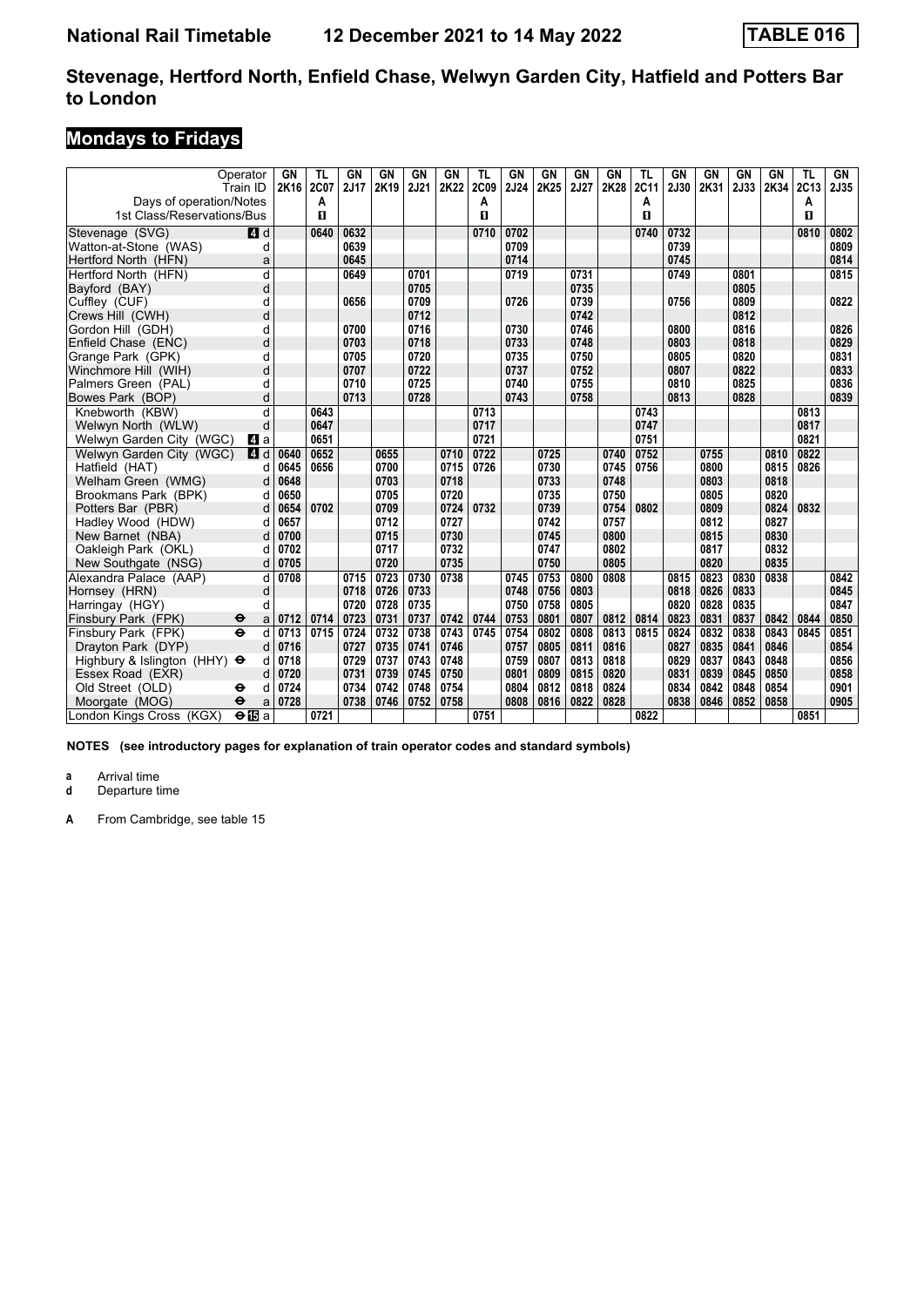# **Mondays to Fridays**

|                                     | Operator<br>Train ID     | GN<br>2K37 | GN<br>2J39 | GN<br>2K40 | TL<br>2C15 | GN<br>2J42 | GN<br>2K43 | GN<br>2J45 | GN<br>2K46 | TL<br>2C17 | GN<br>2J47 | GN<br>2K48 | TL<br>2C19 | GN<br>2J51 | <b>GN</b><br>2K52 | TL<br>2C21 | GN<br>2J55 | GN<br>2K56 | TL<br>2C <sub>23</sub> |
|-------------------------------------|--------------------------|------------|------------|------------|------------|------------|------------|------------|------------|------------|------------|------------|------------|------------|-------------------|------------|------------|------------|------------------------|
| Days of operation/Notes             |                          |            |            |            | Α          |            |            |            |            | Α          |            |            | A          |            |                   | А          |            |            | Α                      |
| 1st Class/Reservations/Bus          |                          |            |            |            | п          |            |            |            |            | п          |            |            | п          |            |                   | п          |            |            | п                      |
| Stevenage (SVG)                     | $\blacksquare$ d         |            |            |            | 0840       | 0832       |            |            |            | 0906       | 0902       |            | 0941       | 0932       |                   | 1010       | 1002       |            | 1040                   |
| Watton-at-Stone (WAS)               | d                        |            |            |            |            | 0839       |            |            |            |            | 0909       |            |            | 0939       |                   |            | 1009       |            |                        |
| Hertford North (HFN)                | a                        |            |            |            |            | 0845       |            |            |            |            | 0914       |            |            | 0945       |                   |            | 1014       |            |                        |
| Hertford North (HFN)                | d                        |            | 0831       |            |            | 0849       |            | 0901       |            |            | 0916       |            |            | 0946       |                   |            | 1016       |            |                        |
| Bayford (BAY)                       | d                        |            | 0835       |            |            |            |            | 0905       |            |            | 0920       |            |            | 0950       |                   |            | 1020       |            |                        |
| Cuffley (CUF)                       | d                        |            | 0839       |            |            | 0856       |            | 0909       |            |            | 0924       |            |            | 0954       |                   |            | 1024       |            |                        |
| Crews Hill (CWH)                    | d                        |            | 0842       |            |            |            |            | 0912       |            |            | 0927       |            |            | 0957       |                   |            | 1027       |            |                        |
| Gordon Hill (GDH)                   | d                        |            | 0846       |            |            | 0900       |            | 0916       |            |            | 0930       |            |            | 1000       |                   |            | 1030       |            |                        |
| Enfield Chase (ENC)                 | d                        |            | 0848       |            |            | 0903       |            | 0918       |            |            | 0933       |            |            | 1003       |                   |            | 1033       |            |                        |
| Grange Park (GPK)                   | d                        |            | 0850       |            |            | 0905       |            | 0920       |            |            | 0935       |            |            | 1005       |                   |            | 1035       |            |                        |
| Winchmore Hill (WIH)                | d                        |            | 0852       |            |            | 0907       |            | 0922       |            |            | 0937       |            |            | 1007       |                   |            | 1037       |            |                        |
| Palmers Green (PAL)                 | d                        |            | 0855       |            |            | 0910       |            | 0925       |            |            | 0940       |            |            | 1010       |                   |            | 1040       |            |                        |
| Bowes Park (BOP)                    | d                        |            | 0858       |            |            | 0913       |            | 0928       |            |            | 0943       |            |            | 1013       |                   |            | 1043       |            |                        |
| Knebworth (KBW)                     | d                        |            |            |            | 0843       |            |            |            |            | 0910       |            |            | 0944       |            |                   | 1013       |            |            | 1043                   |
| Welwyn North (WLW)                  | d                        |            |            |            | 0847       |            |            |            |            | 0913       |            |            | 0948       |            |                   | 1017       |            |            | 1047                   |
| Welwyn Garden City (WGC)            | L4 a                     |            |            |            | 0851       |            |            |            |            | 0917       |            |            | 0952       |            |                   | 1021       |            |            | 1051                   |
| Welwyn Garden City (WGC)            | $\mathbf{A}$<br>d        | 0825       |            | 0840       | 0852       |            | 0855       |            | 0910       | 0922       |            | 0926       | 0953       |            | 0956              | 1022       |            | 1026       | 1052                   |
| Hatfield (HAT)                      | d                        | 0830       |            | 0845       | 0856       |            | 0900       |            | 0915       | 0926       |            | 0931       | 0957       |            | 1001              | 1026       |            | 1031       | 1056                   |
| Welham Green (WMG)                  | d                        | 0833       |            | 0848       |            |            | 0903       |            | 0918       |            |            | 0934       |            |            | 1004              |            |            | 1034       |                        |
| Brookmans Park (BPK)                | d                        | 0835       |            | 0850       |            |            | 0905       |            | 0920       |            |            | 0936       |            |            | 1006              |            |            | 1036       |                        |
| Potters Bar (PBR)                   | d                        | 0839       |            | 0854       | 0902       |            | 0909       |            | 0924       | 0932       |            | 0940       | 1003       |            | 1010              | 1032       |            | 1040       | 1102                   |
| Hadley Wood (HDW)                   | d                        | 0842       |            | 0857       |            |            | 0912       |            | 0927       |            |            | 0943       |            |            | 1013              |            |            | 1043       |                        |
| New Barnet (NBA)                    | d                        | 0845       |            | 0900       |            |            | 0915       |            | 0930       |            |            | 0946       |            |            | 1016              |            |            | 1046       |                        |
| Oakleigh Park (OKL)                 | d                        | 0847       |            | 0902       |            |            | 0917       |            | 0932       |            |            | 0948       |            |            | 1018              |            |            | 1048       |                        |
| New Southgate (NSG)                 | d                        | 0850       |            | 0905       |            |            | 0920       |            | 0935       |            |            | 0951       |            |            | 1021              |            |            | 1051       |                        |
| Alexandra Palace (AAP)              | d                        | 0853       | 0900       | 0908       |            | 0915       | 0923       | 0930       | 0938       |            | 0945       | 0954       |            | 1015       | 1024              |            | 1045       | 1054       |                        |
| Hornsey (HRN)                       | d                        | 0856       | 0903       |            |            | 0918       | 0926       | 0933       |            |            | 0948       | 0956       |            | 1018       | 1026              |            | 1048       | 1056       |                        |
| Harringay (HGY)                     | d                        | 0858       | 0905       |            |            | 0920       | 0928       | 0935       |            |            | 0950       | 0958       |            | 1020       | 1028              |            | 1050       | 1058       |                        |
| Finsbury Park (FPK)                 | ⊖<br>a                   | 0901       | 0907       | 0912       | 0914       | 0923       | 0931       | 0937       | 0942       | 0944       | 0953       | 1001       | 1014       | 1023       | 1031              | 1044       | 1053       | 1101       | 1114                   |
| Finsbury Park (FPK)                 | $\ddot{\mathbf{e}}$<br>d | 0902       | 0908       | 0913       | 0915       | 0924       | 0932       | 0938       | 0943       | 0945       | 0954       | 1002       | 1015       | 1024       | 1032              | 1048       | 1054       | 1102       | 1115                   |
| Dravton Park (DYP)                  | d                        | 0905       | 0911       | 0916       |            | 0927       | 0935       | 0941       | 0946       |            | 0957       | 1005       |            | 1027       | 1035              |            | 1057       | 1105       |                        |
| Highbury & Islington (HHY) $\Theta$ | d                        | 0907       | 0913       | 0918       |            | 0929       | 0937       | 0943       | 0948       |            | 0959       | 1007       |            | 1029       | 1037              |            | 1059       | 1107       |                        |
| Essex Road (EXR)                    | d                        | 0909       | 0915       | 0920       |            | 0931       | 0939       | 0945       | 0950       |            | 1001       | 1009       |            | 1031       | 1039              |            | 1101       | 1109       |                        |
| Old Street (OLD)                    | d<br>⊖                   | 0912       | 0918       | 0924       |            | 0934       | 0942       | 0948       | 0954       |            | 1004       | 1012       |            | 1034       | 1042              |            | 1104       | 1112       |                        |
| Moorgate (MOG)                      | $\ddot{\mathbf{e}}$<br>a | 0916       | 0922       | 0928       |            | 0938       | 0946       | 0952       | 0958       |            | 1008       | 1016       |            | 1038       | 1046              |            | 1108       | 1116       |                        |
| London Kings Cross (KGX)            | $\Theta$ IBa             |            |            |            | 0921       |            |            |            |            | 0951       |            |            | 1021       |            |                   | 1053       |            |            | 1122                   |

**NOTES (see introductory pages for explanation of train operator codes and standard symbols)**

**a** Arrival time<br>**d** Departure t

**Departure time**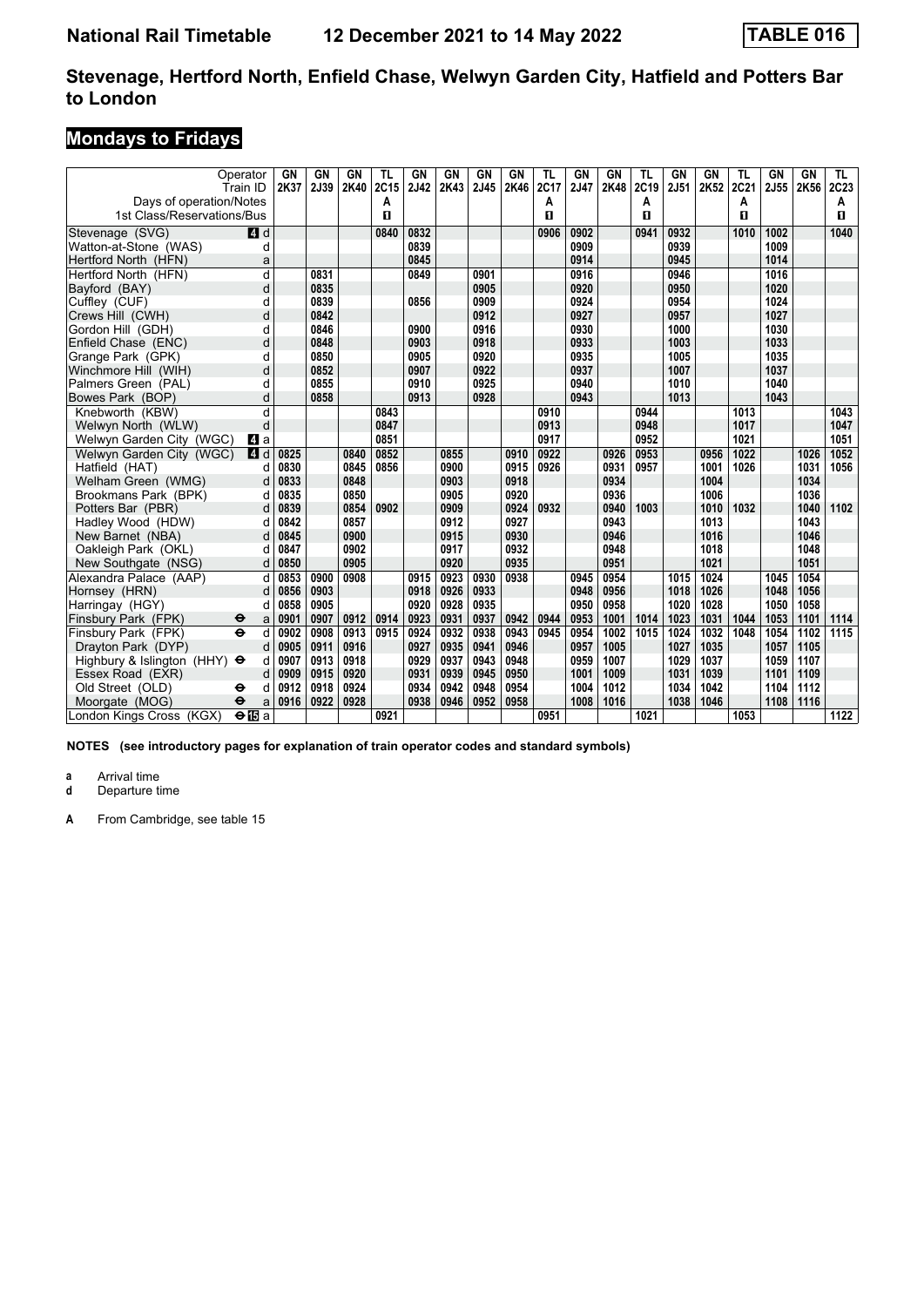# **Mondays to Fridays**

| Operator<br>Train ID                                  |              | GN<br>2J59 | GN<br>2K60 | TL<br>2C25 | <b>GN</b><br>2J63 | <b>GN</b><br>2K64 | <b>TL</b><br>2C27 | <b>GN</b><br>2J67 | GN<br>2K68 | TL<br>2C29 | GN<br>2J71 | <b>GN</b><br>2K72 | <b>TL</b><br>2C31 | GN<br>2J75 | GN<br>2K76 | <b>TL</b><br>2R33<br>C | GN<br>2J79 | <b>GN</b><br>2K80 | TL.<br>2C35 |
|-------------------------------------------------------|--------------|------------|------------|------------|-------------------|-------------------|-------------------|-------------------|------------|------------|------------|-------------------|-------------------|------------|------------|------------------------|------------|-------------------|-------------|
| Days of operation/Notes<br>1st Class/Reservations/Bus |              |            |            | A<br>п     |                   |                   | Α<br>O            |                   |            | A<br>п     |            |                   | A<br>п            |            |            | 0                      |            |                   | A<br>п      |
| Stevenage (SVG)                                       | ZI d         | 1032       |            | 1110       | 1102              |                   | 1140              | 1132              |            | 1210       | 1202       |                   | 1240              | 1232       |            | 1310                   | 1302       |                   | 1340        |
| Watton-at-Stone (WAS)                                 | d            | 1039       |            |            | 1109              |                   |                   | 1139              |            |            | 1209       |                   |                   | 1239       |            |                        | 1309       |                   |             |
| Hertford North (HFN)                                  | a            | 1045       |            |            | 1114              |                   |                   | 1145              |            |            | 1214       |                   |                   | 1244       |            |                        | 1314       |                   |             |
| Hertford North (HFN)                                  | d            | 1046       |            |            | 1116              |                   |                   | 1146              |            |            | 1216       |                   |                   | 1246       |            |                        | 1316       |                   |             |
| Bayford (BAY)                                         | d            | 1050       |            |            | 1120              |                   |                   | 1150              |            |            | 1220       |                   |                   | 1250       |            |                        | 1320       |                   |             |
| Cufflev (CUF)                                         |              | 1054       |            |            | 1124              |                   |                   | 1154              |            |            | 1224       |                   |                   | 1254       |            |                        | 1324       |                   |             |
| Crews Hill (CWH)                                      |              | 1057       |            |            | 1127              |                   |                   | 1157              |            |            | 1227       |                   |                   | 1257       |            |                        | 1327       |                   |             |
| Gordon Hill (GDH)                                     | d            | 1100       |            |            | 1130              |                   |                   | 1200              |            |            | 1230       |                   |                   | 1300       |            |                        | 1330       |                   |             |
| Enfield Chase (ENC)                                   | d            | 1103       |            |            | 1133              |                   |                   | 1203              |            |            | 1233       |                   |                   | 1303       |            |                        | 1333       |                   |             |
| Grange Park (GPK)                                     | d            | 1105       |            |            | 1135              |                   |                   | 1205              |            |            | 1235       |                   |                   | 1305       |            |                        | 1335       |                   |             |
| Winchmore Hill (WIH)                                  | d            | 1107       |            |            | 1137              |                   |                   | 1207              |            |            | 1237       |                   |                   | 1307       |            |                        | 1337       |                   |             |
| Palmers Green (PAL)                                   |              | 1110       |            |            | 1140              |                   |                   | 1210              |            |            | 1240       |                   |                   | 1310       |            |                        | 1340       |                   |             |
| Bowes Park (BOP)                                      | d            | 1113       |            |            | 1143              |                   |                   | 1213              |            |            | 1243       |                   |                   | 1313       |            |                        | 1343       |                   |             |
| Knebworth (KBW)                                       | d            |            |            | 1113       |                   |                   | 1143              |                   |            | 1213       |            |                   | 1243              |            |            | 1313                   |            |                   | 1343        |
| Welwyn North (WLW)                                    | d            |            |            | 1117       |                   |                   | 1147              |                   |            | 1217       |            |                   | 1247              |            |            | 1317                   |            |                   | 1347        |
| Welwyn Garden City (WGC)                              | L4 a         |            |            | 1121       |                   |                   | 1151              |                   |            | 1221       |            |                   | 1251              |            |            | 1321                   |            |                   | 1351        |
| Welwyn Garden City (WGC)                              | <b>4</b> d   |            | 1056       | 1122       |                   | 1126              | 1152              |                   | 1156       | 1222       |            | 1226              | 1252              |            | 1256       | 1322                   |            | 1326              | 1352        |
| Hatfield (HAT)                                        | d            |            | 1101       | 1126       |                   | 1131              | 1156              |                   | 1201       | 1226       |            | 1231              | 1256              |            | 1301       | 1326                   |            | 1331              | 1356        |
| Welham Green (WMG)                                    | d            |            | 1104       |            |                   | 1134              |                   |                   | 1204       |            |            | 1234              |                   |            | 1304       |                        |            | 1334              |             |
| Brookmans Park (BPK)                                  | d            |            | 1106       |            |                   | 1136              |                   |                   | 1206       |            |            | 1236              |                   |            | 1306       |                        |            | 1336              |             |
| Potters Bar (PBR)                                     | d            |            | 1110       | 1132       |                   | 1140              | 1202              |                   | 1210       | 1232       |            | 1240              | 1302              |            | 1310       | 1332                   |            | 1340              | 1402        |
| Hadley Wood (HDW)                                     | d            |            | 1113       |            |                   | 1143              |                   |                   | 1213       |            |            | 1243              |                   |            | 1313       |                        |            | 1343              |             |
| New Barnet (NBA)                                      | d            |            | 1116       |            |                   | 1146              |                   |                   | 1216       |            |            | 1246              |                   |            | 1316       |                        |            | 1346              |             |
| Oakleigh Park (OKL)                                   | d            |            | 1118       |            |                   | 1148              |                   |                   | 1218       |            |            | 1248              |                   |            | 1318       |                        |            | 1348              |             |
| New Southgate (NSG)                                   | d            |            | 1121       |            |                   | 1151              |                   |                   | 1221       |            |            | 1251              |                   |            | 1321       |                        |            | 1351              |             |
| Alexandra Palace (AAP)                                | d            | 1115       | 1124       |            | 1145              | 1154              |                   | 1215              | 1224       |            | 1245       | 1254              |                   | 1315       | 1324       |                        | 1345       | 1354              |             |
| Hornsey (HRN)                                         | d            | 1118       | 1126       |            | 1148              | 1156              |                   | 1218              | 1226       |            | 1248       | 1256              |                   | 1318       | 1326       |                        | 1348       | 1356              |             |
| Harringay (HGY)                                       |              | 1120       | 1128       |            | 1150              | 1158              |                   | 1220              | 1228       |            | 1250       | 1258              |                   | 1320       | 1328       |                        | 1350       | 1358              |             |
| Finsbury Park (FPK)<br>θ                              | a            | 1123       | 1131       | 1144       | 1153              | 1201              | 1214              | 1223              | 1231       | 1244       | 1253       | 1301              | 1314              | 1323       | 1331       | 1344                   | 1353       | 1401              | 1414        |
| $\ddot{\mathbf{e}}$<br>Finsbury Park (FPK)            | d            | 1124       | 1132       | 1145       | 1154              | 1202              | 1215              | 1224              | 1232       | 1245       | 1254       | 1302              | 1315              | 1324       | 1332       | 1345                   | 1354       | 1402              | 1415        |
| Dravton Park (DYP)                                    | d            | 1127       | 1135       |            | 1157              | 1205              |                   | 1227              | 1235       |            | 1257       | 1305              |                   | 1327       | 1335       |                        | 1357       | 1405              |             |
| Highbury & Islington (HHY) $\Theta$                   | d            | 1129       | 1137       |            | 1159              | 1207              |                   | 1229              | 1237       |            | 1259       | 1307              |                   | 1329       | 1337       |                        | 1359       | 1407              |             |
| Essex Road (EXR)                                      | d            | 1131       | 1139       |            | 1201              | 1209              |                   | 1231              | 1239       |            | 1301       | 1309              |                   | 1331       | 1339       |                        | 1401       | 1409              |             |
| Old Street (OLD)<br>⊖                                 | d            | 1134       | 1142       |            | 1204              | 1212              |                   | 1234              | 1242       |            | 1304       | 1312              |                   | 1334       | 1342       |                        | 1404       | 1412              |             |
| Moorgate (MOG)<br>$\ddot{\boldsymbol{\Theta}}$        | a            | 1138       | 1146       |            | 1208              | 1216              |                   | 1238              | 1246       |            | 1308       | 1316              |                   | 1338       | 1346       |                        | 1408       | 1416              |             |
| London Kings Cross (KGX)                              | $\Theta$ IBa |            |            | 1152       |                   |                   | 1221              |                   |            | 1251       |            |                   | 1321              |            |            | 1351                   |            |                   | 1421        |

**NOTES (see introductory pages for explanation of train operator codes and standard symbols)**

**a** Arrival time<br>**d** Departure t

Departure time

**A** From Cambridge, see table 15<br>**C** From Letchworth Garden City.

From Letchworth Garden City, see table 15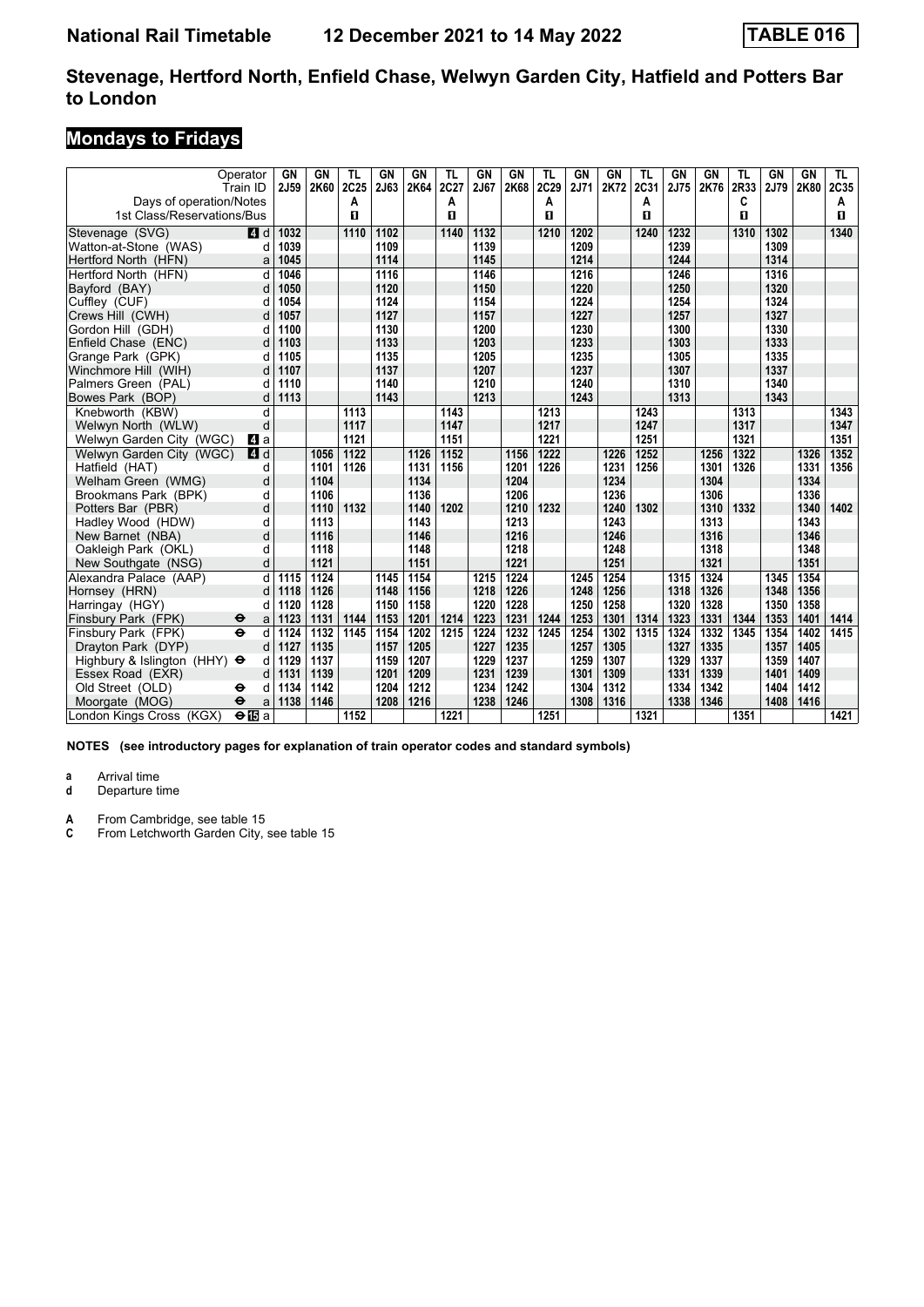# **Mondays to Fridays**

|                                     | Operator<br>Train ID     | GN<br>2J83 | GN<br>2K84 | TL<br>2C37 | GN<br>2J87 | <b>GN</b><br>2K88 | TL<br>2C39 | GN<br>2J01 | GN<br>2K02 | TL<br><b>2C41</b> | GN<br>2J05 | GN<br>2K08 | TL<br>2C43 | GN<br>2J12 | GN<br>2K14 | GN<br>2J15 | GN<br>2K16 | TL<br>2C45   | GN<br>2J17 |
|-------------------------------------|--------------------------|------------|------------|------------|------------|-------------------|------------|------------|------------|-------------------|------------|------------|------------|------------|------------|------------|------------|--------------|------------|
| Days of operation/Notes             |                          |            |            | A          |            |                   | A          |            |            | A                 |            |            | Α          |            |            |            |            | Α            |            |
| 1st Class/Reservations/Bus          |                          |            |            | п          |            |                   | п          |            |            | п                 |            |            | п          |            |            |            |            | $\mathbf{u}$ |            |
| Stevenage (SVG)                     | $\blacksquare$ d         | 1332       |            | 1410       | 1402       |                   | 1440       | 1432       |            | 1510              | 1502       |            | 1540       | 1532       |            |            |            | 1610         | 1602       |
| Watton-at-Stone (WAS)               | d                        | 1339       |            |            | 1409       |                   |            | 1439       |            |                   | 1509       |            |            | 1539       |            |            |            |              | 1609       |
| Hertford North (HFN)                | a                        | 1345       |            |            | 1414       |                   |            | 1444       |            |                   | 1514       |            |            | 1544       |            |            |            |              | 1614       |
| Hertford North (HFN)                | d                        | 1346       |            |            | 1416       |                   |            | 1446       |            |                   | 1516       |            |            | 1546       |            | 1601       |            |              | 1617       |
| Bayford (BAY)                       | d                        | 1350       |            |            | 1420       |                   |            | 1450       |            |                   | 1520       |            |            | 1550       |            | 1605       |            |              |            |
| Cuffley (CUF)                       | d                        | 1354       |            |            | 1424       |                   |            | 1454       |            |                   | 1524       |            |            | 1554       |            | 1609       |            |              | 1626       |
| Crews Hill (CWH)                    | d                        | 1357       |            |            | 1427       |                   |            | 1457       |            |                   | 1527       |            |            | 1557       |            | 1612       |            |              |            |
| Gordon Hill (GDH)                   | d                        | 1400       |            |            | 1430       |                   |            | 1500       |            |                   | 1530       |            |            | 1600       |            | 1616       |            |              | 1630       |
| Enfield Chase (ENC)                 | d                        | 1403       |            |            | 1433       |                   |            | 1503       |            |                   | 1533       |            |            | 1603       |            | 1618       |            |              | 1633       |
| Grange Park (GPK)                   | d                        | 1405       |            |            | 1435       |                   |            | 1505       |            |                   | 1535       |            |            | 1605       |            | 1620       |            |              | 1635       |
| Winchmore Hill (WIH)                | d                        | 1407       |            |            | 1437       |                   |            | 1507       |            |                   | 1537       |            |            | 1607       |            | 1622       |            |              | 1637       |
| Palmers Green (PAL)                 | d                        | 1410       |            |            | 1440       |                   |            | 1510       |            |                   | 1540       |            |            | 1610       |            | 1625       |            |              | 1640       |
| Bowes Park (BOP)                    | d                        | 1413       |            |            | 1443       |                   |            | 1513       |            |                   | 1543       |            |            | 1613       |            | 1628       |            |              | 1643       |
| Knebworth (KBW)                     | d                        |            |            | 1413       |            |                   | 1443       |            |            | 1513              |            |            | 1543       |            |            |            |            | 1613         |            |
| Welwyn North (WLW)                  | d                        |            |            | 1417       |            |                   | 1447       |            |            | 1517              |            |            | 1547       |            |            |            |            | 1617         |            |
| Welwyn Garden City (WGC)            | <b>4</b> a               |            |            | 1421       |            |                   | 1451       |            |            | 1521              |            |            | 1551       |            |            |            |            | 1621         |            |
| Welwyn Garden City (WGC)            | 4d                       |            | 1356       | 1422       |            | 1426              | 1452       |            | 1456       | 1522              |            | 1526       | 1552       |            | 1556       |            | 1610       | 1622         |            |
| Hatfield (HAT)                      | d                        |            | 1401       | 1426       |            | 1431              | 1456       |            | 1501       | 1526              |            | 1531       | 1556       |            | 1601       |            | 1615       | 1626         |            |
| Welham Green (WMG)                  | d                        |            | 1404       |            |            | 1434              |            |            | 1504       |                   |            | 1534       |            |            | 1604       |            | 1618       |              |            |
| Brookmans Park (BPK)                | d                        |            | 1406       |            |            | 1436              |            |            | 1506       |                   |            | 1536       |            |            | 1606       |            | 1620       |              |            |
| Potters Bar (PBR)                   | d                        |            | 1410       | 1432       |            | 1440              | 1502       |            | 1510       | 1532              |            | 1540       | 1602       |            | 1610       |            | 1624       | 1632         |            |
| Hadley Wood (HDW)                   | d                        |            | 1413       |            |            | 1443              |            |            | 1513       |                   |            | 1543       |            |            | 1613       |            | 1627       |              |            |
| New Barnet (NBA)                    | d                        |            | 1416       |            |            | 1446              |            |            | 1516       |                   |            | 1546       |            |            | 1616       |            | 1630       |              |            |
| Oakleigh Park (OKL)                 | d                        |            | 1418       |            |            | 1448              |            |            | 1518       |                   |            | 1548       |            |            | 1618       |            | 1632       |              |            |
| New Southgate (NSG)                 | d                        |            | 1421       |            |            | 1451              |            |            | 1521       |                   |            | 1551       |            |            | 1621       |            | 1635       |              |            |
| Alexandra Palace (AAP)              | d                        | 1415       | 1424       |            | 1445       | 1454              |            | 1515       | 1524       |                   | 1545       | 1554       |            | 1615       | 1624       | 1630       | 1638       |              | 1645       |
| Hornsey (HRN)                       | d                        | 1418       | 1426       |            | 1448       | 1456              |            | 1518       | 1526       |                   | 1548       | 1556       |            | 1618       | 1626       | 1633       |            |              | 1649       |
| Harringay (HGY)                     | d                        | 1420       | 1428       |            | 1450       | 1458              |            | 1520       | 1528       |                   | 1550       | 1558       |            | 1620       | 1628       | 1635       |            |              | 1651       |
| Finsbury Park (FPK)                 | ⊖<br>a                   | 1423       | 1431       | 1444       | 1453       | 1501              | 1514       | 1523       | 1531       | 1544              | 1553       | 1601       | 1614       | 1623       | 1631       | 1637       | 1643       | 1644         | 1653       |
| Finsbury Park (FPK)                 | $\ddot{\mathbf{e}}$<br>d | 1424       | 1432       | 1445       | 1454       | 1502              | 1515       | 1524       | 1532       | 1545              | 1554       | 1602       | 1615       | 1624       | 1632       | 1638       | 1644       | 1645         | 1654       |
| Dravton Park (DYP)                  | d                        | 1427       | 1435       |            | 1457       | 1505              |            | 1527       | 1535       |                   | 1557       | 1605       |            | 1627       | 1635       | 1641       | 1647       |              | 1657       |
| Highbury & Islington (HHY) $\Theta$ | d                        | 1429       | 1437       |            | 1459       | 1507              |            | 1529       | 1537       |                   | 1559       | 1607       |            | 1629       | 1637       | 1643       | 1649       |              | 1659       |
| Essex Road (EXR)                    | d                        | 1431       | 1439       |            | 1501       | 1509              |            | 1531       | 1539       |                   | 1601       | 1609       |            | 1631       | 1639       | 1645       | 1651       |              | 1701       |
| Old Street (OLD)                    | ⊖<br>d                   | 1434       | 1442       |            | 1504       | 1512              |            | 1534       | 1542       |                   | 1604       | 1612       |            | 1634       | 1642       | 1648       | 1654       |              | 1704       |
| Moorgate (MOG)                      | $\ddot{\mathbf{e}}$<br>a | 1438       | 1446       |            | 1508       | 1516              |            | 1538       | 1546       |                   | 1608       | 1616       |            | 1638       | 1646       | 1652       | 1658       |              | 1708       |
| London Kings Cross (KGX)            | $\Theta$ is a            |            |            | 1451       |            |                   | 1521       |            |            | 1551              |            |            | 1621       |            |            |            |            | 1651         |            |

**NOTES (see introductory pages for explanation of train operator codes and standard symbols)**

**a** Arrival time<br>**d** Departure t

**Departure time**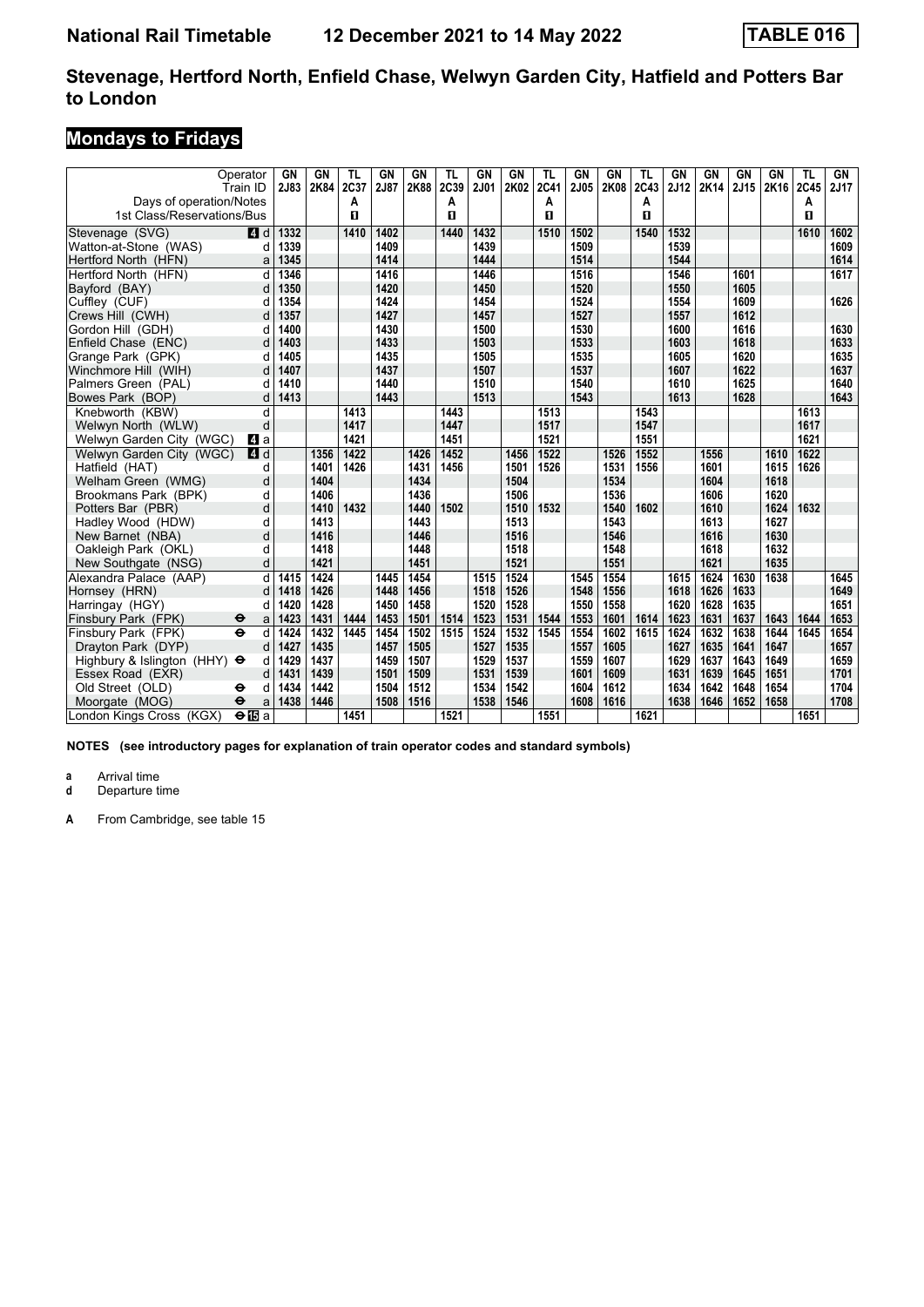# **Mondays to Fridays**

| Operator<br>Train ID<br>Days of operation/Notes<br>1st Class/Reservations/Bus |               | GN<br>2K18 | <b>GN</b><br><b>2J20</b> | GN<br>2K22 | <b>TL</b><br>2C47<br>A<br>п | <b>GN</b><br>2J23 | GN<br>2K25 | <b>GN</b><br>2J27 | <b>GN</b><br>2K28 | TL<br>2C49<br>A<br>п | GN<br>2J29 | GN<br>2K31 | <b>GN</b><br>2J32 | <b>GN</b><br>2K34 | TL<br>2C51<br>А<br>п | GN<br>2J35 | GN<br>2K36 | <b>GN</b><br>2J38 | GN<br>2K39 |
|-------------------------------------------------------------------------------|---------------|------------|--------------------------|------------|-----------------------------|-------------------|------------|-------------------|-------------------|----------------------|------------|------------|-------------------|-------------------|----------------------|------------|------------|-------------------|------------|
| Stevenage (SVG)                                                               | 4d            |            |                          |            | 1640                        | 1632              |            |                   |                   | 1710                 | 1702       |            |                   |                   | 1740                 | 1732       |            |                   |            |
| Watton-at-Stone (WAS)                                                         | d             |            |                          |            |                             | 1639              |            |                   |                   |                      | 1709       |            |                   |                   |                      | 1739       |            |                   |            |
| Hertford North (HFN)                                                          | a             |            |                          |            |                             | 1644              |            |                   |                   |                      | 1714       |            |                   |                   |                      | 1744       |            |                   |            |
| Hertford North (HFN)                                                          | d             |            | 1631                     |            |                             | 1649              |            | 1701              |                   |                      | 1719       |            | 1731              |                   |                      | 1749       |            | 1801              |            |
| Bayford (BAY)                                                                 | d             |            | 1635                     |            |                             |                   |            | 1705              |                   |                      |            |            | 1735              |                   |                      |            |            | 1805              |            |
| Cuffley (CUF)                                                                 | d             |            | 1639                     |            |                             | 1656              |            | 1709              |                   |                      | 1726       |            | 1739              |                   |                      | 1756       |            | 1809              |            |
| Crews Hill (CWH)                                                              | d             |            | 1642                     |            |                             |                   |            | 1712              |                   |                      |            |            | 1742              |                   |                      |            |            | 1812              |            |
| Gordon Hill (GDH)                                                             | d             |            | 1646                     |            |                             | 1700              |            | 1716              |                   |                      | 1730       |            | 1746              |                   |                      | 1800       |            | 1816              |            |
| Enfield Chase (ENC)                                                           | d             |            | 1648                     |            |                             | 1703              |            | 1718              |                   |                      | 1733       |            | 1748              |                   |                      | 1803       |            | 1818              |            |
| Grange Park (GPK)                                                             | d             |            | 1650                     |            |                             | 1705              |            | 1720              |                   |                      | 1735       |            | 1750              |                   |                      | 1805       |            | 1820              |            |
| Winchmore Hill (WIH)                                                          | d             |            | 1652                     |            |                             | 1707              |            | 1722              |                   |                      | 1737       |            | 1752              |                   |                      | 1807       |            | 1822              |            |
| Palmers Green (PAL)                                                           | d             |            | 1655                     |            |                             | 1710              |            | 1725              |                   |                      | 1740       |            | 1755              |                   |                      | 1810       |            | 1825              |            |
| Bowes Park (BOP)                                                              | d             |            | 1658                     |            |                             | 1713              |            | 1728              |                   |                      | 1743       |            | 1758              |                   |                      | 1813       |            | 1828              |            |
| Knebworth (KBW)                                                               | d             |            |                          |            | 1643                        |                   |            |                   |                   | 1713                 |            |            |                   |                   | 1743                 |            |            |                   |            |
| Welwyn North (WLW)                                                            | d             |            |                          |            | 1647                        |                   |            |                   |                   | 1717                 |            |            |                   |                   | 1747                 |            |            |                   |            |
| Welwyn Garden City (WGC)                                                      | L4 a          |            |                          |            | 1651                        |                   |            |                   |                   | 1721                 |            |            |                   |                   | 1751                 |            |            |                   |            |
| Welwyn Garden City (WGC)                                                      | 4 d           | 1628       |                          | 1640       | 1652                        |                   | 1656       |                   | 1710              | 1722                 |            | 1728       |                   | 1740              | 1752                 |            | 1756       |                   | 1810       |
| Hatfield (HAT)                                                                | d             | 1633       |                          | 1645       | 1656                        |                   | 1701       |                   | 1715              | 1726                 |            | 1733       |                   | 1745              | 1756                 |            | 1801       |                   | 1815       |
| Welham Green (WMG)                                                            | d             |            |                          | 1648       |                             |                   | 1704       |                   | 1718              |                      |            |            |                   | 1748              |                      |            | 1804       |                   | 1818       |
| Brookmans Park (BPK)                                                          | d             |            |                          | 1650       |                             |                   | 1706       |                   | 1720              |                      |            |            |                   | 1750              |                      |            | 1806       |                   | 1820       |
| Potters Bar (PBR)                                                             | d             | 1639       |                          | 1654       | 1702                        |                   | 1710       |                   | 1724              | 1732                 |            | 1739       |                   | 1754              | 1802                 |            | 1810       |                   | 1824       |
| Hadley Wood (HDW)                                                             | d             | 1642       |                          | 1657       |                             |                   | 1713       |                   | 1727              |                      |            | 1742       |                   | 1757              |                      |            | 1813       |                   | 1827       |
| New Barnet (NBA)                                                              |               | 1645       |                          | 1700       |                             |                   | 1716       |                   | 1730              |                      |            | 1745       |                   | 1800              |                      |            | 1816       |                   | 1830       |
| Oakleigh Park (OKL)                                                           | d             | 1647       |                          | 1702       |                             |                   | 1718       |                   | 1732              |                      |            | 1747       |                   | 1802              |                      |            | 1818       |                   | 1832       |
| New Southgate (NSG)                                                           | d             | 1650       |                          | 1705       |                             |                   | 1721       |                   | 1735              |                      |            | 1750       |                   | 1805              |                      |            | 1821       |                   | 1835       |
| Alexandra Palace (AAP)                                                        | d             | 1653       | 1700                     | 1708       |                             | 1715              | 1724       | 1730              | 1738              |                      | 1745       | 1753       | 1800              | 1808              |                      | 1815       | 1824       | 1830              | 1838       |
| Hornsey (HRN)                                                                 | d             | 1656       | 1703                     |            |                             | 1718              | 1726       | 1733              |                   |                      | 1748       | 1756       | 1803              |                   |                      | 1818       | 1826       | 1833              |            |
| Harringay (HGY)                                                               |               | 1658       | 1705                     |            |                             | 1720              | 1728       | 1735              |                   |                      | 1750       | 1758       | 1805              |                   |                      | 1820       | 1828       | 1835              |            |
| Finsbury Park (FPK)<br>θ                                                      | a             | 1701       | 1707                     | 1713       | 1714                        | 1723              | 1731       | 1737              | 1743              | 1744                 | 1753       | 1801       | 1807              | 1812              | 1814                 | 1823       | 1831       | 1837              | 1842       |
| $\overline{\mathbf{e}}$<br>Finsbury Park (FPK)                                | d             | 1702       | 1708                     | 1714       | 1714                        | 1724              | 1732       | 1738              | 1744              | 1745                 | 1754       | 1802       | 1808              | 1813              | 1815                 | 1824       | 1832       | 1838              | 1843       |
| Drayton Park (DYP)                                                            | d             | 1705       | 1711                     | 1717       |                             | 1727              | 1735       | 1741              | 1747              |                      | 1757       | 1805       | 1811              | 1816              |                      | 1827       | 1835       | 1841              | 1846       |
| Highbury & Islington (HHY) $\Theta$                                           | d             | 1707       | 1713                     | 1719       |                             | 1729              | 1737       | 1743              | 1749              |                      | 1759       | 1807       | 1813              | 1818              |                      | 1829       | 1837       | 1843              | 1848       |
| Essex Road (EXR)                                                              | d             | 1709       | 1715                     | 1721       |                             | 1731              | 1739       | 1745              | 1751              |                      | 1801       | 1809       | 1815              | 1820              |                      | 1831       | 1839       | 1845              | 1850       |
| Old Street (OLD)<br>θ                                                         | d             | 1712       | 1718                     | 1724       |                             | 1734              | 1742       | 1748              | 1754              |                      | 1804       | 1812       | 1818              | 1824              |                      | 1834       | 1842       | 1848              | 1854       |
| Moorgate (MOG)<br>$\ddot{\boldsymbol{\Theta}}$                                | a             | 1716       | 1722                     | 1728       |                             | 1738              | 1746       | 1752              | 1758              |                      | 1808       | 1816       | 1822              | 1828              |                      | 1838       | 1846       | 1852              | 1858       |
| London Kings Cross (KGX)                                                      | $\Theta$ is a |            |                          |            | 1721                        |                   |            |                   |                   | 1751                 |            |            |                   |                   | 1821                 |            |            |                   |            |

**NOTES (see introductory pages for explanation of train operator codes and standard symbols)**

**a** Arrival time<br>**d** Departure t

**Departure time**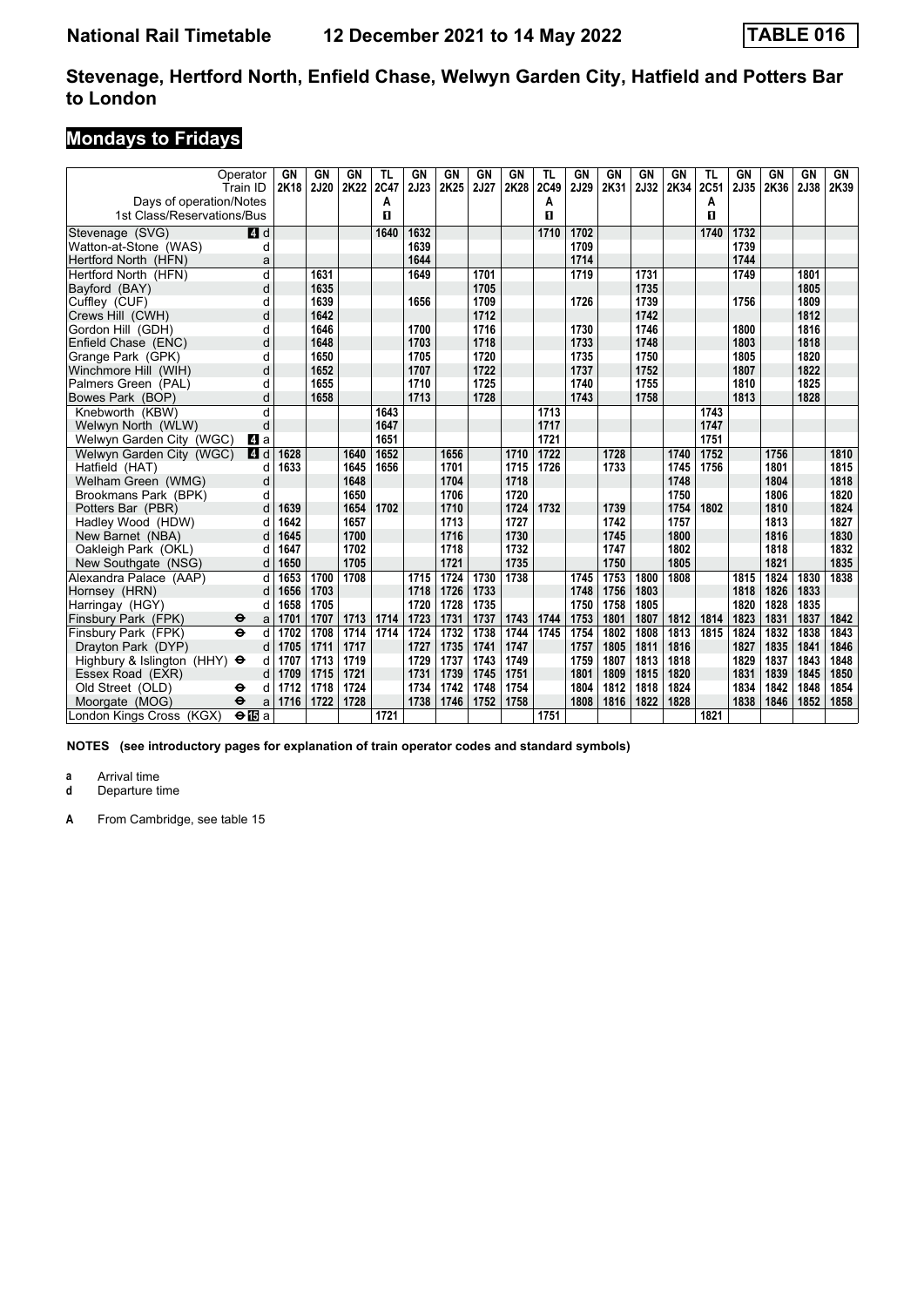# **Mondays to Fridays**

| Operator<br>Train ID<br>Days of operation/Notes | TL<br>2C53<br>Α | GN<br>2J41 | GN<br>2K42 | <b>GN</b><br>2J43 | <b>GN</b><br>2K44 | TL<br>2C55<br>A | GN<br>2J45 | <b>GN</b><br>2K46 | TL<br>2C57<br>A | GN<br>2J49 | <b>GN</b><br>2K50 | <b>TL</b><br>2C59<br>Α | <b>GN</b><br>2J53 | <b>GN</b><br>2K54 | TL<br><b>2C61</b><br>А | GN<br>2J57 | <b>GN</b><br>2K58 | TL.<br>2C63<br>A |
|-------------------------------------------------|-----------------|------------|------------|-------------------|-------------------|-----------------|------------|-------------------|-----------------|------------|-------------------|------------------------|-------------------|-------------------|------------------------|------------|-------------------|------------------|
| 1st Class/Reservations/Bus                      | п               |            |            |                   |                   | 0               |            |                   | п               |            |                   | п                      |                   |                   | п                      |            |                   | п                |
| Stevenage (SVG)<br>$A$ d                        | 1810            | 1802       |            |                   |                   | 1840            | 1832       |                   | 1910            | 1902       |                   | 1940                   | 1932              |                   | 2010                   | 2002       |                   | 2040             |
| Watton-at-Stone (WAS)                           | d               | 1809       |            |                   |                   |                 | 1839       |                   |                 | 1909       |                   |                        | 1939              |                   |                        | 2009       |                   |                  |
| Hertford North (HFN)                            | a               | 1814       |            |                   |                   |                 | 1844       |                   |                 | 1914       |                   |                        | 1944              |                   |                        | 2014       |                   |                  |
| Hertford North (HFN)                            | d               | 1819       |            | 1831              |                   |                 | 1846       |                   |                 | 1916       |                   |                        | 1946              |                   |                        | 2016       |                   |                  |
| Bayford (BAY)                                   | d               |            |            | 1835              |                   |                 | 1850       |                   |                 | 1920       |                   |                        | 1950              |                   |                        | 2020       |                   |                  |
| Cuffley (CUF)                                   | d               | 1826       |            | 1839              |                   |                 | 1854       |                   |                 | 1924       |                   |                        | 1954              |                   |                        | 2024       |                   |                  |
| Crews Hill (CWH)                                | d               |            |            | 1842              |                   |                 | 1857       |                   |                 | 1927       |                   |                        | 1957              |                   |                        | 2027       |                   |                  |
| Gordon Hill (GDH)                               | d               | 1830       |            | 1846              |                   |                 | 1900       |                   |                 | 1930       |                   |                        | 2000              |                   |                        | 2030       |                   |                  |
| Enfield Chase (ENC)                             | d               | 1833       |            | 1848              |                   |                 | 1903       |                   |                 | 1933       |                   |                        | 2003              |                   |                        | 2033       |                   |                  |
| Grange Park (GPK)                               | d               | 1835       |            | 1850              |                   |                 | 1905       |                   |                 | 1935       |                   |                        | 2005              |                   |                        | 2035       |                   |                  |
| Winchmore Hill (WIH)                            | d               | 1837       |            | 1852              |                   |                 | 1907       |                   |                 | 1937       |                   |                        | 2007              |                   |                        | 2037       |                   |                  |
| Palmers Green (PAL)                             | d               | 1840       |            | 1855              |                   |                 | 1910       |                   |                 | 1940       |                   |                        | 2010              |                   |                        | 2040       |                   |                  |
| Bowes Park (BOP)                                | d               | 1843       |            | 1858              |                   |                 | 1913       |                   |                 | 1943       |                   |                        | 2013              |                   |                        | 2043       |                   |                  |
| Knebworth (KBW)                                 | 1813<br>d       |            |            |                   |                   | 1843            |            |                   | 1913            |            |                   | 1943                   |                   |                   | 2013                   |            |                   | 2043             |
| Welwyn North (WLW)                              | 1817<br>d       |            |            |                   |                   | 1847            |            |                   | 1917            |            |                   | 1947                   |                   |                   | 2017                   |            |                   | 2047             |
| Welwyn Garden City (WGC)<br>L4 a                | 1821            |            |            |                   |                   | 1851            |            |                   | 1921            |            |                   | 1951                   |                   |                   | 2021                   |            |                   | 2051             |
| Welwyn Garden City (WGC)<br><b>4</b> d          | 1822            |            | 1828       |                   | 1840              | 1852            |            | 1858              | 1922            |            | 1928              | 1952                   |                   | 1958              | 2022                   |            | 2028              | 2052             |
| Hatfield (HAT)                                  | 1826<br>d       |            | 1833       |                   | 1845              | 1856            |            | 1903              | 1926            |            | 1933              | 1956                   |                   | 2003              | 2026                   |            | 2033              | 2056             |
| Welham Green (WMG)                              | d               |            |            |                   | 1848              |                 |            | 1906              |                 |            | 1936              |                        |                   | 2006              |                        |            | 2036              |                  |
| Brookmans Park (BPK)                            | d               |            |            |                   | 1850              |                 |            | 1908              |                 |            | 1938              |                        |                   | 2008              |                        |            | 2038              |                  |
| Potters Bar (PBR)                               | 1832<br>d       |            | 1839       |                   | 1854              | 1902            |            | 1912              | 1932            |            | 1942              | 2002                   |                   | 2012              | 2032                   |            | 2042              | 2102             |
| Hadley Wood (HDW)                               | d               |            | 1842       |                   | 1857              |                 |            | 1915              |                 |            | 1945              |                        |                   | 2015              |                        |            | 2045              |                  |
| New Barnet (NBA)                                | d               |            | 1845       |                   | 1900              |                 |            | 1918              |                 |            | 1948              |                        |                   | 2018              |                        |            | 2048              |                  |
| Oakleigh Park (OKL)                             | d               |            | 1847       |                   | 1902              |                 |            | 1920              |                 |            | 1950              |                        |                   | 2020              |                        |            | 2050              |                  |
| New Southgate (NSG)                             | d               |            | 1850       |                   | 1905              |                 |            | 1923              |                 |            | 1953              |                        |                   | 2023              |                        |            | 2053              |                  |
| Alexandra Palace (AAP)                          | d               | 1845       | 1853       | 1900              | 1908              |                 | 1915       | 1926              |                 | 1945       | 1956              |                        | 2015              | 2026              |                        | 2045       | 2056              |                  |
| Hornsey (HRN)                                   | d               | 1849       | 1856       | 1903              |                   |                 | 1918       | 1929              |                 | 1948       | 1959              |                        | 2018              | 2029              |                        | 2048       | 2059              |                  |
| Harringay (HGY)                                 | d               | 1851       | 1858       | 1905              |                   |                 | 1920       | 1931              |                 | 1950       | 2001              |                        | 2020              | 2031              |                        | 2050       | 2101              |                  |
| Finsbury Park (FPK)<br>θ                        | 1844<br>a       | 1853       | 1901       | 1907              | 1912              | 1914            | 1923       | 1934              | 1944            | 1953       | 2004              | 2014                   | 2023              | 2034              | 2044                   | 2053       | 2104              | 2114             |
| $\overline{\mathbf{e}}$<br>Finsbury Park (FPK)  | d<br>1845       | 1854       | 1902       | 1908              | 1913              | 1915            | 1925       | 1935              | 1945            | 1955       | 2005              | 2015                   | 2025              | 2035              | 2045                   | 2055       | 2105              | 2115             |
| Drayton Park (DYP)                              | d               | 1857       | 1905       | 1911              | 1916              |                 | 1928       | 1938              |                 | 1958       | 2008              |                        | 2028              | 2038              |                        | 2058       | 2108              |                  |
| Highbury & Islington (HHY) $\Theta$             | d               | 1859       | 1907       | 1913              | 1918              |                 | 1930       | 1940              |                 | 2000       | 2010              |                        | 2030              | 2040              |                        | 2100       | 2110              |                  |
| Essex Road (EXR)                                | d               | 1901       | 1909       | 1915              | 1920              |                 | 1932       | 1942              |                 | 2002       | 2012              |                        | 2032              | 2042              |                        | 2102       | 2112              |                  |
| Old Street (OLD)<br>⊖                           | d               | 1904       | 1912       | 1918              | 1924              |                 | 1935       | 1945              |                 | 2005       | 2015              |                        | 2035              | 2045              |                        | 2105       | 2115              |                  |
| Moorgate (MOG)<br>$\ddot{\mathbf{e}}$           | a               | 1908       | 1916       | 1922              | 1928              |                 | 1940       | 1949              |                 | 2010       | 2019              |                        | 2040              | 2049              |                        | 2110       | 2119              |                  |
| $\Theta$ is a<br>London Kings Cross (KGX)       | 1853            |            |            |                   |                   | 1923            |            |                   | 1951            |            |                   | 2021                   |                   |                   | 2051                   |            |                   | 2121             |

**NOTES (see introductory pages for explanation of train operator codes and standard symbols)**

**a** Arrival time<br>**d** Departure t

**Departure time**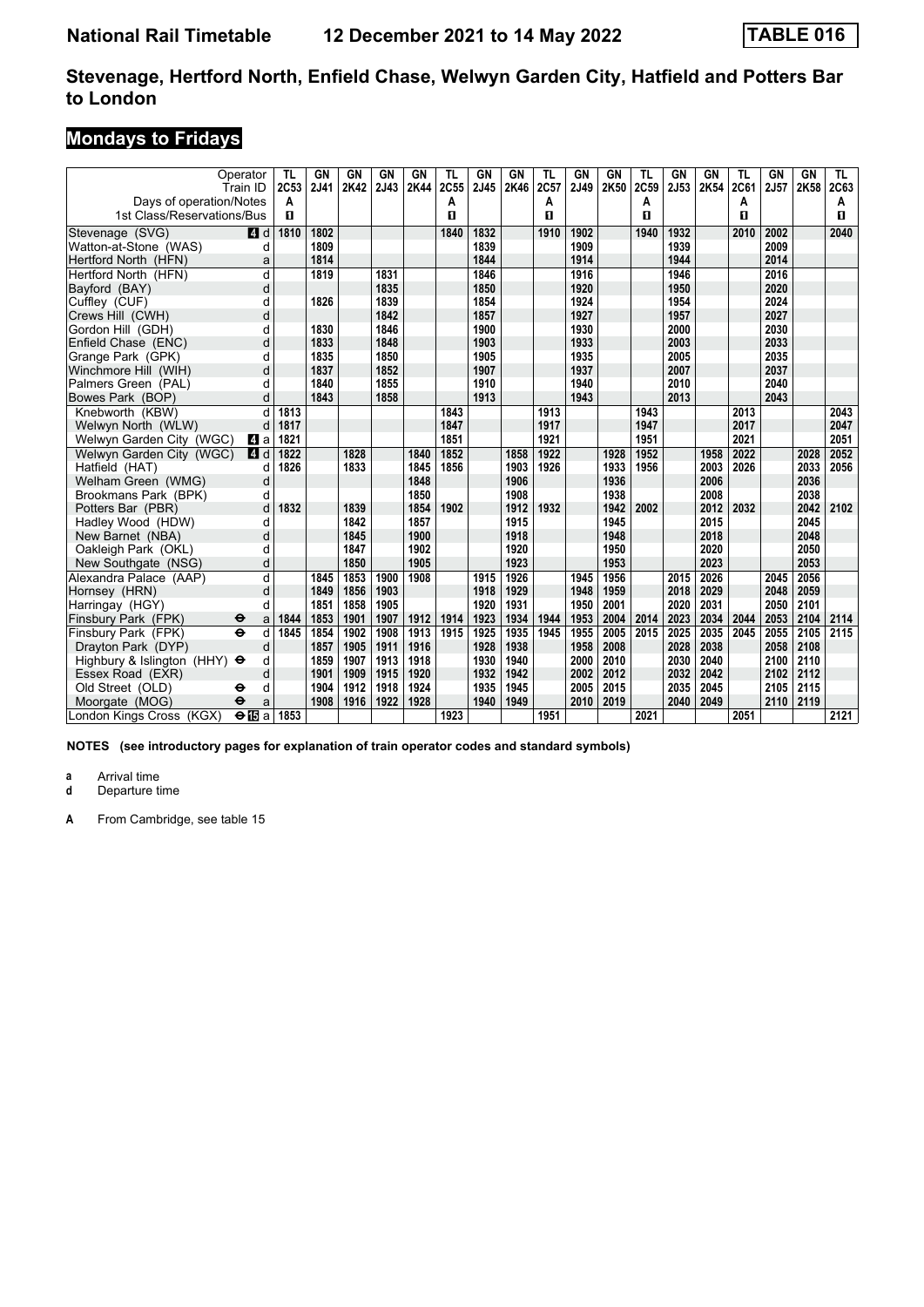# **Mondays to Fridays**

|                                     | Operator<br>Train ID              | GN<br>2J61 | GN<br>2K62 | TL<br>2C65 | GN<br>2J65 | <b>GN</b><br>2K66 | TL<br>2C67 | GN<br>2J69 | GN<br>2K70 | TL<br>2C69 | <b>GN</b><br>2J73 | GN<br>2K74 | TL<br>2C71 | GN<br>2J77 | GN<br>2K78 | TL<br>2C73 | GN<br>2J81 | <b>GN</b><br>2K82 | TL<br>2C75 |
|-------------------------------------|-----------------------------------|------------|------------|------------|------------|-------------------|------------|------------|------------|------------|-------------------|------------|------------|------------|------------|------------|------------|-------------------|------------|
| Days of operation/Notes             |                                   |            |            | А          |            |                   | А          |            |            | A          |                   |            | Α          |            |            | А          |            |                   | A          |
| 1st Class/Reservations/Bus          |                                   |            |            | п          |            |                   | п          |            |            | п          |                   |            | п          |            |            | п          |            |                   | п          |
| Stevenage (SVG)                     | $\blacksquare$ d                  | 2032       |            | 2110       | 2102       |                   | 2140       | 2132       |            | 2210       | 2202              |            | 2240       | 2232       |            | 2310       | 2302       |                   | 2340       |
| Watton-at-Stone (WAS)               | d                                 | 2039       |            |            | 2109       |                   |            | 2139       |            |            | 2209              |            |            | 2239       |            |            | 2309       |                   |            |
| Hertford North (HFN)                | a                                 | 2044       |            |            | 2114       |                   |            | 2144       |            |            | 2214              |            |            | 2244       |            |            | 2314       |                   |            |
| Hertford North (HFN)                | d                                 | 2046       |            |            | 2116       |                   |            | 2146       |            |            | 2216              |            |            | 2246       |            |            | 2316       |                   |            |
| Bayford (BAY)                       | d                                 | 2050       |            |            | 2120       |                   |            | 2150       |            |            | 2220              |            |            | 2250       |            |            | 2320       |                   |            |
| Cuffley (CUF)                       |                                   | 2054       |            |            | 2124       |                   |            | 2154       |            |            | 2224              |            |            | 2254       |            |            | 2324       |                   |            |
| Crews Hill (CWH)                    |                                   | 2057       |            |            | 2127       |                   |            | 2157       |            |            | 2227              |            |            | 2257       |            |            | 2327       |                   |            |
| Gordon Hill (GDH)                   | d                                 | 2100       |            |            | 2130       |                   |            | 2200       |            |            | 2230              |            |            | 2300       |            |            | 2330       |                   |            |
| Enfield Chase (ENC)                 | d                                 | 2103       |            |            | 2133       |                   |            | 2203       |            |            | 2233              |            |            | 2303       |            |            | 2333       |                   |            |
| Grange Park (GPK)                   | d                                 | 2105       |            |            | 2135       |                   |            | 2205       |            |            | 2235              |            |            | 2305       |            |            | 2335       |                   |            |
| Winchmore Hill (WIH)                | d                                 | 2107       |            |            | 2137       |                   |            | 2207       |            |            | 2237              |            |            | 2307       |            |            | 2337       |                   |            |
| Palmers Green (PAL)                 |                                   | 2110       |            |            | 2140       |                   |            | 2210       |            |            | 2240              |            |            | 2310       |            |            | 2340       |                   |            |
| Bowes Park (BOP)                    | d                                 | 2113       |            |            | 2143       |                   |            | 2213       |            |            | 2243              |            |            | 2313       |            |            | 2343       |                   |            |
| Knebworth (KBW)                     | d                                 |            |            | 2113       |            |                   | 2143       |            |            | 2213       |                   |            | 2243       |            |            | 2313       |            |                   | 2343       |
| Welwyn North (WLW)                  | d                                 |            |            | 2117       |            |                   | 2147       |            |            | 2217       |                   |            | 2247       |            |            | 2318       |            |                   | 2347       |
| Welwyn Garden City (WGC)            | L4 a                              |            |            | 2121       |            |                   | 2151       |            |            | 2221       |                   |            | 2251       |            |            | 2322       |            |                   | 2351       |
| Welwyn Garden City (WGC)            | <b>4</b> d                        |            | 2058       | 2122       |            | 2128              | 2152       |            | 2158       | 2222       |                   | 2228       | 2252       |            | 2258       | 2323       |            | 2325              | 2352       |
| Hatfield (HAT)                      | d                                 |            | 2103       | 2126       |            | 2133              | 2156       |            | 2203       | 2226       |                   | 2233       | 2256       |            | 2303       | 2327       |            | 2330              | 2356       |
| Welham Green (WMG)                  | d                                 |            | 2106       |            |            | 2136              |            |            | 2206       |            |                   | 2236       |            |            | 2306       |            |            | 2333              |            |
| Brookmans Park (BPK)                | d                                 |            | 2108       |            |            | 2138              |            |            | 2208       |            |                   | 2238       |            |            | 2308       |            |            | 2336              |            |
| Potters Bar (PBR)                   | d                                 |            | 2112       | 2132       |            | 2142              | 2202       |            | 2212       | 2232       |                   | 2242       | 2302       |            | 2312       | 2333       |            | 2339              | 0002       |
| Hadley Wood (HDW)                   | d                                 |            | 2115       |            |            | 2145              |            |            | 2215       |            |                   | 2245       |            |            | 2315       |            |            | 2342              |            |
| New Barnet (NBA)                    | d                                 |            | 2118       |            |            | 2148              |            |            | 2218       |            |                   | 2248       |            |            | 2318       |            |            | 2345              |            |
| Oakleigh Park (OKL)                 | d                                 |            | 2120       |            |            | 2150              |            |            | 2220       |            |                   | 2250       |            |            | 2320       |            |            | 2347              |            |
| New Southgate (NSG)                 | d                                 |            | 2123       |            |            | 2153              |            |            | 2223       |            |                   | 2253       |            |            | 2323       |            |            | 2350              |            |
| Alexandra Palace (AAP)              | d                                 | 2115       | 2126       |            | 2145       | 2156              |            | 2215       | 2226       |            | 2245              | 2256       |            | 2315       | 2326       |            | 2345       | 2353              |            |
| Hornsey (HRN)                       | d                                 | 2118       | 2129       |            | 2148       | 2159              |            | 2218       | 2229       |            | 2248              | 2259       |            | 2318       | 2329       |            | 2348       | 2356              |            |
| Harringay (HGY)                     |                                   | 2120       | 2131       |            | 2150       | 2201              |            | 2220       | 2231       |            | 2250              | 2301       |            | 2320       | 2331       |            | 2350       | 2358              |            |
| Finsbury Park (FPK)                 | ⊖<br>a                            | 2123       | 2134       | 2144       | 2153       | 2204              | 2214       | 2223       | 2234       | 2244       | 2253              | 2304       | 2314       | 2323       | 2334       | 2345       | 2353       | 0001              | 0014       |
| Finsbury Park (FPK)                 | $\ddot{\mathbf{e}}$<br>d          | 2125       | 2135       | 2145       | 2155       | 2205              | 2215       | 2225       | 2235       | 2245       | 2255              | 2305       | 2315       | 2325       | 2335       | 2346       | 2354       | 0001              | 0015       |
| Dravton Park (DYP)                  | d                                 | 2128       | 2138       |            | 2158       | 2208              |            | 2228       | 2238       |            | 2258              | 2308       |            | 2328       | 2338       |            | 2357       | 0004              |            |
| Highbury & Islington (HHY) $\Theta$ | d                                 | 2130       | 2140       |            | 2200       | 2210              |            | 2230       | 2240       |            | 2300              | 2310       |            | 2330       | 2340       |            | 2359       | 0006              |            |
| Essex Road (EXR)                    | d                                 | 2132       | 2142       |            | 2202       | 2212              |            | 2232       | 2242       |            | 2302              | 2312       |            | 2332       | 2342       |            | 0001       | 0008              |            |
| Old Street (OLD)                    | ⊖                                 | 2135       | 2145       |            | 2205       | 2215              |            | 2235       | 2245       |            | 2305              | 2315       |            | 2335       | 2345       |            | 0004       | 0012              |            |
| Moorgate (MOG)                      | $\ddot{\boldsymbol{\Theta}}$<br>a | 2140       | 2149       |            | 2210       | 2219              |            | 2240       | 2249       |            | 2310              | 2319       |            | 2340       | 2349       |            | 0008       | 0016              |            |
| London Kings Cross (KGX)            | $\Theta$ IBa                      |            |            | 2151       |            |                   | 2221       |            |            | 2251       |                   |            | 2321       |            |            | 2352       |            |                   | 0021       |

**NOTES (see introductory pages for explanation of train operator codes and standard symbols)**

**a** Arrival time<br>**d** Departure t

**Departure time**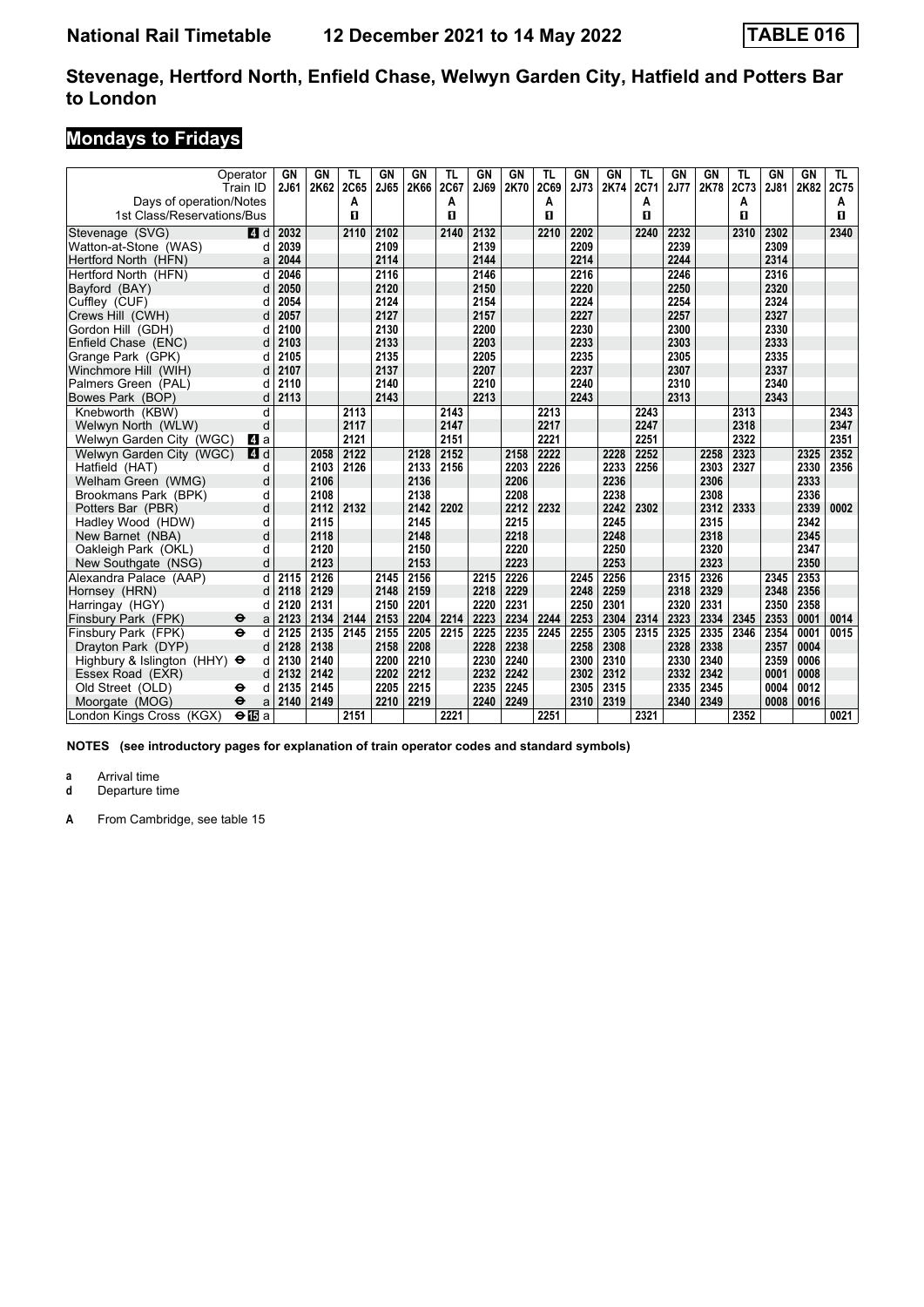# **Mondays to Fridays**

|                                     | Operator                     | GN         | TL   |
|-------------------------------------|------------------------------|------------|------|
|                                     | Train ID                     | 2J85       | 2C77 |
| Days of operation/Notes             |                              |            | A    |
| 1st Class/Reservations/Bus          |                              |            | п    |
| Stevenage (SVG)                     | 4 d                          | 2330       | 0018 |
| Watton-at-Stone (WAS)               | d                            | 2337       |      |
| Hertford North (HFN)                | a                            | 2342       |      |
| Hertford North (HFN)                | d                            | 2343       |      |
| Bayford (BAY)                       | d                            | 2347       |      |
| Cuffley (CUF)                       | d                            | 2351       |      |
| Crews Hill (CWH)                    |                              | dl<br>2354 |      |
| Gordon Hill (GDH)                   | d                            | 2357       |      |
| Enfield Chase (ENC)                 |                              | 0001<br>dl |      |
| Grange Park (GPK)                   |                              | 0003<br>d١ |      |
| Winchmore Hill (WIH)                | d                            | 0005       |      |
| Palmers Green (PAL)                 | d                            | 0008       |      |
| Bowes Park (BOP)                    | d                            | 0011       |      |
| Knebworth (KBW)                     | d                            |            | 0021 |
| Welwyn North (WLW)                  | d                            |            | 0025 |
| Welwyn Garden City (WGC)            | Иa                           |            | 0029 |
| Welwyn Garden City (WGC)            | $\overline{a}$ d             |            | 0030 |
| Hatfield (HAT)                      | d                            |            | 0034 |
| Welham Green (WMG)                  | d                            |            |      |
| Brookmans Park (BPK)                | d                            |            |      |
| Potters Bar (PBR)                   | d                            |            | 0040 |
| Hadley Wood (HDW)                   | d                            |            |      |
| New Barnet (NBA)                    | d                            |            |      |
| Oakleigh Park (OKL)                 | d                            |            |      |
| New Southgate (NSG)                 | d                            |            |      |
| Alexandra Palace (AAP)              | d                            | 0013       |      |
| Hornsey (HRN)                       | d                            | 0016       |      |
| Harringay (HGY)                     | d                            | 0018       |      |
| Finsbury Park (FPK)                 | ө<br>a                       | 0021       | 0051 |
| Finsbury Park (FPK)                 | $\overline{\mathbf{e}}$<br>d | 0022       | 0051 |
| Drayton Park (DYP)                  | d                            | 0025       |      |
| Highbury & Islington (HHY) $\Theta$ | d                            | 0027       |      |
| Essex Road (EXR)                    | d                            | 0029       |      |
| Old Street (OLD)                    | θ<br>d                       | 0032       |      |
| Moorgate (MOG)                      | $\mathbf e$<br>a             | 0036       |      |
| London Kings Cross<br>(KGX)         | ⊖15<br>a                     |            | 0058 |

**NOTES (see introductory pages for explanation of train operator codes and standard symbols)**

**a** Arrival time<br>**d** Departure t

**Departure time**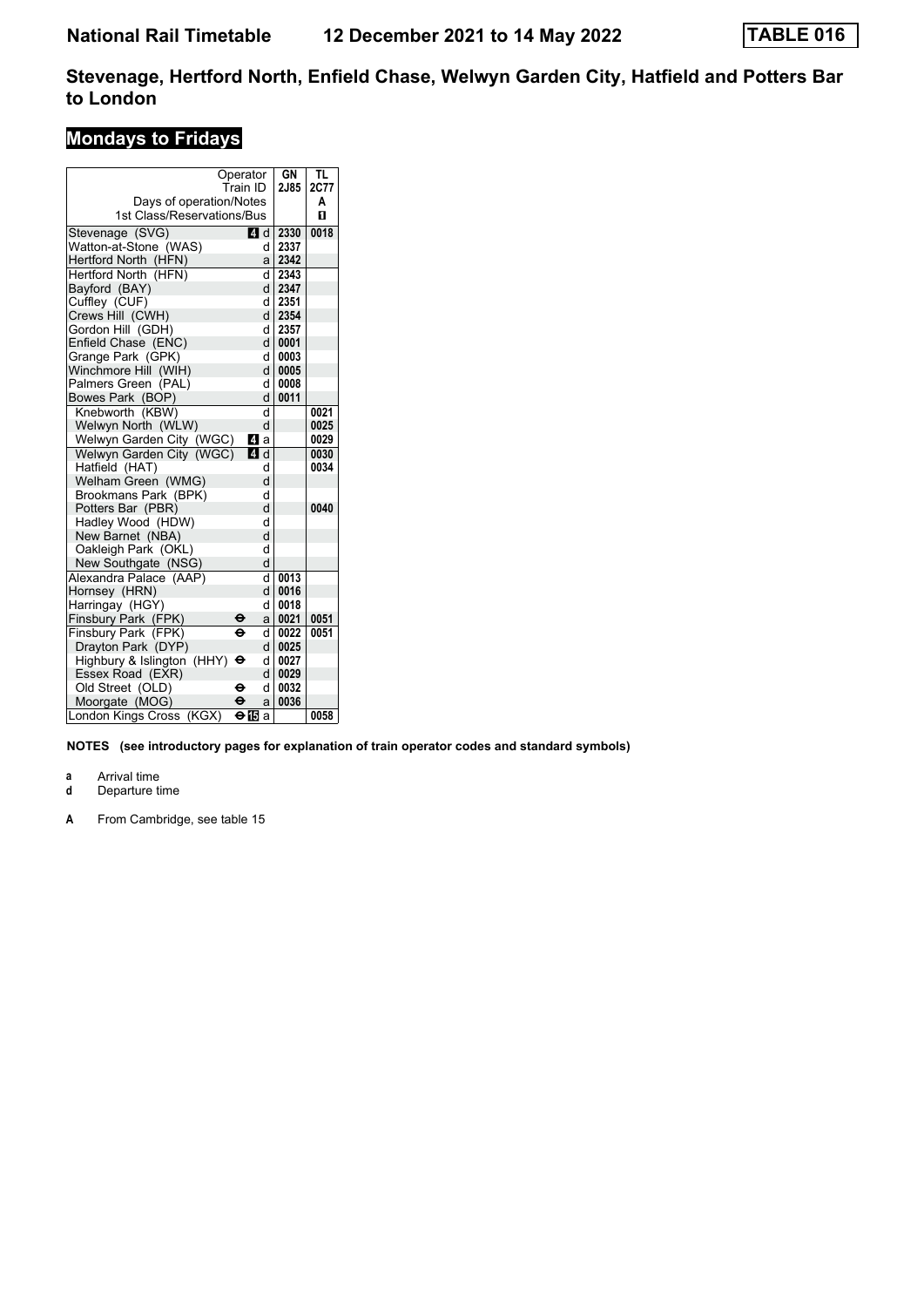### **Saturdays**

| Days of operation/Notes                     | Operator<br>Train ID | <b>GN</b><br>2Y90 | GN<br>2F01 | <b>GN</b><br>2Y91 | <b>TL</b><br>2R01<br>C | TL<br>9J01<br>в | GN<br>2F03 | <b>GN</b><br><b>2V01</b> | <b>TL</b><br>2R03<br>D | <b>GN</b><br>2F05 | GN<br>2V03 | <b>TL</b><br>2C05<br>A | <b>GN</b><br>2B07 | GN<br><b>2V05</b> | TL<br>2C07<br>Α | GN<br>2F09 | <b>GN</b><br><b>2V07</b> | TL<br><b>2C09</b><br>A | GN<br>2F11 |
|---------------------------------------------|----------------------|-------------------|------------|-------------------|------------------------|-----------------|------------|--------------------------|------------------------|-------------------|------------|------------------------|-------------------|-------------------|-----------------|------------|--------------------------|------------------------|------------|
| 1st Class/Reservations/Bus                  |                      |                   |            |                   | п                      | п               |            |                          | п                      |                   |            | п                      |                   |                   | $\mathbf{u}$    |            |                          | п                      |            |
| Stevenage (SVG)                             | 4 d                  |                   | 0422       |                   | 0506                   | 0513            | 0458       |                          | 0541                   | 0528              |            | 0610                   |                   |                   | 0640            | 0628       |                          | 0710                   | 0658       |
| Watton-at-Stone (WAS)                       | d                    |                   |            |                   |                        |                 | 0505       |                          |                        | 0535              |            |                        |                   |                   |                 | 0635       |                          |                        | 0705       |
| Hertford North (HFN)                        | a                    |                   | 0432       |                   |                        |                 | 0510       |                          |                        | 0540              |            |                        |                   |                   |                 | 0640       |                          |                        | 0710       |
| Hertford North (HFN)                        | d                    |                   | 0433       |                   |                        |                 | 0513       |                          |                        | 0543              |            |                        | 0613              |                   |                 | 0643       |                          |                        | 0713       |
| Bayford (BAY)                               | d                    |                   |            |                   |                        |                 | 0517       |                          |                        | 0547              |            |                        | 0617              |                   |                 | 0647       |                          |                        | 0717       |
| Cuffley (CUF)                               | d                    |                   | 0440       |                   |                        |                 | 0521       |                          |                        | 0551              |            |                        | 0621              |                   |                 | 0651       |                          |                        | 0721       |
| Crews Hill (CWH)                            | d                    |                   |            |                   |                        |                 | 0524       |                          |                        | 0554              |            |                        | 0624              |                   |                 | 0654       |                          |                        | 0724       |
| Gordon Hill (GDH)                           | d                    |                   | 0444       |                   |                        |                 | 0528       |                          |                        | 0558              |            |                        | 0628              |                   |                 | 0658       |                          |                        | 0728       |
| Enfield Chase (ENC)                         | d                    |                   | 0447       |                   |                        |                 | 0530       |                          |                        | 0600              |            |                        | 0630              |                   |                 | 0700       |                          |                        | 0730       |
| Grange Park (GPK)                           | d                    |                   |            |                   |                        |                 | 0532       |                          |                        | 0602              |            |                        | 0632              |                   |                 | 0702       |                          |                        | 0732       |
| Winchmore Hill (WIH)                        | d                    |                   | 0450       |                   |                        |                 | 0535       |                          |                        | 0605              |            |                        | 0635              |                   |                 | 0705       |                          |                        | 0735       |
| Palmers Green (PAL)                         | d                    |                   | 0453       |                   |                        |                 | 0538       |                          |                        | 0608              |            |                        | 0638              |                   |                 | 0708       |                          |                        | 0738       |
| Bowes Park (BOP)                            | d                    |                   |            |                   |                        |                 | 0540       |                          |                        | 0610              |            |                        | 0640              |                   |                 | 0710       |                          |                        | 0740       |
| Knebworth (KBW)                             | d                    |                   |            |                   | 0509                   |                 |            |                          | 0544                   |                   |            | 0613                   |                   |                   | 0643            |            |                          | 0713                   |            |
| Welwyn North (WLW)                          | d                    |                   |            |                   | 0513                   |                 |            |                          | 0548                   |                   |            | 0617                   |                   |                   | 0647            |            |                          | 0717                   |            |
| Welwyn Garden City (WGC)                    | L4l a                |                   |            |                   | 0517                   | 0521            |            |                          | 0552                   |                   |            | 0621                   |                   |                   | 0651            |            |                          | 0721                   |            |
| Welwyn Garden City (WGC)                    | 4 d                  | 0400              |            | 0500              | 0518                   | 0522            |            | 0535                     | 0553                   |                   | 0605       | 0622                   |                   | 0635              | 0652            |            | 0705                     | 0722                   |            |
| Hatfield (HAT)                              | d                    | 0404              |            | 0505              | 0521                   |                 |            | 0540                     | 0557                   |                   | 0610       | 0626                   |                   | 0640              | 0656            |            | 0710                     | 0726                   |            |
| Welham Green (WMG)                          | d                    | 0407              |            |                   |                        |                 |            | 0543                     |                        |                   | 0613       |                        |                   | 0643              |                 |            | 0713                     |                        |            |
| Brookmans Park (BPK)                        | d                    | 0409              |            |                   |                        |                 |            | 0546                     |                        |                   | 0616       |                        |                   | 0646              |                 |            | 0716                     |                        |            |
| Potters Bar (PBR)                           | d                    | 0413              |            | 0511              | 0528                   |                 |            | 0549                     | 0603                   |                   | 0619       | 0632                   |                   | 0649              | 0702            |            | 0719                     | 0732                   |            |
| Hadley Wood (HDW)                           | d                    | 0416              |            |                   |                        |                 |            | 0552                     |                        |                   | 0622       |                        |                   | 0652              |                 |            | 0722                     |                        |            |
| New Barnet (NBA)                            |                      | 0420              |            | 0516              |                        |                 |            | 0555                     |                        |                   | 0625       |                        |                   | 0655              |                 |            | 0725                     |                        |            |
| Oakleigh Park (OKL)                         | d                    | 0422              |            | 0518              |                        |                 |            | 0557                     |                        |                   | 0627       |                        |                   | 0657              |                 |            | 0727                     |                        |            |
| New Southgate (NSG)                         | d                    | 0425              |            | 0521              |                        |                 |            | 0600                     |                        |                   | 0630       |                        |                   | 0700              |                 |            | 0730                     |                        |            |
| Alexandra Palace (AAP)                      | d                    | 0430              | 0458       |                   |                        |                 | 0544       | 0604                     |                        | 0614              | 0634       |                        | 0644              | 0704              |                 | 0714       | 0734                     |                        | 0744       |
| Hornsey (HRN)                               | d                    | 0432              | 0500       |                   |                        |                 | 0546       | 0606                     |                        | 0616              | 0636       |                        | 0646              | 0706              |                 | 0716       | 0736                     |                        | 0746       |
| Harringay (HGY)                             | d                    | 0434              | 0502       |                   |                        |                 | 0548       | 0608                     |                        | 0618              | 0638       |                        | 0648              | 0708              |                 | 0718       | 0738                     |                        | 0748       |
| Finsbury Park (FPK)<br>$\ddot{\bm{\Theta}}$ | a                    | 0439              | 0505       | 0529              | 0541                   | 0535            | 0551       | 0611                     | 0614                   | 0621              | 0641       | 0643                   | 0651              | 0711              | 0713            | 0721       | 0741                     | 0743                   | 0751       |
| $\ddot{\mathbf{e}}$<br>Finsbury Park (FPK)  | d                    | 0440              | 0505       | 0530              | 0541                   |                 | 0552       | 0612                     | 0614                   | 0622              | 0642       | 0644                   | 0652              | 0712              | 0714            | 0722       | 0742                     | 0744                   | 0752       |
| Drayton Park (DYP)                          | d                    |                   |            |                   |                        |                 | 0555       | 0615                     |                        | 0625              | 0645       |                        | 0655              | 0715              |                 | 0725       | 0745                     |                        | 0755       |
| Highbury & Islington (HHY) $\Theta$         | d                    |                   |            |                   |                        |                 | 0557       | 0617                     |                        | 0627              | 0647       |                        | 0657              | 0717              |                 | 0727       | 0747                     |                        | 0757       |
| Essex Road (EXR)                            | d                    |                   |            |                   |                        |                 | 0559       | 0619                     |                        | 0629              | 0649       |                        | 0659              | 0719              |                 | 0729       | 0749                     |                        | 0759       |
| Old Street (OLD)<br>θ                       | d                    |                   |            |                   |                        |                 | 0603       | 0623                     |                        | 0633              | 0653       |                        | 0703              | 0723              |                 | 0733       | 0753                     |                        | 0803       |
| Moorgate (MOG)<br>$\ddot{\mathbf{e}}$       | a                    |                   |            |                   |                        |                 | 0607       | 0627                     |                        | 0637              | 0657       |                        | 0707              | 0727              |                 | 0737       | 0757                     |                        | 0807       |
| London Kings Cross (KGX)                    | $\Theta$ is a        | 0446              | 0513       | 0537              | 0548                   |                 |            |                          | 0621                   |                   |            | 0650                   |                   |                   | 0720            |            |                          | 0750                   |            |

**NOTES (see introductory pages for explanation of train operator codes and standard symbols)**

**a** Arrival time<br>**d** Departure t

**d** Departure time

**A** From Cambridge, see table 15<br> **B** From Peterborough to Horshan<br> **C** From Letchworth Garden City,<br> **D** From Rovston. see table 15 **B** From Peterborough to Horsham, see table 15. Calls at St Pancras International 0544 and stations via Blackfriars and London Bridge

**C** From Letchworth Garden City, see table 15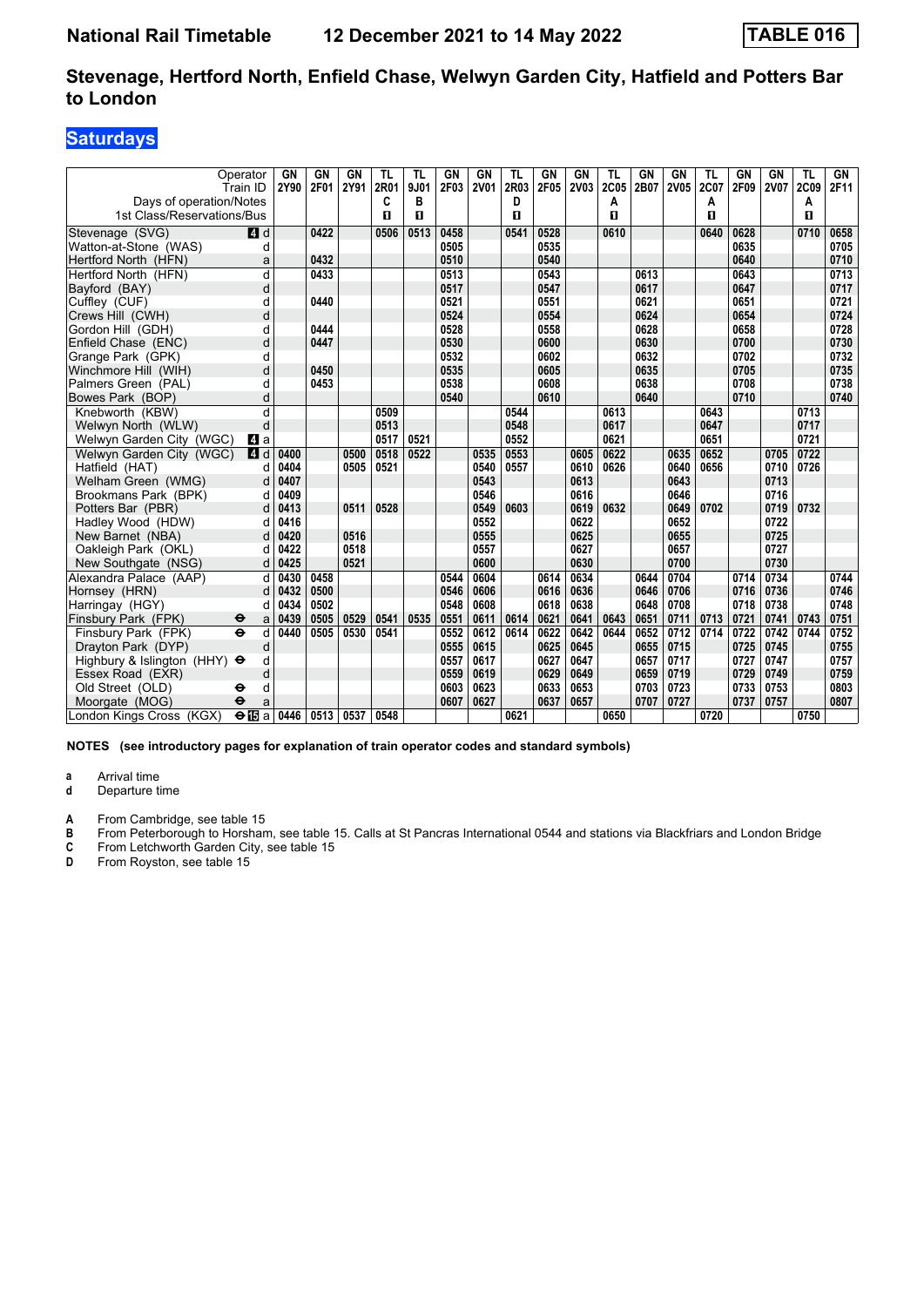# **Saturdays**

| Operator<br>Train ID                                 |       | GN<br><b>2V09</b> | TL<br>2R11 | GN<br>2F13 | GN<br><b>2V11</b> | TL<br>2C13 | GN<br>2F15 | GN<br><b>2V13</b> | TL<br>2R15 | GN<br>2F17 | GN<br><b>2V15</b> | TL<br>2C17 | <b>GN</b><br>2F19 | GN<br><b>2V17</b> | TL<br>2R19 | GN<br>2F21 | GN<br><b>2V19</b> | TL<br>2C21 | GN<br>2F23 |
|------------------------------------------------------|-------|-------------------|------------|------------|-------------------|------------|------------|-------------------|------------|------------|-------------------|------------|-------------------|-------------------|------------|------------|-------------------|------------|------------|
| Days of operation/Notes                              |       |                   | D          |            |                   | А          |            |                   | D          |            |                   | А          |                   |                   | D          |            |                   | Α          |            |
| 1st Class/Reservations/Bus                           |       |                   | п          |            |                   | п          |            |                   | п          |            |                   | п          |                   |                   | п          |            |                   | п          |            |
| Stevenage (SVG)                                      | $A$ d |                   | 0740       | 0728       |                   | 0810       | 0758       |                   | 0840       | 0828       |                   | 0910       | 0858              |                   | 0940       | 0928       |                   | 1010       | 0958       |
| Watton-at-Stone (WAS)                                | d     |                   |            | 0735       |                   |            | 0805       |                   |            | 0835       |                   |            | 0905              |                   |            | 0935       |                   |            | 1005       |
| Hertford North (HFN)                                 | a     |                   |            | 0740       |                   |            | 0810       |                   |            | 0840       |                   |            | 0910              |                   |            | 0940       |                   |            | 1010       |
| Hertford North (HFN)                                 | d     |                   |            | 0743       |                   |            | 0813       |                   |            | 0843       |                   |            | 0913              |                   |            | 0943       |                   |            | 1013       |
| Bayford (BAY)                                        | d     |                   |            | 0747       |                   |            | 0817       |                   |            | 0847       |                   |            | 0917              |                   |            | 0947       |                   |            | 1017       |
| Cufflev (CUF)                                        | d     |                   |            | 0751       |                   |            | 0821       |                   |            | 0851       |                   |            | 0921              |                   |            | 0951       |                   |            | 1021       |
| Crews Hill (CWH)                                     | d     |                   |            | 0754       |                   |            | 0824       |                   |            | 0854       |                   |            | 0924              |                   |            | 0954       |                   |            | 1024       |
| Gordon Hill (GDH)                                    | d     |                   |            | 0758       |                   |            | 0828       |                   |            | 0858       |                   |            | 0928              |                   |            | 0958       |                   |            | 1028       |
| Enfield Chase (ENC)                                  | d     |                   |            | 0800       |                   |            | 0830       |                   |            | 0900       |                   |            | 0930              |                   |            | 1000       |                   |            | 1030       |
| Grange Park (GPK)                                    | d     |                   |            | 0802       |                   |            | 0832       |                   |            | 0902       |                   |            | 0932              |                   |            | 1002       |                   |            | 1032       |
| Winchmore Hill (WIH)                                 | d     |                   |            | 0805       |                   |            | 0835       |                   |            | 0905       |                   |            | 0935              |                   |            | 1005       |                   |            | 1035       |
| Palmers Green (PAL)                                  | d     |                   |            | 0808       |                   |            | 0838       |                   |            | 0908       |                   |            | 0938              |                   |            | 1008       |                   |            | 1038       |
| Bowes Park (BOP)                                     | d     |                   |            | 0810       |                   |            | 0840       |                   |            | 0910       |                   |            | 0940              |                   |            | 1010       |                   |            | 1040       |
| Knebworth (KBW)                                      | d     |                   | 0743       |            |                   | 0813       |            |                   | 0843       |            |                   | 0913       |                   |                   | 0943       |            |                   | 1013       |            |
| Welwyn North (WLW)                                   | d     |                   | 0747       |            |                   | 0817       |            |                   | 0847       |            |                   | 0917       |                   |                   | 0947       |            |                   | 1017       |            |
| Welwyn Garden City (WGC)                             | L4 a  |                   | 0751       |            |                   | 0821       |            |                   | 0851       |            |                   | 0921       |                   |                   | 0951       |            |                   | 1021       |            |
| Welwyn Garden City (WGC)                             | 4 d   | 0735              | 0752       |            | 0805              | 0822       |            | 0835              | 0852       |            | 0905              | 0922       |                   | 0935              | 0952       |            | 1005              | 1022       |            |
| Hatfield (HAT)                                       | d     | 0740              | 0756       |            | 0810              | 0826       |            | 0840              | 0856       |            | 0910              | 0926       |                   | 0940              | 0956       |            | 1010              | 1026       |            |
| Welham Green (WMG)                                   | d     | 0743              |            |            | 0813              |            |            | 0843              |            |            | 0913              |            |                   | 0943              |            |            | 1013              |            |            |
| Brookmans Park (BPK)                                 | d     | 0746              |            |            | 0816              |            |            | 0846              |            |            | 0916              |            |                   | 0946              |            |            | 1016              |            |            |
| Potters Bar (PBR)                                    | d     | 0749              | 0802       |            | 0819              | 0832       |            | 0849              | 0902       |            | 0919              | 0932       |                   | 0949              | 1002       |            | 1019              | 1032       |            |
| Hadley Wood (HDW)                                    | d     | 0752              |            |            | 0822              |            |            | 0852              |            |            | 0922              |            |                   | 0952              |            |            | 1022              |            |            |
| New Barnet (NBA)                                     | d     | 0755              |            |            | 0825              |            |            | 0855              |            |            | 0925              |            |                   | 0955              |            |            | 1025              |            |            |
| Oakleigh Park (OKL)                                  | d     | 0757              |            |            | 0827              |            |            | 0857              |            |            | 0927              |            |                   | 0957              |            |            | 1027              |            |            |
| New Southgate (NSG)                                  | d     | 0800              |            |            | 0830              |            |            | 0900              |            |            | 0930              |            |                   | 1000              |            |            | 1030              |            |            |
| Alexandra Palace (AAP)                               | d     | 0804              |            | 0814       | 0834              |            | 0844       | 0904              |            | 0914       | 0934              |            | 0944              | 1004              |            | 1014       | 1034              |            | 1044       |
| Hornsey (HRN)                                        | d     | 0806              |            | 0816       | 0836              |            | 0846       | 0906              |            | 0916       | 0936              |            | 0946              | 1006              |            | 1016       | 1036              |            | 1046       |
| Harringay (HGY)                                      | d     | 0808              |            | 0818       | 0838              |            | 0848       | 0908              |            | 0918       | 0938              |            | 0948              | 1008              |            | 1018       | 1038              |            | 1048       |
| Finsbury Park (FPK)<br>⊖                             | a     | 0811              | 0814       | 0821       | 0841              | 0843       | 0851       | 0911              | 0914       | 0921       | 0941              | 0944       | 0951              | 1011              | 1014       | 1021       | 1041              | 1043       | 1051       |
| $\ddot{\mathbf{e}}$<br>Finsbury Park (FPK)           | d     | 0812              | 0814       | 0822       | 0842              | 0844       | 0852       | 0912              | 0914       | 0922       | 0942              | 0944       | 0952              | 1012              | 1014       | 1022       | 1042              | 1044       | 1052       |
| Dravton Park (DYP)                                   | d     | 0815              |            | 0825       | 0845              |            | 0855       | 0915              |            | 0925       | 0945              |            | 0955              | 1015              |            | 1025       | 1045              |            | 1055       |
| Highbury & Islington (HHY) $\Theta$                  | d     | 0817              |            | 0827       | 0847              |            | 0857       | 0917              |            | 0927       | 0947              |            | 0957              | 1017              |            | 1027       | 1047              |            | 1057       |
| Essex Road (EXR)                                     | d     | 0819              |            | 0829       | 0849              |            | 0859       | 0919              |            | 0929       | 0949              |            | 0959              | 1019              |            | 1029       | 1049              |            | 1059       |
| Old Street (OLD)<br>⊖                                | d     | 0823              |            | 0833       | 0853              |            | 0903       | 0923              |            | 0933       | 0953              |            | 1003              | 1023              |            | 1033       | 1053              |            | 1103       |
| $\ddot{\mathbf{e}}$<br>Moorgate (MOG)                | a     | 0827              |            | 0837       | 0857              |            | 0907       | 0927              |            | 0937       | 0957              |            | 1007              | 1027              |            | 1037       | 1057              |            | 1107       |
| $\overline{\Theta}$ is a<br>London Kings Cross (KGX) |       |                   | 0820       |            |                   | 0850       |            |                   | 0920       |            |                   | 0950       |                   |                   | 1020       |            |                   | 1050       |            |

**NOTES (see introductory pages for explanation of train operator codes and standard symbols)**

**a** Arrival time<br>**d** Departure t

**Departure time** 

**A** From Cambridge, see table 15<br>**D** From Rovston, see table 15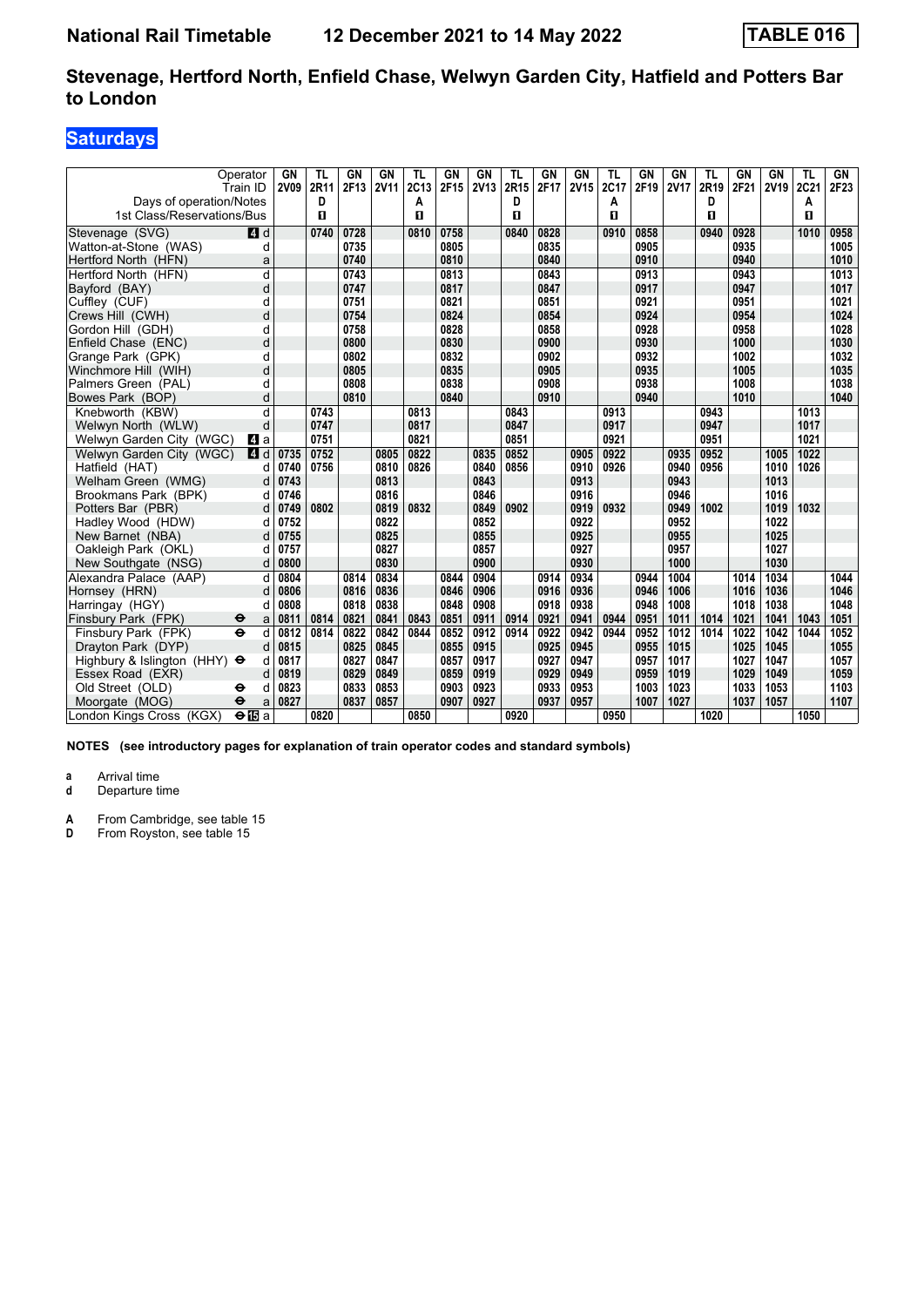# **Saturdays**

|                                     | Operator<br>Train ID     | GN<br><b>2V21</b> | TL<br>2R23 | GN<br>2F25 | GN<br><b>2V23</b> | TL<br>2C25 | GN<br>2F27 | GN<br>2V25 | TL<br>2R27 | <b>GN</b><br>2F29 | GN<br><b>2V27</b> | TL<br>2C29 | GN<br>2F31 | <b>GN</b><br>2V29 | TL<br>2R31 | GN<br>2F33 | GN<br><b>2V31</b> | TL<br>2C33   | GN<br>2F35 |
|-------------------------------------|--------------------------|-------------------|------------|------------|-------------------|------------|------------|------------|------------|-------------------|-------------------|------------|------------|-------------------|------------|------------|-------------------|--------------|------------|
| Days of operation/Notes             |                          |                   | D          |            |                   | А          |            |            | D          |                   |                   | A          |            |                   | D          |            |                   | Α            |            |
| 1st Class/Reservations/Bus          |                          |                   | п          |            |                   | п          |            |            | п          |                   |                   | п          |            |                   | п          |            |                   | $\mathbf{u}$ |            |
| Stevenage (SVG)                     | $\blacksquare$ d         |                   | 1040       | 1028       |                   | 1110       | 1058       |            | 1140       | 1128              |                   | 1210       | 1158       |                   | 1240       | 1228       |                   | 1310         | 1258       |
| Watton-at-Stone (WAS)               | d                        |                   |            | 1035       |                   |            | 1105       |            |            | 1135              |                   |            | 1205       |                   |            | 1235       |                   |              | 1305       |
| Hertford North (HFN)                | a                        |                   |            | 1040       |                   |            | 1110       |            |            | 1140              |                   |            | 1210       |                   |            | 1240       |                   |              | 1310       |
| Hertford North (HFN)                | d                        |                   |            | 1043       |                   |            | 1113       |            |            | 1143              |                   |            | 1213       |                   |            | 1243       |                   |              | 1313       |
| Bayford (BAY)                       | d                        |                   |            | 1047       |                   |            | 1117       |            |            | 1147              |                   |            | 1217       |                   |            | 1247       |                   |              | 1317       |
| Cuffley (CUF)                       | d                        |                   |            | 1051       |                   |            | 1121       |            |            | 1151              |                   |            | 1221       |                   |            | 1251       |                   |              | 1321       |
| Crews Hill (CWH)                    | d                        |                   |            | 1054       |                   |            | 1124       |            |            | 1154              |                   |            | 1224       |                   |            | 1254       |                   |              | 1324       |
| Gordon Hill (GDH)                   | d                        |                   |            | 1058       |                   |            | 1128       |            |            | 1158              |                   |            | 1228       |                   |            | 1258       |                   |              | 1328       |
| Enfield Chase (ENC)                 | d                        |                   |            | 1100       |                   |            | 1130       |            |            | 1200              |                   |            | 1230       |                   |            | 1300       |                   |              | 1330       |
| Grange Park (GPK)                   | d                        |                   |            | 1102       |                   |            | 1132       |            |            | 1202              |                   |            | 1232       |                   |            | 1302       |                   |              | 1332       |
| Winchmore Hill (WIH)                | d                        |                   |            | 1105       |                   |            | 1135       |            |            | 1205              |                   |            | 1235       |                   |            | 1305       |                   |              | 1335       |
| Palmers Green (PAL)                 | d                        |                   |            | 1108       |                   |            | 1138       |            |            | 1208              |                   |            | 1238       |                   |            | 1308       |                   |              | 1338       |
| Bowes Park (BOP)                    | d                        |                   |            | 1110       |                   |            | 1140       |            |            | 1210              |                   |            | 1240       |                   |            | 1310       |                   |              | 1340       |
| Knebworth (KBW)                     | d                        |                   | 1043       |            |                   | 1113       |            |            | 1143       |                   |                   | 1213       |            |                   | 1243       |            |                   | 1313         |            |
| Welwyn North (WLW)                  | d                        |                   | 1047       |            |                   | 1117       |            |            | 1148       |                   |                   | 1218       |            |                   | 1247       |            |                   | 1317         |            |
| Welwyn Garden City (WGC)            | <b>4</b> a               |                   | 1051       |            |                   | 1121       |            |            | 1152       |                   |                   | 1222       |            |                   | 1251       |            |                   | 1321         |            |
| Welwyn Garden City (WGC)            | <b>4</b> d               | 1035              | 1052       |            | 1105              | 1122       |            | 1135       | 1153       |                   | 1205              | 1223       |            | 1235              | 1252       |            | 1305              | 1322         |            |
| Hatfield (HAT)                      | d                        | 1040              | 1056       |            | 1110              | 1126       |            | 1140       | 1157       |                   | 1210              | 1227       |            | 1240              | 1256       |            | 1310              | 1326         |            |
| Welham Green (WMG)                  | d                        | 1043              |            |            | 1113              |            |            | 1143       |            |                   | 1213              |            |            | 1243              |            |            | 1313              |              |            |
| Brookmans Park (BPK)                | d                        | 1046              |            |            | 1116              |            |            | 1146       |            |                   | 1216              |            |            | 1246              |            |            | 1316              |              |            |
| Potters Bar (PBR)                   | d                        | 1049              | 1102       |            | 1119              | 1132       |            | 1149       | 1203       |                   | 1219              | 1233       |            | 1249              | 1302       |            | 1319              | 1332         |            |
| Hadley Wood (HDW)                   | d                        | 1052              |            |            | 1122              |            |            | 1152       |            |                   | 1222              |            |            | 1252              |            |            | 1322              |              |            |
| New Barnet (NBA)                    | d                        | 1055              |            |            | 1125              |            |            | 1155       |            |                   | 1225              |            |            | 1255              |            |            | 1325              |              |            |
| Oakleigh Park (OKL)                 | d                        | 1057              |            |            | 1127              |            |            | 1157       |            |                   | 1227              |            |            | 1257              |            |            | 1327              |              |            |
| New Southgate (NSG)                 | d                        | 1100              |            |            | 1130              |            |            | 1200       |            |                   | 1230              |            |            | 1300              |            |            | 1330              |              |            |
| Alexandra Palace (AAP)              | d                        | 1104              |            | 1114       | 1134              |            | 1144       | 1204       |            | 1214              | 1234              |            | 1244       | 1304              |            | 1314       | 1334              |              | 1344       |
| Hornsey (HRN)                       | d                        | 1106              |            | 1116       | 1136              |            | 1146       | 1206       |            | 1216              | 1236              |            | 1246       | 1306              |            | 1316       | 1336              |              | 1346       |
| Harringay (HGY)                     | d                        | 1108              |            | 1118       | 1138              |            | 1148       | 1208       |            | 1218              | 1238              |            | 1248       | 1308              |            | 1318       | 1338              |              | 1348       |
| Finsbury Park (FPK)                 | $\bullet$<br>a           | 1111              | 1114       | 1121       | 1141              | 1143       | 1151       | 1211       | 1214       | 1221              | 1241              | 1243       | 1251       | 1311              | 1314       | 1321       | 1341              | 1343         | 1351       |
| Finsbury Park (FPK)                 | $\ddot{\mathbf{e}}$<br>d | 1112              | 1114       | 1122       | 1142              | 1144       | 1152       | 1212       | 1214       | 1222              | 1242              | 1244       | 1252       | 1312              | 1314       | 1322       | 1342              | 1344         | 1352       |
| Dravton Park (DYP)                  | d                        | 1115              |            | 1125       | 1145              |            | 1155       | 1215       |            | 1225              | 1245              |            | 1255       | 1315              |            | 1325       | 1345              |              | 1355       |
| Highbury & Islington (HHY) $\Theta$ | d                        | 1117              |            | 1127       | 1147              |            | 1157       | 1217       |            | 1227              | 1247              |            | 1257       | 1317              |            | 1327       | 1347              |              | 1357       |
| Essex Road (EXR)                    | d                        | 1119              |            | 1129       | 1149              |            | 1159       | 1219       |            | 1229              | 1249              |            | 1259       | 1319              |            | 1329       | 1349              |              | 1359       |
| Old Street (OLD)                    | ⊖<br>d                   | 1123              |            | 1133       | 1153              |            | 1203       | 1223       |            | 1233              | 1253              |            | 1303       | 1323              |            | 1333       | 1353              |              | 1403       |
| Moorgate (MOG)                      | $\ddot{\mathbf{e}}$<br>a | 1127              |            | 1137       | 1157              |            | 1207       | 1227       |            | 1237              | 1257              |            | 1307       | 1327              |            | 1337       | 1357              |              | 1407       |
| London Kings Cross (KGX)            | $\Theta$ is a            |                   | 1120       |            |                   | 1150       |            |            | 1220       |                   |                   | 1250       |            |                   | 1320       |            |                   | 1350         |            |

**NOTES (see introductory pages for explanation of train operator codes and standard symbols)**

**a** Arrival time<br>**d** Departure t

**Departure time** 

**A** From Cambridge, see table 15<br>**D** From Rovston, see table 15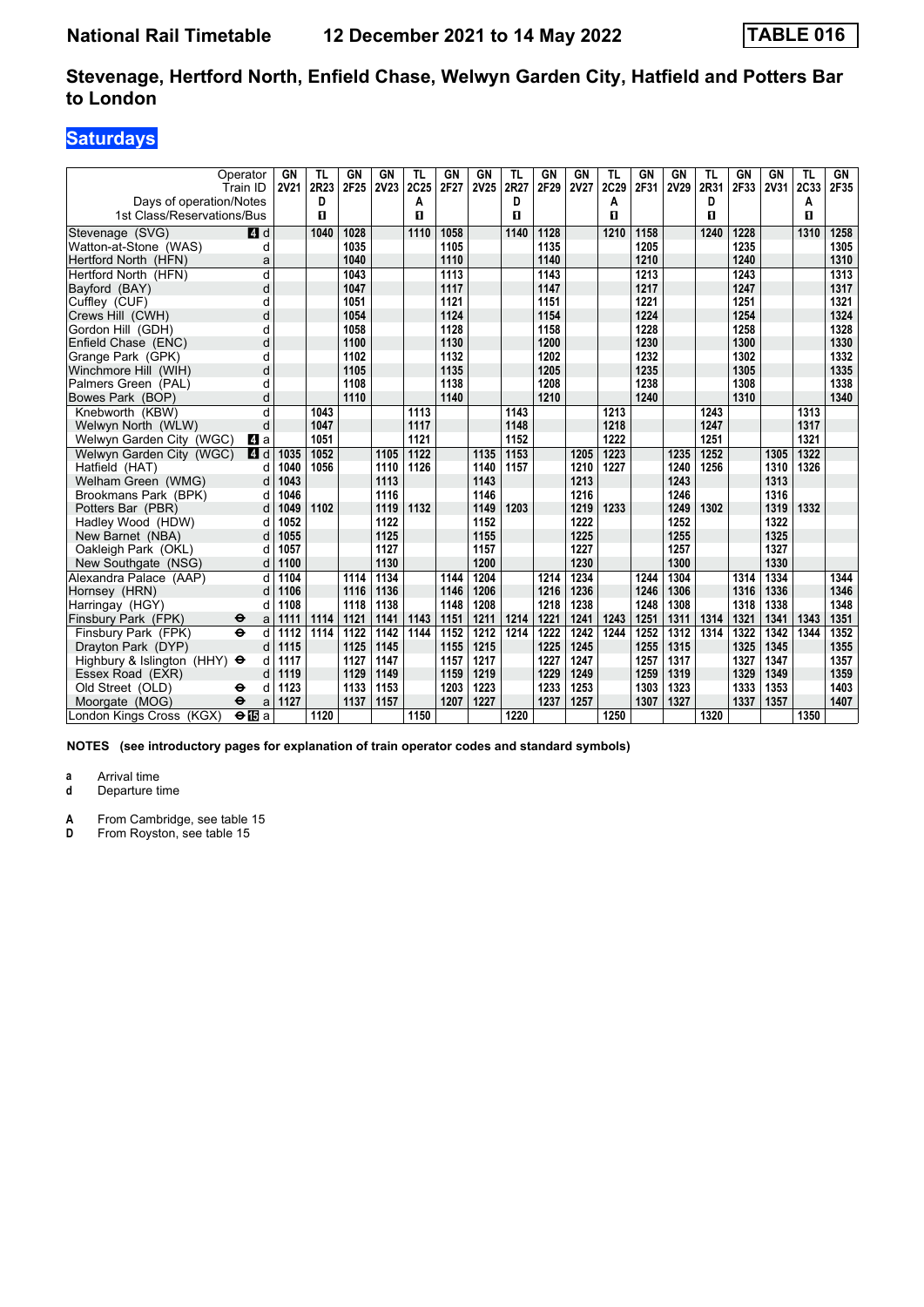# **Saturdays**

| Operator<br>Train ID<br>Days of operation/Notes |               | GN<br>2V33 | <b>TL</b><br>2R35<br>D | GN<br>2F37 | <b>GN</b><br>2V35 | TL<br>2C37<br>А | <b>GN</b><br>2F39 | <b>GN</b><br><b>2V37</b> | <b>TL</b><br>2R39<br>D | <b>GN</b><br>2F41 | <b>GN</b><br>2V39 | <b>TL</b><br>2C41<br>A | GN<br>2F43 | <b>GN</b><br><b>2V41</b> | TL<br>2R43<br>D | GN<br>2F45 | GN<br><b>2V43</b> | TL<br>2C45<br>Α | GN<br>2F47 |
|-------------------------------------------------|---------------|------------|------------------------|------------|-------------------|-----------------|-------------------|--------------------------|------------------------|-------------------|-------------------|------------------------|------------|--------------------------|-----------------|------------|-------------------|-----------------|------------|
| 1st Class/Reservations/Bus                      |               |            | п                      |            |                   | п               |                   |                          | п                      |                   |                   | п                      |            |                          | п               |            |                   | п               |            |
| Stevenage (SVG)                                 | 4d            |            | 1340                   | 1328       |                   | 1410            | 1358              |                          | 1440                   | 1428              |                   | 1510                   | 1458       |                          | 1540            | 1528       |                   | 1610            | 1558       |
| Watton-at-Stone (WAS)                           | d             |            |                        | 1335       |                   |                 | 1405              |                          |                        | 1435              |                   |                        | 1505       |                          |                 | 1535       |                   |                 | 1605       |
| Hertford North (HFN)                            | a             |            |                        | 1340       |                   |                 | 1410              |                          |                        | 1440              |                   |                        | 1510       |                          |                 | 1540       |                   |                 | 1610       |
| Hertford North (HFN)                            | d             |            |                        | 1343       |                   |                 | 1413              |                          |                        | 1443              |                   |                        | 1513       |                          |                 | 1543       |                   |                 | 1613       |
| Bayford (BAY)                                   | d             |            |                        | 1347       |                   |                 | 1417              |                          |                        | 1447              |                   |                        | 1517       |                          |                 | 1547       |                   |                 | 1617       |
| Cuffley (CUF)                                   | d             |            |                        | 1351       |                   |                 | 1421              |                          |                        | 1451              |                   |                        | 1521       |                          |                 | 1551       |                   |                 | 1621       |
| Crews Hill (CWH)                                | d             |            |                        | 1354       |                   |                 | 1424              |                          |                        | 1454              |                   |                        | 1524       |                          |                 | 1554       |                   |                 | 1624       |
| Gordon Hill (GDH)                               | d             |            |                        | 1358       |                   |                 | 1428              |                          |                        | 1458              |                   |                        | 1528       |                          |                 | 1558       |                   |                 | 1628       |
| Enfield Chase (ENC)                             | d             |            |                        | 1400       |                   |                 | 1430              |                          |                        | 1500              |                   |                        | 1530       |                          |                 | 1600       |                   |                 | 1630       |
| Grange Park (GPK)                               | d             |            |                        | 1402       |                   |                 | 1432              |                          |                        | 1502              |                   |                        | 1532       |                          |                 | 1602       |                   |                 | 1632       |
| Winchmore Hill (WIH)                            | d             |            |                        | 1405       |                   |                 | 1435              |                          |                        | 1505              |                   |                        | 1535       |                          |                 | 1605       |                   |                 | 1635       |
| Palmers Green (PAL)                             | d             |            |                        | 1408       |                   |                 | 1438              |                          |                        | 1508              |                   |                        | 1538       |                          |                 | 1608       |                   |                 | 1638       |
| Bowes Park (BOP)                                | d             |            |                        | 1410       |                   |                 | 1440              |                          |                        | 1510              |                   |                        | 1540       |                          |                 | 1610       |                   |                 | 1640       |
| Knebworth (KBW)                                 | d             |            | 1343                   |            |                   | 1413            |                   |                          | 1443                   |                   |                   | 1513                   |            |                          | 1543            |            |                   | 1613            |            |
| Welwyn North (WLW)                              | d             |            | 1347                   |            |                   | 1417            |                   |                          | 1447                   |                   |                   | 1517                   |            |                          | 1547            |            |                   | 1617            |            |
| Welwyn Garden City (WGC)                        | <b>4</b> a    |            | 1351                   |            |                   | 1421            |                   |                          | 1451                   |                   |                   | 1521                   |            |                          | 1551            |            |                   | 1621            |            |
| Welwyn Garden City (WGC)                        | <b>4</b> d    | 1335       | 1352                   |            | 1405              | 1422            |                   | 1435                     | 1452                   |                   | 1505              | 1522                   |            | 1535                     | 1552            |            | 1605              | 1622            |            |
| Hatfield (HAT)                                  | d             | 1340       | 1356                   |            | 1410              | 1426            |                   | 1440                     | 1456                   |                   | 1510              | 1526                   |            | 1540                     | 1556            |            | 1610              | 1626            |            |
| Welham Green (WMG)                              | d             | 1343       |                        |            | 1413              |                 |                   | 1443                     |                        |                   | 1513              |                        |            | 1543                     |                 |            | 1613              |                 |            |
| Brookmans Park (BPK)                            | d             | 1346       |                        |            | 1416              |                 |                   | 1446                     |                        |                   | 1516              |                        |            | 1546                     |                 |            | 1616              |                 |            |
| Potters Bar (PBR)                               | d             | 1349       | 1402                   |            | 1419              | 1432            |                   | 1449                     | 1502                   |                   | 1519              | 1532                   |            | 1549                     | 1602            |            | 1619              | 1632            |            |
| Hadley Wood (HDW)                               | d             | 1352       |                        |            | 1422              |                 |                   | 1452                     |                        |                   | 1522              |                        |            | 1552                     |                 |            | 1622              |                 |            |
| New Barnet (NBA)                                |               | 1355       |                        |            | 1425              |                 |                   | 1455                     |                        |                   | 1525              |                        |            | 1555                     |                 |            | 1625              |                 |            |
| Oakleigh Park (OKL)                             | d             | 1357       |                        |            | 1427              |                 |                   | 1457                     |                        |                   | 1527              |                        |            | 1557                     |                 |            | 1627              |                 |            |
| New Southgate (NSG)                             | d             | 1400       |                        |            | 1430              |                 |                   | 1500                     |                        |                   | 1530              |                        |            | 1600                     |                 |            | 1630              |                 |            |
| Alexandra Palace (AAP)                          | d             | 1404       |                        | 1414       | 1434              |                 | 1444              | 1504                     |                        | 1514              | 1534              |                        | 1544       | 1604                     |                 | 1614       | 1634              |                 | 1644       |
| Hornsey (HRN)                                   |               | 1406       |                        | 1416       | 1436              |                 | 1446              | 1506                     |                        | 1516              | 1536              |                        | 1546       | 1606                     |                 | 1616       | 1636              |                 | 1646       |
| Harringay (HGY)                                 |               | 1408       |                        | 1418       | 1438              |                 | 1448              | 1508                     |                        | 1518              | 1538              |                        | 1548       | 1608                     |                 | 1618       | 1638              |                 | 1648       |
| Finsbury Park (FPK)<br>$\bullet$                | a             | 1411       | 1414                   | 1421       | 1441              | 1443            | 1451              | 1511                     | 1514                   | 1521              | 1541              | 1543                   | 1551       | 1611                     | 1614            | 1621       | 1641              | 1643            | 1651       |
| $\ddot{\mathbf{e}}$<br>Finsbury Park (FPK)      | d             | 1412       | 1414                   | 1422       | 1442              | 1444            | 1452              | 1512                     | 1514                   | 1522              | 1542              | 1544                   | 1552       | 1612                     | 1614            | 1622       | 1642              | 1644            | 1652       |
| Drayton Park (DYP)                              |               | 1415       |                        | 1425       | 1445              |                 | 1455              | 1515                     |                        | 1525              | 1545              |                        | 1555       | 1615                     |                 | 1625       | 1645              |                 | 1655       |
| Highbury & Islington (HHY) $\Theta$             | d             | 1417       |                        | 1427       | 1447              |                 | 1457              | 1517                     |                        | 1527              | 1547              |                        | 1557       | 1617                     |                 | 1627       | 1647              |                 | 1657       |
| Essex Road (EXR)                                | d             | 1419       |                        | 1429       | 1449              |                 | 1459              | 1519                     |                        | 1529              | 1549              |                        | 1559       | 1619                     |                 | 1629       | 1649              |                 | 1659       |
| Old Street (OLD)<br>⊖                           | d             | 1423       |                        | 1433       | 1453              |                 | 1503              | 1523                     |                        | 1533              | 1553              |                        | 1603       | 1623                     |                 | 1633       | 1653              |                 | 1703       |
| $\ddot{\mathbf{e}}$<br>Moorgate (MOG)           | a             | 1427       |                        | 1437       | 1457              |                 | 1507              | 1527                     |                        | 1537              | 1557              |                        | 1607       | 1627                     |                 | 1637       | 1657              |                 | 1707       |
| London Kings Cross (KGX)                        | $\Theta$ is a |            | 1420                   |            |                   | 1450            |                   |                          | 1520                   |                   |                   | 1550                   |            |                          | 1620            |            |                   | 1650            |            |

**NOTES (see introductory pages for explanation of train operator codes and standard symbols)**

**a** Arrival time<br>**d** Departure t

**Departure time** 

**A** From Cambridge, see table 15<br>**D** From Rovston, see table 15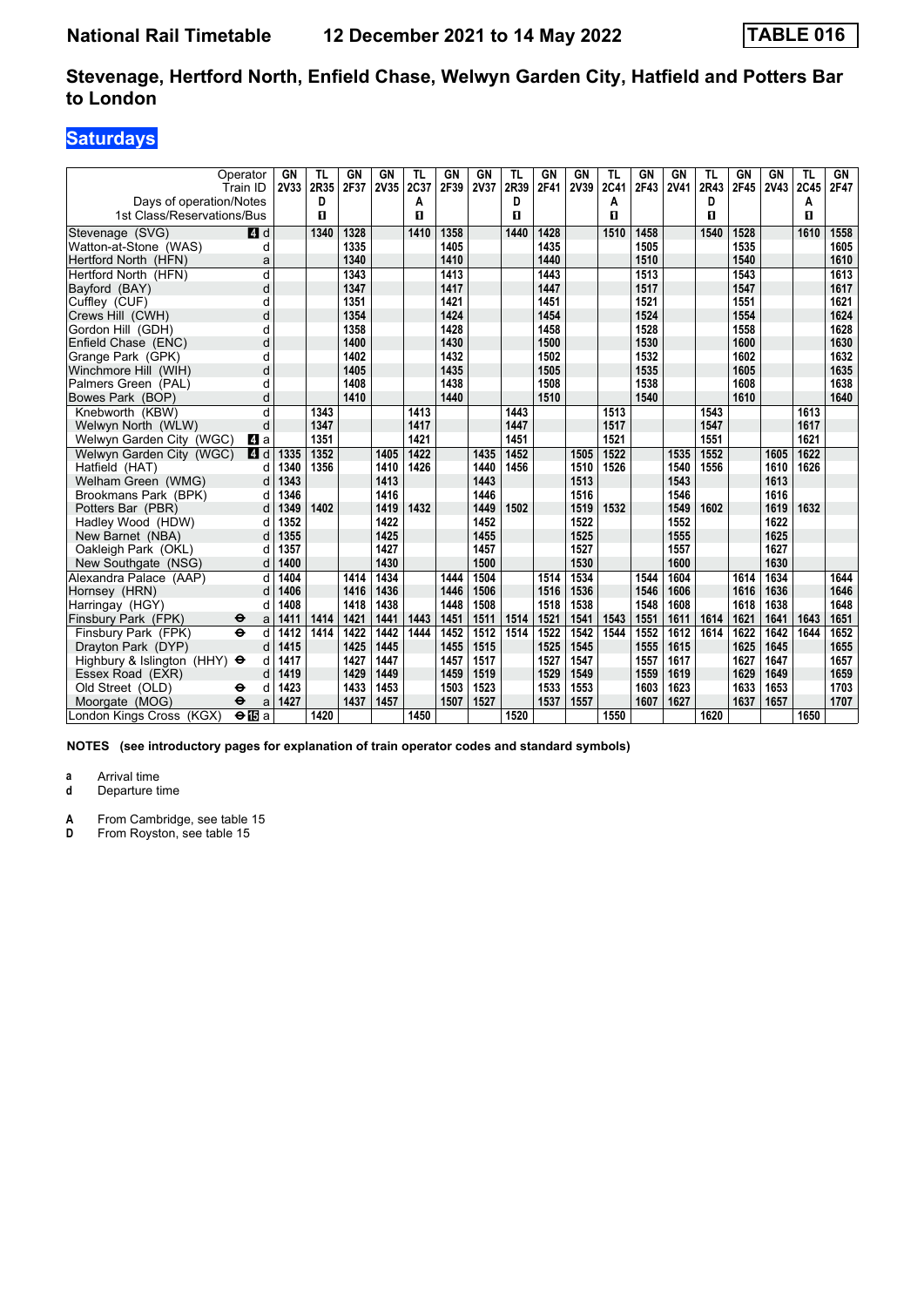# **Saturdays**

|                                     | Operator<br>Train ID     | GN<br><b>2V45</b> | TL<br>2R47 | GN<br>2F49 | <b>GN</b><br><b>2V47</b> | TL<br>2C49 | GN<br>2F51 | GN<br><b>2V49</b> | TL<br>2R51 | GN<br>2F53 | GN<br><b>2V51</b> | TL<br>2C53 | <b>GN</b><br>2F55 | GN<br>2V53 | TL<br>2R55 | GN<br>2F57 | GN<br>2V55 | TL<br>2C57 | GN<br>2F59 |
|-------------------------------------|--------------------------|-------------------|------------|------------|--------------------------|------------|------------|-------------------|------------|------------|-------------------|------------|-------------------|------------|------------|------------|------------|------------|------------|
| Days of operation/Notes             |                          |                   | D          |            |                          | Α          |            |                   | D          |            |                   | Α          |                   |            | D          |            |            | A          |            |
| 1st Class/Reservations/Bus          |                          |                   | п          |            |                          | п          |            |                   | п          |            |                   | п          |                   |            | п          |            |            | п          |            |
| Stevenage (SVG)                     | $A$ d                    |                   | 1640       | 1628       |                          | 1710       | 1658       |                   | 1740       | 1728       |                   | 1810       | 1758              |            | 1840       | 1828       |            | 1910       | 1858       |
| Watton-at-Stone (WAS)               | d                        |                   |            | 1635       |                          |            | 1705       |                   |            | 1735       |                   |            | 1805              |            |            | 1835       |            |            | 1905       |
| Hertford North (HFN)                | a                        |                   |            | 1640       |                          |            | 1710       |                   |            | 1740       |                   |            | 1810              |            |            | 1840       |            |            | 1910       |
| Hertford North (HFN)                | d                        |                   |            | 1643       |                          |            | 1713       |                   |            | 1743       |                   |            | 1813              |            |            | 1843       |            |            | 1913       |
| Bayford (BAY)                       | d                        |                   |            | 1647       |                          |            | 1717       |                   |            | 1747       |                   |            | 1817              |            |            | 1847       |            |            | 1917       |
| Cuffley (CUF)                       | d                        |                   |            | 1651       |                          |            | 1721       |                   |            | 1751       |                   |            | 1821              |            |            | 1851       |            |            | 1921       |
| Crews Hill (CWH)                    | d                        |                   |            | 1654       |                          |            | 1724       |                   |            | 1754       |                   |            | 1824              |            |            | 1854       |            |            | 1924       |
| Gordon Hill (GDH)                   | d                        |                   |            | 1658       |                          |            | 1728       |                   |            | 1758       |                   |            | 1828              |            |            | 1858       |            |            | 1928       |
| Enfield Chase (ENC)                 | d                        |                   |            | 1700       |                          |            | 1730       |                   |            | 1800       |                   |            | 1830              |            |            | 1900       |            |            | 1930       |
| Grange Park (GPK)                   | d                        |                   |            | 1702       |                          |            | 1732       |                   |            | 1802       |                   |            | 1832              |            |            | 1902       |            |            | 1932       |
| Winchmore Hill (WIH)                | d                        |                   |            | 1705       |                          |            | 1735       |                   |            | 1805       |                   |            | 1835              |            |            | 1905       |            |            | 1935       |
| Palmers Green (PAL)                 | d                        |                   |            | 1708       |                          |            | 1738       |                   |            | 1808       |                   |            | 1838              |            |            | 1908       |            |            | 1938       |
| Bowes Park (BOP)                    | d                        |                   |            | 1710       |                          |            | 1740       |                   |            | 1810       |                   |            | 1840              |            |            | 1910       |            |            | 1940       |
| Knebworth (KBW)                     | d                        |                   | 1643       |            |                          | 1713       |            |                   | 1743       |            |                   | 1813       |                   |            | 1843       |            |            | 1913       |            |
| Welwyn North (WLW)                  | d                        |                   | 1647       |            |                          | 1717       |            |                   | 1747       |            |                   | 1818       |                   |            | 1847       |            |            | 1919       |            |
| Welwyn Garden City (WGC)            | L4 a                     |                   | 1651       |            |                          | 1721       |            |                   | 1751       |            |                   | 1822       |                   |            | 1851       |            |            | 1922       |            |
| Welwyn Garden City (WGC)            | 4 d                      | 1635              | 1652       |            | 1705                     | 1722       |            | 1735              | 1752       |            | 1805              | 1823       |                   | 1835       | 1852       |            | 1905       | 1923       |            |
| Hatfield (HAT)                      | d                        | 1640              | 1656       |            | 1710                     | 1726       |            | 1740              | 1756       |            | 1810              | 1827       |                   | 1840       | 1856       |            | 1910       | 1927       |            |
| Welham Green (WMG)                  | d                        | 1643              |            |            | 1713                     |            |            | 1743              |            |            | 1813              |            |                   | 1843       |            |            | 1913       |            |            |
| Brookmans Park (BPK)                | d                        | 1646              |            |            | 1716                     |            |            | 1746              |            |            | 1816              |            |                   | 1846       |            |            | 1916       |            |            |
| Potters Bar (PBR)                   | d                        | 1649              | 1702       |            | 1719                     | 1732       |            | 1749              | 1802       |            | 1819              | 1833       |                   | 1849       | 1902       |            | 1919       | 1933       |            |
| Hadley Wood (HDW)                   | d                        | 1652              |            |            | 1722                     |            |            | 1752              |            |            | 1822              |            |                   | 1852       |            |            | 1922       |            |            |
| New Barnet (NBA)                    | d                        | 1655              |            |            | 1725                     |            |            | 1755              |            |            | 1825              |            |                   | 1855       |            |            | 1925       |            |            |
| Oakleigh Park (OKL)                 | d                        | 1657              |            |            | 1727                     |            |            | 1757              |            |            | 1827              |            |                   | 1857       |            |            | 1927       |            |            |
| New Southgate (NSG)                 | d                        | 1700              |            |            | 1730                     |            |            | 1800              |            |            | 1830              |            |                   | 1900       |            |            | 1930       |            |            |
| Alexandra Palace (AAP)              | d                        | 1704              |            | 1714       | 1734                     |            | 1744       | 1804              |            | 1814       | 1834              |            | $18\overline{44}$ | 1904       |            | 1914       | 1934       |            | 1944       |
| Hornsey (HRN)                       | d                        | 1706              |            | 1716       | 1736                     |            | 1746       | 1806              |            | 1816       | 1836              |            | 1846              | 1906       |            | 1916       | 1936       |            | 1946       |
| Harringay (HGY)                     | d                        | 1708              |            | 1718       | 1738                     |            | 1748       | 1808              |            | 1818       | 1838              |            | 1848              | 1908       |            | 1918       | 1938       |            | 1948       |
| Finsbury Park (FPK)                 | $\ddot{\mathbf{e}}$<br>a | 1711              | 1714       | 1721       | 1741                     | 1743       | 1751       | 1811              | 1814       | 1821       | 1841              | 1843       | 1851              | 1911       | 1914       | 1921       | 1941       | 1943       | 1951       |
| Finsbury Park (FPK)                 | $\ddot{\mathbf{e}}$<br>d | 1712              | 1714       | 1722       | 1742                     | 1744       | 1752       | 1812              | 1814       | 1822       | 1842              | 1844       | 1852              | 1912       | 1914       | 1922       | 1942       | 1944       | 1952       |
| Dravton Park (DYP)                  | d                        | 1715              |            | 1725       | 1745                     |            | 1755       | 1815              |            | 1825       | 1845              |            | 1855              | 1915       |            | 1925       | 1945       |            | 1955       |
| Highbury & Islington (HHY) $\Theta$ | d                        | 1717              |            | 1727       | 1747                     |            | 1757       | 1817              |            | 1827       | 1847              |            | 1857              | 1917       |            | 1927       | 1947       |            | 1957       |
| Essex Road (EXR)                    | d                        | 1719              |            | 1729       | 1749                     |            | 1759       | 1819              |            | 1829       | 1849              |            | 1859              | 1919       |            | 1929       | 1949       |            | 1959       |
| Old Street (OLD)                    | ⊖<br>d                   | 1723              |            | 1733       | 1753                     |            | 1803       | 1823              |            | 1833       | 1853              |            | 1903              | 1923       |            | 1933       | 1953       |            | 2003       |
| Moorgate (MOG)                      | $\ddot{\mathbf{e}}$<br>a | 1727              |            | 1737       | 1757                     |            | 1807       | 1827              |            | 1837       | 1857              |            | 1907              | 1927       |            | 1937       | 1957       |            | 2007       |
| London Kings Cross (KGX)            | $\Theta$ IBa             |                   | 1720       |            |                          | 1750       |            |                   | 1820       |            |                   | 1850       |                   |            | 1920       |            |            | 1950       |            |

**NOTES (see introductory pages for explanation of train operator codes and standard symbols)**

**a** Arrival time<br>**d** Departure t

**d** Departure time

**A** From Cambridge, see table 15<br>**D** From Rovston, see table 15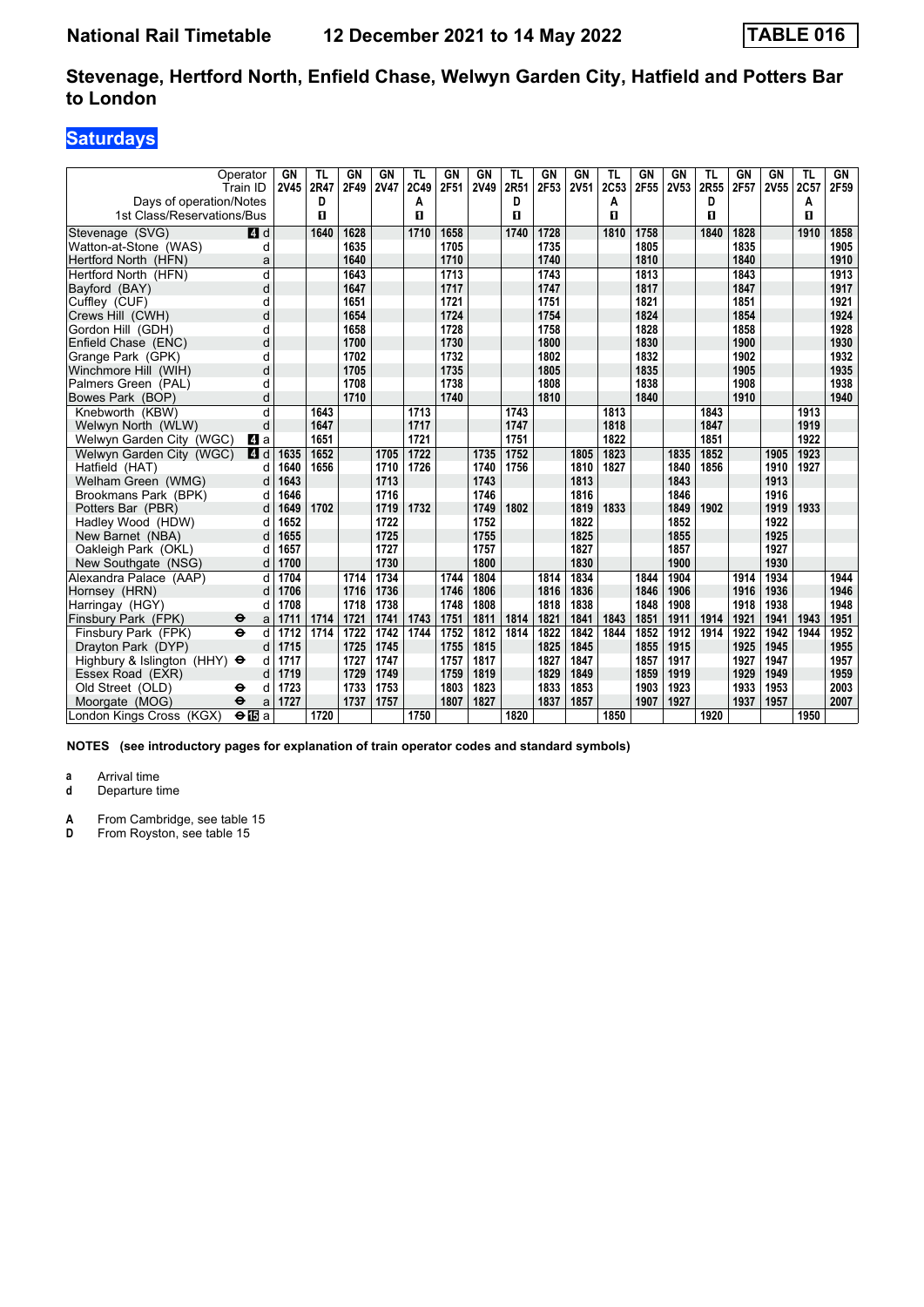# **Saturdays**

|                                     | Operator<br>Train ID     | GN<br>2V57 | TL<br>2R59 | GN<br>2F61 | GN<br><b>2V59</b> | TL<br>2C61 | GN<br>2F63 | GN<br><b>2V61</b> | TL<br>2R63 | <b>GN</b><br>2F65 | GN<br>2V63 | TL<br>2C65 | GN<br>2F67 | <b>GN</b><br>2V65 | TL<br>2R67 | GN<br>2F69 | GN<br><b>2V67</b> | TL<br>2C69   | GN<br>2F71 |
|-------------------------------------|--------------------------|------------|------------|------------|-------------------|------------|------------|-------------------|------------|-------------------|------------|------------|------------|-------------------|------------|------------|-------------------|--------------|------------|
| Days of operation/Notes             |                          |            | D          |            |                   | А          |            |                   | D          |                   |            | A          |            |                   | D          |            |                   | Α            |            |
| 1st Class/Reservations/Bus          |                          |            | п          |            |                   | п          |            |                   | п          |                   |            | п          |            |                   | п          |            |                   | $\mathbf{u}$ |            |
| Stevenage (SVG)                     | $\blacksquare$ d         |            | 1940       | 1928       |                   | 2010       | 1958       |                   | 2040       | 2028              |            | 2110       | 2058       |                   | 2140       | 2128       |                   | 2210         | 2158       |
| Watton-at-Stone (WAS)               | d                        |            |            | 1935       |                   |            | 2005       |                   |            | 2035              |            |            | 2105       |                   |            | 2135       |                   |              | 2205       |
| Hertford North (HFN)                | a                        |            |            | 1940       |                   |            | 2010       |                   |            | 2040              |            |            | 2110       |                   |            | 2140       |                   |              | 2210       |
| Hertford North (HFN)                | d                        |            |            | 1943       |                   |            | 2013       |                   |            | 2043              |            |            | 2113       |                   |            | 2143       |                   |              | 2213       |
| Bayford (BAY)                       | d                        |            |            | 1947       |                   |            | 2017       |                   |            | 2047              |            |            | 2117       |                   |            | 2147       |                   |              | 2217       |
| Cuffley (CUF)                       | d                        |            |            | 1951       |                   |            | 2021       |                   |            | 2051              |            |            | 2121       |                   |            | 2151       |                   |              | 2221       |
| Crews Hill (CWH)                    | d                        |            |            | 1954       |                   |            | 2024       |                   |            | 2054              |            |            | 2124       |                   |            | 2154       |                   |              | 2224       |
| Gordon Hill (GDH)                   | d                        |            |            | 1958       |                   |            | 2028       |                   |            | 2058              |            |            | 2128       |                   |            | 2158       |                   |              | 2228       |
| Enfield Chase (ENC)                 | d                        |            |            | 2000       |                   |            | 2030       |                   |            | 2100              |            |            | 2130       |                   |            | 2200       |                   |              | 2230       |
| Grange Park (GPK)                   | d                        |            |            | 2002       |                   |            | 2032       |                   |            | 2102              |            |            | 2132       |                   |            | 2202       |                   |              | 2232       |
| Winchmore Hill (WIH)                | d                        |            |            | 2005       |                   |            | 2035       |                   |            | 2105              |            |            | 2135       |                   |            | 2205       |                   |              | 2235       |
| Palmers Green (PAL)                 | d                        |            |            | 2008       |                   |            | 2038       |                   |            | 2108              |            |            | 2138       |                   |            | 2208       |                   |              | 2238       |
| Bowes Park (BOP)                    | d                        |            |            | 2010       |                   |            | 2040       |                   |            | 2110              |            |            | 2140       |                   |            | 2210       |                   |              | 2240       |
| Knebworth (KBW)                     | d                        |            | 1943       |            |                   | 2013       |            |                   | 2043       |                   |            | 2113       |            |                   | 2143       |            |                   | 2213         |            |
| Welwyn North (WLW)                  | d                        |            | 1947       |            |                   | 2017       |            |                   | 2047       |                   |            | 2117       |            |                   | 2147       |            |                   | 2217         |            |
| Welwyn Garden City (WGC)            | <b>4</b> a               |            | 1951       |            |                   | 2021       |            |                   | 2051       |                   |            | 2121       |            |                   | 2151       |            |                   | 2221         |            |
| Welwyn Garden City (WGC)            | <b>4</b> d               | 1935       | 1952       |            | 2005              | 2022       |            | 2035              | 2052       |                   | 2105       | 2122       |            | 2135              | 2152       |            | 2205              | 2222         |            |
| Hatfield (HAT)                      | d                        | 1940       | 1956       |            | 2010              | 2026       |            | 2040              | 2056       |                   | 2110       | 2126       |            | 2140              | 2156       |            | 2210              | 2226         |            |
| Welham Green (WMG)                  | d                        | 1943       |            |            | 2013              |            |            | 2043              |            |                   | 2113       |            |            | 2143              |            |            | 2213              |              |            |
| Brookmans Park (BPK)                | d                        | 1946       |            |            | 2016              |            |            | 2046              |            |                   | 2116       |            |            | 2146              |            |            | 2216              |              |            |
| Potters Bar (PBR)                   | d                        | 1949       | 2002       |            | 2019              | 2032       |            | 2049              | 2102       |                   | 2119       | 2132       |            | 2149              | 2202       |            | 2219              | 2232         |            |
| Hadley Wood (HDW)                   | d                        | 1952       |            |            | 2022              |            |            | 2052              |            |                   | 2122       |            |            | 2152              |            |            | 2222              |              |            |
| New Barnet (NBA)                    | d                        | 1955       |            |            | 2025              |            |            | 2055              |            |                   | 2125       |            |            | 2155              |            |            | 2225              |              |            |
| Oakleigh Park (OKL)                 | d                        | 1957       |            |            | 2027              |            |            | 2057              |            |                   | 2127       |            |            | 2157              |            |            | 2227              |              |            |
| New Southgate (NSG)                 | d                        | 2000       |            |            | 2030              |            |            | 2100              |            |                   | 2130       |            |            | 2200              |            |            | 2230              |              |            |
| Alexandra Palace (AAP)              | d                        | 2004       |            | 2014       | 2034              |            | 2044       | 2104              |            | 2114              | 2134       |            | 2144       | 2204              |            | 2214       | 2234              |              | 2244       |
| Hornsey (HRN)                       | d                        | 2006       |            | 2016       | 2036              |            | 2046       | 2106              |            | 2116              | 2136       |            | 2146       | 2206              |            | 2216       | 2236              |              | 2246       |
| Harringay (HGY)                     | d                        | 2008       |            | 2018       | 2038              |            | 2048       | 2108              |            | 2118              | 2138       |            | 2148       | 2208              |            | 2218       | 2238              |              | 2248       |
| Finsbury Park (FPK)                 | $\bullet$<br>a           | 2011       | 2014       | 2021       | 2041              | 2043       | 2051       | 2111              | 2114       | 2121              | 2141       | 2143       | 2151       | 2211              | 2214       | 2221       | 2241              | 2243         | 2251       |
| Finsbury Park (FPK)                 | $\ddot{\mathbf{e}}$<br>d | 2012       | 2014       | 2022       | 2042              | 2044       | 2052       | 2112              | 2114       | 2122              | 2142       | 2144       | 2152       | 2212              | 2214       | 2222       | 2242              | 2244         | 2252       |
| Dravton Park (DYP)                  | d                        | 2015       |            | 2025       | 2045              |            | 2055       | 2115              |            | 2125              | 2145       |            | 2155       | 2215              |            | 2225       | 2245              |              | 2255       |
| Highbury & Islington (HHY) $\Theta$ | d                        | 2017       |            | 2027       | 2047              |            | 2057       | 2117              |            | 2127              | 2147       |            | 2157       | 2217              |            | 2227       | 2247              |              | 2257       |
| Essex Road (EXR)                    | d                        | 2019       |            | 2029       | 2049              |            | 2059       | 2119              |            | 2129              | 2149       |            | 2159       | 2219              |            | 2229       | 2249              |              | 2259       |
| Old Street (OLD)                    | ⊖<br>d                   | 2023       |            | 2033       | 2053              |            | 2103       | 2123              |            | 2133              | 2153       |            | 2203       | 2223              |            | 2233       | 2253              |              | 2303       |
| Moorgate (MOG)                      | $\ddot{\mathbf{e}}$<br>a | 2027       |            | 2037       | 2057              |            | 2107       | 2127              |            | 2137              | 2157       |            | 2207       | 2227              |            | 2237       | 2257              |              | 2307       |
| London Kings Cross (KGX)            | $\Theta$ is a            |            | 2020       |            |                   | 2050       |            |                   | 2120       |                   |            | 2150       |            |                   | 2220       |            |                   | 2250         |            |

**NOTES (see introductory pages for explanation of train operator codes and standard symbols)**

**a** Arrival time<br>**d** Departure t

**d** Departure time

**A** From Cambridge, see table 15<br>**D** From Rovston, see table 15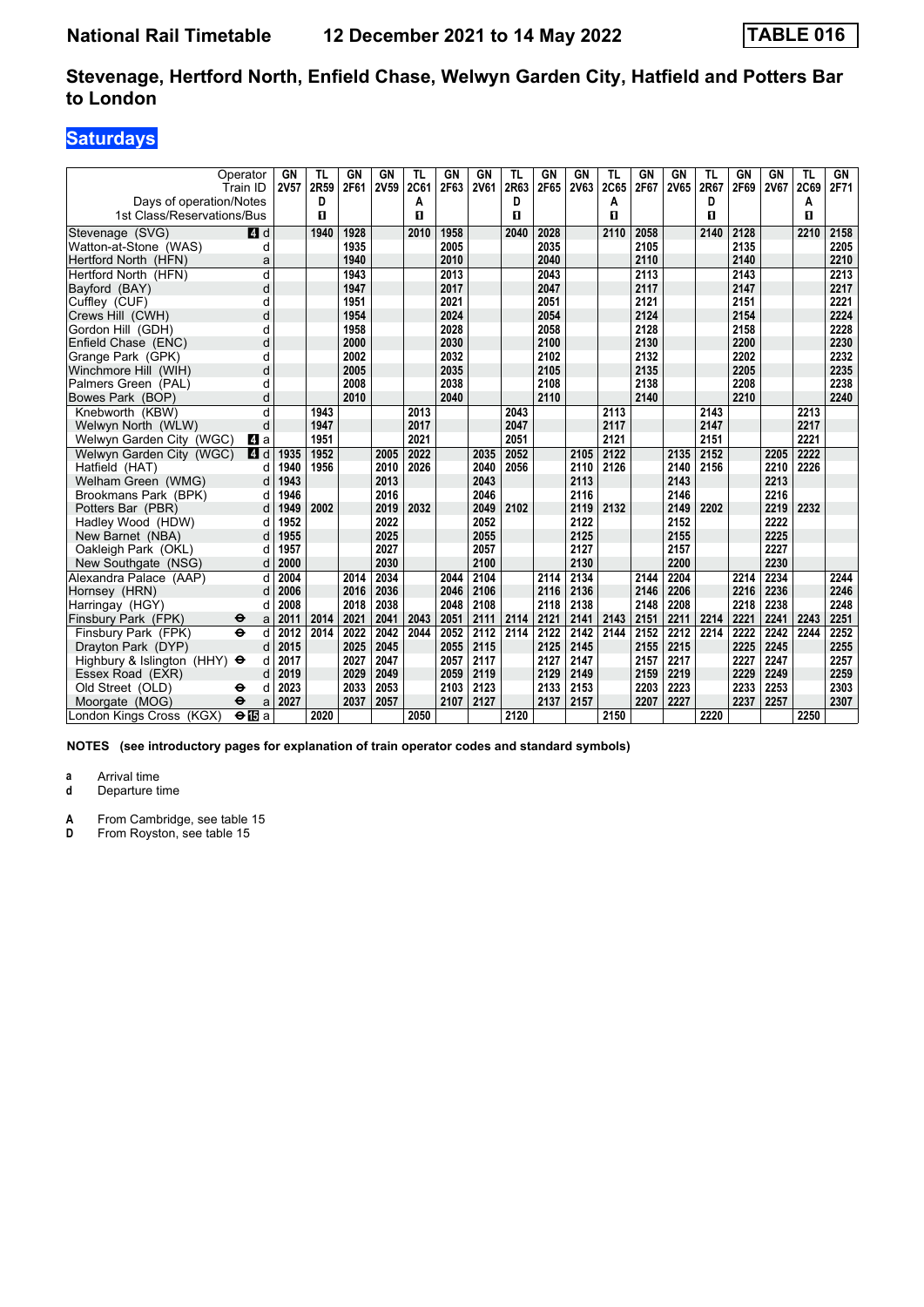# **Saturdays**

| Operator                                   | GN          | <b>TL</b>    | GN   | GN   | <b>TL</b>    | GN   | GN          | TL           | GN   | TL           |
|--------------------------------------------|-------------|--------------|------|------|--------------|------|-------------|--------------|------|--------------|
| Train ID                                   | <b>2V69</b> | 2R71         | 2F73 | 2V71 | 2C73         | 2F75 | <b>2V73</b> | 2R75         | 2F77 | 2C77         |
| Days of operation/Notes                    |             | D            |      |      | A            |      |             | D            |      | A            |
| 1st Class/Reservations/Bus                 |             | $\mathbf{u}$ |      |      | $\mathbf{u}$ |      |             | $\mathbf{u}$ |      | $\mathbf{u}$ |
| Stevenage (SVG)<br>ZI d                    |             | 2240         | 2228 |      | 2310         | 2258 |             | 2340         | 2328 | 0018         |
| Watton-at-Stone (WAS)                      | d           |              | 2235 |      |              | 2305 |             |              | 2335 |              |
| Hertford North (HFN)                       | a           |              | 2240 |      |              | 2310 |             |              | 2340 |              |
| Hertford North (HFN)                       | d           |              | 2243 |      |              | 2313 |             |              | 2343 |              |
| Bayford (BAY)                              | d           |              | 2247 |      |              | 2317 |             |              | 2347 |              |
| Cuffley (CUF)                              | d           |              | 2251 |      |              | 2321 |             |              | 2351 |              |
| Crews Hill (CWH)                           | d           |              | 2254 |      |              | 2324 |             |              | 2354 |              |
| Gordon Hill (GDH)                          | d           |              | 2258 |      |              | 2328 |             |              | 2358 |              |
| Enfield Chase (ENC)                        | d           |              | 2300 |      |              | 2330 |             |              | 0001 |              |
| Grange Park (GPK)                          | d           |              | 2302 |      |              | 2332 |             |              | 0003 |              |
| Winchmore Hill (WIH)                       | d           |              | 2305 |      |              | 2335 |             |              | 0006 |              |
| Palmers Green (PAL)                        | d           |              | 2308 |      |              | 2338 |             |              | 0008 |              |
| Bowes Park (BOP)                           | d           |              | 2310 |      |              | 2340 |             |              | 0011 |              |
| Knebworth (KBW)                            | d           | 2243         |      |      | 2313         |      |             | 2343         |      | 0021         |
| Welwyn North (WLW)                         | d           | 2247         |      |      | 2317         |      |             | 2347         |      | 0025         |
| Welwyn Garden City (WGC)<br>ZI a           |             | 2251         |      |      | 2321         |      |             | 2351         |      | 0029         |
| Welwyn Garden City (WGC)<br>4 d            | 2235        | 2252         |      | 2300 | 2322         |      | 2330        | 2352         |      | 0030         |
| Hatfield (HAT)                             | 2240<br>d   | 2256         |      | 2305 | 2326         |      | 2335        | 2356         |      | 0034         |
| Welham Green (WMG)                         | 2243<br>d   |              |      | 2308 |              |      | 2338        |              |      |              |
| Brookmans Park (BPK)                       | 2246<br>d   |              |      | 2311 |              |      | 2341        |              |      |              |
| Potters Bar (PBR)                          | d<br>2249   | 2302         |      | 2314 | 2332         |      | 2344        | 0002         |      | 0040         |
| Hadley Wood (HDW)                          | 2252<br>d   |              |      | 2317 |              |      | 2347        |              |      |              |
| New Barnet (NBA)                           | 2255<br>d   |              |      | 2320 |              |      | 2350        |              |      |              |
| Oakleigh Park (OKL)                        | 2257<br>d   |              |      | 2322 |              |      | 2352        |              |      |              |
| New Southgate (NSG)                        | 2300<br>d   |              |      | 2325 |              |      | 2355        |              |      |              |
| Alexandra Palace (AAP)                     | 2304<br>d   |              | 2314 | 2329 |              | 2344 | 2359        |              | 0014 |              |
| Hornsey (HRN)                              | d<br>2306   |              | 2316 | 2331 |              | 2346 | 0001        |              | 0016 |              |
| Harringay (HGY)                            | 2308<br>d   |              | 2318 | 2333 |              | 2348 | 0003        |              | 0018 |              |
| Finsbury Park (FPK)<br>⊖                   | 2311<br>a   | 2314         | 2321 | 2336 | 2343         | 2351 | 0006        | 0013         | 0021 | 0051         |
| $\ddot{\mathbf{e}}$<br>Finsbury Park (FPK) | d<br>2312   | 2314         | 2322 | 2337 | 2344         | 2352 | 0007        | 0014         | 0022 | 0051         |
| Drayton Park (DYP)                         | 2315<br>d   |              | 2325 | 2340 |              | 2355 | 0010        |              | 0025 |              |
| Highbury & Islington (HHY)<br>$\bullet$    | 2317<br>d   |              | 2327 | 2342 |              | 2357 | 0012        |              | 0027 |              |
| Essex Road (EXR)                           | 2319<br>d   |              | 2329 | 2344 |              | 2359 | 0014        |              | 0029 |              |
| Old Street (OLD)<br>θ                      | 2323<br>d   |              | 2333 | 2348 |              | 0003 | 0018        |              | 0033 |              |
| Moorgate (MOG)<br>$\ddot{\mathbf{e}}$      | 2327<br>a   |              | 2337 | 2352 |              | 0007 | 0022        |              | 0037 |              |
| London Kings Cross (KGX)<br>⊖l⊡a           |             | 2320         |      |      | 2350         |      |             | 0021         |      | 0058         |

**NOTES (see introductory pages for explanation of train operator codes and standard symbols)**

**a** Arrival time<br>**d** Departure t

**d** Departure time

**A** From Cambridge, see table 15<br>**D** From Rovston, see table 15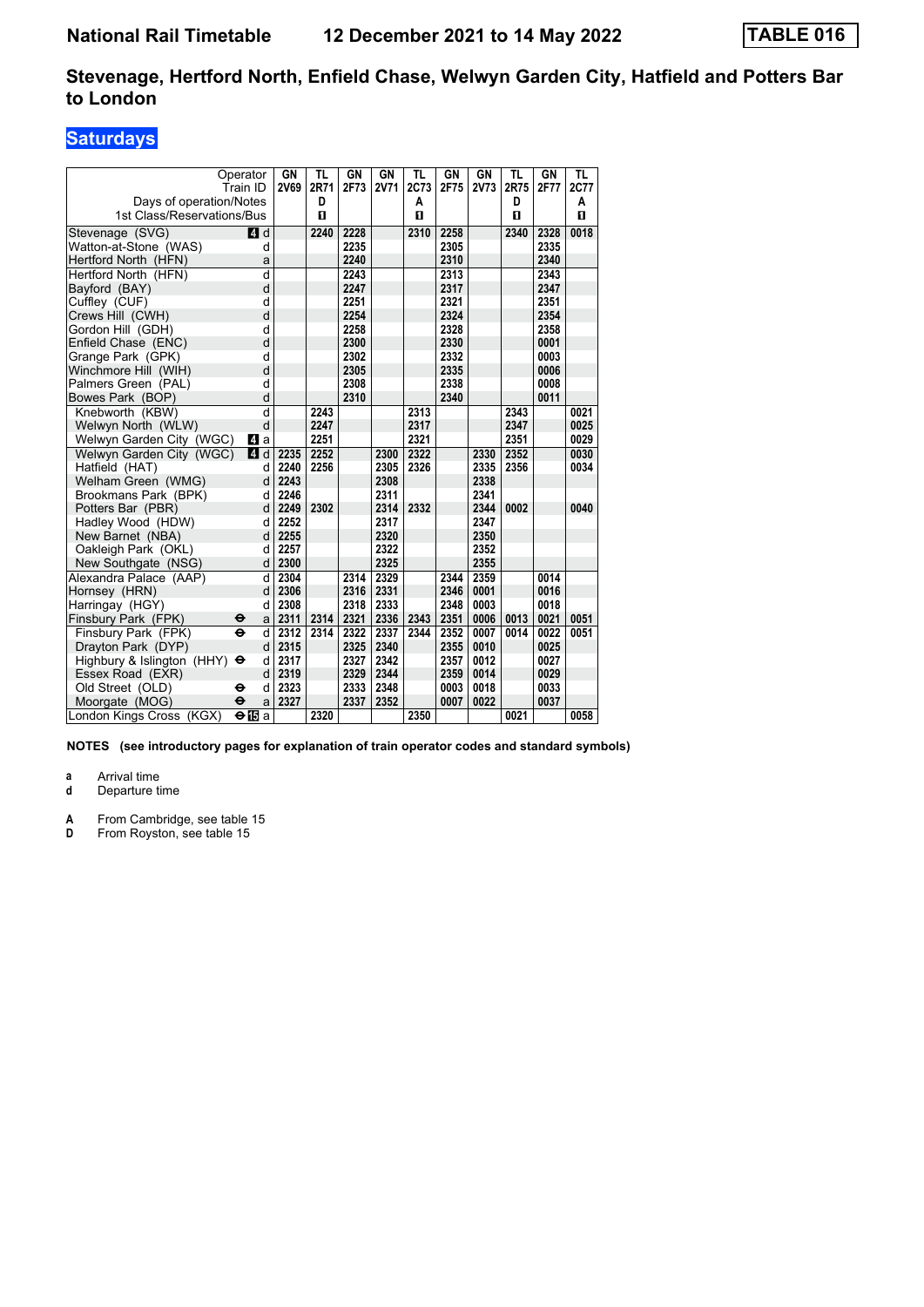# **Sundays**

| Operator<br>Train ID<br>Days of operation/Notes |                      | GN<br>2B07 | <b>GN</b><br>2V05 | TL<br>2P21<br>F<br>п | <b>GN</b><br>2B09 | <b>GN</b><br><b>2V07</b> | <b>GN</b><br>2F11 | <b>GN</b><br>2V09 | <b>TL</b><br>2C25<br>A | <b>GN</b><br>2F13 | GN<br><b>2V11</b> | <b>GN</b><br>2F15 | GN<br><b>2V13</b> | <b>TL</b><br>2C29<br>A | GN<br>2F17 | GN<br>2V15 | TL<br>2R31<br>C | GN<br>2F19 | GN<br><b>2V17</b> |
|-------------------------------------------------|----------------------|------------|-------------------|----------------------|-------------------|--------------------------|-------------------|-------------------|------------------------|-------------------|-------------------|-------------------|-------------------|------------------------|------------|------------|-----------------|------------|-------------------|
| 1st Class/Reservations/Bus                      |                      |            |                   |                      |                   |                          |                   |                   | П                      |                   |                   |                   |                   | п                      |            |            | п               |            |                   |
| Stevenage (SVG)                                 | 4d                   |            |                   | 0640                 |                   |                          | 0658              |                   | 0744                   | 0728              |                   | 0758              |                   | 0840                   | 0828       |            | 0910            | 0858       |                   |
| Watton-at-Stone (WAS)                           | d                    |            |                   |                      |                   |                          | 0705              |                   |                        | 0735              |                   | 0805              |                   |                        | 0835       |            |                 | 0905       |                   |
| Hertford North (HFN)                            | a                    |            |                   |                      |                   |                          | 0710              |                   |                        | 0740              |                   | 0810              |                   |                        | 0840       |            |                 | 0910       |                   |
| Hertford North (HFN)                            | d                    | 0613       |                   |                      | 0643              |                          | 0713              |                   |                        | 0743              |                   | 0813              |                   |                        | 0843       |            |                 | 0913       |                   |
| Bayford (BAY)                                   | d                    | 0617       |                   |                      | 0647              |                          | 0717              |                   |                        | 0747              |                   | 0817              |                   |                        | 0847       |            |                 | 0917       |                   |
| Cuffley (CUF)                                   |                      | 0621       |                   |                      | 0651              |                          | 0721              |                   |                        | 0751              |                   | 0821              |                   |                        | 0851       |            |                 | 0921       |                   |
| Crews Hill (CWH)                                |                      | 0624       |                   |                      | 0654              |                          | 0724              |                   |                        | 0754              |                   | 0824              |                   |                        | 0854       |            |                 | 0924       |                   |
| Gordon Hill (GDH)                               | d                    | 0628       |                   |                      | 0658              |                          | 0728              |                   |                        | 0758              |                   | 0828              |                   |                        | 0858       |            |                 | 0928       |                   |
| Enfield Chase (ENC)                             | d                    | 0630       |                   |                      | 0700              |                          | 0730              |                   |                        | 0800              |                   | 0830              |                   |                        | 0900       |            |                 | 0930       |                   |
| Grange Park (GPK)                               |                      | 0632       |                   |                      | 0702              |                          | 0732              |                   |                        | 0802              |                   | 0832              |                   |                        | 0902       |            |                 | 0932       |                   |
| Winchmore Hill (WIH)                            |                      | 0635       |                   |                      | 0705              |                          | 0735              |                   |                        | 0805              |                   | 0835              |                   |                        | 0905       |            |                 | 0935       |                   |
| Palmers Green (PAL)                             |                      | 0638       |                   |                      | 0708              |                          | 0738              |                   |                        | 0808              |                   | 0838              |                   |                        | 0908       |            |                 | 0938       |                   |
| Bowes Park (BOP)                                | d                    | 0640       |                   |                      | 0710              |                          | 0740              |                   |                        | 0810              |                   | 0840              |                   |                        | 0910       |            |                 | 0940       |                   |
| Knebworth (KBW)                                 | d                    |            |                   | 0644                 |                   |                          |                   |                   | 0748                   |                   |                   |                   |                   | 0844                   |            |            | 0914            |            |                   |
| Welwyn North (WLW)                              | d                    |            |                   | 0647                 |                   |                          |                   |                   | 0751                   |                   |                   |                   |                   | 0847                   |            |            | 0917            |            |                   |
| Welwyn Garden City (WGC)                        | L4 a                 |            |                   | 0651                 |                   |                          |                   |                   | 0755                   |                   |                   |                   |                   | 0851                   |            |            | 0921            |            |                   |
| Welwyn Garden City (WGC)                        | <b>4</b> d           |            | 0626              | 0652                 |                   | 0656                     |                   | 0728              | 0756                   |                   | 0758              |                   | 0828              | 0852                   |            | 0858       | 0922            |            | 0928              |
| Hatfield (HAT)                                  | d                    |            | 0631              | 0656                 |                   | 0701                     |                   | 0733              | 0800                   |                   | 0803              |                   | 0833              | 0856                   |            | 0903       | 0926            |            | 0933              |
| Welham Green (WMG)                              | d                    |            | 0634              |                      |                   | 0704                     |                   | 0736              |                        |                   | 0806              |                   | 0836              |                        |            | 0906       |                 |            | 0936              |
| Brookmans Park (BPK)                            | d                    |            | 0637              |                      |                   | 0707                     |                   | 0739              |                        |                   | 0809              |                   | 0839              |                        |            | 0909       |                 |            | 0939              |
| Potters Bar (PBR)                               | d                    |            | 0640              | 0702                 |                   | 0710                     |                   | 0742              | 0806                   |                   | 0812              |                   | 0842              | 0902                   |            | 0912       | 0932            |            | 0942              |
| Hadley Wood (HDW)                               | d                    |            | 0643              |                      |                   | 0713                     |                   | 0745              |                        |                   | 0815              |                   | 0845              |                        |            | 0915       |                 |            | 0945              |
| New Barnet (NBA)                                | d                    |            | 0646              |                      |                   | 0716                     |                   | 0748              |                        |                   | 0818              |                   | 0848              |                        |            | 0918       |                 |            | 0948              |
| Oakleigh Park (OKL)                             | d                    |            | 0648              |                      |                   | 0718                     |                   | 0750              |                        |                   | 0820              |                   | 0850              |                        |            | 0920       |                 |            | 0950              |
| New Southgate (NSG)                             | d                    |            | 0651              |                      |                   | 0721                     |                   | 0753              |                        |                   | 0823              |                   | 0853              |                        |            | 0923       |                 |            | 0953              |
| Alexandra Palace (AAP)                          | d                    | 0643       | 0656              |                      | 0713              | 0726                     | 0743              | 0758              |                        | 0813              | 0828              | 0843              | 0858              |                        | 0913       | 0928       |                 | 0943       | 0958              |
| Hornsey (HRN)                                   | d                    | 0646       | 0659              |                      | 0716              | 0729                     | 0746              | 0801              |                        | 0816              | 0831              | 0846              | 0901              |                        | 0916       | 0931       |                 | 0946       | 1001              |
| Harringay (HGY)                                 | d                    | 0648       | 0701              |                      | 0718              | 0731                     | 0748              | 0803              |                        | 0818              | 0833              | 0848              | 0903              |                        | 0918       | 0933       |                 | 0948       | 1003              |
| Finsbury Park (FPK)<br>θ                        | a                    | 0653       | 0706              | 0713                 | 0723              | 0736                     | 0750              | 0805              | 0815                   | 0820              | 0835              | 0850              | 0905              | 0913                   | 0920       | 0935       | 0943            | 0950       | 1005              |
| $\ddot{\mathbf{e}}$<br>Finsbury Park (FPK)      | d                    | 0654       | 0707              | 0714                 | 0724              | 0737                     | 0752              | 0807              | 0816                   | 0822              | 0837              | 0852              | 0907              | 0914                   | 0922       | 0937       | 0944            | 0952       | 1007              |
| Drayton Park (DYP)                              | d                    | 0657       | 0710              |                      | 0727              | 0740                     | 0755              | 0810              |                        | 0825              | 0840              | 0855              | 0910              |                        | 0925       | 0940       |                 | 0955       | 1010              |
| Highbury & Islington (HHY) $\Theta$             | d                    | 0659       | 0712              |                      | 0729              | 0742                     | 0757              | 0812              |                        | 0827              | 0842              | 0857              | 0912              |                        | 0927       | 0942       |                 | 0957       | 1012              |
| Essex Road (EXR)                                | d                    | 0701       | 0714              |                      | 0731              | 0744                     | 0759              | 0814              |                        | 0829              | 0844              | 0859              | 0914              |                        | 0929       | 0944       |                 | 0959       | 1014              |
| Old Street (OLD)<br>θ                           | d                    | 0705       | 0718              |                      | 0735              | 0748                     | 0803              | 0818              |                        | 0833              | 0848              | 0903              | 0918              |                        | 0933       | 0948       |                 | 1003       | 1018              |
| Moorgate (MOG)<br>$\ddot{\mathbf{e}}$           | a                    | 0709       | 0722              |                      | 0739              | 0752                     | 0807              | 0822              |                        | 0837              | 0852              | 0907              | 0922              |                        | 0937       | 0952       |                 | 1007       | 1022              |
| London Kings Cross (KGX)                        | $\Theta$ <b>IB</b> a |            |                   | 0722                 |                   |                          |                   |                   | 0822                   |                   |                   |                   |                   | 0920                   |            |            | 0950            |            |                   |

**NOTES (see introductory pages for explanation of train operator codes and standard symbols)**

**a** Arrival time<br>**d** Departure t

**d** Departure time

**A** From Cambridge, see table 15<br> **C** From Letchworth Garden City,<br> **F** From Peterborough, see table

**C** From Letchworth Garden City, see table 15

**F** From Peterborough, see table 15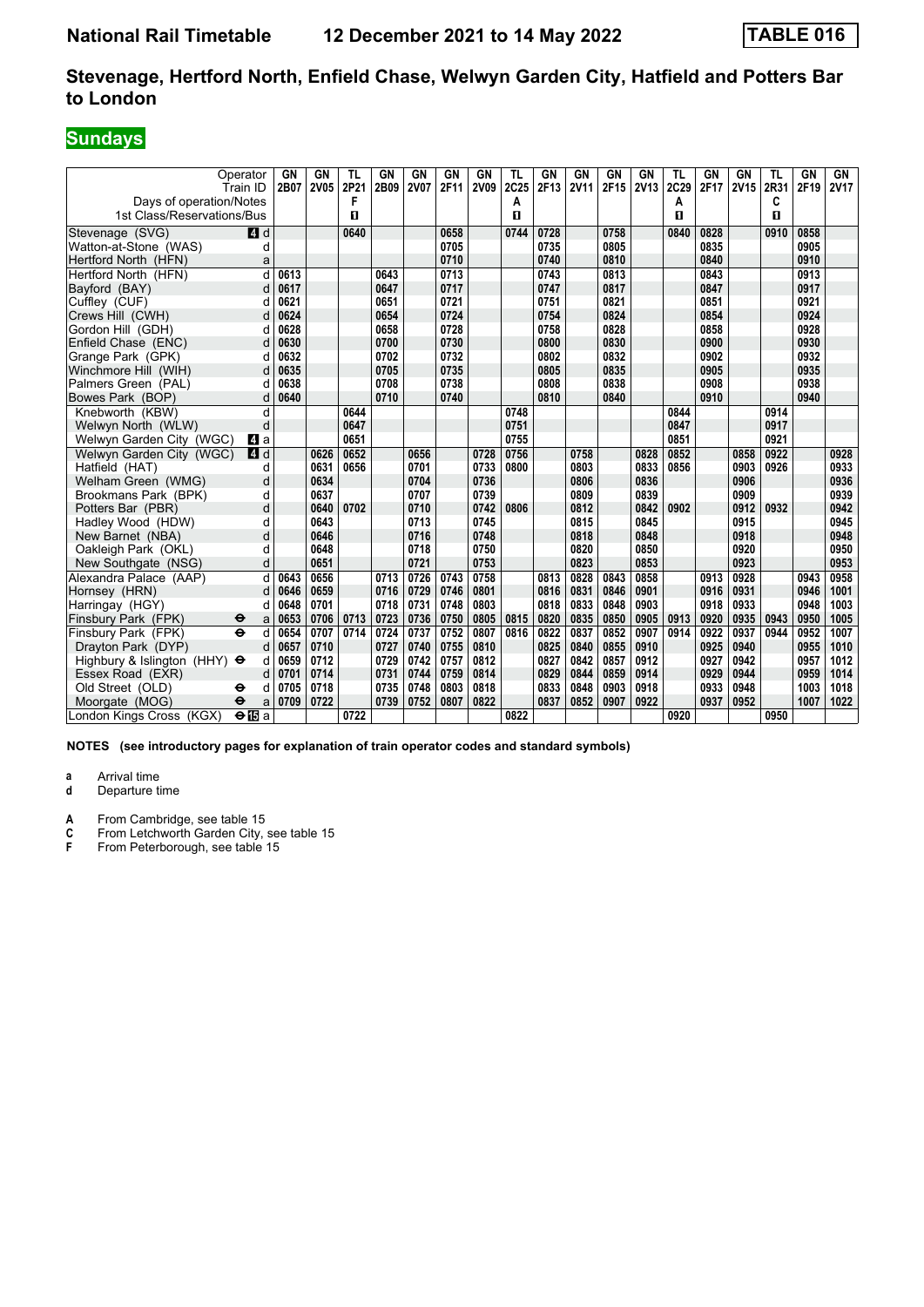# **Sundays**

|                                            | Operator<br>Train ID | TL<br>2C33 | GN<br>2F21 | GN<br><b>2V19</b> | TL<br>2R35 | GN<br>2F23 | GN<br><b>2V21</b> | TL<br>2C37 | GN<br>2F25 | GN<br><b>2V23</b> | TL<br>2R39 | GN<br>2F27 | GN<br>2V25 | TL<br>2C41 | GN<br>2F29 | GN<br><b>2V27</b> | GN<br>2F31 | <b>GN</b><br><b>2V29</b> | TL<br>2C45 |
|--------------------------------------------|----------------------|------------|------------|-------------------|------------|------------|-------------------|------------|------------|-------------------|------------|------------|------------|------------|------------|-------------------|------------|--------------------------|------------|
| Days of operation/Notes                    |                      | А          |            |                   | C          |            |                   | Α          |            |                   | C          |            |            | Α          |            |                   |            |                          | A          |
| 1st Class/Reservations/Bus                 |                      | п          |            |                   | п          |            |                   | п          |            |                   | п          |            |            | п          |            |                   |            |                          | п          |
| Stevenage (SVG)                            | $\blacksquare$ d     | 0940       | 0928       |                   | 1010       | 0958       |                   | 1040       | 1028       |                   | 1110       | 1058       |            | 1140       | 1128       |                   | 1158       |                          | 1240       |
| Watton-at-Stone (WAS)                      | d                    |            | 0935       |                   |            | 1005       |                   |            | 1035       |                   |            | 1105       |            |            | 1135       |                   | 1205       |                          |            |
| Hertford North (HFN)                       | a                    |            | 0940       |                   |            | 1010       |                   |            | 1040       |                   |            | 1110       |            |            | 1140       |                   | 1210       |                          |            |
| Hertford North (HFN)                       | d                    |            | 0943       |                   |            | 1013       |                   |            | 1043       |                   |            | 1113       |            |            | 1143       |                   | 1213       |                          |            |
| Bayford (BAY)                              | d                    |            | 0947       |                   |            | 1017       |                   |            | 1047       |                   |            | 1117       |            |            | 1147       |                   | 1217       |                          |            |
| Cuffley (CUF)                              | d                    |            | 0951       |                   |            | 1021       |                   |            | 1051       |                   |            | 1121       |            |            | 1151       |                   | 1221       |                          |            |
| Crews Hill (CWH)                           | d                    |            | 0954       |                   |            | 1024       |                   |            | 1054       |                   |            | 1124       |            |            | 1154       |                   | 1224       |                          |            |
| Gordon Hill (GDH)                          | d                    |            | 0958       |                   |            | 1028       |                   |            | 1058       |                   |            | 1128       |            |            | 1158       |                   | 1228       |                          |            |
| Enfield Chase (ENC)                        | d                    |            | 1000       |                   |            | 1030       |                   |            | 1100       |                   |            | 1130       |            |            | 1200       |                   | 1230       |                          |            |
| Grange Park (GPK)                          | d                    |            | 1002       |                   |            | 1032       |                   |            | 1102       |                   |            | 1132       |            |            | 1202       |                   | 1232       |                          |            |
| Winchmore Hill (WIH)                       | d                    |            | 1005       |                   |            | 1035       |                   |            | 1105       |                   |            | 1135       |            |            | 1205       |                   | 1235       |                          |            |
| Palmers Green (PAL)                        | d                    |            | 1008       |                   |            | 1038       |                   |            | 1108       |                   |            | 1138       |            |            | 1208       |                   | 1238       |                          |            |
| Bowes Park (BOP)                           | d                    |            | 1010       |                   |            | 1040       |                   |            | 1110       |                   |            | 1140       |            |            | 1210       |                   | 1240       |                          |            |
| Knebworth (KBW)                            | d                    | 0944       |            |                   | 1014       |            |                   | 1044       |            |                   | 1114       |            |            | 1144       |            |                   |            |                          | 1244       |
| Welwyn North (WLW)                         | d                    | 0947       |            |                   | 1017       |            |                   | 1047       |            |                   | 1119       |            |            | 1147       |            |                   |            |                          | 1247       |
| Welwyn Garden City (WGC)                   | <b>и</b> а           | 0950       |            |                   | 1021       |            |                   | 1051       |            |                   | 1122       |            |            | 1151       |            |                   |            |                          | 1251       |
| Welwyn Garden City (WGC)                   | ZI d                 | 0951       |            | 0958              | 1022       |            | 1028              | 1052       |            | 1058              | 1123       |            | 1128       | 1152       |            | 1158              |            | 1228                     | 1252       |
| Hatfield (HAT)                             | d                    | 0956       |            | 1003              | 1026       |            | 1033              | 1056       |            | 1103              | 1126       |            | 1133       | 1156       |            | 1203              |            | 1233                     | 1256       |
| Welham Green (WMG)                         | d                    |            |            | 1006              |            |            | 1036              |            |            | 1106              |            |            | 1136       |            |            | 1206              |            | 1236                     |            |
| Brookmans Park (BPK)                       | d                    |            |            | 1009              |            |            | 1039              |            |            | 1109              |            |            | 1139       |            |            | 1209              |            | 1239                     |            |
| Potters Bar (PBR)                          | d                    | 1002       |            | 1012              | 1032       |            | 1042              | 1102       |            | 1112              | 1132       |            | 1142       | 1202       |            | 1212              |            | 1242                     | 1302       |
| Hadley Wood (HDW)                          | d                    |            |            | 1015              |            |            | 1045              |            |            | 1115              |            |            | 1145       |            |            | 1215              |            | 1245                     |            |
| New Barnet (NBA)                           | d                    |            |            | 1018              |            |            | 1048              |            |            | 1118              |            |            | 1148       |            |            | 1218              |            | 1248                     |            |
| Oakleigh Park (OKL)                        | d                    |            |            | 1020              |            |            | 1050              |            |            | 1120              |            |            | 1150       |            |            | 1220              |            | 1250                     |            |
| New Southgate (NSG)                        | d                    |            |            | 1023              |            |            | 1053              |            |            | 1123              |            |            | 1153       |            |            | 1223              |            | 1253                     |            |
| Alexandra Palace (AAP)                     | d                    |            | 1013       | 1028              |            | 1043       | 1058              |            | 1113       | 1128              |            | 1143       | 1158       |            | 1213       | 1228              | 1243       | 1258                     |            |
| Hornsey (HRN)                              | d                    |            | 1016       | 1031              |            | 1046       | 1101              |            | 1116       | 1131              |            | 1146       | 1201       |            | 1216       | 1231              | 1246       | 1301                     |            |
| Harringay (HGY)                            | d                    |            | 1018       | 1033              |            | 1048       | 1103              |            | 1118       | 1133              |            | 1148       | 1203       |            | 1218       | 1233              | 1248       | 1303                     |            |
| Finsbury Park (FPK)<br>θ                   | a                    | 1013       | 1020       | 1035              | 1043       | 1050       | 1105              | 1113       | 1120       | 1135              | 1143       | 1150       | 1205       | 1213       | 1220       | 1235              | 1250       | 1305                     | 1313       |
| $\ddot{\mathbf{e}}$<br>Finsbury Park (FPK) | d                    | 1014       | 1022       | 1037              | 1044       | 1052       | 1107              | 1114       | 1122       | 1137              | 1144       | 1152       | 1207       | 1214       | 1222       | 1237              | 1252       | 1307                     | 1314       |
| Dravton Park (DYP)                         | d                    |            | 1025       | 1040              |            | 1055       | 1110              |            | 1125       | 1140              |            | 1155       | 1210       |            | 1225       | 1240              | 1255       | 1310                     |            |
| Highbury & Islington (HHY) $\Theta$        | d                    |            | 1027       | 1042              |            | 1057       | 1112              |            | 1127       | 1142              |            | 1157       | 1212       |            | 1227       | 1242              | 1257       | 1312                     |            |
| Essex Road (EXR)                           | d                    |            | 1029       | 1044              |            | 1059       | 1114              |            | 1129       | 1144              |            | 1159       | 1214       |            | 1229       | 1244              | 1259       | 1314                     |            |
| Old Street (OLD)<br>⊖                      | d                    |            | 1033       | 1048              |            | 1103       | 1118              |            | 1133       | 1148              |            | 1203       | 1218       |            | 1233       | 1248              | 1303       | 1318                     |            |
| Moorgate (MOG)<br>$\ddot{\mathbf{e}}$      | a                    |            | 1037       | 1052              |            | 1107       | 1122              |            | 1137       | 1152              |            | 1207       | 1222       |            | 1237       | 1252              | 1307       | 1322                     |            |
| London Kings Cross (KGX)                   | $\Theta$ is a        | 1020       |            |                   | 1050       |            |                   | 1120       |            |                   | 1151       |            |            | 1220       |            |                   |            |                          | 1320       |

**NOTES (see introductory pages for explanation of train operator codes and standard symbols)**

**a** Arrival time<br>**d** Departure t

**d** Departure time

**A** From Cambridge, see table 15<br>**C** From Letchworth Garden City.

From Letchworth Garden City, see table 15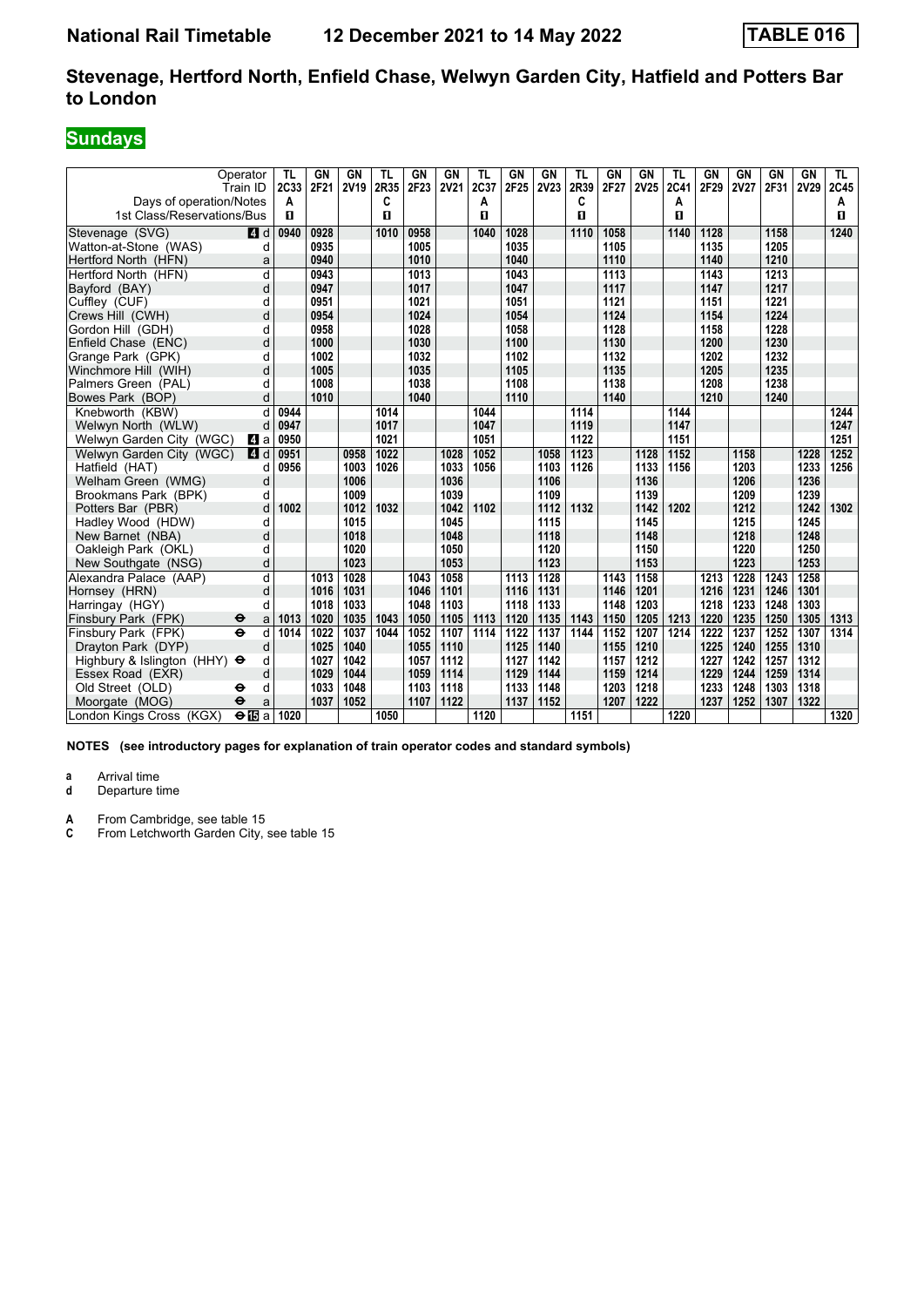# **Sundays**

|                                     | Operator<br>Train ID     | GN<br>2F33 | GN<br><b>2V31</b> | GN<br>2F35 | GN<br>2V33 | TL<br>2C49 | GN<br>2F37 | GN<br>2V35 | GN<br>2F39 | <b>GN</b><br>2V37 | <b>TL</b><br>2C53 | GN<br>2F41 | GN<br>2V39 | <b>GN</b><br>2F43 | GN<br><b>2V41</b> | TL<br>2C57 | GΝ<br>2F45 | GN<br><b>2V43</b> | GN<br>2F47 |
|-------------------------------------|--------------------------|------------|-------------------|------------|------------|------------|------------|------------|------------|-------------------|-------------------|------------|------------|-------------------|-------------------|------------|------------|-------------------|------------|
| Days of operation/Notes             |                          |            |                   |            |            | Α          |            |            |            |                   | A                 |            |            |                   |                   | A          |            |                   |            |
| 1st Class/Reservations/Bus          |                          |            |                   |            |            | п          |            |            |            |                   | п                 |            |            |                   |                   | п          |            |                   |            |
| Stevenage (SVG)                     | $\blacksquare$ d         | 1228       |                   | 1258       |            | 1340       | 1328       |            | 1358       |                   | 1440              | 1428       |            | 1458              |                   | 1540       | 1528       |                   | 1558       |
| Watton-at-Stone (WAS)               | d                        | 1235       |                   | 1305       |            |            | 1335       |            | 1405       |                   |                   | 1435       |            | 1505              |                   |            | 1535       |                   | 1605       |
| Hertford North (HFN)                | a                        | 1240       |                   | 1310       |            |            | 1340       |            | 1410       |                   |                   | 1440       |            | 1510              |                   |            | 1540       |                   | 1610       |
| Hertford North (HFN)                | d                        | 1243       |                   | 1313       |            |            | 1343       |            | 1413       |                   |                   | 1443       |            | 1513              |                   |            | 1543       |                   | 1613       |
| Bayford (BAY)                       | d                        | 1247       |                   | 1317       |            |            | 1347       |            | 1417       |                   |                   | 1447       |            | 1517              |                   |            | 1547       |                   | 1617       |
| Cuffley (CUF)                       | d                        | 1251       |                   | 1321       |            |            | 1351       |            | 1421       |                   |                   | 1451       |            | 1521              |                   |            | 1551       |                   | 1621       |
| Crews Hill (CWH)                    | d                        | 1254       |                   | 1324       |            |            | 1354       |            | 1424       |                   |                   | 1454       |            | 1524              |                   |            | 1554       |                   | 1624       |
| Gordon Hill (GDH)                   | d                        | 1258       |                   | 1328       |            |            | 1358       |            | 1428       |                   |                   | 1458       |            | 1528              |                   |            | 1558       |                   | 1628       |
| Enfield Chase (ENC)                 | d                        | 1300       |                   | 1330       |            |            | 1400       |            | 1430       |                   |                   | 1500       |            | 1530              |                   |            | 1600       |                   | 1630       |
| Grange Park (GPK)                   | d                        | 1302       |                   | 1332       |            |            | 1402       |            | 1432       |                   |                   | 1502       |            | 1532              |                   |            | 1602       |                   | 1632       |
| Winchmore Hill (WIH)                | d                        | 1305       |                   | 1335       |            |            | 1405       |            | 1435       |                   |                   | 1505       |            | 1535              |                   |            | 1605       |                   | 1635       |
| Palmers Green (PAL)                 | d                        | 1308       |                   | 1338       |            |            | 1408       |            | 1438       |                   |                   | 1508       |            | 1538              |                   |            | 1608       |                   | 1638       |
| Bowes Park (BOP)                    | d                        | 1310       |                   | 1340       |            |            | 1410       |            | 1440       |                   |                   | 1510       |            | 1540              |                   |            | 1610       |                   | 1640       |
| Knebworth (KBW)                     | d                        |            |                   |            |            | 1344       |            |            |            |                   | 1444              |            |            |                   |                   | 1544       |            |                   |            |
| Welwyn North (WLW)                  | d                        |            |                   |            |            | 1347       |            |            |            |                   | 1447              |            |            |                   |                   | 1547       |            |                   |            |
| Welwyn Garden City (WGC)            | <b>4</b> a               |            |                   |            |            | 1351       |            |            |            |                   | 1451              |            |            |                   |                   | 1551       |            |                   |            |
| Welwyn Garden City (WGC)            | 4d                       |            | 1258              |            | 1328       | 1352       |            | 1358       |            | 1428              | 1452              |            | 1458       |                   | 1528              | 1552       |            | 1558              |            |
| Hatfield (HAT)                      | d                        |            | 1303              |            | 1333       | 1356       |            | 1403       |            | 1433              | 1456              |            | 1503       |                   | 1533              | 1556       |            | 1603              |            |
| Welham Green (WMG)                  | d                        |            | 1306              |            | 1336       |            |            | 1406       |            | 1436              |                   |            | 1506       |                   | 1536              |            |            | 1606              |            |
| Brookmans Park (BPK)                | d                        |            | 1309              |            | 1339       |            |            | 1409       |            | 1439              |                   |            | 1509       |                   | 1539              |            |            | 1609              |            |
| Potters Bar (PBR)                   | d                        |            | 1312              |            | 1342       | 1402       |            | 1412       |            | 1442              | 1502              |            | 1512       |                   | 1542              | 1602       |            | 1612              |            |
| Hadley Wood (HDW)                   | d                        |            | 1315              |            | 1345       |            |            | 1415       |            | 1445              |                   |            | 1515       |                   | 1545              |            |            | 1615              |            |
| New Barnet (NBA)                    | d                        |            | 1318              |            | 1348       |            |            | 1418       |            | 1448              |                   |            | 1518       |                   | 1548              |            |            | 1618              |            |
| Oakleigh Park (OKL)                 | d                        |            | 1320              |            | 1350       |            |            | 1420       |            | 1450              |                   |            | 1520       |                   | 1550              |            |            | 1620              |            |
| New Southgate (NSG)                 | d                        |            | 1323              |            | 1353       |            |            | 1423       |            | 1453              |                   |            | 1523       |                   | 1553              |            |            | 1623              |            |
| Alexandra Palace (AAP)              | d                        | 1313       | 1328              | 1343       | 1358       |            | 1413       | 1428       | 1443       | 1458              |                   | 1513       | 1528       | 1543              | 1558              |            | 1613       | 1628              | 1643       |
| Hornsey (HRN)                       | d                        | 1316       | 1331              | 1346       | 1401       |            | 1416       | 1431       | 1446       | 1501              |                   | 1516       | 1531       | 1546              | 1601              |            | 1616       | 1631              | 1646       |
| Harringay (HGY)                     | d                        | 1318       | 1333              | 1348       | 1403       |            | 1418       | 1433       | 1448       | 1503              |                   | 1518       | 1533       | 1548              | 1603              |            | 1618       | 1633              | 1648       |
| Finsbury Park (FPK)                 | θ<br>a                   | 1320       | 1335              | 1350       | 1405       | 1413       | 1420       | 1435       | 1450       | 1505              | 1513              | 1520       | 1535       | 1550              | 1605              | 1613       | 1620       | 1635              | 1650       |
| Finsbury Park (FPK)                 | $\ddot{\mathbf{e}}$<br>d | 1322       | 1337              | 1352       | 1407       | 1414       | 1422       | 1437       | 1452       | 1507              | 1514              | 1522       | 1537       | 1552              | 1607              | 1614       | 1622       | 1637              | 1652       |
| Dravton Park (DYP)                  | d                        | 1325       | 1340              | 1355       | 1410       |            | 1425       | 1440       | 1455       | 1510              |                   | 1525       | 1540       | 1555              | 1610              |            | 1625       | 1640              | 1655       |
| Highbury & Islington (HHY) $\Theta$ | d                        | 1327       | 1342              | 1357       | 1412       |            | 1427       | 1442       | 1457       | 1512              |                   | 1527       | 1542       | 1557              | 1612              |            | 1627       | 1642              | 1657       |
| Essex Road (EXR)                    | d                        | 1329       | 1344              | 1359       | 1414       |            | 1429       | 1444       | 1459       | 1514              |                   | 1529       | 1544       | 1559              | 1614              |            | 1629       | 1644              | 1659       |
| Old Street (OLD)                    | d<br>⊖                   | 1333       | 1348              | 1403       | 1418       |            | 1433       | 1448       | 1503       | 1518              |                   | 1533       | 1548       | 1603              | 1618              |            | 1633       | 1648              | 1703       |
| Moorgate (MOG)                      | $\ddot{\mathbf{e}}$<br>a | 1337       | 1352              | 1407       | 1422       |            | 1437       | 1452       | 1507       | 1522              |                   | 1537       | 1552       | 1607              | 1622              |            | 1637       | 1652              | 1707       |
| London Kings Cross (KGX)            | $\Theta$ is a            |            |                   |            |            | 1420       |            |            |            |                   | 1520              |            |            |                   |                   | 1620       |            |                   |            |

**NOTES (see introductory pages for explanation of train operator codes and standard symbols)**

**a** Arrival time<br>**d** Departure t

**d** Departure time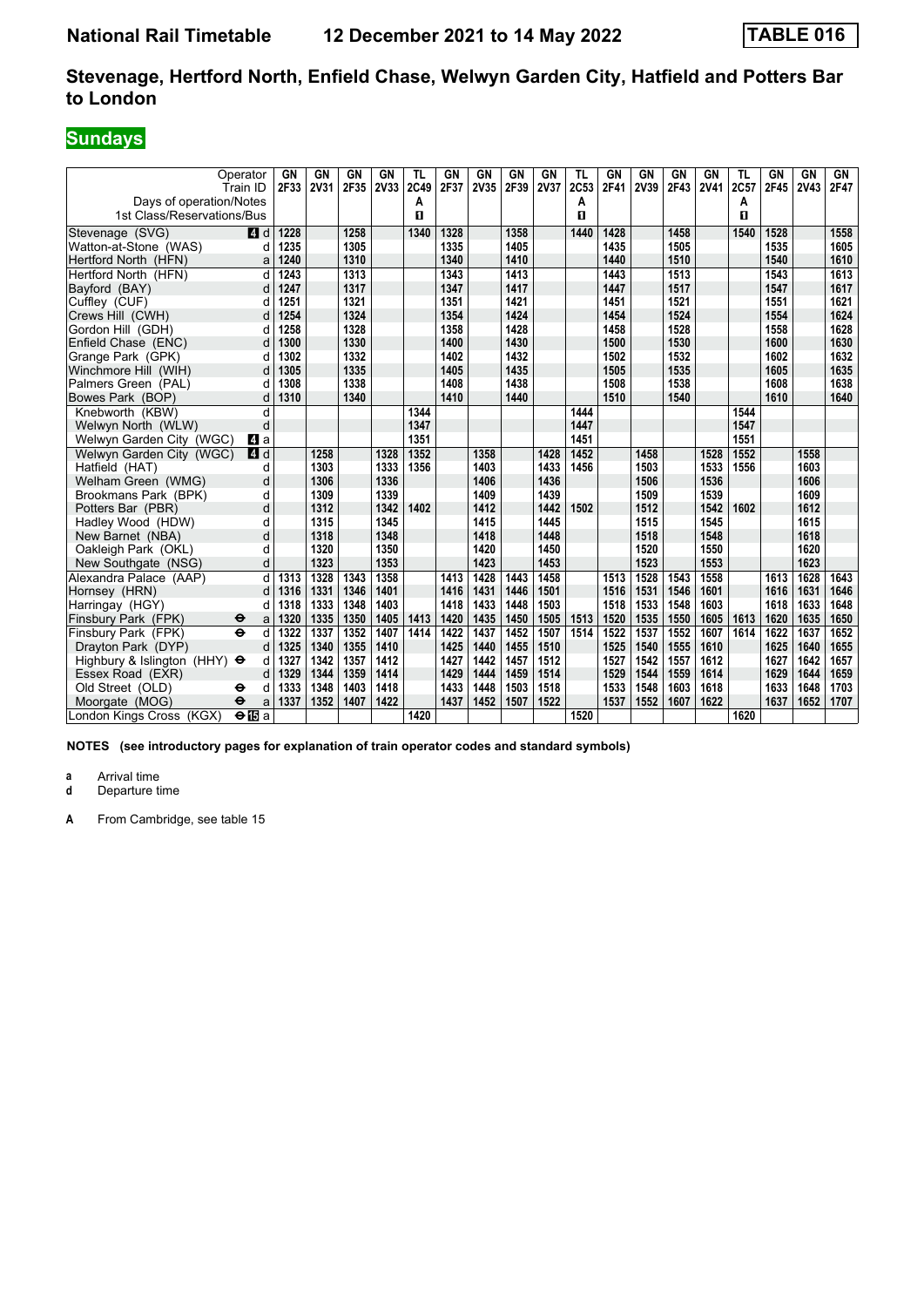# **Sundays**

| Days of operation/Notes             | Operator<br>Train ID      | <b>GN</b><br><b>2V45</b> | <b>TL</b><br>2C61<br>А | GN<br>2F49 | <b>GN</b><br><b>2V47</b> | <b>GN</b><br>2F51 | GN<br>2V49 | TL<br>2C65<br>A | <b>GN</b><br>2F53 | GN<br><b>2V51</b> | <b>GN</b><br>2F55 | GN<br>2V53 | <b>TL</b><br>2C69<br>Α | GN<br>2F57 | GN<br>2V55 | GN<br>2F59 | <b>GN</b><br>2V57 | TL<br>2C73<br>A | GN<br>2F61 |
|-------------------------------------|---------------------------|--------------------------|------------------------|------------|--------------------------|-------------------|------------|-----------------|-------------------|-------------------|-------------------|------------|------------------------|------------|------------|------------|-------------------|-----------------|------------|
| 1st Class/Reservations/Bus          |                           |                          | п                      |            |                          |                   |            | П               |                   |                   |                   |            | п                      |            |            |            |                   | п               |            |
| Stevenage (SVG)                     | <b>4</b> d                |                          | 1640                   | 1628       |                          | 1658              |            | 1740            | 1728              |                   | 1758              |            | 1840                   | 1828       |            | 1858       |                   | 1940            | 1928       |
| Watton-at-Stone (WAS)               | d                         |                          |                        | 1635       |                          | 1705              |            |                 | 1735              |                   | 1805              |            |                        | 1835       |            | 1905       |                   |                 | 1935       |
| Hertford North (HFN)                | a                         |                          |                        | 1640       |                          | 1710              |            |                 | 1740              |                   | 1810              |            |                        | 1840       |            | 1910       |                   |                 | 1940       |
| Hertford North (HFN)                | d                         |                          |                        | 1643       |                          | 1713              |            |                 | 1743              |                   | 1813              |            |                        | 1843       |            | 1913       |                   |                 | 1943       |
| Bayford (BAY)                       | d                         |                          |                        | 1647       |                          | 1717              |            |                 | 1747              |                   | 1817              |            |                        | 1847       |            | 1917       |                   |                 | 1947       |
| Cufflev (CUF)                       | d                         |                          |                        | 1651       |                          | 1721              |            |                 | 1751              |                   | 1821              |            |                        | 1851       |            | 1921       |                   |                 | 1951       |
| Crews Hill (CWH)                    | d                         |                          |                        | 1654       |                          | 1724              |            |                 | 1754              |                   | 1824              |            |                        | 1854       |            | 1924       |                   |                 | 1954       |
| Gordon Hill (GDH)                   | d                         |                          |                        | 1658       |                          | 1728              |            |                 | 1758              |                   | 1828              |            |                        | 1858       |            | 1928       |                   |                 | 1958       |
| Enfield Chase (ENC)                 | d                         |                          |                        | 1700       |                          | 1730              |            |                 | 1800              |                   | 1830              |            |                        | 1900       |            | 1930       |                   |                 | 2000       |
| Grange Park (GPK)                   | d                         |                          |                        | 1702       |                          | 1732              |            |                 | 1802              |                   | 1832              |            |                        | 1902       |            | 1932       |                   |                 | 2002       |
| Winchmore Hill (WIH)                | d                         |                          |                        | 1705       |                          | 1735              |            |                 | 1805              |                   | 1835              |            |                        | 1905       |            | 1935       |                   |                 | 2005       |
| Palmers Green (PAL)                 | d                         |                          |                        | 1708       |                          | 1738              |            |                 | 1808              |                   | 1838              |            |                        | 1908       |            | 1938       |                   |                 | 2008       |
| Bowes Park (BOP)                    | d                         |                          |                        | 1710       |                          | 1740              |            |                 | 1810              |                   | 1840              |            |                        | 1910       |            | 1940       |                   |                 | 2010       |
| Knebworth (KBW)                     | d                         |                          | 1644                   |            |                          |                   |            | 1744            |                   |                   |                   |            | 1844                   |            |            |            |                   | 1944            |            |
| Welwyn North (WLW)                  | d                         |                          | 1647                   |            |                          |                   |            | 1747            |                   |                   |                   |            | 1847                   |            |            |            |                   | 1947            |            |
| Welwyn Garden City (WGC)            | L4 a                      |                          | 1651                   |            |                          |                   |            | 1751            |                   |                   |                   |            | 1851                   |            |            |            |                   | 1951            |            |
| Welwyn Garden City (WGC)            | 4 d                       | 1628                     | 1652                   |            | 1658                     |                   | 1728       | 1752            |                   | 1758              |                   | 1828       | 1852                   |            | 1858       |            | 1928              | 1952            |            |
| Hatfield (HAT)                      | d                         | 1633                     | 1656                   |            | 1703                     |                   | 1733       | 1756            |                   | 1803              |                   | 1833       | 1856                   |            | 1903       |            | 1933              | 1956            |            |
| Welham Green (WMG)                  | d                         | 1636                     |                        |            | 1706                     |                   | 1736       |                 |                   | 1806              |                   | 1836       |                        |            | 1906       |            | 1936              |                 |            |
| Brookmans Park (BPK)                | d                         | 1639                     |                        |            | 1709                     |                   | 1739       |                 |                   | 1809              |                   | 1839       |                        |            | 1909       |            | 1939              |                 |            |
| Potters Bar (PBR)                   | d                         | 1642                     | 1702                   |            | 1712                     |                   | 1742       | 1802            |                   | 1812              |                   | 1842       | 1902                   |            | 1912       |            | 1942              | 2002            |            |
| Hadley Wood (HDW)                   | d                         | 1645                     |                        |            | 1715                     |                   | 1745       |                 |                   | 1815              |                   | 1845       |                        |            | 1915       |            | 1945              |                 |            |
| New Barnet (NBA)                    | d                         | 1648                     |                        |            | 1718                     |                   | 1748       |                 |                   | 1818              |                   | 1848       |                        |            | 1918       |            | 1948              |                 |            |
| Oakleigh Park (OKL)                 | d                         | 1650                     |                        |            | 1720                     |                   | 1750       |                 |                   | 1820              |                   | 1850       |                        |            | 1920       |            | 1950              |                 |            |
| New Southgate (NSG)                 | d                         | 1653                     |                        |            | 1723                     |                   | 1753       |                 |                   | 1823              |                   | 1853       |                        |            | 1923       |            | 1953              |                 |            |
| Alexandra Palace (AAP)              | d                         | 1658                     |                        | 1713       | 1728                     | 1743              | 1758       |                 | 1813              | 1828              | 1843              | 1858       |                        | 1913       | 1928       | 1943       | 1958              |                 | 2013       |
| Hornsey (HRN)                       | d                         | 1701                     |                        | 1716       | 1731                     | 1746              | 1801       |                 | 1816              | 1831              | 1846              | 1901       |                        | 1916       | 1931       | 1946       | 2001              |                 | 2016       |
| Harringay (HGY)                     | d                         | 1703                     |                        | 1718       | 1733                     | 1748              | 1803       |                 | 1818              | 1833              | 1848              | 1903       |                        | 1918       | 1933       | 1948       | 2003              |                 | 2018       |
| Finsbury Park (FPK)                 | $\ddot{\bm{\Theta}}$<br>a | 1705                     | 1713                   | 1720       | 1735                     | 1750              | 1805       | 1813            | 1820              | 1835              | 1850              | 1905       | 1913                   | 1920       | 1935       | 1950       | 2005              | 2013            | 2020       |
| Finsbury Park (FPK)                 | $\ddot{\mathbf{e}}$<br>d  | 1707                     | 1714                   | 1722       | 1737                     | 1752              | 1807       | 1814            | 1822              | 1837              | 1852              | 1907       | 1914                   | 1922       | 1937       | 1952       | 2007              | 2014            | 2022       |
| Drayton Park (DYP)                  | d                         | 1710                     |                        | 1725       | 1740                     | 1755              | 1810       |                 | 1825              | 1840              | 1855              | 1910       |                        | 1925       | 1940       | 1955       | 2010              |                 | 2025       |
| Highbury & Islington (HHY) $\Theta$ | d                         | 1712                     |                        | 1727       | 1742                     | 1757              | 1812       |                 | 1827              | 1842              | 1857              | 1912       |                        | 1927       | 1942       | 1957       | 2012              |                 | 2027       |
| Essex Road (EXR)                    | d                         | 1714                     |                        | 1729       | 1744                     | 1759              | 1814       |                 | 1829              | 1844              | 1859              | 1914       |                        | 1929       | 1944       | 1959       | 2014              |                 | 2029       |
| Old Street (OLD)                    | d<br>⊖                    | 1718                     |                        | 1733       | 1748                     | 1803              | 1818       |                 | 1833              | 1848              | 1903              | 1918       |                        | 1933       | 1948       | 2003       | 2018              |                 | 2033       |
| Moorgate (MOG)                      | $\ddot{\mathbf{e}}$<br>a  | 1722                     |                        | 1737       | 1752                     | 1807              | 1822       |                 | 1837              | 1852              | 1907              | 1922       |                        | 1937       | 1952       | 2007       | 2022              |                 | 2037       |
| London Kings Cross (KGX)            | $\Theta$ is a             |                          | 1720                   |            |                          |                   |            | 1820            |                   |                   |                   |            | 1920                   |            |            |            |                   | 2020            |            |

**NOTES (see introductory pages for explanation of train operator codes and standard symbols)**

**a** Arrival time<br>**d** Departure t

**d** Departure time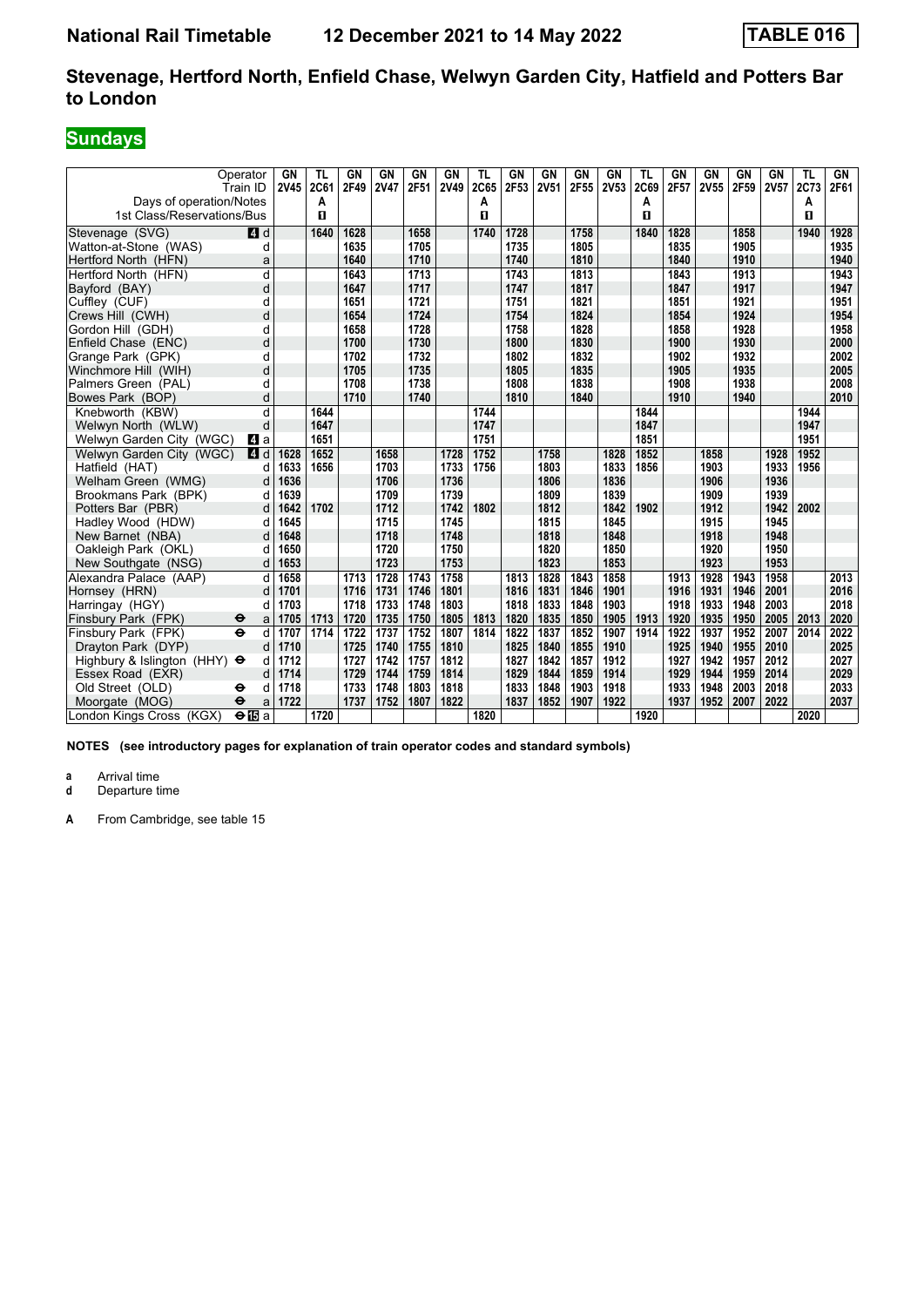# **Sundays**

|                                     | Operator<br>Train ID     | GN<br>2V59 | GN<br>2F63 | GN<br><b>2V61</b> | TL<br>2C77 | <b>GN</b><br>2F65 | GN<br>2V63 | GN<br>2F67 | GN<br><b>2V65</b> | TL<br><b>2C81</b> | GN<br>2F69 | GN<br><b>2V67</b> | <b>GN</b><br>2F71 | GN<br><b>2V69</b> | TL<br>2C85 | GN<br>2F73 | GN<br><b>2V71</b> | GN<br>2F75 | GN<br><b>2V73</b> |
|-------------------------------------|--------------------------|------------|------------|-------------------|------------|-------------------|------------|------------|-------------------|-------------------|------------|-------------------|-------------------|-------------------|------------|------------|-------------------|------------|-------------------|
| Days of operation/Notes             |                          |            |            |                   | A          |                   |            |            |                   | Α                 |            |                   |                   |                   | А          |            |                   |            |                   |
| 1st Class/Reservations/Bus          |                          |            |            |                   | п          |                   |            |            |                   | п                 |            |                   |                   |                   | п          |            |                   |            |                   |
| Stevenage (SVG)                     | $A$ d                    |            | 1958       |                   | 2040       | 2028              |            | 2058       |                   | 2140              | 2128       |                   | 2158              |                   | 2240       | 2228       |                   | 2258       |                   |
| Watton-at-Stone (WAS)               | d                        |            | 2005       |                   |            | 2035              |            | 2105       |                   |                   | 2135       |                   | 2205              |                   |            | 2235       |                   | 2305       |                   |
| Hertford North (HFN)                | a                        |            | 2010       |                   |            | 2040              |            | 2110       |                   |                   | 2140       |                   | 2210              |                   |            | 2240       |                   | 2310       |                   |
| Hertford North (HFN)                | d                        |            | 2013       |                   |            | 2043              |            | 2113       |                   |                   | 2143       |                   | 2213              |                   |            | 2243       |                   | 2313       |                   |
| Bayford (BAY)                       | d                        |            | 2017       |                   |            | 2047              |            | 2117       |                   |                   | 2147       |                   | 2217              |                   |            | 2247       |                   | 2317       |                   |
| Cuffley (CUF)                       | d                        |            | 2021       |                   |            | 2051              |            | 2121       |                   |                   | 2151       |                   | 2221              |                   |            | 2251       |                   | 2321       |                   |
| Crews Hill (CWH)                    | d                        |            | 2024       |                   |            | 2054              |            | 2124       |                   |                   | 2154       |                   | 2224              |                   |            | 2254       |                   | 2324       |                   |
| Gordon Hill (GDH)                   | d                        |            | 2028       |                   |            | 2058              |            | 2128       |                   |                   | 2158       |                   | 2228              |                   |            | 2258       |                   | 2328       |                   |
| Enfield Chase (ENC)                 | d                        |            | 2030       |                   |            | 2100              |            | 2130       |                   |                   | 2200       |                   | 2230              |                   |            | 2300       |                   | 2330       |                   |
| Grange Park (GPK)                   | d                        |            | 2032       |                   |            | 2102              |            | 2132       |                   |                   | 2202       |                   | 2232              |                   |            | 2302       |                   | 2332       |                   |
| Winchmore Hill (WIH)                | d                        |            | 2035       |                   |            | 2105              |            | 2135       |                   |                   | 2205       |                   | 2235              |                   |            | 2305       |                   | 2335       |                   |
| Palmers Green (PAL)                 | d                        |            | 2038       |                   |            | 2108              |            | 2138       |                   |                   | 2208       |                   | 2238              |                   |            | 2308       |                   | 2338       |                   |
| Bowes Park (BOP)                    | d                        |            | 2040       |                   |            | 2110              |            | 2140       |                   |                   | 2210       |                   | 2240              |                   |            | 2310       |                   | 2340       |                   |
| Knebworth (KBW)                     | d                        |            |            |                   | 2044       |                   |            |            |                   | 2144              |            |                   |                   |                   | 2244       |            |                   |            |                   |
| Welwyn North (WLW)                  | d                        |            |            |                   | 2047       |                   |            |            |                   | 2148              |            |                   |                   |                   | 2248       |            |                   |            |                   |
| Welwyn Garden City (WGC)            | L4 a                     |            |            |                   | 2051       |                   |            |            |                   | 2152              |            |                   |                   |                   | 2252       |            |                   |            |                   |
| Welwyn Garden City (WGC)            | <b>4</b> d               | 1958       |            | 2028              | 2052       |                   | 2058       |            | 2128              | 2152              |            | 2158              |                   | 2228              | 2252       |            | 2258              |            | 2328              |
| Hatfield (HAT)                      | d                        | 2003       |            | 2033              | 2056       |                   | 2103       |            | 2133              | 2156              |            | 2203              |                   | 2233              | 2256       |            | 2303              |            | 2333              |
| Welham Green (WMG)                  | d                        | 2006       |            | 2036              |            |                   | 2106       |            | 2136              |                   |            | 2206              |                   | 2236              |            |            | 2306              |            | 2336              |
| Brookmans Park (BPK)                | d                        | 2009       |            | 2039              |            |                   | 2109       |            | 2139              |                   |            | 2209              |                   | 2239              |            |            | 2309              |            | 2339              |
| Potters Bar (PBR)                   | d                        | 2012       |            | 2042              | 2102       |                   | 2112       |            | 2142              | 2202              |            | 2212              |                   | 2242              | 2302       |            | 2312              |            | 2342              |
| Hadley Wood (HDW)                   | d                        | 2015       |            | 2045              |            |                   | 2115       |            | 2145              |                   |            | 2215              |                   | 2245              |            |            | 2315              |            | 2345              |
| New Barnet (NBA)                    | d                        | 2018       |            | 2048              |            |                   | 2118       |            | 2148              |                   |            | 2218              |                   | 2248              |            |            | 2318              |            | 2348              |
| Oakleigh Park (OKL)                 | d                        | 2020       |            | 2050              |            |                   | 2120       |            | 2150              |                   |            | 2220              |                   | 2250              |            |            | 2320              |            | 2350              |
| New Southgate (NSG)                 | d                        | 2023       |            | 2053              |            |                   | 2123       |            | 2153              |                   |            | 2223              |                   | 2253              |            |            | 2323              |            | 2353              |
| Alexandra Palace (AAP)              | d                        | 2028       | 2043       | 2058              |            | 2113              | 2128       | 2143       | 2158              |                   | 2213       | 2228              | 2243              | 2258              |            | 2313       | 2328              | 2343       | 2358              |
| Hornsey (HRN)                       | d                        | 2031       | 2046       | 2101              |            | 2116              | 2131       | 2146       | 2201              |                   | 2216       | 2231              | 2246              | 2301              |            | 2316       | 2331              | 2346       | 0001              |
| Harringay (HGY)                     | d                        | 2033       | 2048       | 2103              |            | 2118              | 2133       | 2148       | 2203              |                   | 2218       | 2233              | 2248              | 2303              |            | 2318       | 2333              | 2348       | 0003              |
| Finsbury Park (FPK)                 | ⊖<br>a                   | 2035       | 2050       | 2105              | 2113       | 2120              | 2135       | 2150       | 2205              | 2213              | 2220       | 2235              | 2250              | 2305              | 2313       | 2320       | 2335              | 2350       | 0006              |
| Finsbury Park (FPK)                 | $\ddot{\mathbf{e}}$<br>d | 2037       | 2052       | 2107              | 2114       | 2122              | 2137       | 2152       | 2207              | 2214              | 2222       | 2237              | 2252              | 2307              | 2314       | 2322       | 2337              | 2352       | 0007              |
| Dravton Park (DYP)                  | d                        | 2040       | 2055       | 2110              |            | 2125              | 2140       | 2155       | 2210              |                   | 2225       | 2240              | 2255              | 2310              |            | 2325       | 2340              | 2355       | 0010              |
| Highbury & Islington (HHY) $\Theta$ | d                        | 2042       | 2057       | 2112              |            | 2127              | 2142       | 2157       | 2212              |                   | 2227       | 2242              | 2257              | 2312              |            | 2327       | 2342              | 2357       | 0012              |
| Essex Road (EXR)                    | d                        | 2044       | 2059       | 2114              |            | 2129              | 2144       | 2159       | 2214              |                   | 2229       | 2244              | 2259              | 2314              |            | 2329       | 2344              | 2359       | 0014              |
| Old Street (OLD)                    | θ<br>d                   | 2048       | 2103       | 2118              |            | 2133              | 2148       | 2203       | 2218              |                   | 2233       | 2248              | 2303              | 2318              |            | 2333       | 2348              | 0003       | 0018              |
| Moorgate (MOG)                      | $\ddot{\mathbf{e}}$<br>a | 2052       | 2107       | 2122              |            | 2137              | 2152       | 2207       | 2222              |                   | 2237       | 2252              | 2307              | 2322              |            | 2337       | 2352              | 0007       | 0022              |
| London Kings Cross (KGX)            | $\Theta$ IBa             |            |            |                   | 2122       |                   |            |            |                   | 2220              |            |                   |                   |                   | 2320       |            |                   |            |                   |

**NOTES (see introductory pages for explanation of train operator codes and standard symbols)**

**a** Arrival time<br>**d** Departure t

**d** Departure time